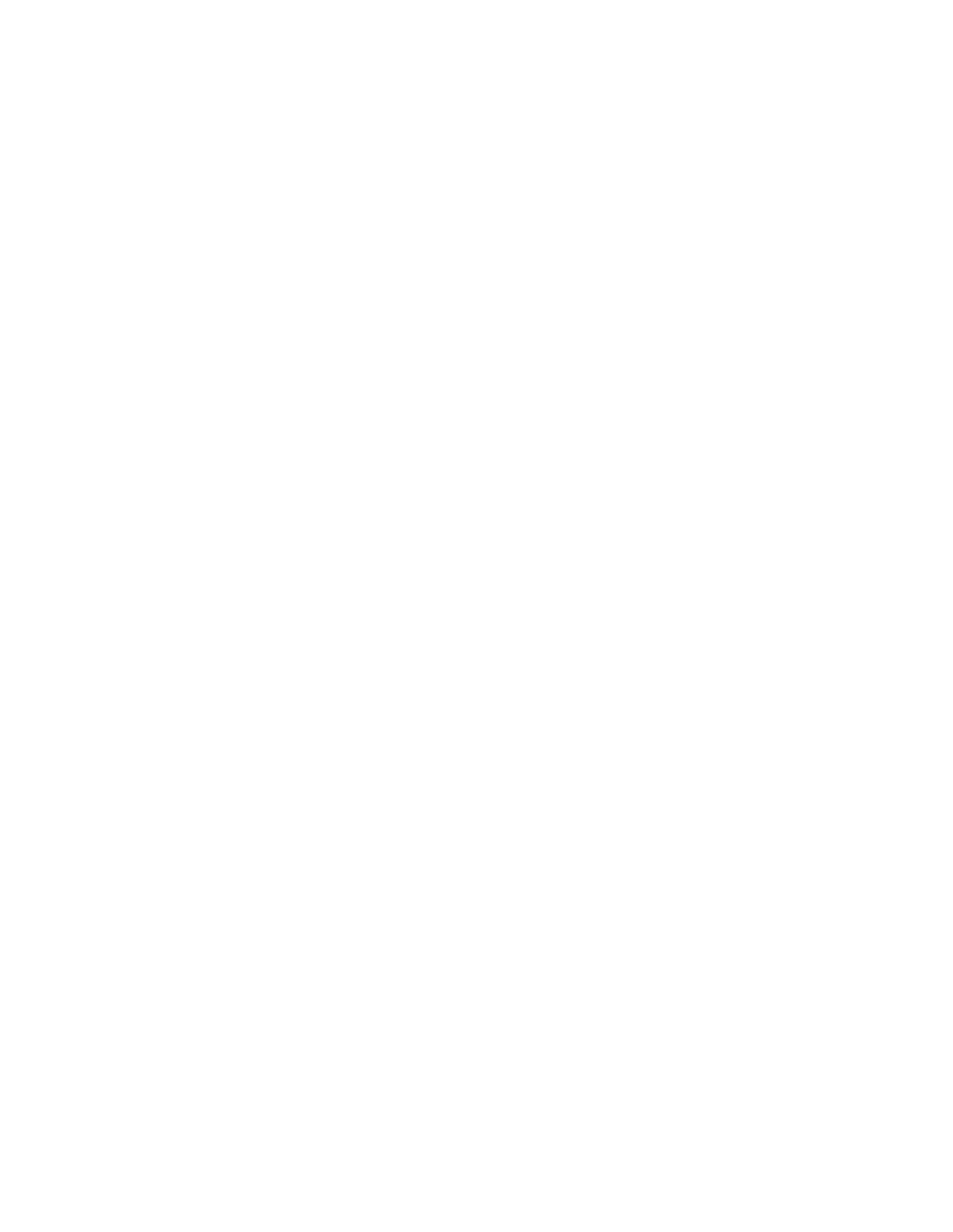|                                      | <b>CONTENTS</b>                           |     |
|--------------------------------------|-------------------------------------------|-----|
| <b>1. RATIONAL NUMBERS</b>           |                                           |     |
| <b>Sample Test</b>                   |                                           | 1   |
| <b>Supplement</b>                    |                                           | 11  |
| <b>2. INTEGER EXPONENTS</b>          |                                           |     |
| <b>Sample Test</b>                   |                                           | 19  |
| <b>Supplement</b>                    |                                           | 27  |
| <b>3. ALGEBRAIC EXPRESSIONS</b>      |                                           |     |
| <b>Sample Test</b>                   |                                           | 33  |
| <b>Supplement</b>                    |                                           | 43  |
| <b>4. EQUATIONS AND INEQUALITIES</b> |                                           |     |
| <b>Sample Test</b>                   |                                           | 49  |
| <b>Supplement</b>                    |                                           | 59  |
| <b>5. LINES AND LINEAR EQUATIONS</b> |                                           |     |
| <b>Sample Test</b>                   |                                           | 69  |
| <b>Supplement</b>                    |                                           | 83  |
| <b>6. ODDS AND ENDS</b>              |                                           |     |
| <b>Sample Test</b>                   |                                           | 91  |
|                                      | <b>Check Your UNDERSTANDING SOLUTIONS</b> | 107 |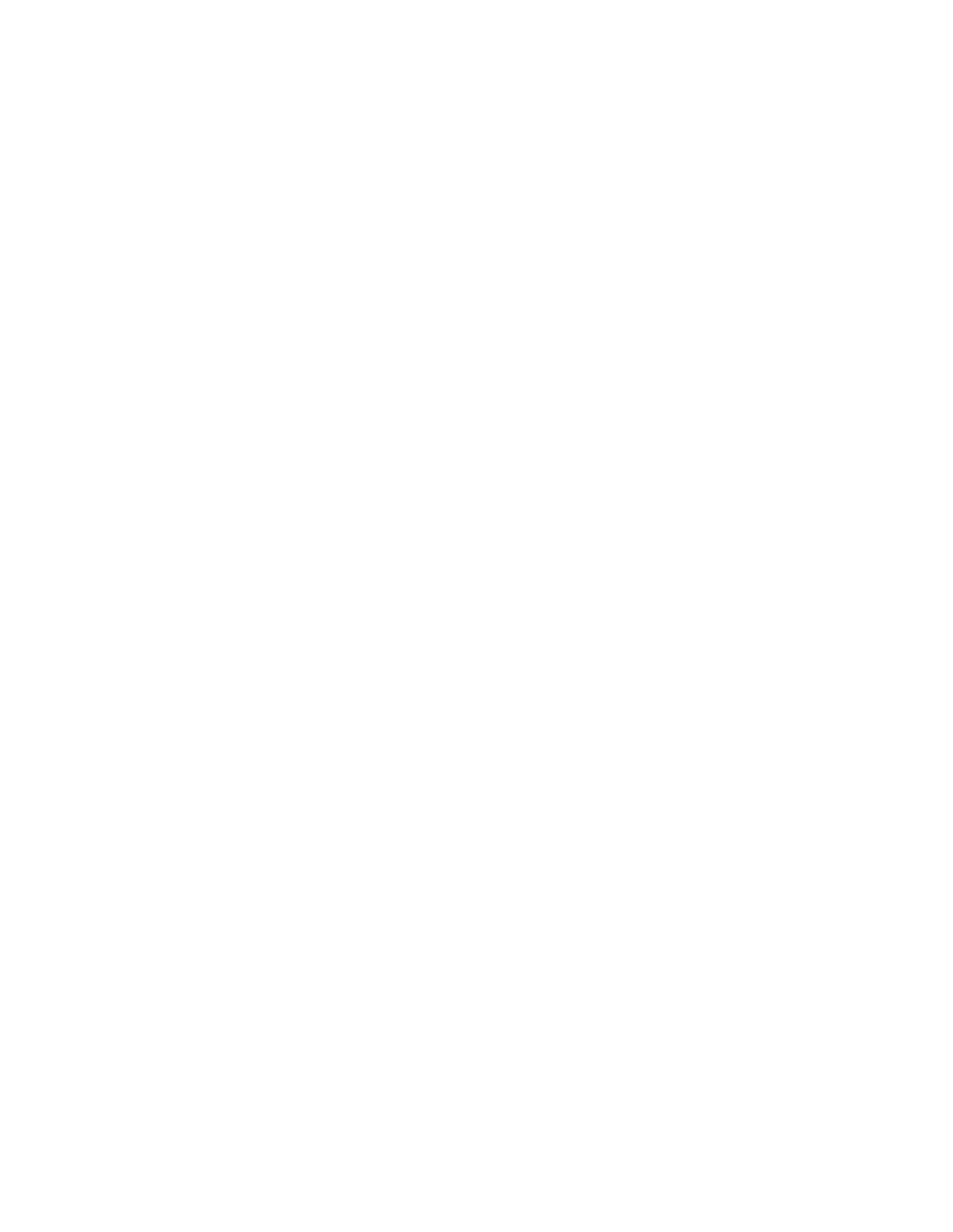# **Preface PCMP**

## **(Preparation for College Mathematics Program)**

**DESCRIPTION:** The program is designed to prepare students for our Math General Education Courses. Successful completion of the program will enable one to register for MATH 101 (Math with Applications), MATH 104 (Mathematics for the Modern World), MATH 106 (Introduction to Math Modeling), or MATH 108 (Elementary Probability and Statistics).

**TOPICS:** Rational Numbers, Integer Exponents, Algebraic Expressions, Linear Equations and Inequalities, Quadratic Equations (factoring method), Lines, Systems of Equations, Functions, Percents, Radicals, Scientific Notation.

**SUPPORT**: Free tutoring is available at the Math/Science Tutoring Center in G-121**.**

## **The Program**

To successfully complete PCMP a student has to pass six tests and a comprehensive final exam. Prior to attempting tests 2 through 6, a student must have passed its preceding test. One must pass test 6 prior to attempting the final exam.

Each of the six tests consists of 9 questions, at least seven of which must be answered correctly in order to pass the test.

- The final consists of 18 questions, at least fifteen of which must be answered correctly in order to pass the exam, and thereby complete the program.
- Sample tests along with visual presentations of its questions can be accessed at

http://www.ramapo.edu/tas/faculty/giovanni-viglino/

The problems on each test are similar to those on the sample test. Consequently:

**IF ONE UNDERSTANDS THE MATERIAL ON THE SAMPLE TESTS, THEN ONE WILL BE ABLE TO PASS EACH TEST, AND THE FINAL EXAM.** 

• Exams will be administered at the testing center. No limit is imposed on the number of times one can attempt to pass any of the exams.

Students have the option of "**unofficially**" taking tests anywhere at any time, with real-time feedback provided. While such exams **do not "count"**, they provide a valuable instructional component to the course.

I must express my deepest gratitude to Professor Scott Frees for developing the computer component of PCMP, and to Jefferson Sampson and Michael Revello for their continuing support of that component.

I also need to thank my math colleagues, Professors Marion Berger, Katarzyna Kowal, Sara Kuplinsky, and Ben Wang for their invaluable input throughout the development of the this module.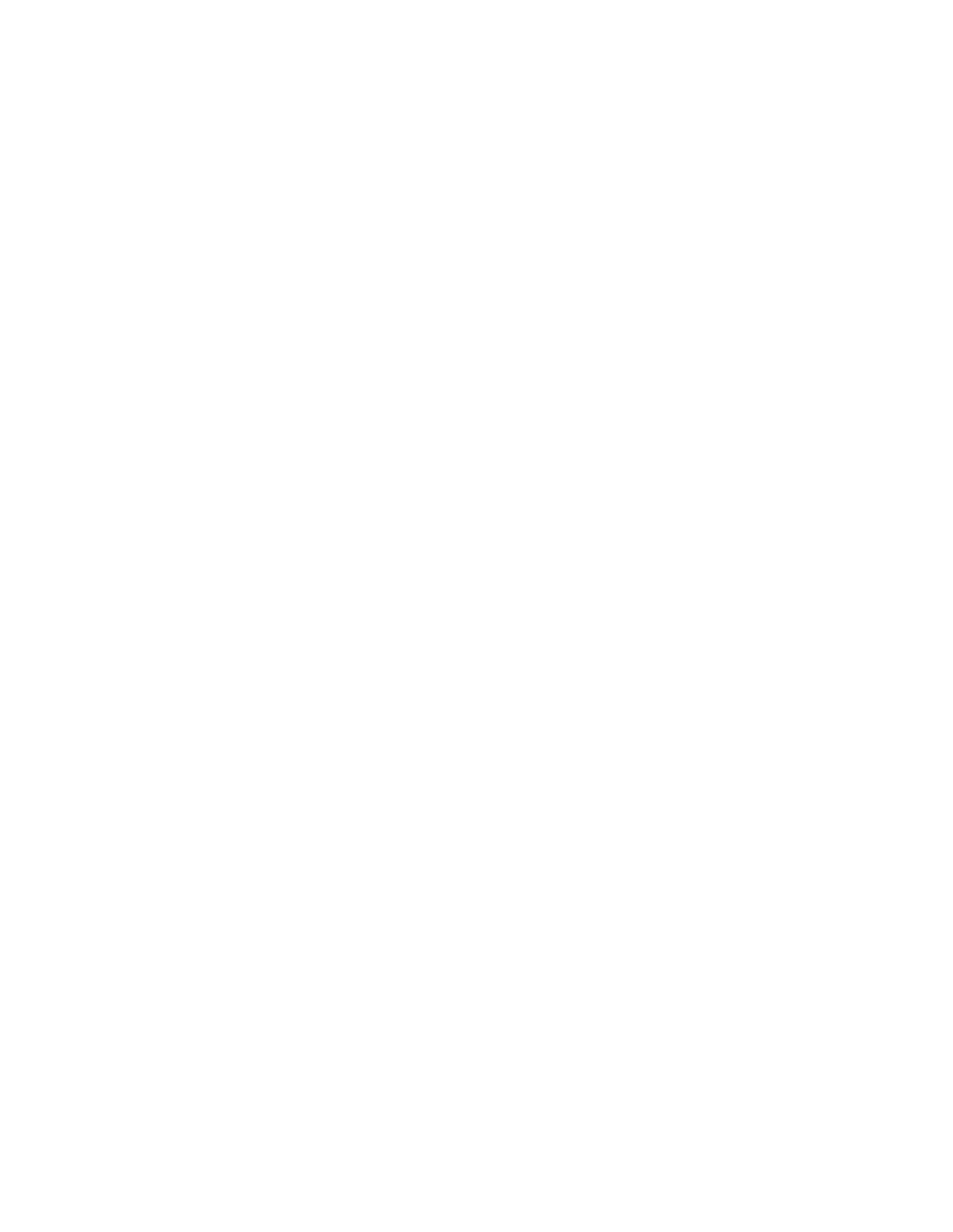

**Supplement for Sample Test 1 starts on page 11.**

Question 1.1 **2**

 $\left(\frac{2}{5}\right)\left(\frac{3}{4}\right)$ 

The correct answer is  $\frac{3}{10}$ . If you got it, move on to Question 1.2. If not, consider the following example: 10  $\frac{5}{10}$ 

**EXAMPLE 1.1** Simplify:

3  $\left(\frac{3}{8}\right)\left(\frac{5}{18}\right)$ 

**THE CANCELLATION PROPERTY:** For example: Definition: *ac bc*  $\frac{ac}{bc} = \frac{a}{b}$ (providing  $c \neq 0$ )  $\frac{\sqrt{3}\cdot 5}{8\cdot \sqrt{3}\cdot 6} = \frac{5}{48}$ 

For example: *a b*  $\frac{a}{7}$ .  $\frac{c}{7}$ *d*  $\cdot \frac{c}{d} = \frac{ac}{bd}$ 1  $\frac{1}{8} \cdot \frac{5}{6} = \frac{1 \cdot 5}{8 \cdot 6} = \frac{5}{48}$  **SOLUTION:**

**Simplify:**



Can you now manage Question 1.1:

Simplify:  $\left(\frac{2}{5}\right)\left(\frac{3}{5}\right)$  Answer:  $\left(\frac{2}{5}\right)\left(\frac{3}{4}\right)$  $\left(\frac{3}{4}\right)$  Answer:  $\frac{3}{10}$ 

Factor the 18:  $18 = 3 \cdot 6$ 

If so, go to Question 1.2. If not:

**Simplify:**

| <b>1.1</b> Simplify                                     | Click-Video                             |
|---------------------------------------------------------|-----------------------------------------|
| (a) $\left(\frac{7}{9}\right)\left(\frac{3}{14}\right)$ | (b) $\frac{64}{30} \cdot \frac{15}{12}$ |

If you still can't solve Question 1.1: **Go to the tutoring center**.

Question 1.2

–**3 10**  $\frac{-3}{10} \cdot \frac{15}{21}$ **21**  $\frac{15}{21} \cdot \frac{7}{7}$  $\frac{15}{21} \cdot \frac{7}{-5}$ 

The correct answer is  $\frac{3}{10}$ . If you got it, move on to Question 1.3. If not, consider the following example: 10  $\frac{5}{10}$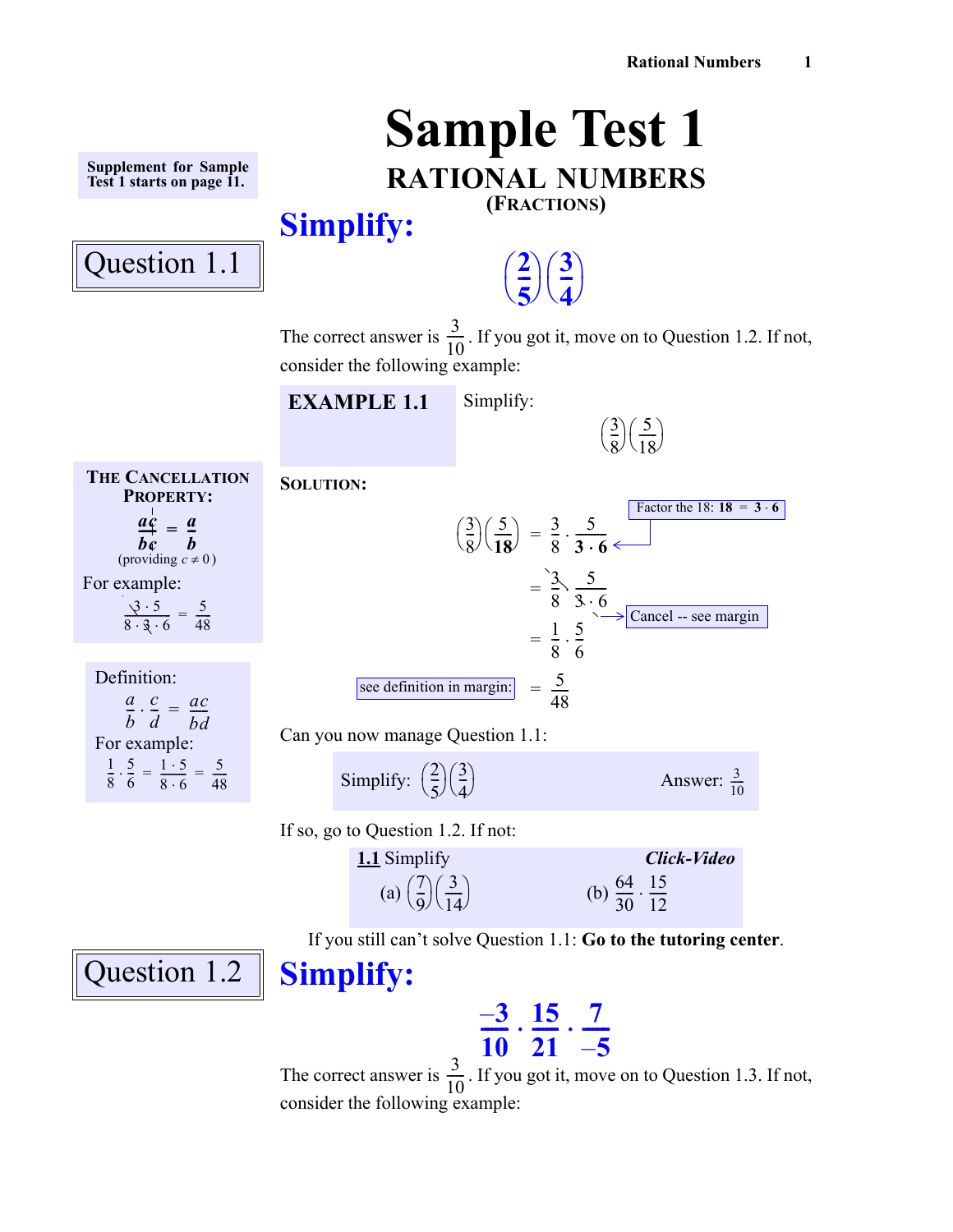$$
-\frac{a}{b} = \frac{-a}{b} = \frac{a}{-b}
$$
  
For example:  

$$
-\frac{6}{1} = \frac{-6}{1} = \frac{6}{-1}
$$

The product (or quotient) of an **odd** number of negative numbers is **negative.** For example:

$$
\frac{(-6)(2)(-30)}{1(-14)(9)} = -\frac{6 \cdot 2 \cdot 30}{14 \cdot 9}
$$

The product (or quotient) of an **even** number of negative numbers is **positive**. For example:

$$
(-2)(3)(-4) = 24
$$

**EXAMPLE 1.2** Simplify:

 $6 \cdot \frac{2}{-14}$  $-6 \cdot \frac{2}{-14} \cdot \frac{-30}{9}$ 

**SOLUTION:**

$$
-6 \cdot \frac{2}{-14} \cdot \frac{-30}{9} = \frac{-6}{1} \cdot \frac{2}{-14} \cdot \frac{-30}{9}
$$
  
= 
$$
\frac{(-6)(2)(-30)}{1(-14)(9)}
$$
  
see margin: 
$$
= -\frac{6 \cdot 2 \cdot 30}{14 \cdot 9} = -\frac{2 \cdot 3 \cdot 2 \cdot 3 \cdot 10}{2 \cdot 7 \cdot 3 \cdot 3} = -\frac{20}{7}
$$

Can you now manage Question 1.2:

Simplify: 
$$
\frac{-3}{10} \cdot \frac{15}{21} \cdot \frac{7}{-5}
$$
 Answer:  $\frac{3}{10}$ 

If so, go to Question 1.3. If not:

| 1.2 Simplify                          | Click-Video                                                        |
|---------------------------------------|--------------------------------------------------------------------|
| (a) $-(-\frac{4}{15})(\frac{-5}{16})$ | (b) $\frac{-12}{25} \cdot \frac{-5}{-8} \left(-\frac{2}{3}\right)$ |

If you still can't solve Question 1.2: **Go to the tutoring center**.

Question 1.3

Note: The quotient can also be expressed in the form: 3  $\frac{3}{8} \div \frac{3}{4}$  $\frac{3}{8}$ 3  $\frac{3}{4}$  $\frac{8}{2}$  or  $\frac{3/8}{2}$ 

# **Simplify:**

$$
\frac{3}{8} \div \frac{3}{4}
$$

The correct answer is  $\frac{1}{2}$ . If you got it, move on to Question 1.4. If not, consider the following example: 1 2  $\frac{1}{2}$ 

**EXAMPLE 1.3** Simplify:

$$
\left(\frac{15}{16} \div \frac{10}{8}\right)
$$
 or:  $\frac{\frac{15}{16}}{\frac{10}{8}}$  or:  $\frac{15/16}{10/8}$ 

**Definition:** In words: To divide: invert and multiply For example: *a b*  $\frac{a}{7} \div \frac{c}{7}$  $\frac{c}{d} = \frac{a}{b}$  $=\frac{a}{b} \cdot \frac{d}{c}$ 15  $\frac{15}{16} \div \frac{10}{8} = \frac{15}{16}$  $=\frac{15}{16}$   $\frac{8}{10}$ invert and multiply

**SOLUTION**:

$$
\frac{\frac{15}{16}}{\frac{10}{8}} = \frac{15}{16} \cdot \frac{8}{10} = \frac{3 \cdot 5 \cdot 8}{2 \cdot 8 \cdot 5 \cdot 2} = \frac{3}{2 \cdot 2} = \frac{3}{4}
$$
  
see margin

Can you now manage Question 1.3:

Simplify: 
$$
\frac{3}{8} \div \frac{3}{4}
$$
 Answer:  $\frac{1}{2}$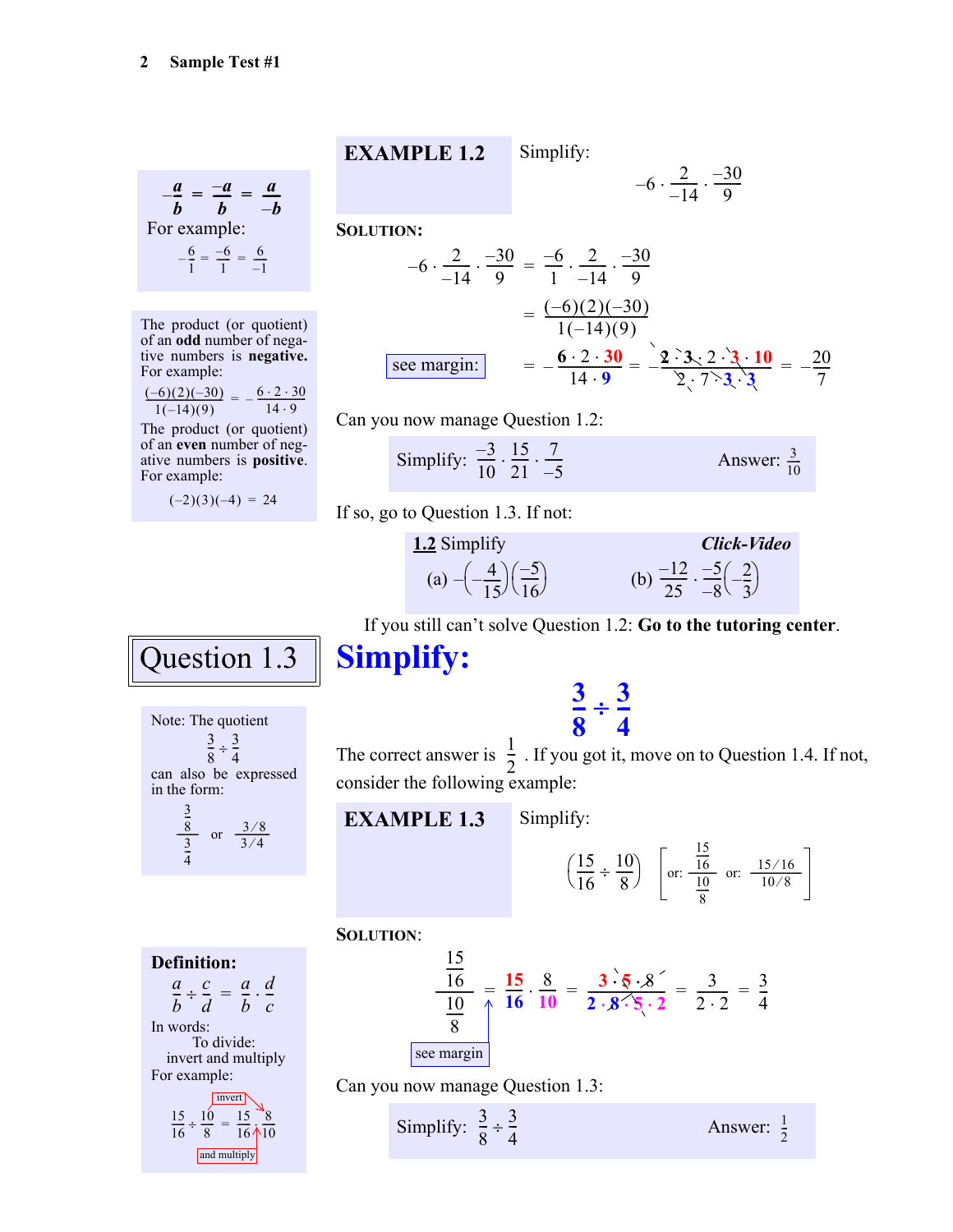

**SOLUTION**:

in the form

 $(9 \div 2) \div 15$ 

$$
\frac{\frac{9}{2}}{15} = \frac{\frac{9}{2}}{\frac{15}{1}} = \frac{9}{2} \cdot \frac{1}{15} = \frac{3 \cdot 3}{2 \cdot 3 \cdot 5} = \frac{3}{10}
$$

Can you now manage Question 1.4:

Simplify: 
$$
\frac{\frac{3}{8}}{6}
$$
 Answer:  $\frac{1}{16}$ 

If so, go to Question 1.5 below. If not:

| 1.4 Simplify | Click-Video |
|--------------|-------------|
|              | $-10$       |
| (a)          | $\Phi$      |
|              |             |

If you still can't solve Question 1.4: **Go to the tutoring center**.

 $-4$ 

–**6**

**---------------**

Question 1.5 
$$
\parallel
$$
 **Simplify:**

The correct answer is  $\frac{14}{2}$ . If you got it, move on to Question 1.6. If not, consider the following example: **7 -----** 3  $\frac{14}{2}$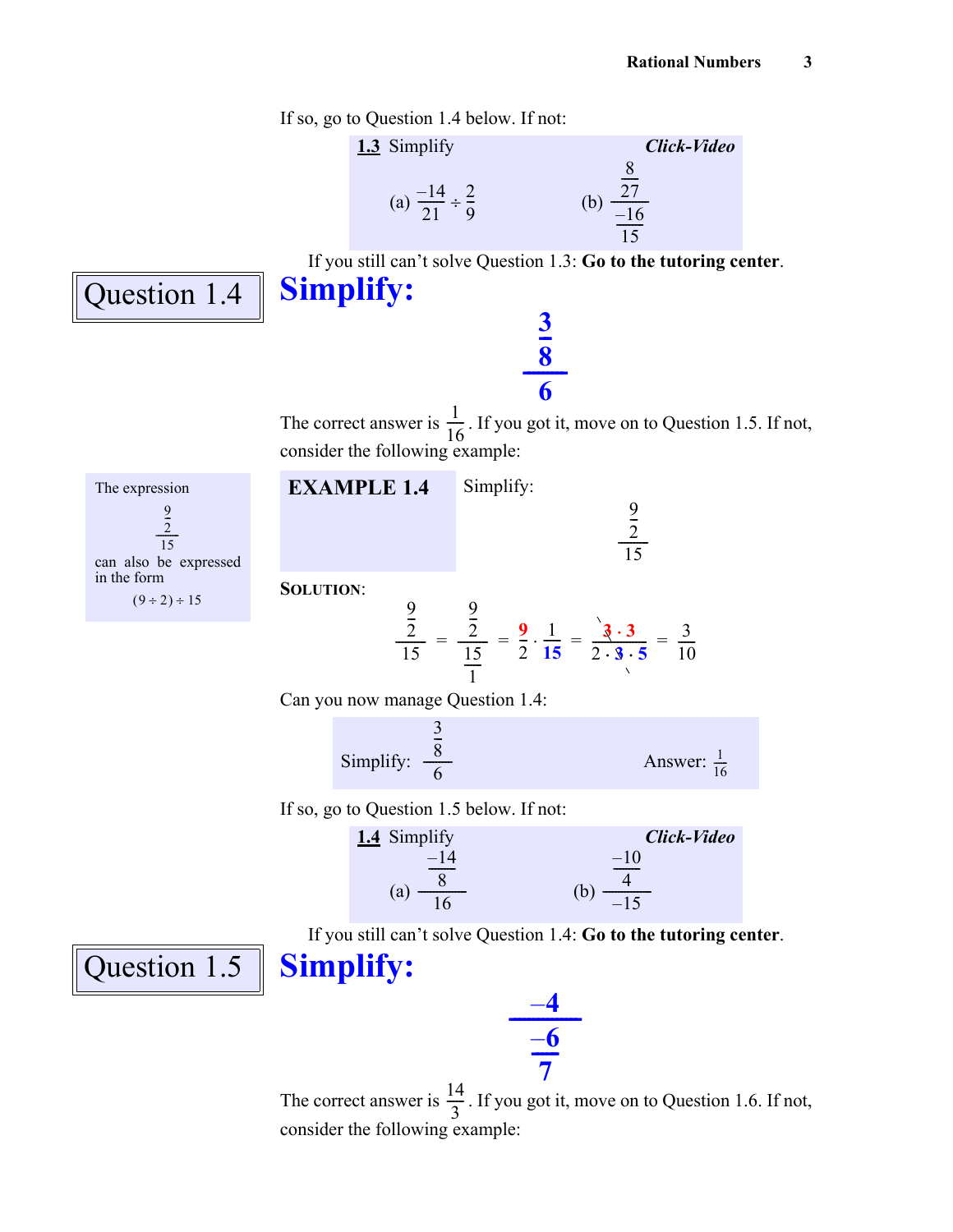

Can you now manage Question 1.5:

Simplify: 
$$
\frac{-4}{\frac{-6}{7}}
$$
 Answer:  $\frac{14}{3}$ 

If so, go to Question 1.6 below. If not:

1.5 Simplify  
\n(a) 
$$
-\frac{14}{\frac{7}{3}}
$$
 (b)  $\frac{1}{\frac{8}{5}}$ 

If you still can't solve Question 1.5: **Go to the tutoring center**.

Question 1.6

**Simplify:**

$$
\frac{\frac{2}{3} \cdot \frac{5}{4}}{-\frac{8}{9}}
$$

The correct answer is  $-\frac{13}{16}$ . If you got it, move on to Question 1.7. If not, consider the following example: 15 16  $-\frac{15}{16}$ 

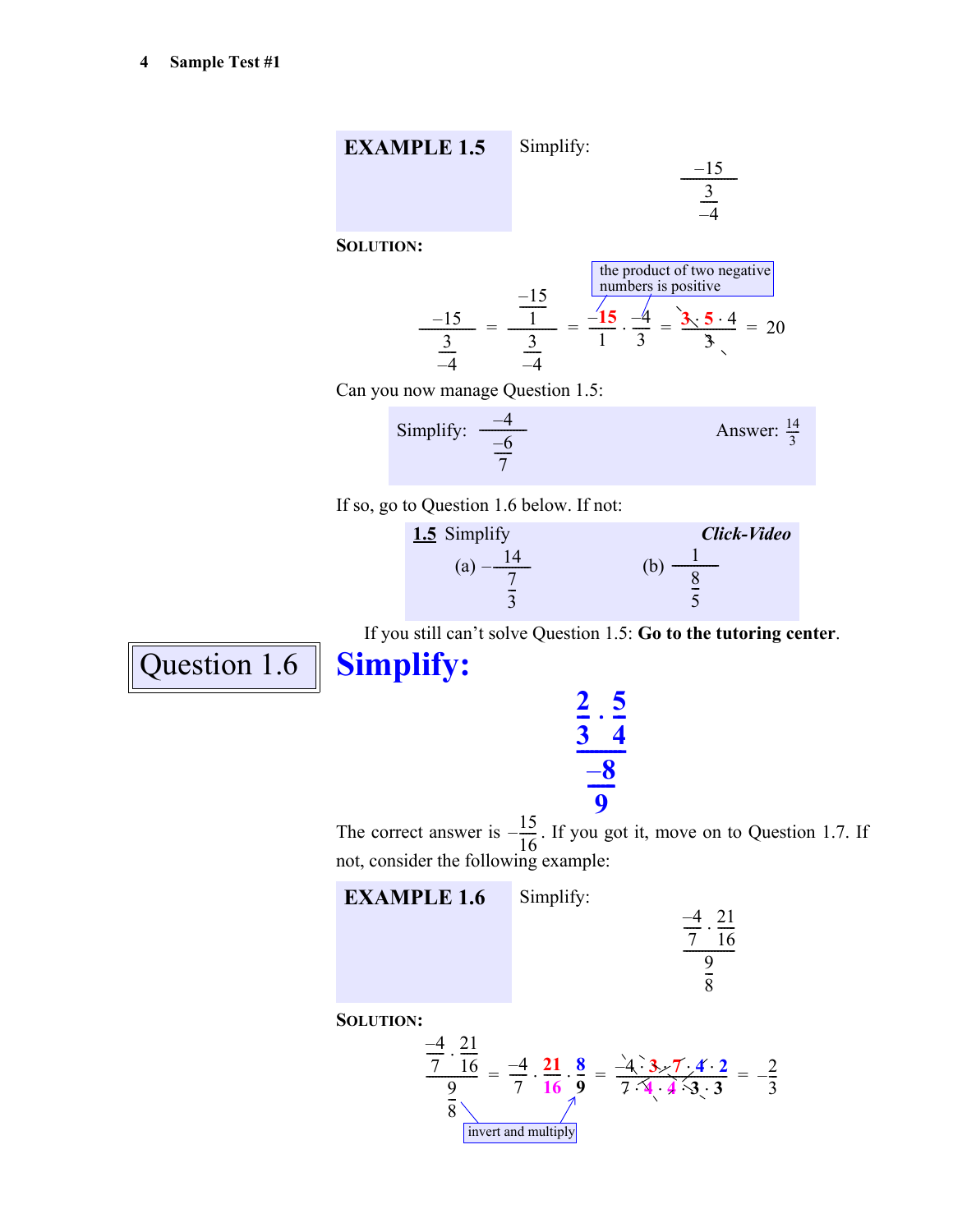Can you now manage Question 1.6:

Simplify: 
$$
\frac{\frac{2}{3} \cdot \frac{5}{4}}{\frac{-8}{9}}
$$
 Answer:  $-\frac{15}{16}$ 

If so, go to Question 1.7 below. If not:

**1.6** Simplify  
\n
$$
\frac{2}{5} \cdot \frac{7}{3}
$$
  
\n(a)  $\frac{-28}{10}$   
\n(b)  $\frac{5}{12}$   
\n $\frac{1}{2} \cdot \frac{15}{3}$ 

If you still can't solve Question 1.6: **Go to the tutoring center**.

Question 1.7 **<sup>2</sup>**

The correct answer is  $\frac{5}{2}$ . If you got it, move on to Question 1.8. If not, consider the following example: 3  $\frac{2}{2}$ 

**3**

 $\frac{7}{2} - \frac{4}{3}$ 

 $+\frac{7}{2}-\frac{4}{3}$ 

**3**

**3**

 $\frac{2}{2} + \frac{7}{2}$ 

**EXAMPLE 1.7** Simplify:

$$
-\frac{3}{5}+\frac{4}{5}-\frac{2}{5}
$$

**SOLUTION:**

**Simplify:**

$$
-\frac{3}{5} + \frac{4}{5} - \frac{2}{5} = \frac{-3 + 4 - 2}{5} = \frac{-1}{5} = -\frac{1}{5}
$$
  
see margin

Can you now manage Question 1.7:

Simplify: 
$$
\frac{2}{3} + \frac{7}{3} - \frac{4}{3}
$$
 Answer:  $\frac{5}{3}$ 

If so, go to Question 1.8 below. If not:

1.7 Simplify  
\n(a) 
$$
\frac{3}{7} + \frac{5}{7} + \frac{-5}{7}
$$
 (b)  $-\frac{2}{9} - \frac{-5}{9} + \frac{3}{9}$ 

If you still can't solve Question 1.7: **Go to the tutoring center**.

To add (or subtract) fractions with the **same denominator**, add (or subtract) the numerators of those fractions and place the result over that denominator. In other words:

$$
\frac{a}{d} + \frac{b}{d} = \frac{a+b}{d}
$$
  
and 
$$
\frac{a}{d} - \frac{b}{d} = \frac{a-b}{d}
$$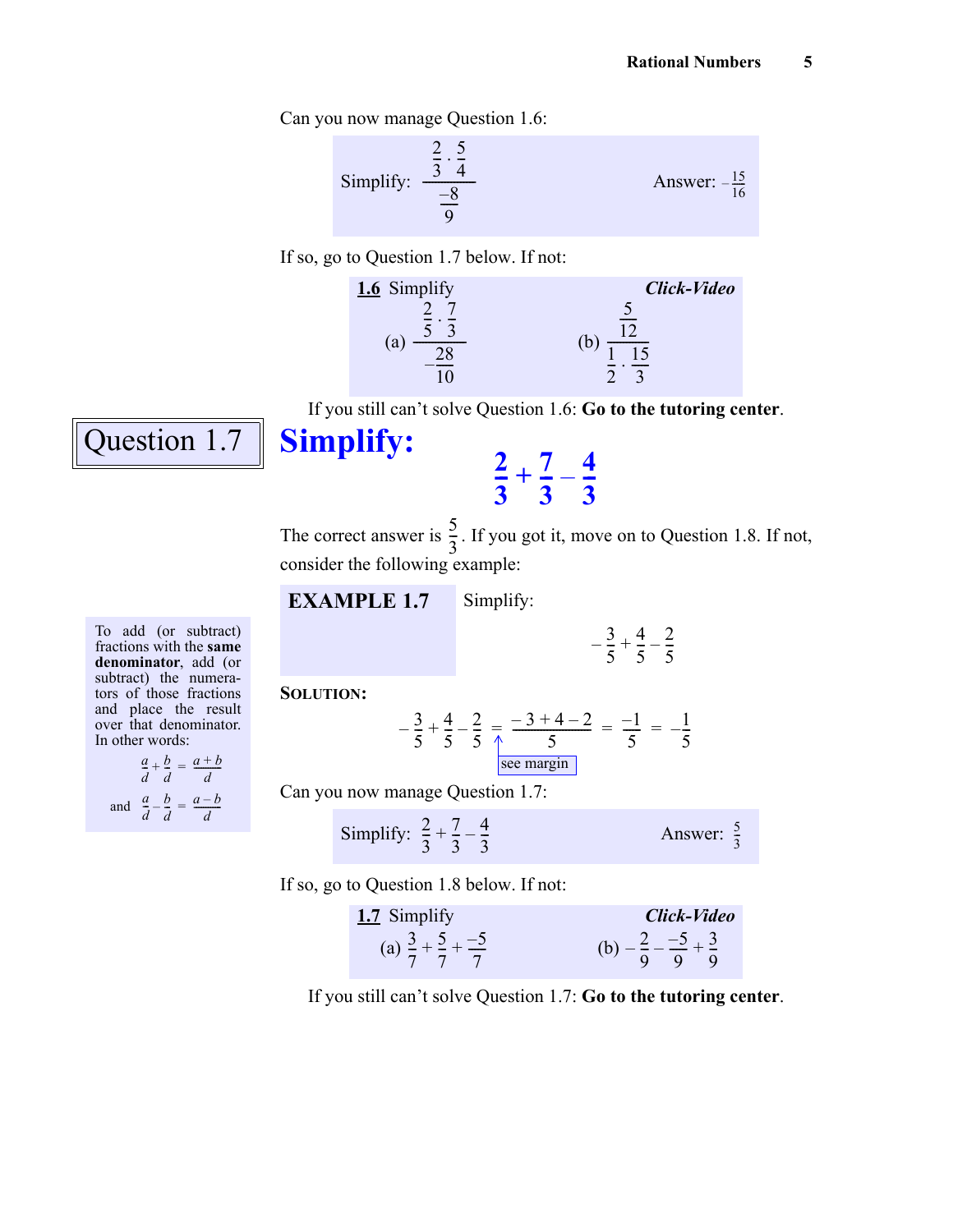Question 1.8

# **Simplify:**

The correct answer is  $\frac{47}{42}$ . If you got it, move on to Question 1.9. If not, consider the following example: **6 7** 42  $\frac{+1}{12}$ 

 $\frac{5}{2} + \frac{2}{7}$ 

**+ --**

**5**

The **least common denominator** of two or more fractions is the smallest integer that is divisible by the denominator of each fraction. For example, 12 is the least common denominator of  $\frac{2}{3}$  and  $\frac{5}{4}$  (12) is the smallest integer divisible by both 3 and 4).  $rac{2}{3}$  and  $rac{5}{4}$ 

margin). So: 2 3  $\frac{2}{3} - \frac{5}{4} = \frac{2 \cdot 4}{3 \cdot 4} - \frac{5 \cdot 3}{4 \cdot 3} = \frac{8}{12}$  $=\frac{2 \cdot 4}{1} - \frac{5 \cdot 3}{4 \cdot 3} = \frac{8}{12} - \frac{15}{12} = \frac{8 - 15}{12} = -\frac{7}{12}$ see margin  $\sqrt{\frac{1}{2}}$ 

**SOLUTION:** The least common denominator of  $\frac{2}{3}$  and  $\frac{5}{4}$  is 12 (see

2 3  $\frac{2}{3} - \frac{5}{4}$ 

3

 $rac{2}{5}$  and  $rac{5}{4}$ 

4  $\frac{3}{1}$ 

Can you now manage Question 1.8:

**EXAMPLE 1.8** Simplify:

$$
\frac{5}{4} (12 \t\t\t Simplify: \frac{5}{6} + \frac{2}{7} \t\t\t Answer: \frac{47}{42}
$$

If so, go to Question 1.9 below. If not:

**Simplify:**

1.8 Simplify  
\n(a) 
$$
\frac{3}{7} - \frac{5}{14} + \frac{1}{2}
$$
 (b)  $-\frac{2}{9} - \frac{-2}{3} + \frac{5}{6}$ 

If you still can't solve Question 1.8: **Go to the tutoring center**.

Question 1.9



The correct answer is  $\frac{17}{2}$ . If you got it, great. If not, consider the following example: 2  $\frac{1}{2}$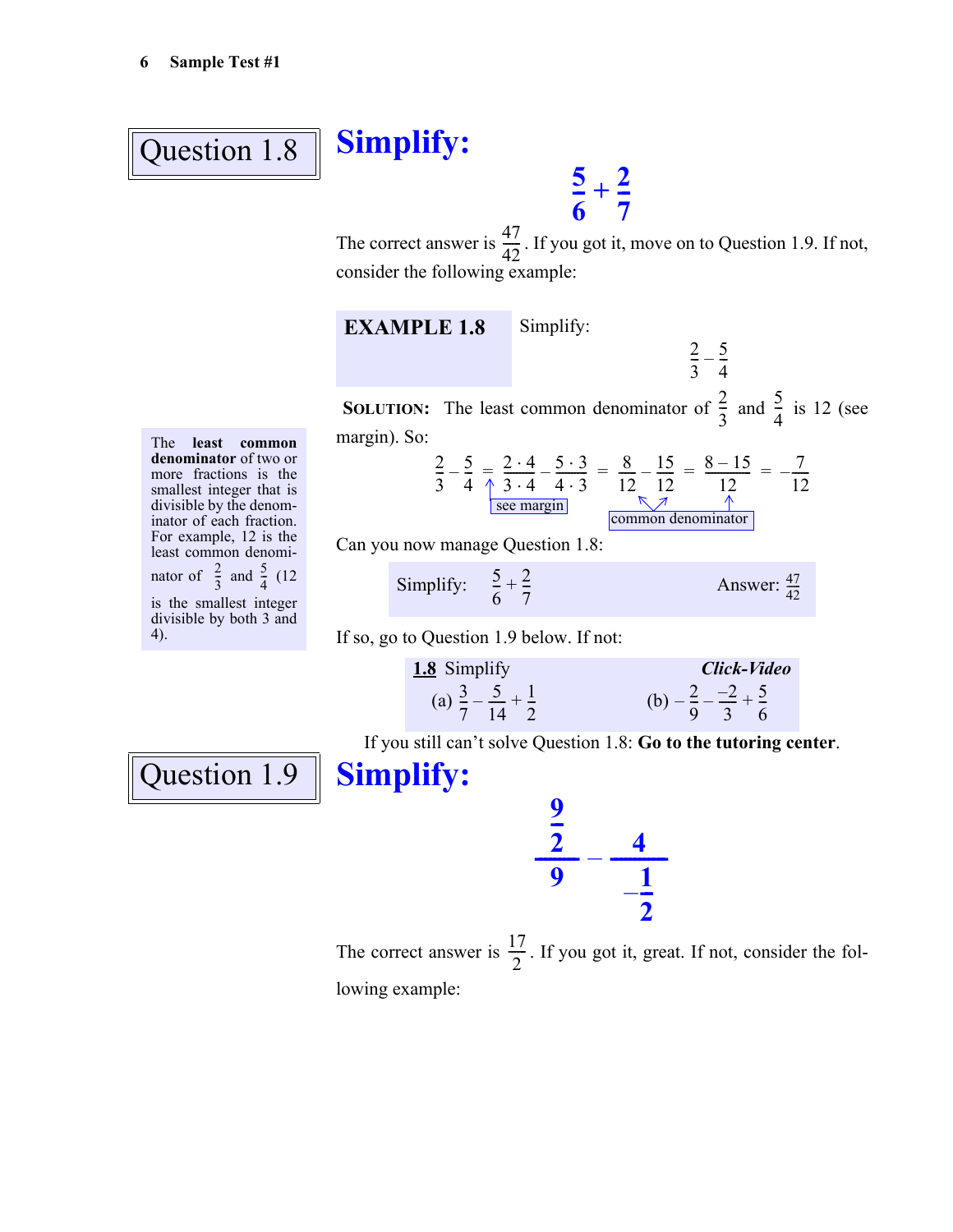**EXAMPLE 1.9** Simplify:

$$
\frac{-7}{3} + \frac{2 - \frac{1}{3}}{2}
$$

Looks intimidating? Just take it one step at a time.

There are many different approaches one can take to solve this problem. We offer two for your consideration

**SOLUTION:** One approach:

$$
\frac{-7}{\frac{3}{1+\frac{1}{3}}} + \frac{2-\frac{1}{3}}{\frac{2}{3}} = \frac{3(\frac{-7}{3})}{3(1+\frac{1}{3})} + \frac{3(2-\frac{1}{3})}{3(\frac{2}{3})} = \frac{-7}{3+1} + \frac{6-1}{2}
$$

$$
= \frac{-7}{4} + \frac{5}{2} = \frac{-7}{4} + \frac{10}{4} = \frac{3}{4}
$$

Another approach:

$$
\frac{-7}{\frac{3}{1+\frac{1}{3}}} + \frac{2 - \frac{1}{3}}{\frac{2}{3}} = \frac{-7}{\frac{3}{3} + \frac{1}{3}} + \frac{\frac{6}{3} - \frac{1}{3}}{\frac{2}{3}} = \frac{-7}{\frac{4}{3}} + \frac{\frac{5}{3}}{\frac{2}{3}} = \frac{-7}{3} \div \frac{3}{4} + \frac{5}{3} \times \frac{3}{2}
$$

$$
= \frac{-7}{4} + \frac{5}{2}
$$

$$
= \frac{-7}{4} + \frac{10}{4}
$$

$$
= \frac{-7 + 10}{4} = \frac{3}{4}
$$

Can you now manage question 1.9:

Simplify: 
$$
\frac{\frac{9}{2}}{\frac{9}{2}} - \frac{4}{-\frac{1}{2}}
$$
 Answer:  $\frac{17}{2}$ 

If not:

1.9 Simplify  
\n(a) 
$$
\frac{1}{4} + \frac{1}{2} - \frac{1}{6}
$$
 (b)  $1 + \frac{1}{1 + \frac{1}{2}} - \frac{1 + \frac{1}{2}}{2}$ 

If you still can't solve Question 1.9: **Go to the tutoring center**.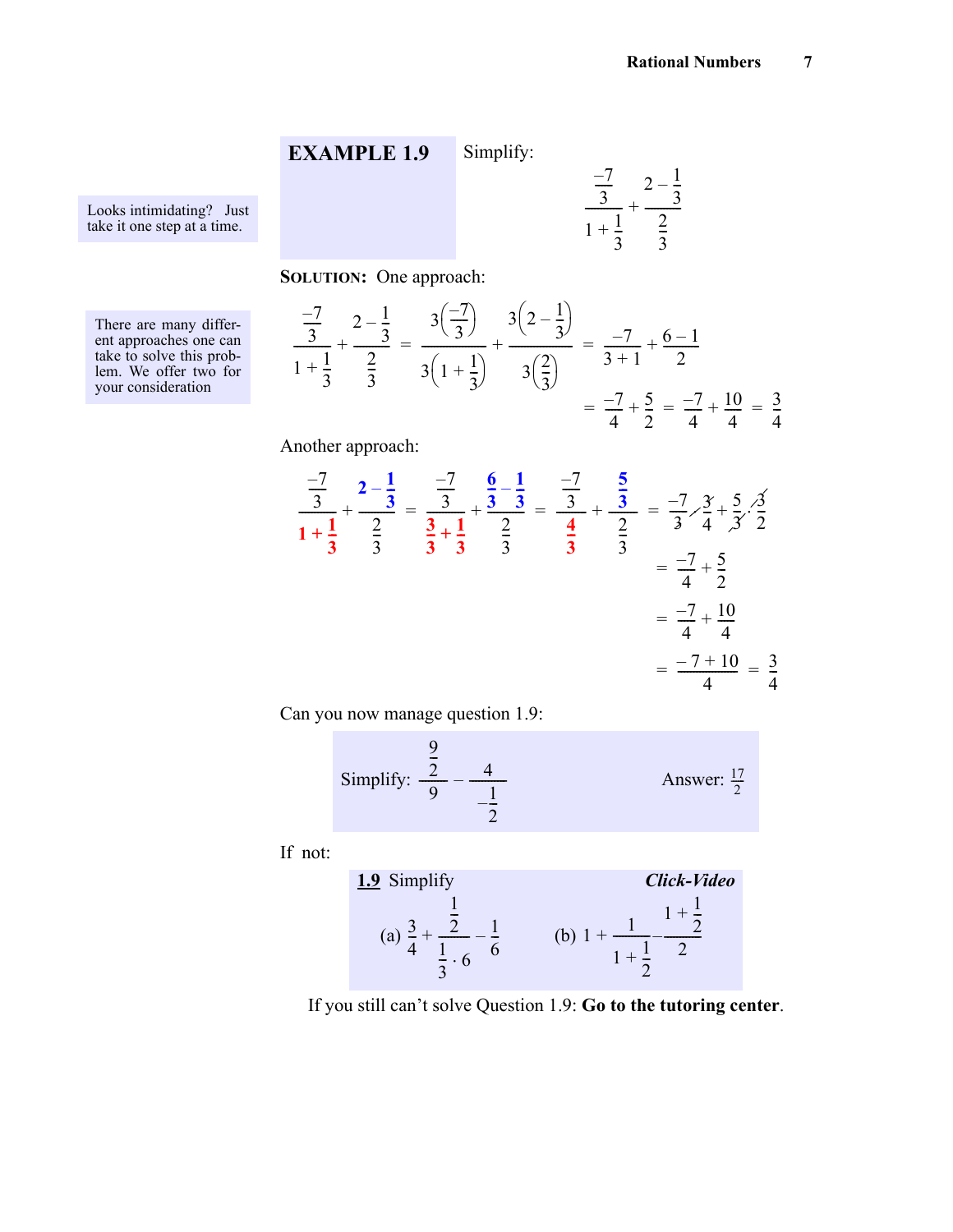|                                                                                                   | <b>SUMMARY</b>                                                                                                                                                                                                                                             |  |  |  |
|---------------------------------------------------------------------------------------------------|------------------------------------------------------------------------------------------------------------------------------------------------------------------------------------------------------------------------------------------------------------|--|--|--|
|                                                                                                   | <b>MULTIPLYING FRACTIONS DEFINITION:</b>                                                                                                                                                                                                                   |  |  |  |
|                                                                                                   | $\frac{a}{b} \cdot \frac{c}{d} = \frac{ac}{bd}$                                                                                                                                                                                                            |  |  |  |
| <b>DIVIDING FRACTIONS DEFINITION:</b>                                                             | $\frac{\overline{b}}{c} = \frac{a}{b} \cdot \frac{d}{c}$                                                                                                                                                                                                   |  |  |  |
|                                                                                                   | (invert and multiply)                                                                                                                                                                                                                                      |  |  |  |
| <b>ADDING AND SUBTRACTING DEFINITION:</b><br><b>FRACTIONS WITH THE SAME</b><br><b>DENOMINATOR</b> | $rac{a}{d} + \frac{b}{d} = \frac{a+b}{d}$ and $rac{a}{d} - \frac{b}{d} = \frac{a-b}{d}$                                                                                                                                                                    |  |  |  |
| <b>LEAST COMMON DENOMI-</b><br><b>NATOR OF FRACTIONS</b>                                          | The smallest positive integer that is divisible by the denominator<br>of each fraction.                                                                                                                                                                    |  |  |  |
| <b>ADDING OR SUBTRACTING</b><br><b>FRACTIONS WITH</b><br><b>DIFFERENT DENOMINATORS</b>            | Determine the least common denominator of the fractions. For<br>each fraction, multiply its numerator and denominator by the<br>same number so that its denominator becomes the least common<br>denominator. Then add or subtract the resulting fractions. |  |  |  |
| <b>FRACTIONS AND MINUS</b><br><b>SIGNS</b>                                                        | $\frac{-a}{b} = \frac{a}{-b} = -\frac{a}{b}$                                                                                                                                                                                                               |  |  |  |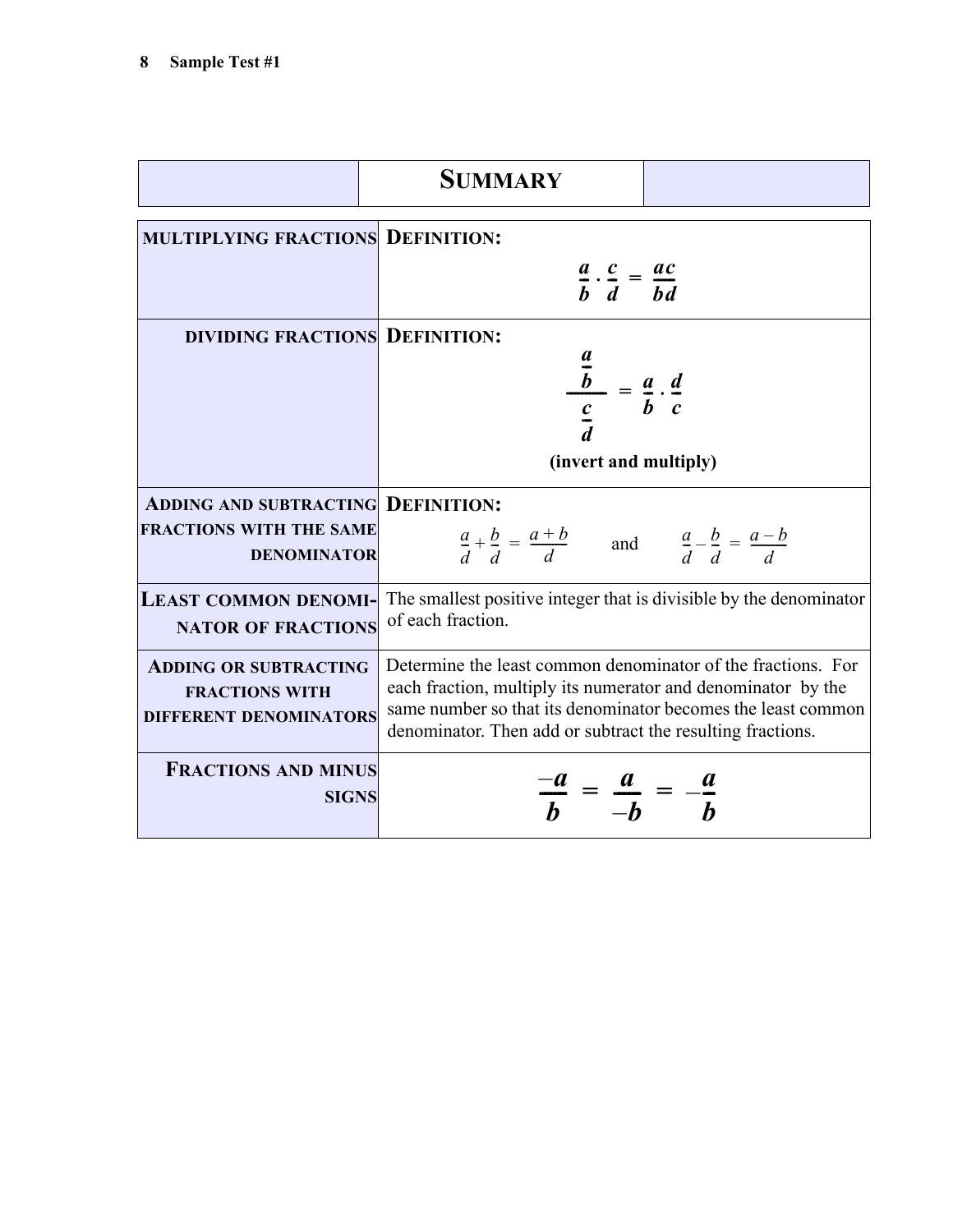| <b>CANCELLATION</b><br><b>PROPERTY</b> | $\frac{ac}{bc} = \frac{a}{b}$                                                                                                                                                                                                                                                                                                                                                                                                                    |  |
|----------------------------------------|--------------------------------------------------------------------------------------------------------------------------------------------------------------------------------------------------------------------------------------------------------------------------------------------------------------------------------------------------------------------------------------------------------------------------------------------------|--|
| NOTE:                                  | You can ONLY cancel a common FACTOR. For example:<br>$\frac{7 \cdot 3}{7 \cdot 5}$ = $\frac{3}{5}$<br>Cancel the 7, which is a factor<br>of both the numerator and<br>the denominator.                                                                                                                                                                                                                                                           |  |
|                                        | and:<br>$\frac{26}{16} = \frac{2 \cdot 13}{2 \cdot 8} = \frac{13}{8}$<br>You $\underline{\text{CANNOT}}$ cancel the 2 in $\frac{2+13}{2 \cdot 8}$ !!!!!                                                                                                                                                                                                                                                                                          |  |
|                                        | Yes, the 2 is a factor in the denominator $(2 \times 1)$ something) but<br>it is not a factor in the numerator (the numerator is <b>not</b> 2 times<br>something -- it is 2 plus something).<br>On the other hand:<br>$\frac{2+2a}{2+4b} = \frac{\cancel{2}(1+a)}{2(1+2b)} = \frac{1+a}{1+2b}$<br>a common factor<br>It bears repeating:<br>You can ONLY cancel a common FACTOR:<br>$\frac{ac}{bc} = \frac{a}{b}$<br>(providing $c$ is not zero) |  |
|                                        |                                                                                                                                                                                                                                                                                                                                                                                                                                                  |  |
|                                        |                                                                                                                                                                                                                                                                                                                                                                                                                                                  |  |
|                                        |                                                                                                                                                                                                                                                                                                                                                                                                                                                  |  |

| <b>DDITIONAL PROBLEMS</b> |                                              |     |                                        |     |                                                          |                        |     |                                                          |
|---------------------------|----------------------------------------------|-----|----------------------------------------|-----|----------------------------------------------------------|------------------------|-----|----------------------------------------------------------|
| 1.1                       | $\left(\frac{10}{6}\right)$<br>$\frac{3}{5}$ |     | 1.2 $\frac{-3}{5} \cdot \frac{15}{-2}$ |     | 2.1 $2\left(\frac{8}{6}\right)\left(\frac{3}{12}\right)$ |                        |     | 2.2 $-\frac{-3}{2} \cdot \frac{4}{9} \cdot \frac{1}{-2}$ |
|                           | Answer: 1                                    |     | Answer: $\frac{9}{2}$                  |     |                                                          | Answer: $\frac{2}{2}$  |     | Answer:                                                  |
| 3.1                       | $rac{2}{5} \div \frac{10}{6}$                | 3.2 | $\overline{2}$                         | 4.1 |                                                          |                        | 4.2 |                                                          |
|                           | Answer: $\frac{6}{25}$                       |     | $\frac{2}{\frac{3}{-2}}$               |     | 6                                                        | Answer: $\frac{1}{10}$ |     | Answer: $\frac{5}{24}$                                   |
|                           |                                              |     | Answer: $-\frac{1}{2}$                 |     |                                                          |                        |     |                                                          |

.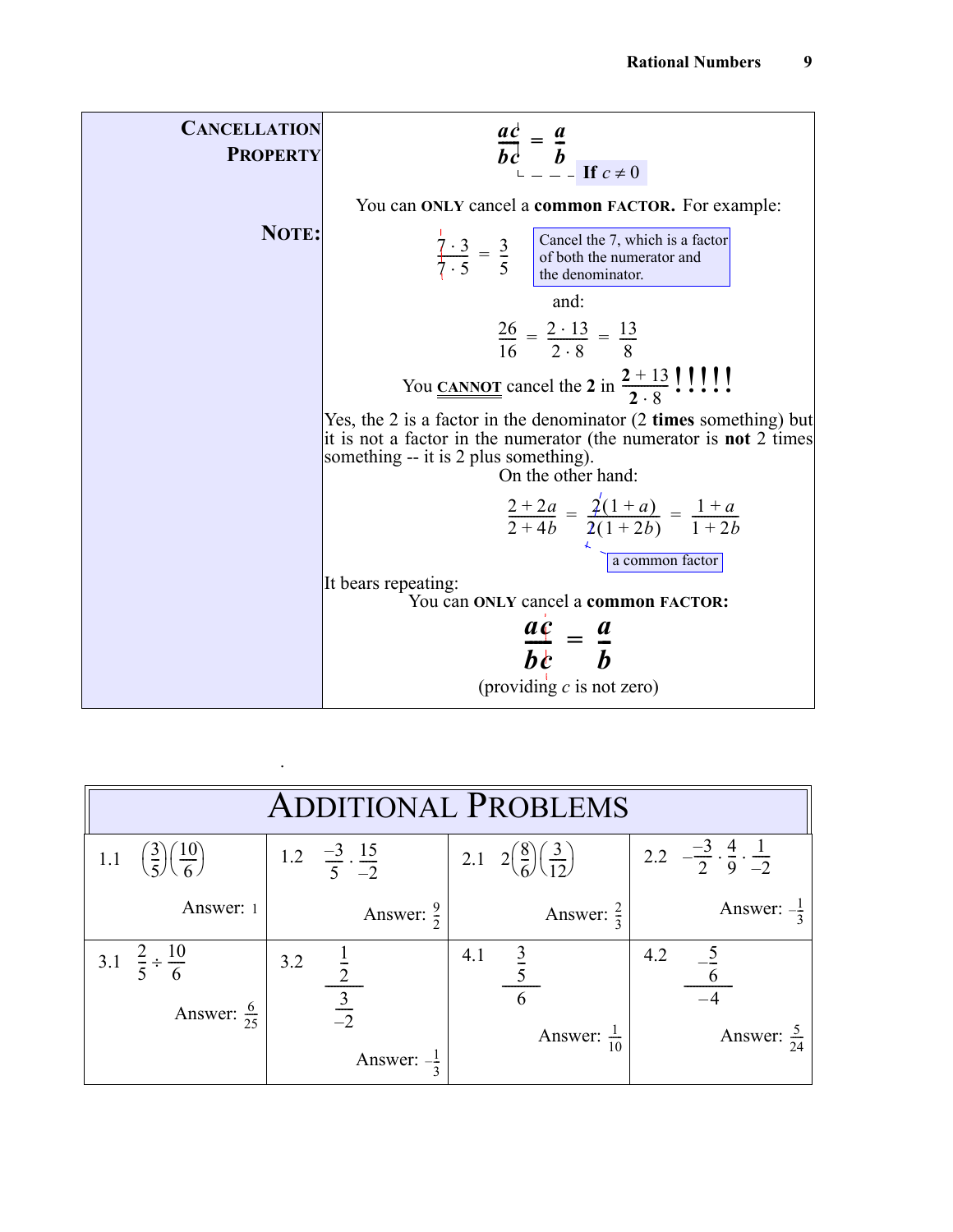| $rac{3}{6}$<br>5.1<br>Answer: $\frac{5}{2}$                                                 | $\frac{-2}{\frac{4}{3}}$<br>$5.2\,$<br>Answer: $\frac{3}{2}$                                                             | $rac{4}{5} \cdot \frac{15}{2}$<br>$rac{3}{5}$<br>6.1<br>Answer: 10                                               | 6.2 $-3 \cdot \frac{2}{6}$<br>$-5 \over 3$<br>Answer: $\frac{3}{5}$                              |
|---------------------------------------------------------------------------------------------|--------------------------------------------------------------------------------------------------------------------------|------------------------------------------------------------------------------------------------------------------|--------------------------------------------------------------------------------------------------|
| 6.3<br>$rac{3}{2} igg(-\frac{2}{5} igg)$<br>-6<br>Answer: $\frac{1}{10}$                    | $\frac{2}{3} \cdot \frac{5}{6} \cdot \frac{12}{4}$<br>$\frac{-9}{5} \cdot \frac{1}{2}$<br>6.4<br>Answer: $\frac{50}{27}$ | $\frac{\frac{2}{3} \cdot \frac{1}{5}}{2 \cdot \frac{1}{3}}$<br>6.5<br>Answer: $\frac{1}{10}$                     | $3+$<br>6.6<br>$\frac{1}{5}$<br>Answer: 35                                                       |
| $\frac{1}{5} - \frac{3}{5} + \frac{4}{5}$<br>$7.1\,$                                        | 7.2 $-\frac{-2}{7} + \frac{5}{7} - \frac{3}{7}$                                                                          | 8.1 $\frac{3}{10} + \frac{2}{5}$                                                                                 | 8.2 $\frac{1}{6} - \frac{2}{3} + \frac{3}{18}$                                                   |
| Answer: $\frac{2}{5}$                                                                       | Answer: $\frac{4}{7}$                                                                                                    | Answer: $\frac{7}{10}$                                                                                           | Answer: $-\frac{1}{3}$                                                                           |
| $\frac{1}{5} - \frac{2}{5}$<br>$\frac{2}{3} + \frac{1}{3}$<br>9.1<br>Answer: $-\frac{1}{5}$ | 9.2<br>$\left(\frac{\frac{1}{3}}{\frac{2}{3}+\frac{4}{3}}\right)\left(\frac{-3}{\frac{1}{2}}\right)$<br>Answer: -1       | 9.3 $rac{\frac{3}{10} + \frac{2}{5}}{\frac{1}{10} - \frac{3}{-2}}$<br>$\overline{10}$<br>Answer: $-\frac{11}{2}$ | 9.4<br>$\frac{\left(\frac{1}{6}-\frac{2}{3}+ \frac{1}{4}\right)}{-\frac{3}{2}}$<br>$\frac{2}{3}$ |
|                                                                                             |                                                                                                                          |                                                                                                                  | Answer: $\frac{1}{4}$                                                                            |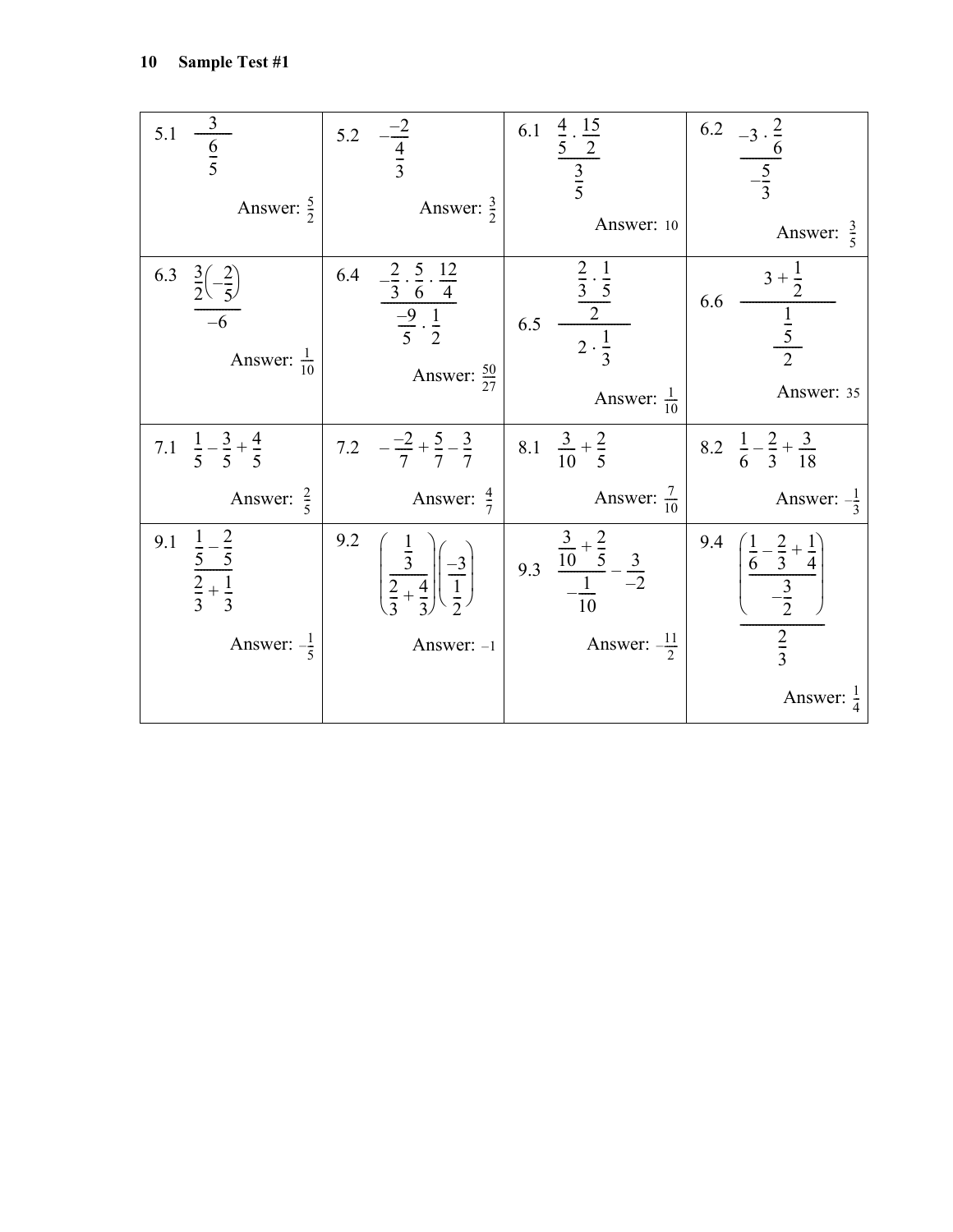# **Sample Test 1 Supplement**

#### **RATIONAL NUMBERS**

A **rational number** (fraction) is an expression of the form

$$
\frac{a}{b} \quad \text{or} \quad a/b
$$

*a* is said to be the **numerator** of the fraction  $\frac{a}{i}$ , and *b* its **denominator**. *a*  $\frac{a}{b}$ 

where *a* is any integer, and *b* is any *nonzero* integer.

**DEFINITION 1.1 EQUALITY OF RATIONAL NUMBERS** The rational numbers  $\frac{a}{b}$  and  $\frac{c}{c}$  are said to be equal, and we write  $\frac{a}{f} = \frac{c}{f}$ , if  $ad = bc$ . *b*  $rac{a}{7}$  and  $rac{c}{7}$ *d*  $\frac{c}{1}$ *b*  $\frac{a}{b} = \frac{c}{d}$ , if  $ad = bc$ 

In other words:

$$
\frac{a}{b} = \frac{c}{d}
$$
 if the "**cross products**" are equal:  $\frac{a}{b} \leq \frac{c}{d}$ 

For example:

$$
\frac{3}{5} = \frac{6}{10} \text{ since } 3 \cdot 10 = 5 \cdot 6
$$
  

$$
\frac{-9}{3} = \frac{12}{-4} \text{ since } (-9)(-4) = 3 \cdot 12
$$
  

$$
\frac{4}{2} = 2 \text{ since } 4 \cdot 1 = 2 \cdot 2
$$
  
and 
$$
\frac{2}{a} = \frac{4}{2a} \text{ since } 2(2a) = 4a
$$

When we write  $\frac{2}{\epsilon} = \frac{4}{2}$ , it is understood that  $a \neq 0$ . *a*  $\frac{2}{a} = \frac{4}{2a}$ , it is understood that  $a \neq 0$ 

While we're at it, why can't we "divide" by zero? Consider " $\frac{12}{9}$ ". If it were to equal a number, say " $\frac{12}{0}$  = a," then it would have to follow that  $12 = a(0)$ , which cannot be. 0  $\frac{12}{2}$ 0  $\frac{12}{0} = a$ 

Of course, in the above argument the number 12 can be replaced by any nonzero number, so we see that  $\frac{b}{0}$  is **meaningless** for any  $b \neq 0$ .  $\frac{a_0}{b_0}$  is also **meaningless**; for to say that  $\frac{a_0}{b_0} = a$  is to say that  $\frac{b}{0}$ " is **meaningless** for any  $b \neq 0$ 0  $\frac{0}{6}$ " is also **meaningless**; for to say that " $\frac{0}{6}$ " 0  $\frac{0}{6}$  = a

Note that  $\frac{0}{12} = 0$  since  $0 = 12(0)$ . It is only the denominator that cannot be zero.  $\frac{0}{12} = 0$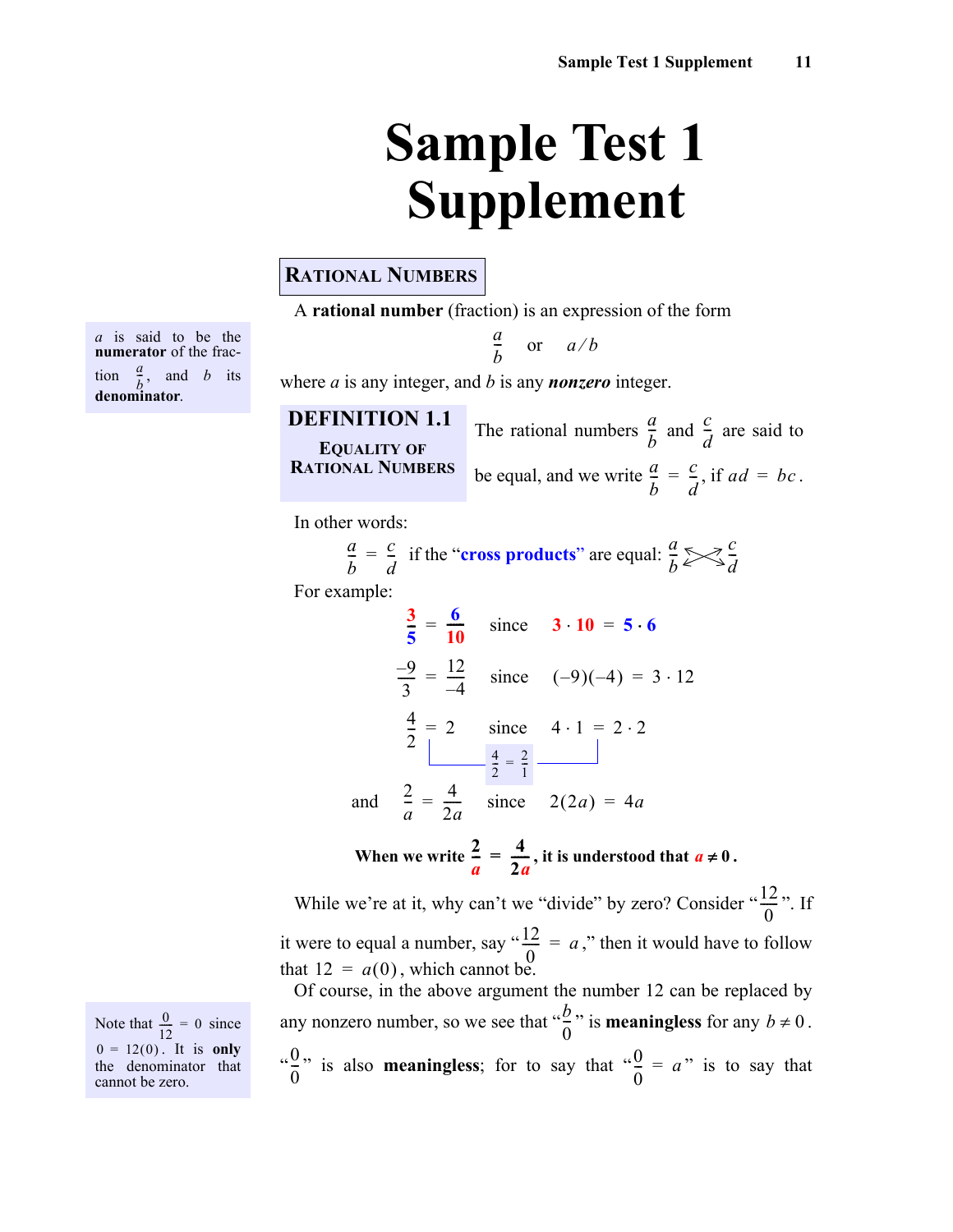#### **12 Rational Numbers (Fractions)**

 $0 = a(0)$ , and since  $a(0) = 0$  for *any a*, we could associate any number we please with  $\frac{0}{6}$ , and that we cannot permit. 0  $\frac{v}{\alpha}$ 

The following result follows directly from Definition 1.1:

| <b>THEOREM 1.1</b> | For any rational number $\frac{a}{b}$ and any $c \neq 0$ :<br>$\frac{ac}{a} = \frac{a}{a}$<br>$\overline{bc}$ $\overline{b}$ |  |
|--------------------|------------------------------------------------------------------------------------------------------------------------------|--|
| <b>PROOF:</b>      | $\frac{ac}{bc} = \frac{a}{b}$ since $acb = bca$                                                                              |  |

Equations are "two way streets." If you read the equation in Theorem 1.1 from left to right, you get the **cancellation property**:

| For any $a$ , and for any $b$ and $c$ distinct from zero: |
|-----------------------------------------------------------|
|                                                           |
| $\frac{ac}{bc} = \frac{a}{b}$                             |
| $L$ - cancel                                              |
|                                                           |

Reading the same equation from right to left, you get the **build-up property:**

**BUILD-UP PROPERTY**

**CANCELLATION PROPERTY**

For any *a*, and for any *b* and *c* distinct from zero:

*a b*  $\frac{a}{b} = \frac{ac}{bc}$ 

**WARNING:** The cancellation property has nothing to do with sums. In particular, there can be **NO** cancellation in any of the following three expressions:

| $5 + 8$     |       | $2 + a$ |  |
|-------------|-------|---------|--|
|             |       |         |  |
| $5 \cdot 8$ | $c+5$ |         |  |

Here is the ONLY time you can cancel (if  $c \neq 0$ ):

*c* **times something** *c* **times something else**  $\frac{c' \text{times something}}{\frac{c' \text{times something}}{\text{something else}}} = \frac{\text{something}}{\text{something else}}$ 

In other words, *c* must be a **nonzero factor** of both the numerator and the denominator.

**LOWEST TERMS** A fraction is said to be in **lowest terms** if the numerator and denominator have no common factors. For example,  $\frac{3}{6}$  is in lowest terms, 8  $\frac{1}{2}$ 

while  $\frac{6}{8}$  is not, since 6 and 8 share a common factor: 2. 8  $\frac{0}{2}$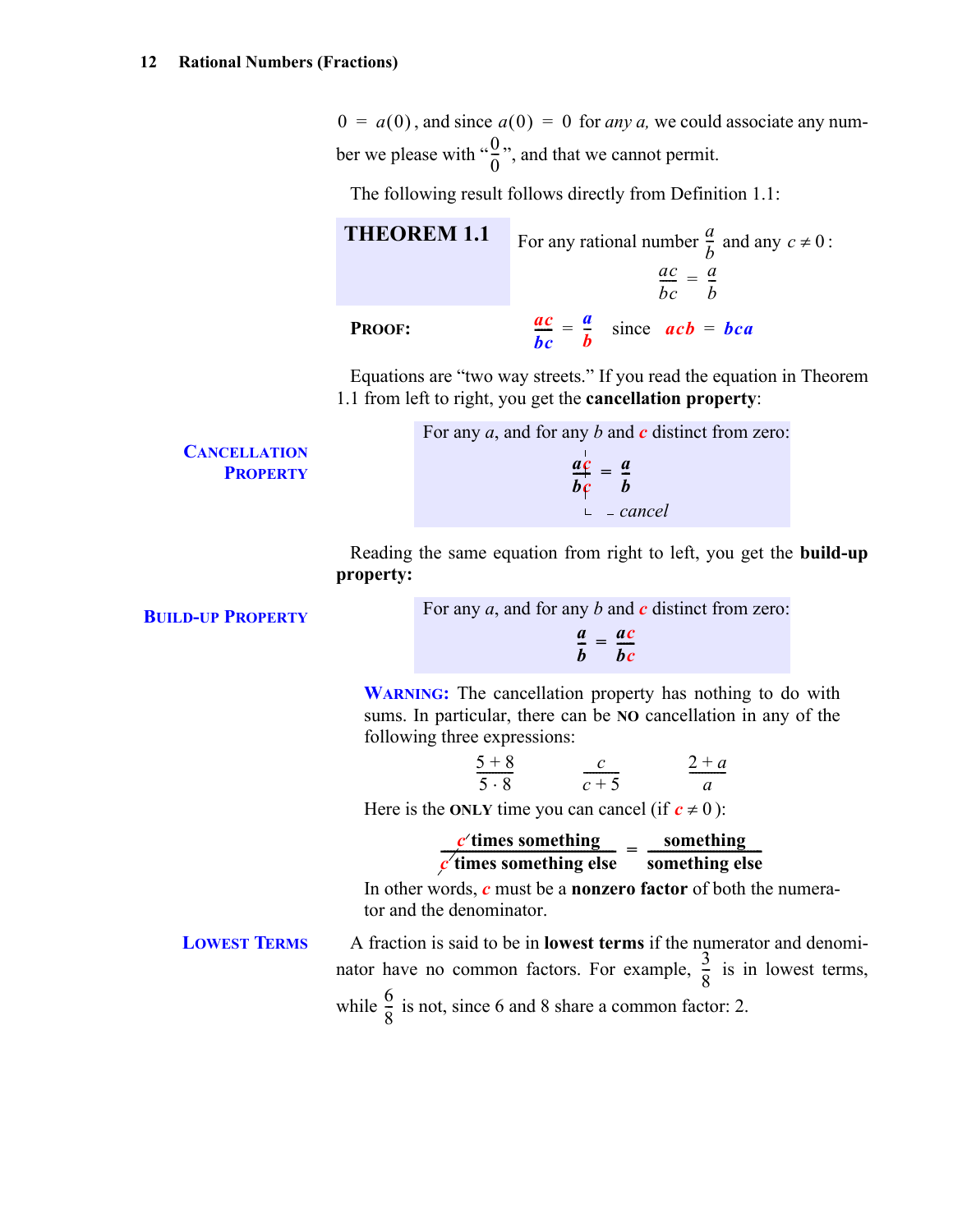

**SOLUTION:**

(a) 
$$
\frac{6}{8}
$$
 (b)  $\frac{6a}{8a^2}$  (c)  $\frac{-15(2+c)}{-5(2+c)}$ 

You **CANNOT** do any canceling here:  $\frac{2+3}{2+4}$ Or here:  $\frac{3+2a}{8a^2}$ Or here:  $\frac{-15(2+c)}{-5+(2+c)}$ 

(a) 
$$
\frac{6}{8} = \frac{2 \cdot 3}{2 \cdot 4} = \frac{3}{4}
$$
  
\n(b)  $\frac{6a}{8a^2} = \frac{3(2a)}{4a(2a)} = \frac{3}{4a}$  (if  $a \ne 0$ )  
\n(c)  $\frac{-15(2 \pm c)}{-5(2 \pm c)} = \frac{-15}{-5} = \frac{5}{-5}(3) = \frac{3}{1} = 3$  [if  $c \ne -2$  (why?)]

#### **CHECK YOUR UNDERSTANDING 1.1**

| Reduce to lowest terms (assuming no denominator is zero).                                            |  |  |  |  |
|------------------------------------------------------------------------------------------------------|--|--|--|--|
| (a) $\frac{24}{30}$ (b) $\frac{-92}{44}$ (c) $\frac{15(2+c)}{10(c+2)}$ (d) $\frac{7b(a+c)}{b(-a-c)}$ |  |  |  |  |
| Answers: (a) $\frac{4}{5}$ (b) $\frac{-23}{11}$ (c) $\frac{3}{2}$ (d) -7                             |  |  |  |  |
| Solution: Page 107.                                                                                  |  |  |  |  |

To multiply two fractions, simply multiply the numerators and the denominators:

#### **MULTIPLICATION**

$$
\frac{a}{b} \cdot \frac{c}{d} = \frac{ac}{bd}
$$

Notice that the above definition "respects" integer multiplication (as it must, since the set of integers is contained in the set of rational numbers). For example, we have:

$$
5 \cdot 7 = \frac{5}{1} \cdot \frac{7}{1} = \frac{5 \cdot 7}{1 \cdot 1} = \frac{35}{1} = 35
$$

Notice also that for any rational number  $\frac{a}{i}$ : *b*  $\frac{u}{\tau}$ 

$$
1 \cdot \frac{a}{b} = \frac{1}{1} \cdot \frac{a}{b} = \frac{1 \cdot a}{1 \cdot b} = \frac{a}{b}
$$

**EXAMPLE 1.2** Multiply, and reduce to lowest terms.

(a) 
$$
\frac{-7}{2} \cdot \frac{3}{5}
$$
 (b)  $\frac{2}{6} \cdot \frac{9}{10}$  (c)  $\frac{a}{3} \cdot \frac{15}{-a^2}$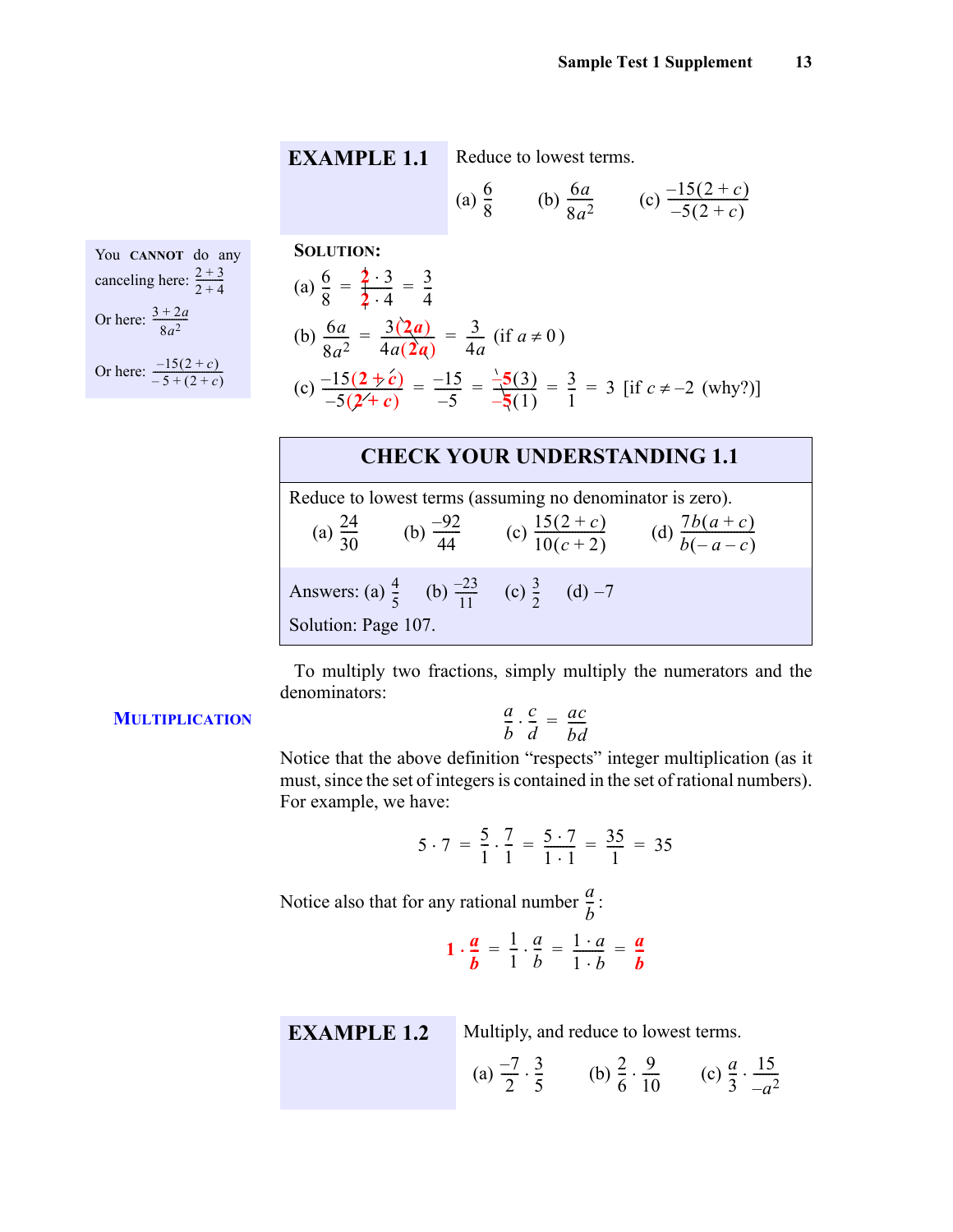**SOLUTION:**  
\n(a) 
$$
\frac{-7}{2} \cdot \frac{3}{5} = \frac{-7 \cdot 3}{2 \cdot 5} = \frac{-21}{10}
$$
  
\n(b) One way:  $\frac{2}{6} \cdot \frac{9}{10} = \frac{2 \cdot 9}{6 \cdot 10} = \frac{2 \cdot 3 \cdot 3}{7 \cdot 3 \cdot 2 \cdot 5} = \frac{3}{10}$   
\nQuicker is better:  $\frac{2}{6} \cdot \frac{9}{10} = \frac{1}{3} \cdot \frac{9}{10} = \frac{3}{10}$   
\n(c)  $\frac{a}{3} \cdot \frac{15}{-a^2} = \frac{3 \cdot 5a}{3(-1)a \cdot a} = \frac{5}{-a} = -\frac{5}{a}$ , **OR:**  $\frac{a}{3} \cdot \frac{15}{-a^2} = \frac{5}{-a} = -\frac{5}{a}$   
\nIn general (see margin), for any  $b \ne 0$ :  
\n $\frac{-a}{b} = \frac{a}{-b} = -\frac{a}{b}$ 

To multiply three or more fractions, you still multiply numerators and multiply denominators. For example:

$$
\frac{1}{2} \cdot \frac{-3}{5} \cdot \frac{2}{7} = \frac{2(-3)}{2 \cdot 5 \cdot 7} = \frac{-3}{35} = -\frac{3}{35}
$$
  
and: 
$$
\left(\frac{a}{b}\right)\left(\frac{3}{a}\right)(7b^2)\left(\frac{1}{3}\right) = \frac{a \cdot 3 \cdot 7 \cdot b \cdot b}{a \cdot 3 \cdot b} = 7b
$$

### **CHECK YOUR UNDERSTANDING 1.2**

Multiply, and reduce to lowest terms.

(a)  $\left(\frac{-5}{21}\right)\left(\frac{14}{10}\right)$  (b) Answers: (a)  $-\frac{1}{2}$  (b) Solution: Page 107.  $\left(\frac{-5}{21}\right)\left(\frac{14}{10}\right)$  $\left(\frac{14}{10}\right)$  (b)  $\frac{9}{5}$  $\frac{9}{5} \cdot \frac{15}{9}$  $\cdot \frac{15}{8} \cdot 12 \cdot \frac{2}{6}$  $-\frac{1}{3}$  (b)  $\frac{27}{2}$  $\frac{21}{2}$ 

To divide fractions, *invert* and *multiply*

**DIVISION**

$$
\frac{\frac{a}{b}}{\frac{c}{d}} = \frac{a}{b} \cdot \frac{d}{c}
$$

$$
\frac{-a}{b} = \frac{a}{-b}
$$
 since the  
\ncross products are  
\nequal:  $(-a)(-b) = ab$ .  
\n
$$
\frac{-a}{b} = -\frac{a}{b}
$$
 is saying that  
\n
$$
\frac{-a}{b}
$$
 is the additive  
\ninverse of  $\frac{a}{b}$  (as you  
\nprobably already know:  
\n $\frac{a}{b} + \frac{-a}{b} = 0$ .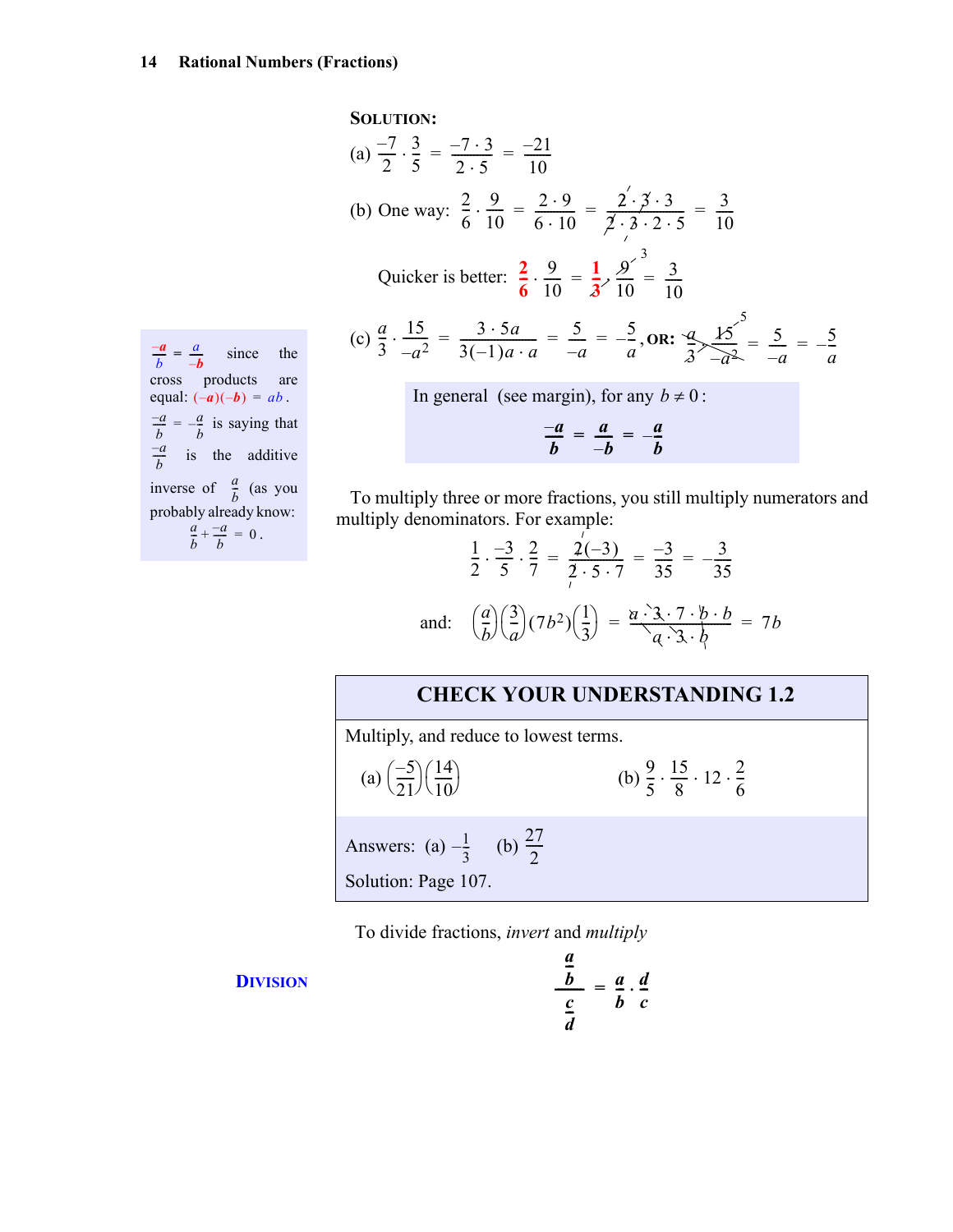

**EXAMPLE 1.3** Divide, and reduce to lowest terms.

(a) 
$$
\frac{\frac{2}{5}}{\frac{-7}{10}}
$$
 (b)  $\frac{\frac{1}{2}}{4}$   
(c)  $\frac{8}{\frac{2}{3}}$  (d)  $\frac{\frac{a}{2b}}{\frac{4a}{b}}$ 

**SOLUTION:**

*b*

(a) (b) (c) (d)  $rac{2}{5}$ –**7 10 -----**  $\frac{5}{-7} = \frac{2}{5}$  $\frac{2}{5} \cdot \frac{10}{-7} = \frac{2 \cdot 10}{5(-7)} = \frac{2 \cdot 2 \cdot 5}{-7 \cdot 5} = \frac{4}{-7}$  $=\frac{2}{5}\cdot\frac{10}{-7}=\frac{2\cdot10}{5(-7)}=\frac{2\cdot2\cdot5}{-7\cdot5}=\frac{4}{-7}=-\frac{4}{7}$ invert  $\frac{1}{2}$ **4**  $\frac{2}{\cdot}$  $\frac{1}{2}$ **4 1 --**  $\frac{2}{4} = \frac{1}{2}$  $\frac{1}{2} \cdot \frac{1}{4}$ **4**  $=\frac{2}{4} = \frac{1}{2} \cdot \frac{1}{4} = \frac{1}{8}$ invert 8 2 3  $\frac{2}{2}$  $\frac{\circ}{\circ}$  $\frac{8}{1}$ 2 3  $\frac{2}{2}$  $\frac{1}{2} = \frac{8}{1}$  $=\frac{1}{2}=\frac{8}{1}\sqrt{\frac{3}{2}}=12$ 4  $rac{a}{2b}$ 4*a*  $\frac{4u}{1}$  $\frac{2b}{4a} = \frac{a}{2b}$  $=\frac{Q}{2b} \cdot \frac{B}{4\alpha} = \frac{1}{8}$  (with the unerstanding)

#### **CHECK YOUR UNDERSTANDING 1.3**

| Divide, and reduce to lowest terms. [In (d), assume $a + b \ne 0$ )].                        |                                     |  |  |           |
|----------------------------------------------------------------------------------------------|-------------------------------------|--|--|-----------|
| (a)                                                                                          | (b) $\frac{3}{9}$ (c) $\frac{2}{8}$ |  |  | $2a + 2b$ |
| Answers: (a) $\frac{3}{4}$ (b) $\frac{2}{27}$ (c) $\frac{9}{4}$ (d) 4<br>Solution: Page 107. |                                     |  |  |           |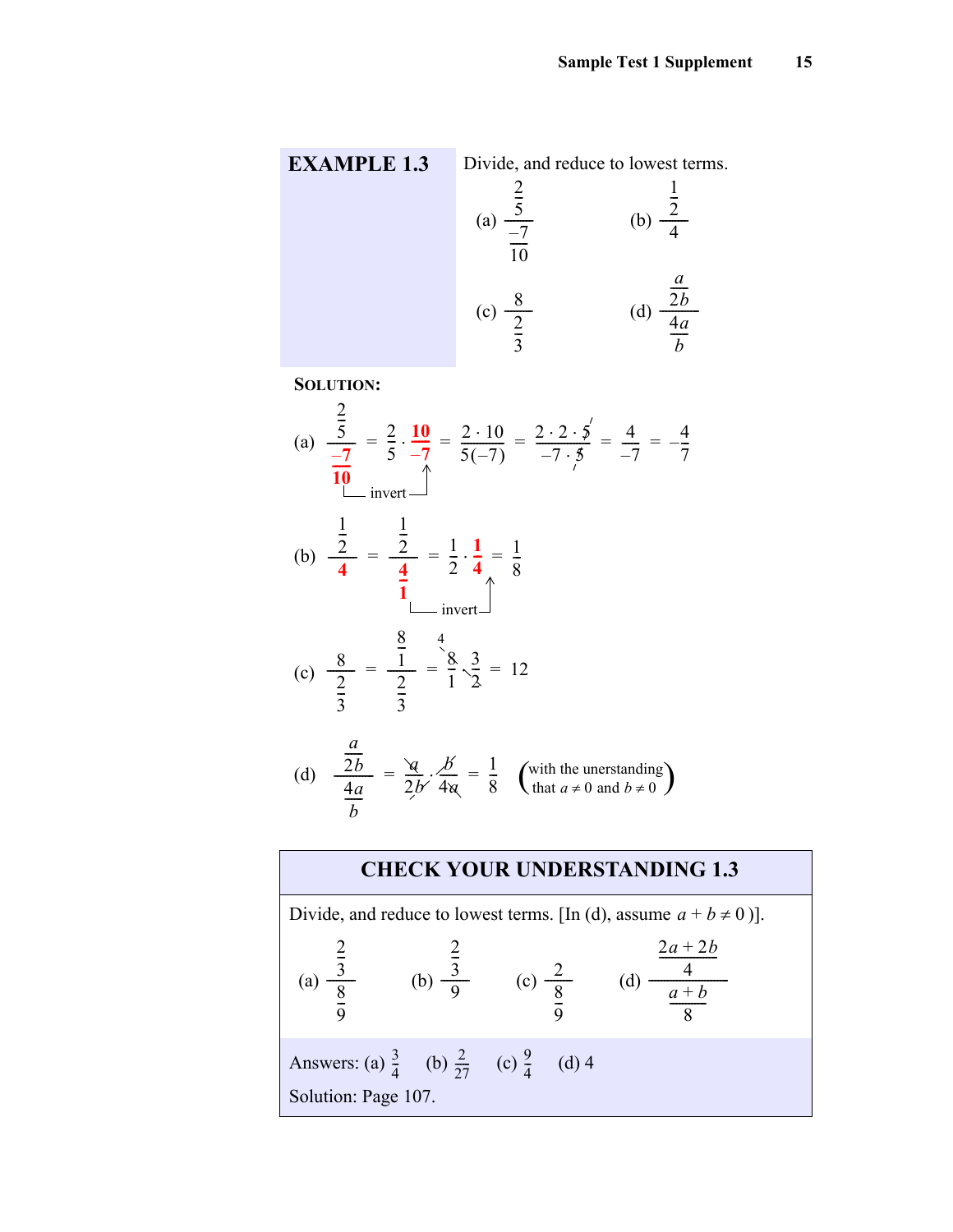### **ADDING FRACTIONS**

We start off by defining the addition of fractions that have a common denominator, and define their sum to be the sum of the numerators over the common denominator:

#### **ADDITION**

$$
\frac{a}{d} + \frac{b}{d} = \frac{a+b}{d}
$$

Note that with the above definition, we have:

5 1

$$
\frac{5}{1} + \frac{7}{1} = \frac{5+7}{1} = 12
$$
 (as it should be!)

Of course, addition may be extended to three or more fractions:

$$
\frac{9}{5} + \frac{4}{5} + \frac{-3}{5} = \frac{9+4-3}{5} = \frac{10}{5} = 2
$$

#### **CHECK YOUR UNDERSTANDING 1.4**

| Sum, and reduce to lowest terms.                                                                                                                    |  |  |  |
|-----------------------------------------------------------------------------------------------------------------------------------------------------|--|--|--|
| (a) $\frac{-3}{9} + \frac{2}{9} + \frac{19}{9}$ (b) $\frac{3}{a} + \frac{2}{a} + \frac{-5}{a}$ (c) $\frac{-3a}{4} + \frac{2(a-1)}{4} + \frac{5}{4}$ |  |  |  |
| Answers: (a) 2 (b) 0 (assuming $a \neq 0$ ) (c) $\frac{-a+3}{4}$<br>Solution: Page 107.                                                             |  |  |  |

So far so good. But how does one go about adding fractions that do not share a common denominator? The answer should be apparent:

> Express each fraction in a form such that they share a common denominator, and then add.

For example, to determine the sum:

$$
\frac{7}{2}+\frac{5}{3}
$$

express both fractions with **6** as the denominator:

$$
\frac{7}{2} = \frac{7 \cdot 3}{2 \cdot 3} = \frac{21}{6}
$$
 and 
$$
\frac{5}{3} = \frac{5 \cdot 2}{3 \cdot 2} = \frac{10}{6}
$$

and then add:

$$
\frac{7}{2} + \frac{5}{3} = \frac{21}{6} + \frac{10}{6} = \frac{31}{6}
$$

Representing  $\frac{7}{2}$  and  $\frac{5}{2}$  as fractions with a common denominator distinct from 6 will not alter the sum. For example: 2  $\frac{7}{2}$  and  $\frac{5}{3}$ 3  $\frac{5}{2}$ 

$$
\frac{7}{2} + \frac{5}{3} = \frac{7 \cdot 6}{2 \cdot 6} + \frac{5 \cdot 4}{3 \cdot 4} = \frac{42}{12} + \frac{20}{12} = \frac{62}{12} = \frac{31 \cdot 2}{6 \cdot 2} = \frac{31}{6}
$$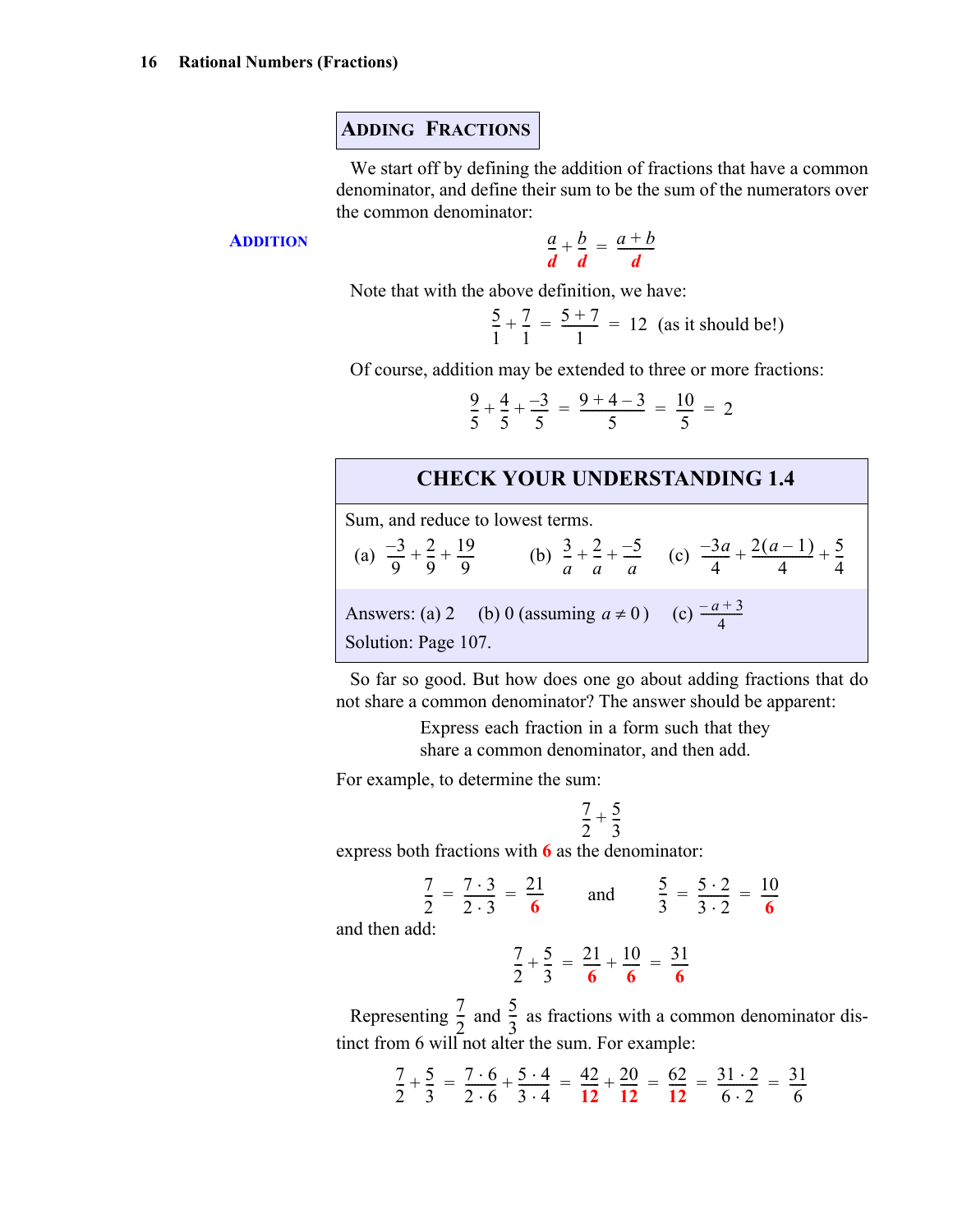But it is best to represent the fractions with a common denominator as small as possible. That denominator is called the **least common denominator (LCD)**, and it is simply the least common multiple of the denominators of the fractions being summed.

**EXAMPLE 1.4** Sum, and reduce to lowest terms.

$$
\frac{5}{6} + \frac{3}{14} + \frac{1}{4}
$$

**SOLUTION:** To determine the sum  $\frac{5}{5} + \frac{3}{11} + \frac{1}{4}$ , we first find the LCD 6  $\frac{5}{6} + \frac{3}{1}$ 14  $\frac{3}{14} + \frac{1}{4}$ 4  $+2+1$ 

of  $\frac{5}{5} + \frac{3}{11} + \frac{1}{12}$  (equivalently, the least common multiple of the denominators 6, 14, and 4): 6  $\frac{5}{6} + \frac{3}{10}$ 14  $\frac{3}{14} + \frac{1}{4}$ 4  $+2+1$ 

You can also consider multiples of 14 and stop when you get to one that is divisible by both 4 and 6; namely: 84.

**LCD**

Or: "6 goes into 84 fourteen times."

$$
6 = 2 \cdot 3
$$
  
14 = 2 \cdot 7  

$$
4 = 2^{2}
$$
  
LCD = 2<sup>2</sup> \cdot 3 \cdot 7 = 84

Looking at the above form you can easily see that:

To go from  $6 = 2 \cdot 3$  to LCD  $= 2^2 \cdot 3 \cdot 7$ , you need one more 2 and a 7, which is to say, you have to multiply  $6 = 2 \cdot 3$  by  $2 \cdot 7 = 14$ .

To go from  $14 = 2 \cdot 7$  to LCD =  $2^2 \cdot 3 \cdot 7$ , you need one more 2 and a 3, and therefore multiply  $14 = 2 \cdot 7$  by  $2 \cdot 3 = 6$ .  $14 = 2 \cdot 7$  to LCD =  $2^2 \cdot 3 \cdot 7$ 

To go from  $4 = 2^2$  to LCD =  $2^2 \cdot 3 \cdot 7$ , you have to multiply by  $3 \cdot 7 = 21$ .

Bringing us to:

5 6  $\frac{5}{6} + \frac{3}{1}$ 14  $\frac{3}{11} + \frac{1}{1}$ 4  $+\frac{3}{14}+\frac{1}{4}=\frac{5\cdot14}{6\cdot14}+\frac{3\cdot6}{14\cdot6}+\frac{1\cdot21}{4\cdot21}$ 70 84  $\frac{70}{94} + \frac{18}{94}$ 84  $\frac{18}{21} + \frac{21}{21}$ 84  $=$   $\frac{70}{84} + \frac{18}{84} + \frac{21}{84} = \frac{70 + 18 + 21}{84} = \frac{109}{84}$ 

To see that the answer is in lowest terms, you need but observe that no prime in the decomposition of 84 (2, 3, and 7) is a divisor of 109.

#### **CHECK YOUR UNDERSTANDING 1.5** Sum, and reduce to lowest terms. (a)  $\frac{-3}{10} + \frac{1}{12} + \frac{3}{8}$  (b) Answers: (a)  $\frac{7}{24}$  (b) Answer: Page 107. 18  $\frac{-3}{10} + \frac{1}{10}$ 12  $\frac{1}{12} + \frac{3}{8}$ 8  $+\frac{1}{12}+\frac{3}{6}$  (b)  $\frac{-2}{15}$ 15  $\frac{-2}{15} + \frac{1}{5}$ 5  $\frac{1}{7} + \frac{1}{7}$ 3  $+\frac{1}{7}+\frac{1}{2}$ 24  $\frac{7}{24}$  (b)  $\frac{2}{5}$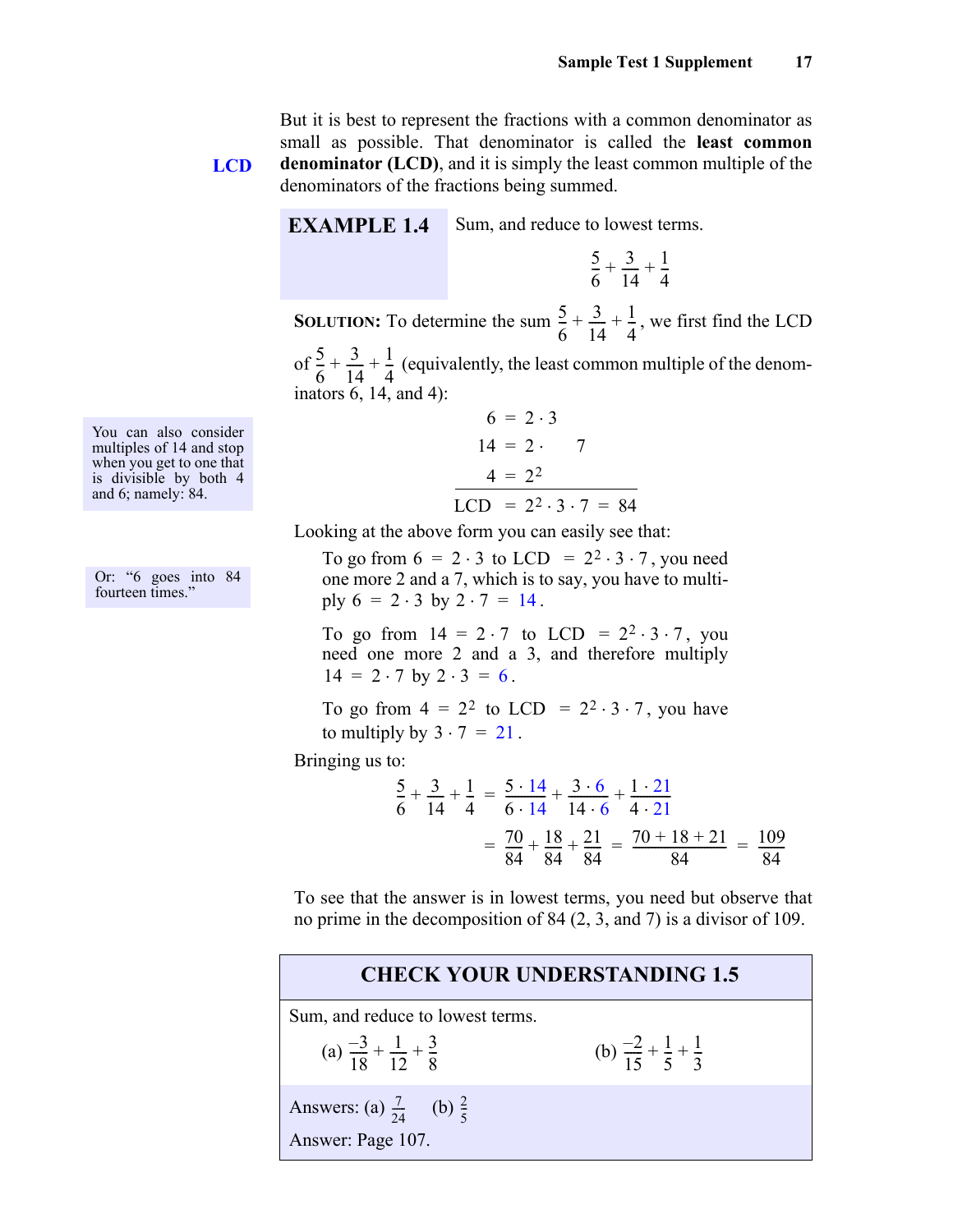**EXAMPLE 1.5** Perform the indicated operations and reduce to lowest terms.

(a) 
$$
\left(\frac{1}{3} - \frac{4}{9}\right)\left(2 + \frac{1}{4}\right)
$$
 (b)  $\frac{1 + \frac{1}{3}}{3}$  (c)  $\frac{3 + \frac{2}{3}}{2 - \frac{1}{9}}$ 

#### **SOLUTION:**

(a) 
$$
\left(\frac{1}{3} - \frac{4}{9}\right)\left(2 + \frac{1}{4}\right) = \left(\frac{3}{9} - \frac{4}{9}\right)\left(\frac{8}{4} + \frac{1}{4}\right)
$$
  

$$
= \left(\frac{3 - 4}{9}\right)\left(\frac{8 + 1}{4}\right) = \frac{-1}{9} \cdot \frac{9}{4} = -\frac{1}{4}
$$

A fraction such as  
\n
$$
\frac{1 + \frac{1}{3}}{\frac{3}{3}}
$$
\nwhose numerator or denominator contains fractions is said to be a **compound fraction**.

(b) 
$$
\frac{1+\frac{1}{3}}{3} = \frac{\frac{3}{3}+\frac{1}{3}}{3} = \frac{\frac{4}{3}}{\frac{3}{1}} = \frac{4}{3} \cdot \frac{1}{3} = \frac{4}{9}
$$

(c) One way: 
$$
\frac{3 + \frac{2}{3}}{2 - \frac{1}{9}} = \frac{\frac{9}{3} + \frac{2}{3}}{\frac{18}{9} - \frac{1}{9}} = \frac{\frac{11}{3}}{\frac{17}{9}} = \frac{11}{.3} \cdot \frac{9}{17} = \frac{11 \cdot 3}{17} = \frac{33}{17}
$$

Another way is to multiply both the numerator and denominator by 9 so as to "un-compound" the given compound fraction:

$$
\frac{3+\frac{2}{3}}{2-\frac{1}{9}} = \frac{9\left(3+\frac{2}{3}\right)}{9\left(2-\frac{1}{9}\right)} = \frac{9\cdot 3+\frac{3}{9}\cdot \frac{2}{3}}{9\cdot 2-9\cdot \frac{1}{9}} = \frac{27+6}{18-1} = \frac{33}{17}
$$

### **CHECK YOUR UNDERSTANDING 1.6**

Perform the indicated operations and reduce to lowest terms.

$$
\left(-2 + \frac{1}{3}\right)\left(1 - \frac{1}{2}\right)
$$
\n(a)

\n
$$
\frac{1 + \frac{1}{2}}{1 + \frac{1}{2}}
$$
\n(b)

\n
$$
\frac{3b}{a + b} - \frac{a}{2a + 2b}
$$
\nAnswer: (a)

\n
$$
-\frac{5}{9}
$$
\n(b)

\n
$$
\frac{6b - a}{8}
$$
\nSolution: Page 108.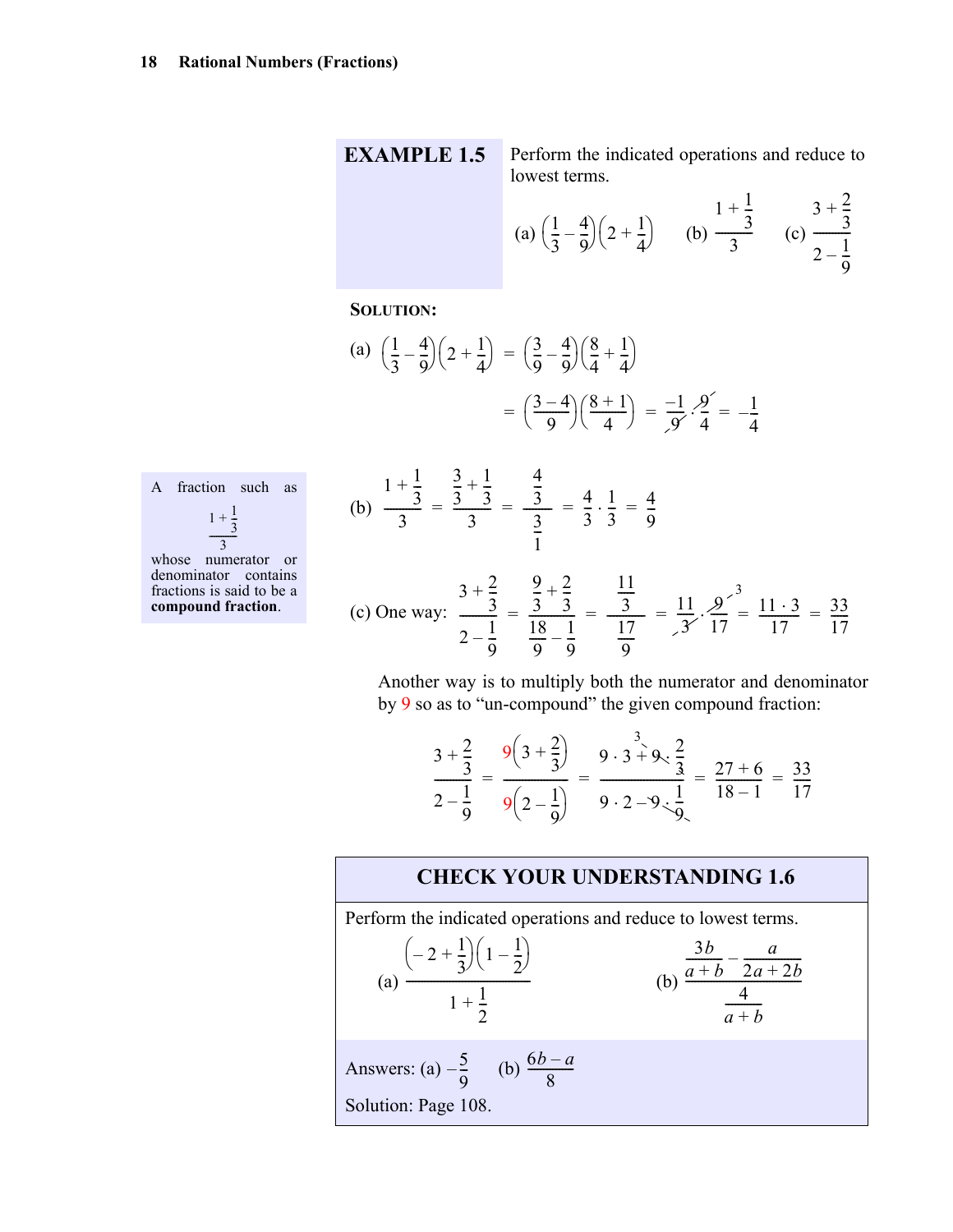# **<sup>2</sup> Sample Test 2 INTEGER EXPONENTS**

# **Simplify:**

# Question 2.1 **42 42 42 42 42 42 42 42 42 42 42 42 42 42 42 42 42 42 42 42 42 42 42 42 42 42 42 42 42 42**

The correct answer is 32. If you got it, move on to Question 2.2. If not, consider the following example:

**EXAMPLE 2.1** Simplify:

 $2^3 + 3^2$ 

#### **SOLUTION:**

**Definition.** For any number *a* and any positive integer *n*: For example:  $a^n = \overbrace{a \cdot a \cdots a}$  *n-***times**  $2^3 = 2 \cdot 2 \cdot 2$ 

**Supplement for Sample Test 2 starts on page 27.**

> $2^3 + 3^2 = 2 \cdot 2 \cdot 2 + 3 \cdot 3 = 8 + 9 = 17$ see margin

Can you now manage Question 2.1:

Simplify:  $4^2 + 2^4$  Answer: 32

If so, go to Question 2.2. If not:

| $2.1$ Simplify  | Click-Video           |
|-----------------|-----------------------|
| (a) $3^2 + 2^4$ | (b) $2^2 - 2^3 + 3^2$ |

If you still can't solve Question 2.1: **Go to the tutoring center.**



 $-5^2$ **3**  $\frac{-5^2}{3}$  +  $(-4)^2$ 

The correct answer is  $\frac{23}{2}$ . If you got it, move on to Question 2.3. If not, consider the following example: 3  $\frac{25}{2}$ 

**EXAMPLE 2.2** Simplify:

$$
\frac{3}{-2^2} + (-2)^2
$$

Yes, a negative number raised to an even power is positive. For example:

$$
(-2)^2 = 4
$$

On the other hand  $-2^2$  is **not** positive — it is minus the square of 2:

 $-2^2 = -(2^2) = -4$ (only the 2 is being squared) **SOLUTION:** 

**Simplify:**

$$
\frac{3}{-2^2} + (-2)^2 = \frac{3}{\frac{3}{2} + 4} + 4 = -\frac{3}{4} + 4 = -\frac{3}{4} + \frac{16}{4} = \frac{13}{4}
$$
  
see margin

Can you now manage Question 2.2:

Simplify: 
$$
\frac{-5^2}{3} + (-4)^2
$$
 Answer:  $\frac{23}{3}$ 

If so, go to Question 2.3. If not: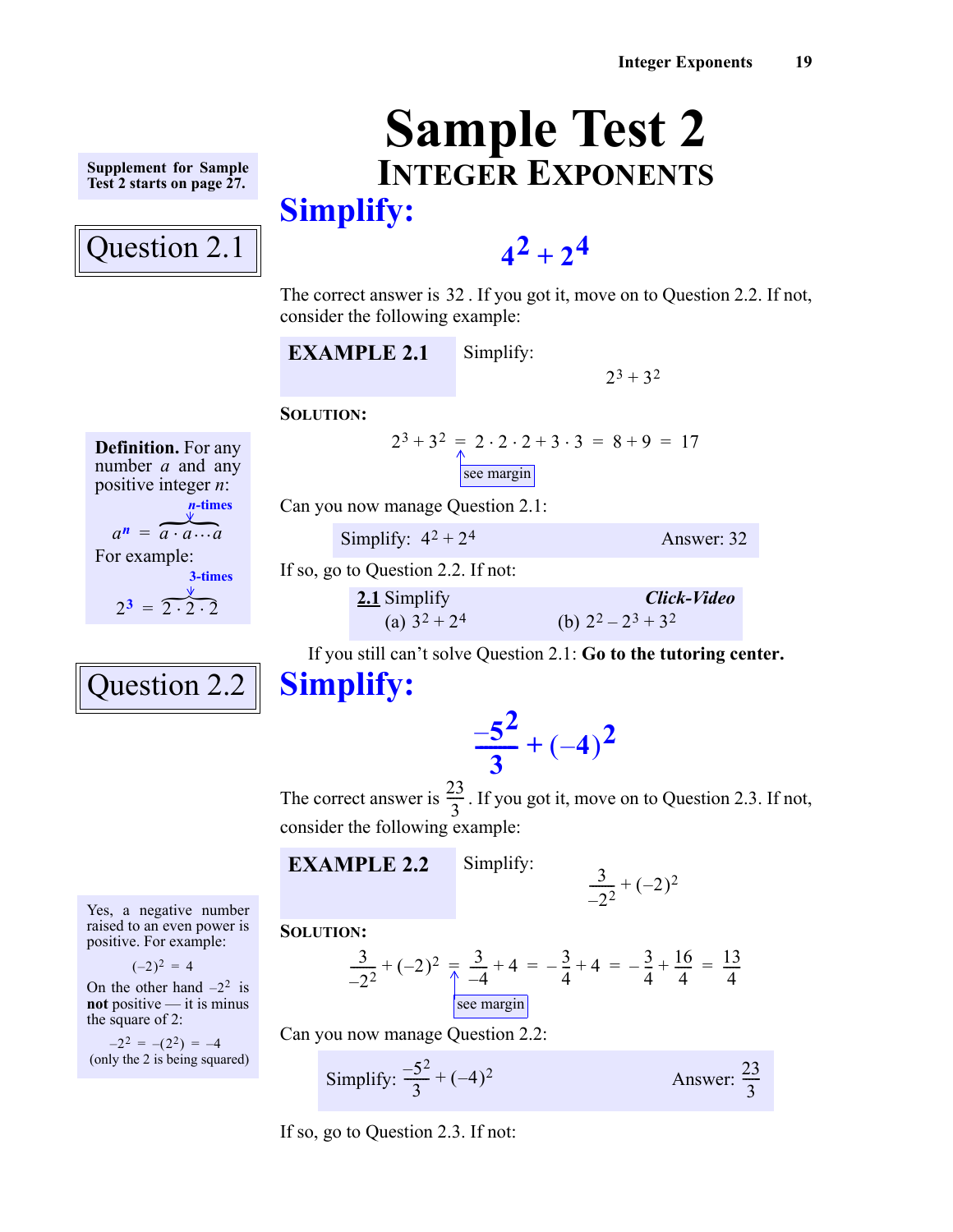2.2 Simplify  
\n(a) 
$$
\frac{-2^2}{(-3)^2}
$$
 (b)  $\left(-\frac{1}{2}\right)^2 - 3^2$ 

Question 2.3

If you still can't solve Question 2.2: **Go to the tutoring center. Simplify:**

$$
\frac{(3+2)^2}{(2\cdot 5)^3}
$$

The correct answer is  $\frac{1}{40}$ . If you got it, move on to Question 2.4. If not, consider the following example: 40  $\frac{1}{10}$ 

**EXAMPLE 2.3** Simplify:

 $\frac{(2 \cdot 3)^2}{(2+1)^3}$ 

**SOLUTION:** One approach:

$$
\frac{(2\cdot 3)^2}{(2+1)^3} = \frac{2\cdot 3\cdot 2\cdot 3}{3\cdot 3\cdot 3} = \frac{4}{3}
$$

Another approach:

Theorem:

 $(a b)^n = a^n b^n$ 

For example:

 $(2 \cdot 3)^2 = 2^2 \cdot 3^2$ 

Please note, however, that  $(a + b)^n$  is generally **not equal to**  $a^n + b^n$ . In particular  $(2 + 3)^2$  is **not equal to**  $2^2 + 3^2$ .

$$
\frac{(2\cdot 3)^2}{(2+1)^3} = \frac{2^2 \cdot 3^2}{3^3} = \frac{4}{3}
$$
  
see margin

Can you now manage Question 2.3:

Simplify: 
$$
\frac{(3+2)^2}{(2\cdot 5)^3}
$$
 Answer:  $\frac{1}{40}$ 

If so, go to Question 2.4. If not:

2.3 Simplify  
\n(a) 
$$
\frac{(2+5)^2}{(2 \cdot 3)^3}
$$
 (b)  $\frac{(2 \cdot 3 \cdot 4)^2}{(2+3+4)^2}$ 

If you still can't solve Question 2.3: **Go to the tutoring center. Simplify:**

Question 2.4

$$
\left(\frac{2}{3}\right)^2 + \left(\frac{1}{2}\right)^2
$$

The correct answer is  $\frac{25}{26}$ . If you got it, move on to Question 2.5. If not, 36  $\frac{25}{25}$ 

consider the following example: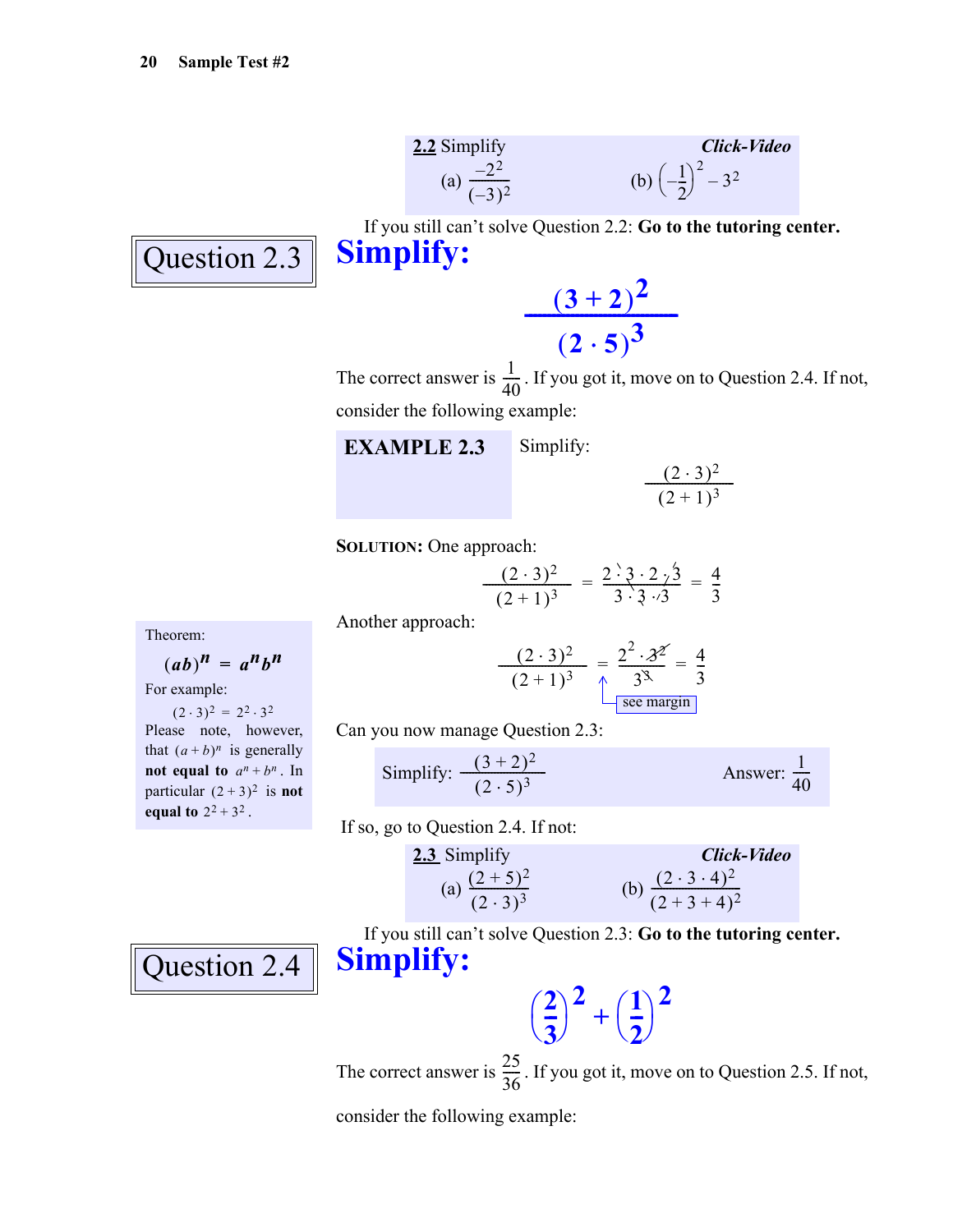**SOLUTION:** One approach:

**EXAMPLE 2.4** Simplify:

$$
\left(\frac{1}{2}\right)^3 + \left(\frac{3}{4}\right)^2 = \left(\frac{1}{2}\right)\left(\frac{1}{2}\right)\left(\frac{1}{2}\right) + \left(\frac{3}{4}\right)\left(\frac{3}{4}\right)
$$

$$
= \frac{1}{8} + \frac{9}{16} = \frac{2}{16} + \frac{9}{16} = \frac{11}{16}
$$

1

 $\left(\frac{1}{2}\right)^3 + \left(\frac{3}{4}\right)^2$ 

Another approach:

$$
\left(\frac{1}{2}\right)^3 + \left(\frac{3}{4}\right)^2 = \frac{1^3}{2^3} + \frac{3^2}{4^2} = \frac{1}{8} + \frac{9}{16} = \frac{2}{16} + \frac{9}{16} = \frac{11}{16}
$$
  
see margin

For example:  $\left(\frac{a}{b}\right)^n = \frac{a^n}{b^n}$ 

*a*

Theorem:

1

Can you now manage Question 2.4:

$$
\left(\frac{1}{2}\right)^3 = \frac{1^3}{2^3}
$$
 and  $\left(\frac{3}{4}\right)^2 = \frac{3^2}{4^2}$  Simplify:  $\left(\frac{2}{3}\right)^2 + \left(\frac{1}{2}\right)^2$  Answer:  $\frac{25}{36}$ 

If so, go to Question 2.5. If not:

2.4 Simplify  
\n(a) 
$$
\left(\frac{1}{2}\right)^3 + \left(\frac{2}{3}\right)^2
$$
 (b)  $\left(\frac{1}{4}\right)^2 - \left(\frac{3}{2}\right)^3$ 



If you still can't solve Question 2.4: **Go to the tutoring center. Simplify:**

 $\left(1-\frac{1}{2}\right)^2\right]^3$ 

The correct answer is  $\frac{1}{64}$ . If you got it, move on to Question 2.6. If not, consider the following example: 1 64  $\frac{1}{\sqrt{4}}$ 

**EXAMPLE 2.5** Simplify:

$$
\left[\left(2-\frac{3}{2}\right)^3\right]^2
$$

**SOLUTION:** One approach:

$$
\left[\left(2-\frac{3}{2}\right)^3\right]^2 = \left[\left(\frac{4}{2}-\frac{3}{2}\right)^3\right]^2 = \left[\left(\frac{4-3}{2}\right)^3\right]^2 = \left[\left(\frac{1}{2}\right)^3\right]^2 = \left[\frac{1}{8}\right]^2 = \frac{1}{64}
$$

Theorem:

For example:  $(a^m)^n = a^m \cdot n$  $\left(2-\frac{3}{2}\right)^3\Big]^2 = \left(2-\frac{3}{2}\right)^{3-2}$  Another approach:

$$
\left[\left(2-\frac{3}{2}\right)^3\right]^2 = \left(2-\frac{3}{2}\right)^6 = \left(\frac{4}{2}-\frac{3}{2}\right)^6 = \left(\frac{1}{2}\right)^6 = \frac{16}{2^6} = \frac{1}{64}
$$
  
see margin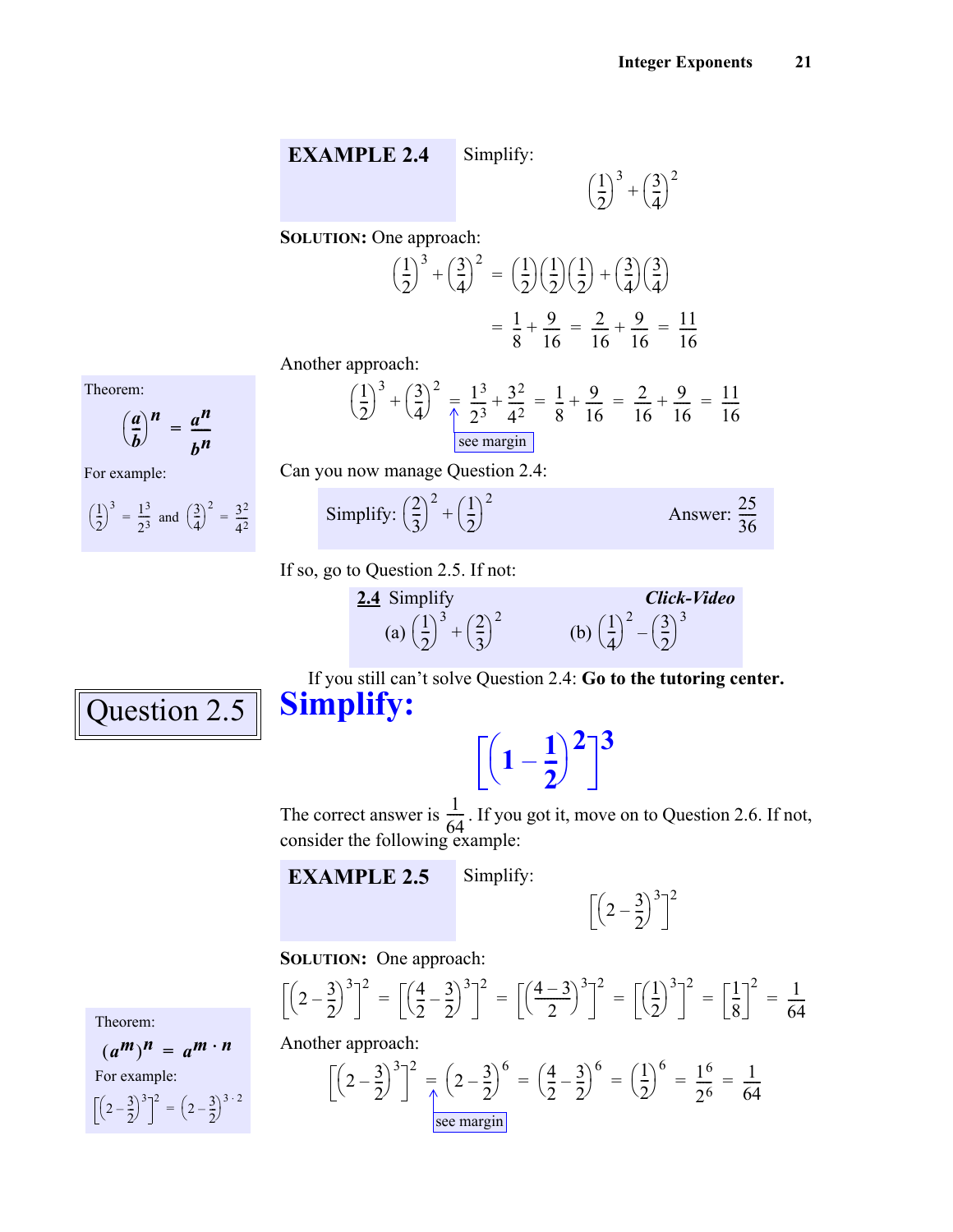Can you now manage Question 2.5:

Simplify: 
$$
\left[\left(1-\frac{1}{2}\right)^2\right]^3
$$
 Answer:  $\frac{1}{64}$ 

If so, go to Question 2.6. If not:

**2.5** Simplify *Click-Video* (a)  $\left[ \left( \frac{1}{2} - 1 \right)^2 \right]^2$  (b) 2  $\left(\frac{1}{2} - 1\right)^2$  (b)  $\left[\frac{2 - \frac{1}{2}}{2}\right]$  $\frac{2}{2}$  $\left(\frac{2-\frac{1}{2}}{2}\right)^3$ 



If you still can't solve Question 2.5: **Go to the tutoring center. Simplify:**



The correct answer is 59. If you got it, move on to Question 2.7. If not, consider the following example:



**SOLUTION:** One approach:

$$
\frac{2^2 \cdot 2^4}{\frac{3^6}{3^4}} = \frac{4 \cdot 16}{\frac{3^4 \cdot 3^2}{3^4}} = \frac{64}{3^2} = \frac{64}{9}
$$

Theorem:

 $a^m \cdot a^n = a^{m+n}$ 

For example:  $2^2 \cdot 2^4 = 2^{2+4} = 2^6$ 

Theorem: For  $m > n$ 

$$
\frac{a^m}{a^n} = a^{m-n}
$$
  
For example:  

$$
\frac{3^6}{3^4} = 3^{6-4} = 3^2
$$

Another approach:

$$
\frac{2^2 \cdot 2^4}{\frac{3^6}{3^4}} = \frac{2^{2+4}}{\frac{3^{6-4}}{\text{see margin}}} = \frac{2^6}{9} = \frac{64}{9}
$$

Can you now manage Question 2.6:

Simplify: 
$$
2^2 \cdot 2^3 + \frac{3^5}{3^2}
$$
 Answer: 59

If so, go to Question 2.7. If not

2.6 Simplify  
\n(a) 
$$
\frac{-2^2 \cdot 2^4}{\frac{4^3}{4}}
$$
 (b)  $(\frac{1}{2})^3 (\frac{1}{2})^2 - (\frac{1}{2})^6$ 

If you still can't solve Question 2.6: **Go to the tutoring center.**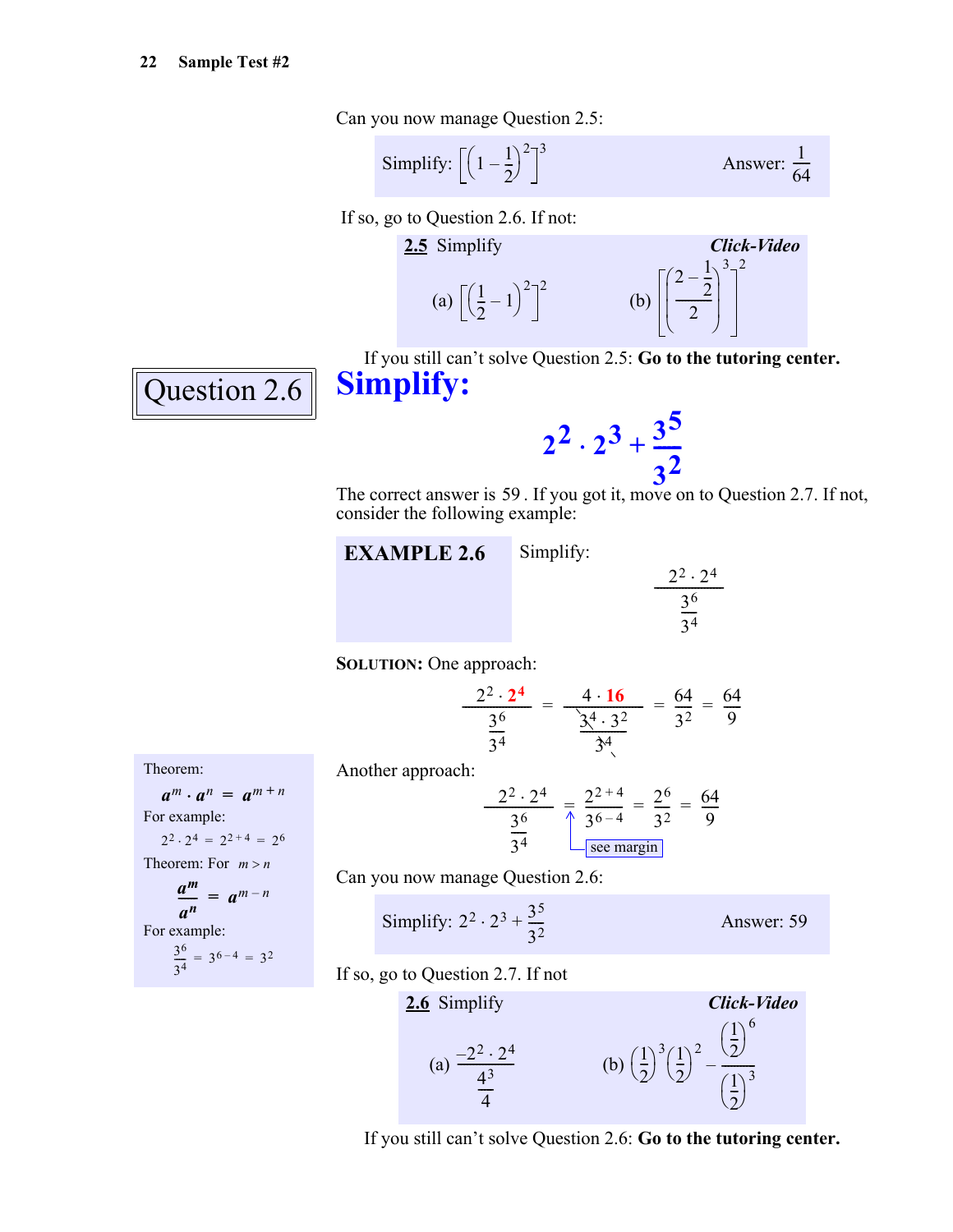# **Simplify:**

 $3^{-2} - 2^3$ 

The correct answer is  $-\frac{71}{9}$ . If you got it, move on to Question 2.8. If not, consider the following example:

**Definition.** For any  $a \neq 0$  and any positive integer *n*:  $a^{-n} = \frac{1}{a^n}$ 

Question 2.7

With the above definition in place, we note that the equation

$$
\frac{a^m}{a^n} = a^{m-n}
$$

holds even if  $m < n$ . For example:

22  $\frac{2^2}{2^5}$  = 2<sup>2-5</sup> = 2<sup>-3</sup> 1  $\frac{1}{2^3}$ 

**EXAMPLE 2.7** Simplify:

**SOLUTION:**

$$
2^{-3} + 2^{2} - \frac{1}{4} = \frac{1}{2^{3}} + 4 - \frac{1}{4} = \frac{1}{8} + 4 - \frac{1}{4} = \frac{1}{8} + \frac{32}{8} - \frac{2}{8}
$$
  
=  $\frac{1 + 32 - 2}{8} = \frac{31}{8}$ 

Can you now manage Question 2.7:

Simplify:  $3^{-2} - 2^{3}$  Answer:  $-\frac{71}{9}$  $-\frac{11}{9}$ 

If so, go to Question 2.8. If not:

2.7 Simplify  
\n(a) 
$$
3^{-2} + \frac{2^2}{9}
$$
 \t\t (b)  $-2^{-2} + (-2)^2$ 

Question 2.8

If you still can't solve Question 2.7: **Go to the tutoring center. Simplify:**

$$
5\cdot 3^{-2} + \frac{1}{2^{-1}}
$$

The correct answer is  $\frac{23}{9}$ . If you got it, move on to Question 2.9. If not, consider the following example: 9  $\frac{25}{2}$ 

**EXAMPLE 2.8** Simplify:

$$
\frac{-3^2}{2^{-3}}-2^{-1}
$$

**SOLUTION:**

$$
\frac{-3^2}{2^{-3}} - 2^{-1} = \frac{-9}{\frac{1}{2^{3}}} - \frac{1}{2} = \frac{-\frac{9}{1}}{\frac{1}{8}} - \frac{1}{2} = \frac{-9}{1} \cdot \frac{8}{1} - \frac{1}{2} = -72 - \frac{1}{2}
$$
  
\n
$$
= -\frac{144}{2} - \frac{1}{2}
$$
  
\n
$$
= -\frac{145}{2}
$$

$$
AAW1LE2.7 = 9m
$$

$$
\frac{+32-2}{8} =
$$

 $2^{-3} + 2^2 - \frac{1}{4}$ 

4  $+2^2-\frac{1}{7}$ 

Answer: 
$$
-\frac{7}{2}
$$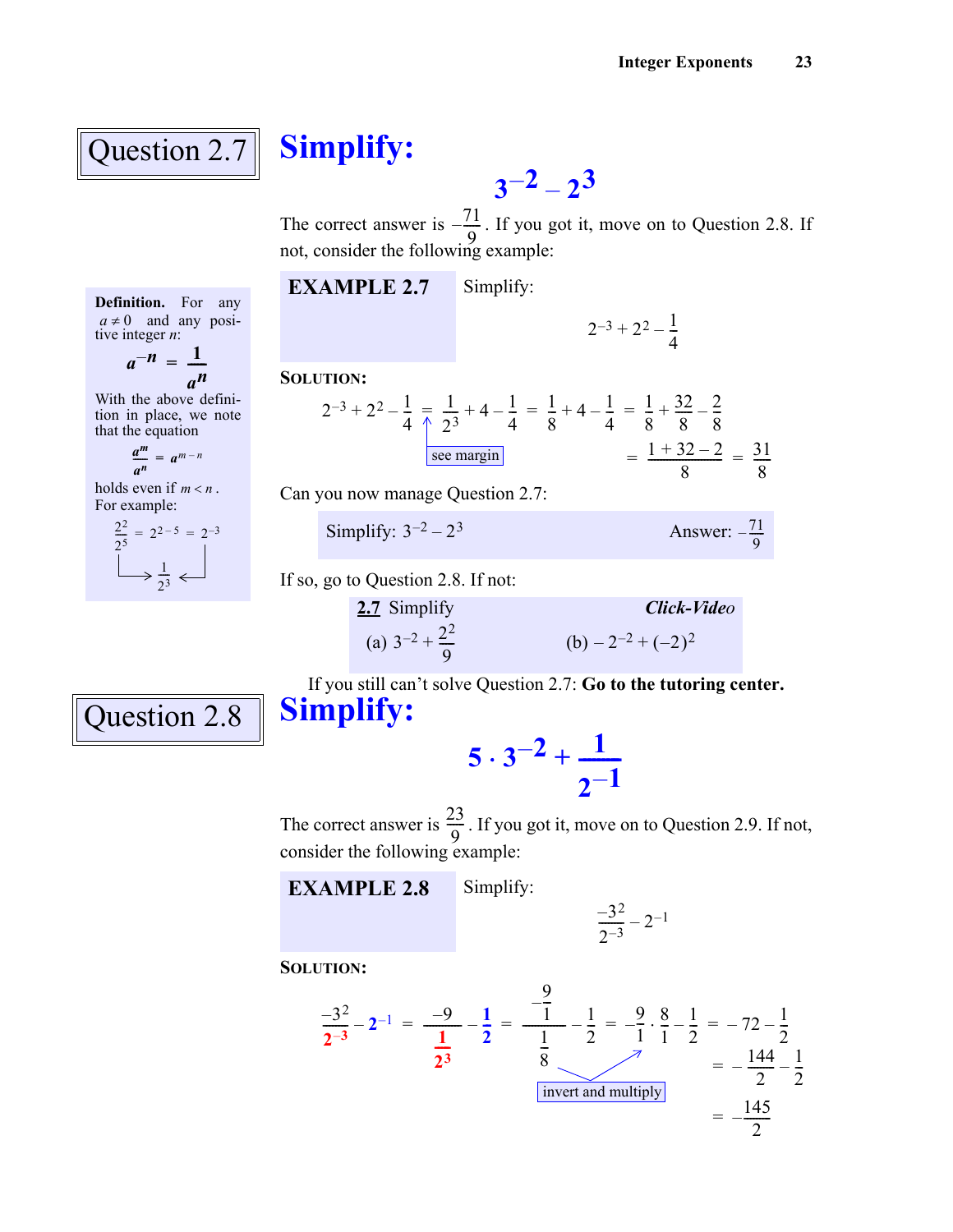Can you now manage Question 2.8:

Simplify: 
$$
5 \cdot 3^{-2} + \frac{1}{2^{-1}}
$$
 Answer:  $\frac{23}{9}$ 

If so, go to Question 2.9. If not:

2.8 Simplify  
\n(a) 
$$
-2 \cdot 3^{-1} + (\frac{1}{3})^2
$$
 (b)  $(\frac{1}{2})^{-2} + 3 \cdot 2^{-2}$ 

If you still can't solve Question 2.8: **Go to the tutoring center. Simplify:**

Question 2.9

$$
\left(1-\frac{2}{2^2}\right)^{-2}+2^0
$$

The correct answer is 5. If you did not get it, consider the following example:

**Definition.** For any  $a \neq 0$ :

$$
a^0 = 1
$$

With the above definition in place, we note that the equation

$$
\frac{a^m}{a^n} = a^{m-n}
$$
  
holds even if  $m = n$ .

 For example: 15<sup>2</sup> 15<sup>2</sup>  $= 15^{2-2} = 15^{0}$ 

 $\cdot$  1  $\leftarrow$ 

**EXAMPLE 2.9** Simplify:

$$
(2-2^{-1})^2 - (15)^0
$$

**SOLUTION:**

$$
(2-2^{-1})^2 - (15)^0 = \left(2 - \frac{1}{2}\right)^2 - 1 = \left(\frac{4}{2} - \frac{1}{2}\right)^2 - 1
$$
  
see margin 
$$
= \left(\frac{3}{2}\right)^2 - 1 = \frac{9}{4} - 1 = \frac{9}{4} - \frac{4}{4} = \frac{5}{4}
$$

Can you now manage Question 2.9:

Simplify: 
$$
\left(1 - \frac{2}{2^2}\right)^{-2} + 2^0
$$
 Answer: 5

If not:

2.9 Simplify  
\n(a) 
$$
(2-3^{-1})^0 + 3^{-2}
$$
 (b)  $\left(\frac{2}{1+2^{-1}}\right) \left(2-\frac{3}{2}\right)^0$ 

If you still can't solve Question 2.9: **Go to the tutoring center.**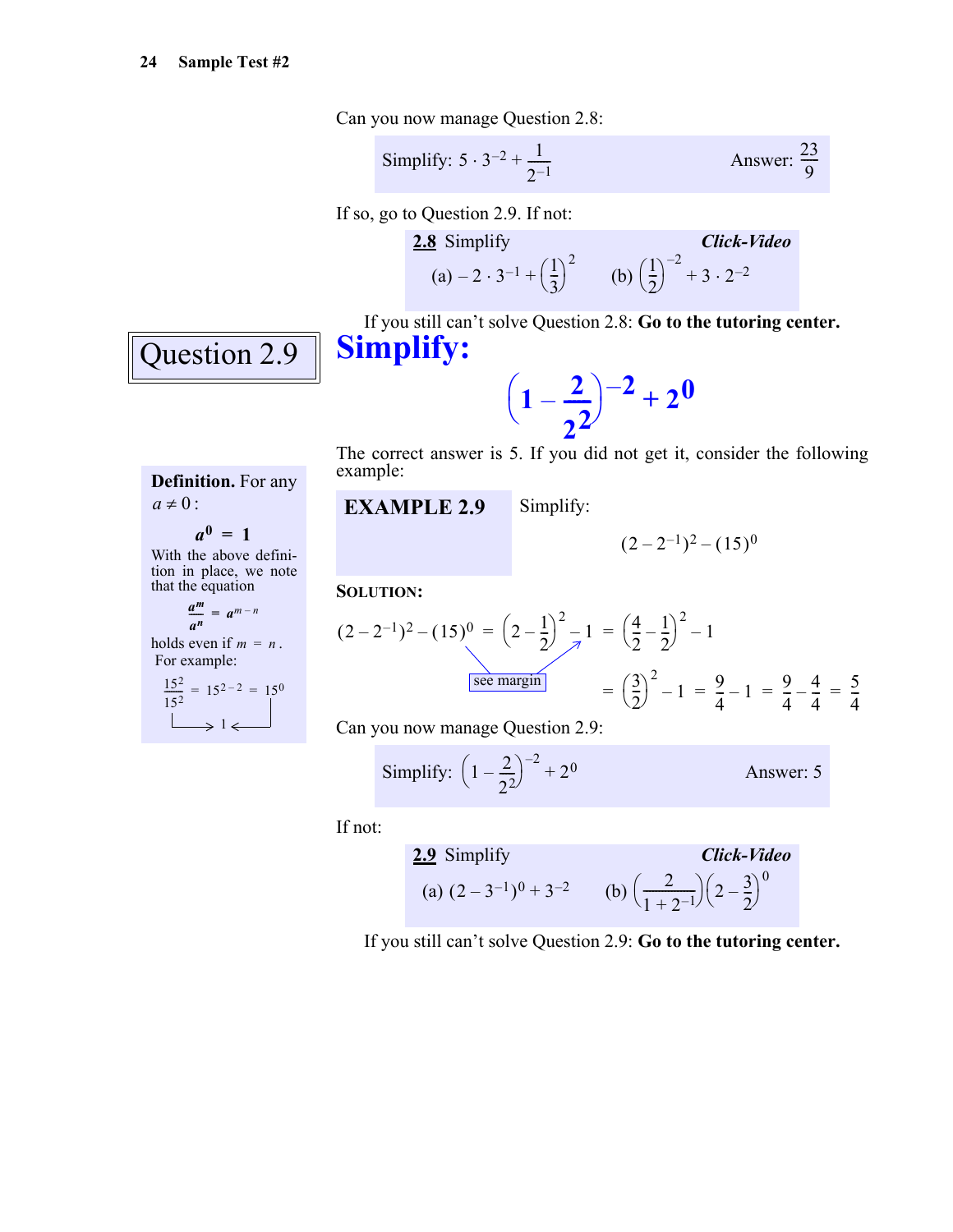|                       | <b>SUMMARY</b>                                                                      |                                                            |
|-----------------------|-------------------------------------------------------------------------------------|------------------------------------------------------------|
|                       | <b>DEFINITIONS</b> For any number a and any positive integer $n$ .                  | $n$ -times                                                 |
|                       | $a^n = \overbrace{a \cdot a \cdots a}^{\vee}$                                       |                                                            |
|                       | For any $a \neq 0$ : $a^{-n} = \frac{1}{a^n}$ and $a^0 = 1$                         |                                                            |
| <b>EXPONENT RULES</b> | (i) $a^m a^n = a^{m+n}$                                                             | When multiplying<br>add the exponents                      |
|                       | (ii) $\frac{a^m}{a^n} = a^{m-n}$                                                    | When dividing<br>subtract the exponents                    |
|                       | (iii) $(a^m)^n = (a^n)^m = a^{mn}$ A power of a power:                              | multiply the exponents                                     |
|                       | (iv) $(ab)^n = a^n b^n$                                                             | A power of a product equals<br>the product of the powers   |
|                       | (v) $\left(\frac{a}{b}\right)^n = \frac{a^n}{b^n}$                                  | A power of a quotient equals<br>the quotient of the powers |
| <b>WARNING</b>        | In general, the power of a sum is NOT the sum of the powers:                        |                                                            |
|                       | $(2 + 3)^2$ is NOT equal to $2^2 + 3^2$                                             |                                                            |
|                       | 52                                                                                  | $\vec{u}$                                                  |
|                       | <b>WARNING</b> $\vert$ -2 <sup>2</sup> is <b>NOT</b> equal to 4, it is equal to -4: |                                                            |
|                       | $(-2)^2 = (-2)(-2) = 4$ while $-2^2 = -(2 \cdot 2) = -4$                            |                                                            |

| <b>ADDITIONAL PROBLEMS</b> |                           |  |                                     |            |                                                                                      |
|----------------------------|---------------------------|--|-------------------------------------|------------|--------------------------------------------------------------------------------------|
|                            | $\frac{2^3 - 5^2}{5 - 2}$ |  | 1.2 $\frac{2^3}{3} - \frac{3^2}{2}$ | 2.1        | $\left 2.2 \quad 2^3 \left(\frac{3}{4}\right)^2 + \left(\frac{5}{2}\right)^2\right $ |
|                            | Answer: $-\frac{17}{3}$   |  | Answer: $-\frac{11}{4}$             |            | Answer: $\frac{43}{4}$                                                               |
|                            |                           |  |                                     | Answer: 10 |                                                                                      |

.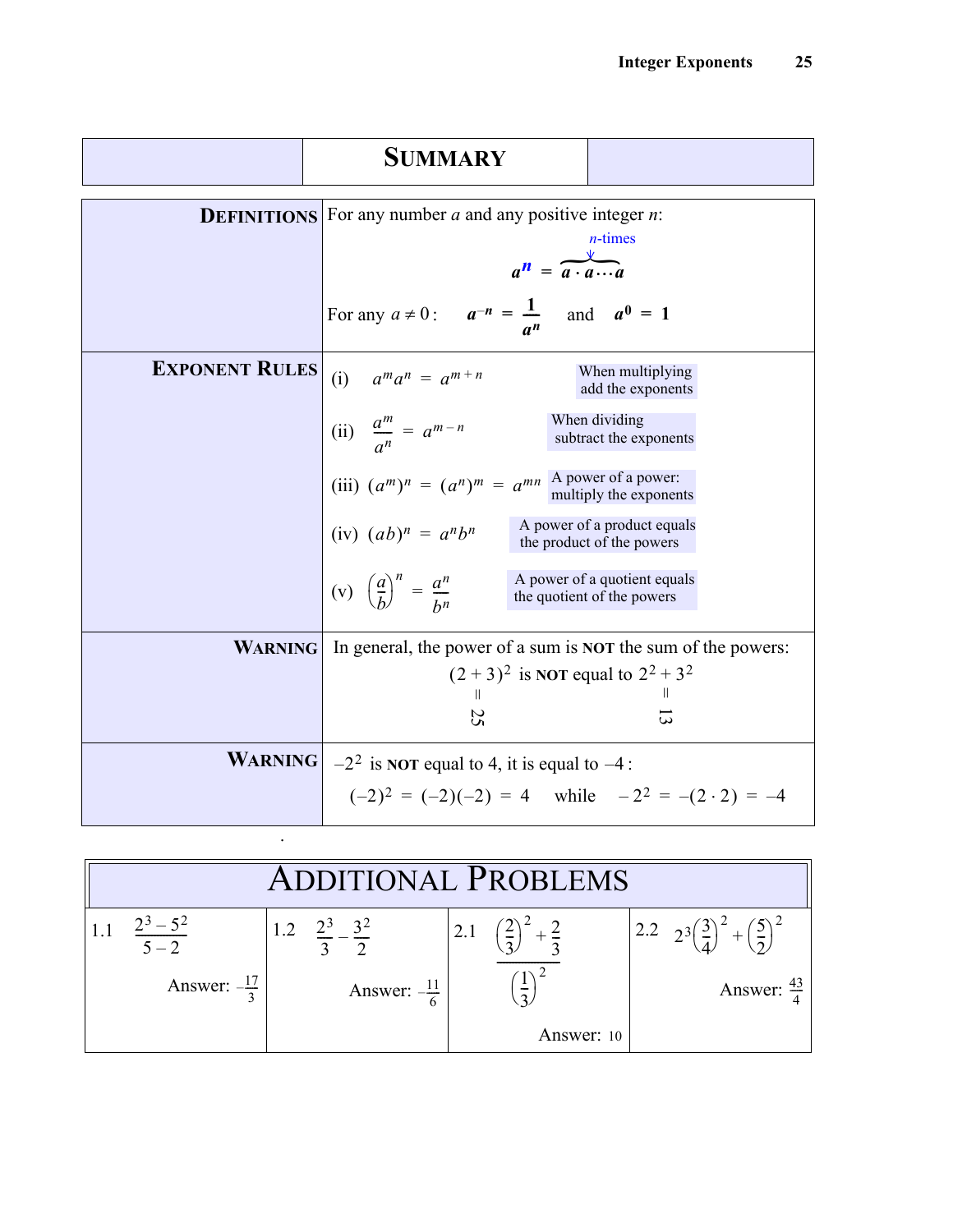| 3.1 $\left(\frac{1}{2}\right)^2 - \left(\frac{1}{2} \cdot \frac{4}{3}\right)^2$ 3.2 $\left(\frac{2}{3} \cdot \frac{1}{3}\right)^3$                                                                             |                                                                                                                                                                                              | 4.1 $\frac{1}{2^2} + \left(-\frac{1}{2}\right)^2$                                        |     | $4.2 \frac{1}{2^3} + \left(-\frac{1}{2}\right)^3$                                                             |
|----------------------------------------------------------------------------------------------------------------------------------------------------------------------------------------------------------------|----------------------------------------------------------------------------------------------------------------------------------------------------------------------------------------------|------------------------------------------------------------------------------------------|-----|---------------------------------------------------------------------------------------------------------------|
| Answer: $-\frac{7}{26}$ $2\left(\frac{2}{2}\right)^4$                                                                                                                                                          |                                                                                                                                                                                              | Answer: 0                                                                                |     | Answer: $-\frac{1}{4}$                                                                                        |
|                                                                                                                                                                                                                | Answer: $\frac{1}{36}$                                                                                                                                                                       |                                                                                          |     |                                                                                                               |
| 5.1 $-\left(\frac{1}{2} - \frac{1}{3}\right)^2$                                                                                                                                                                | $5.2\left(\frac{2}{3}+\frac{1}{2}\right)^2-\left(\frac{3}{2}\right)^2$ 5.3 $\left(\frac{2}{3}-\frac{3}{2}\right)^2+\left(-\frac{3}{2}\right)^2$ 5.4 $\left(\frac{1}{3}-\frac{1}{2}\right)^2$ |                                                                                          |     |                                                                                                               |
| Answer: $-\frac{1}{36}$                                                                                                                                                                                        | Answer: $-\frac{8}{9}$                                                                                                                                                                       | Answer: $\frac{53}{18}$ $-\left(\frac{1}{2} \cdot \frac{1}{2}\right)^2$                  |     |                                                                                                               |
|                                                                                                                                                                                                                |                                                                                                                                                                                              |                                                                                          |     | Answer: -1                                                                                                    |
| 6.1 $\left[ \left( 1 + \frac{1}{2} \right)^3 \right]^2$                                                                                                                                                        | 6.2 $\left[\left(\frac{1}{2}-1\right)^2 + \frac{1}{2}\right]^2$ 6.3 $\left[\left(\frac{3}{2}\right)^2 - \frac{3}{2}\right]^2$<br>Answer: $\frac{9}{16}$ $1 - \left(\frac{1}{2}\right)^2$     |                                                                                          |     | 6.4 $\left[\frac{\left(\frac{1}{3}-\frac{1}{2}\right)^2}{-\left(\frac{1}{2}\cdot\frac{1}{3}\right)^2}\right]$ |
| $\left[\left(1+\frac{1}{2}\right)^2\right]^3$                                                                                                                                                                  |                                                                                                                                                                                              |                                                                                          |     |                                                                                                               |
| Answer: 1                                                                                                                                                                                                      |                                                                                                                                                                                              | Answer: $\frac{3}{4}$                                                                    |     | Answer: -1                                                                                                    |
| $7.1 \t 2^{-3} - 2^{-2}$<br>$\begin{bmatrix} 2^{-2} \\ \text{Answer: } -\frac{1}{8} \end{bmatrix}$ $\begin{bmatrix} 7.2 & \left(1 - \frac{1}{2}\right)^{-2} \\ \left(1 - \frac{1}{2}\right)^{2} \end{bmatrix}$ |                                                                                                                                                                                              | 7.3 $3^2 \left(\frac{1}{3}\right)^{-1}$<br>$3^2$<br>Answer: 3                            |     | 7.4 $\left( \frac{2^2 + (\frac{1}{2})^{-2}}{2} \right)$                                                       |
|                                                                                                                                                                                                                | Answer: 16                                                                                                                                                                                   |                                                                                          |     | Answer: 4                                                                                                     |
| 8.1 $\frac{3^{-2}}{2^{-3}}$<br>Answer: $\frac{8}{9}$                                                                                                                                                           | 8.2 $\left(\frac{1}{2}-1\right)^{-2}+\frac{1}{2-2}$<br>Answer: 8                                                                                                                             | 8.3 $\left(\frac{1}{3}\right)^{-1} - \left(\frac{1}{2}\right)^2$<br>$\sqrt{\frac{1}{2}}$ | 9.1 | $\left[ \left( 1 + \frac{1}{90} \right)^2 \right]^0 - 1$                                                      |
|                                                                                                                                                                                                                |                                                                                                                                                                                              | Answer: 11                                                                               |     | Answer: 0                                                                                                     |
|                                                                                                                                                                                                                |                                                                                                                                                                                              |                                                                                          |     |                                                                                                               |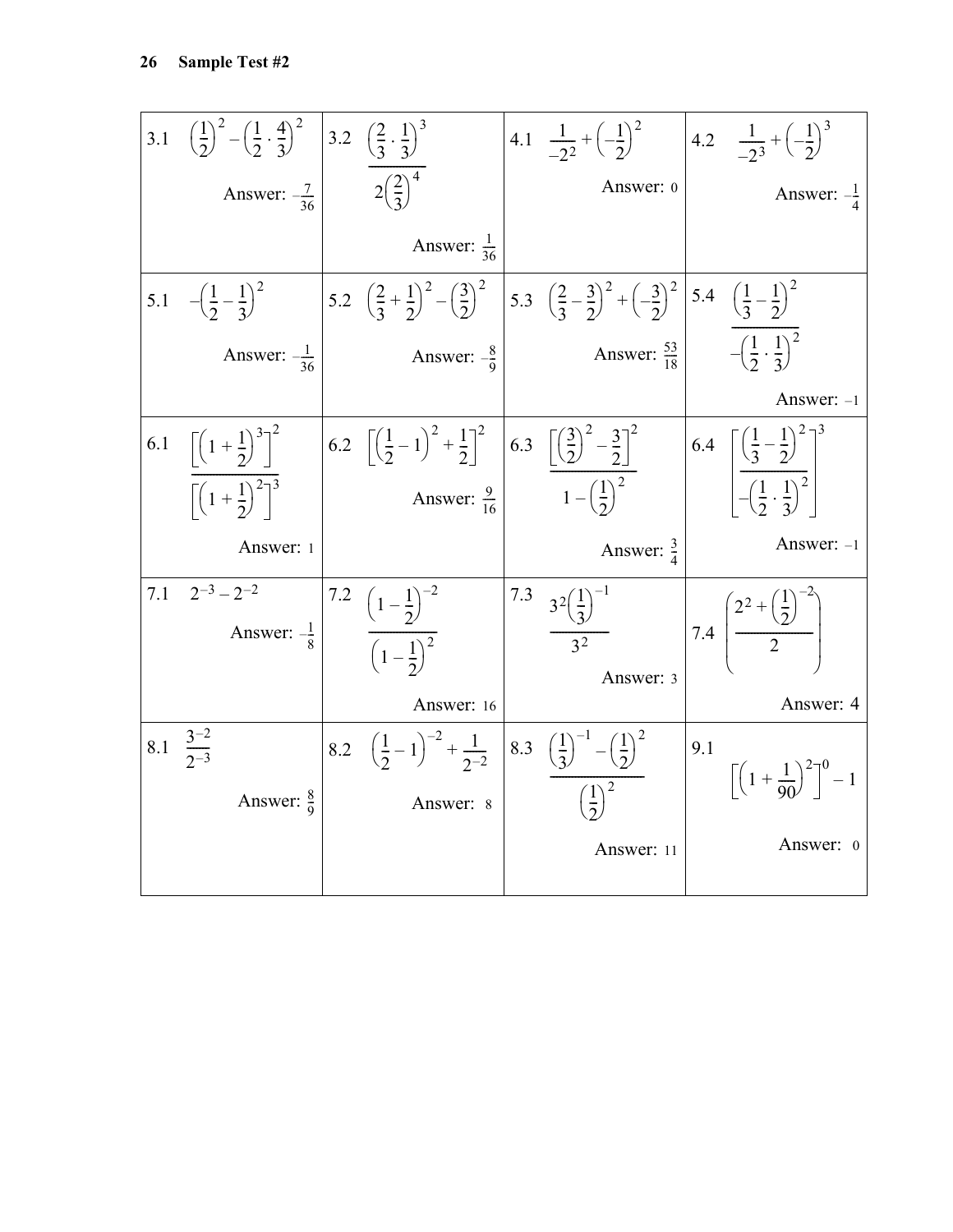# **Sample Test 2 SUPPLEMENT**

## **INTEGER EXPONENTS**

It's no big deal to write the expression  $3 \cdot 3$ , or even the expression  $3 \cdot 3 \cdot 3$ , but most of us would not want to write out such an expression involving, say fifty 3's. Fortunately, we don't have to:

|                                                        | <b>DEFINITION 2.1</b> For any positive integer <i>n</i> and any number <i>a</i> : |
|--------------------------------------------------------|-----------------------------------------------------------------------------------|
| <b><i>a</i></b> RAISED TO THE<br>$n^{\text{th}}$ POWER | $a^n = a \cdot a \cdot \ldots \cdot a$<br>RAMAN MENDE<br>$n$ -times               |

In the above, *a* is called the **base**, *n* is called the **power** or **exponent**, and  $a^n$  is called the  $n<sup>th</sup>$  power of *a*, or *a* raised to the  $n<sup>th</sup>$  power.

For example:

$$
5^3 = 5 \cdot 5 \cdot 5 = 125
$$
 and  $2^5 = 2 \cdot 2 \cdot 2 \cdot 2 \cdot 2 = 32$ 

Note that:

$$
32 \cdot 34 = (3 \cdot 3)(3 \cdot 3 \cdot 3 \cdot 3) = 36 = 32+4
$$

That:

$$
(52)3 = (52)(52)(52) = 5 \cdot 5 \cdot 5 \cdot 5 \cdot 5 \cdot 5 = 56 = 52 \cdot 3
$$

And that:

$$
(2 \cdot 5)^3 = (2 \cdot 5)(2 \cdot 5)(2 \cdot 5) = (2 \cdot 2 \cdot 2)(5 \cdot 5 \cdot 5) = 2^3 \cdot 5^3
$$

Generalizing, we have:

**THEOREM 2.1** For any numbers *a* and *b*, and any positive integers *m* and *n*: (i)  $a^n a^m = a^{n+m}$  $(ii)$   $(a^n)^m = a^{nm}$  $(iii) (ab)^n = a^n b^n$ 

 **IN WORDS:** (i) When multiplying, add the exponents.

- (ii)When taking a power of a power,
	- multiply the exponents.
- (iii)The power of a product is the product of the powers.

**WARNING:** The power of a sum is **NOT** the sum of the powers.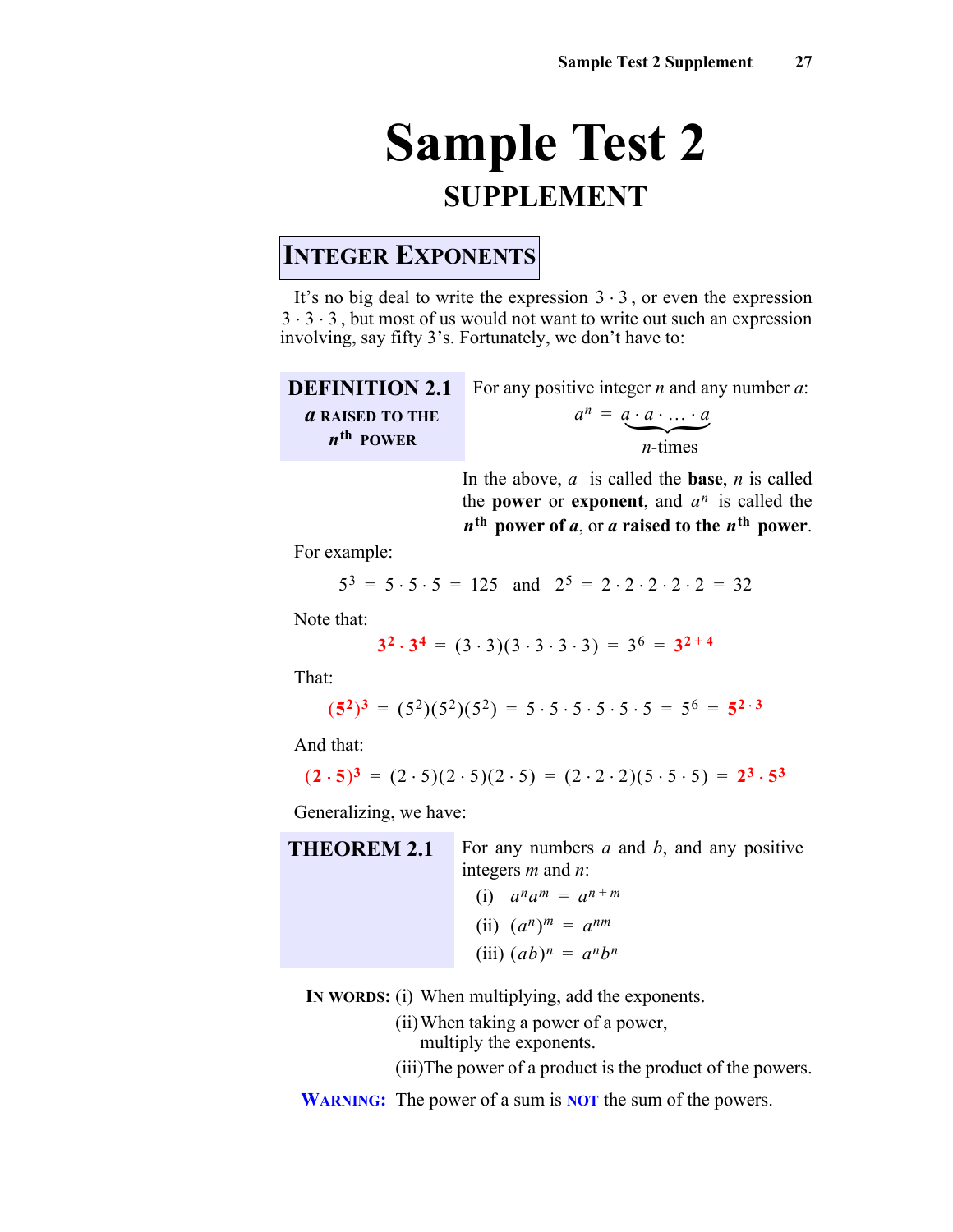For example:

$$
(3+2)^2
$$
 is NOT equal to  $3^2 + 2^2$   

$$
(3+2)^2 = 5^2 = 25
$$
 while  $3^2 + 2^2 = 9 + 4 = 13$ 

When it comes to the pecking order of operations, parentheses still rule, but exponents take precedence over multiplication (and division). For example:

$$
2^3 \cdot 3 + 4 = 8 \cdot 3 + 4 = 24 + 4 = 28
$$

and:

$$
[(2+3)^2 + 3(1+4)]^2 = (5^2 + 3 \cdot 5)^2 = (25+15)^2 = 40^2 = 1600
$$

**EXAMPLE 2.1** (a) Calculate:

$$
2^2 + (3+2)^2 + 3 \cdot 2 + 3
$$

(b) Simplify:

Г

$$
2a^2 + (2a)^2 + a(a+2)
$$

SOLUTION: (a) 
$$
2^2 + (3+2)^2 + 3 \cdot 2 + 3 = 4 + 5^2 + 6 + 3
$$
  
= 4 + 25 + 9 = 38

(b)

$$
b) \quad
$$

$$
^{0)}
$$

$$
^{2)}
$$

$$
y =
$$

$$
y =
$$

$$
0\leq \frac{1}{2}
$$

$$
y = \frac{1}{2}
$$

$$
y_{\rm max}
$$

$$
y_{\rm max}
$$

$$
y_{\rm max}
$$

$$
\mathcal{L}_{\mathcal{L}_{\mathcal{L}}}
$$

$$
f_{\rm{max}}
$$

$$
f_{\rm{max}}
$$

$$
2a^{2} + (2a)^{2} + a(a+2) = 2a^{2} + 4a^{2} + a^{2} + 2a
$$
  
(see margin): 
$$
= (2+4+1)a^{2} + 2a = 7a^{2} + 2a
$$

### **CHECK YOUR UNDERSTANDING 2.1**

Simplify:  
\n(a) 
$$
(1+4)^2 + 3^2 - (2 \cdot 3)^2 + 2^{2+3}
$$
  
\n(b)  $\left(\frac{1}{2}-1\right)^2 + 8 \cdot 2^2 - (2-3)^2 - [-2^2]^3$   
\n(c)  $\left(2+\frac{1}{2}\right)^2 - \left[-1-\frac{1}{3}\right]^2 + \frac{1}{9}$   
\n(d)  $(3a)^2 - 2a^2 + 2^2a + a(2^2 + a)$   
\nAnswers: (a) 30 (b)  $\frac{381}{4}$  (c)  $\frac{55}{12}$  (d)  $8a^2 + 8a$   
\nSolution: Page 108.

The four pieces in  $2a^2 + 4a^2 + a^2 + 2a$  are called **terms**. The terms  $2a^2$ ,  $4a^2$ , and  $a^2$ , containing the same power of *a*, are said to be **like terms**, and they can be combined to arrive at the one term  $7a^2$ . The  $7a^2$ and 2*a* are not like terms, and they can not be combined into one term.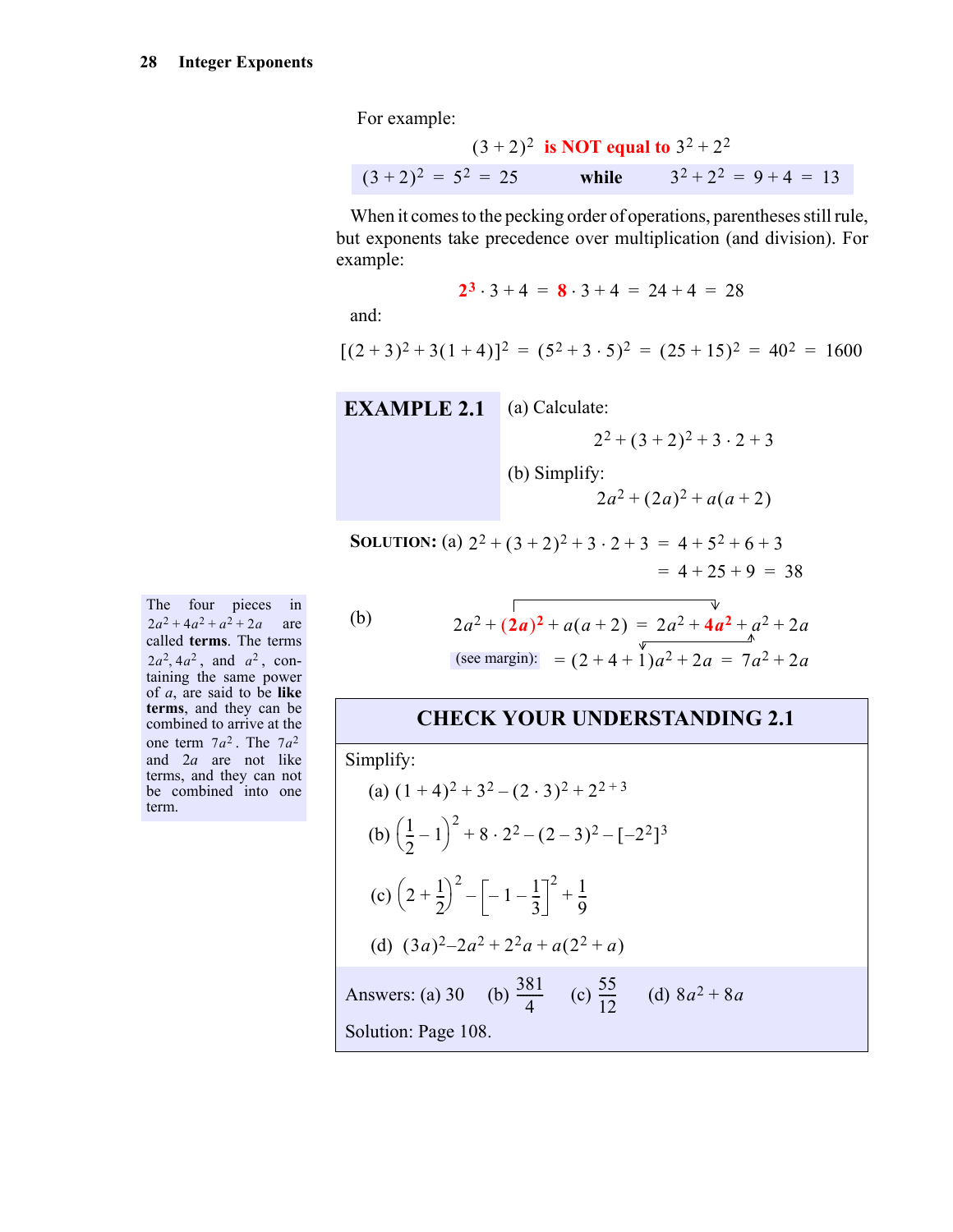We know that  $a^n a^m = a^{n+m}$  (when you multiply, add exponents). To find a similar equation involving  $\frac{a^n}{a^m}$  we consider the expression  $\frac{5^7}{5^3}$ . Applying the Cancellation property (page 12) we find that:

$$
\frac{5^7}{5^3} = \frac{\cancel{5}^3 \cancel{5}^4}{\cancel{5}^3} = 5^4 \text{ (or: } 5^{7-3}\text{)}
$$

Tempting us to say: *when you divide, subtract exponents.*

But if we invoke the above rule to the expression  $\frac{5^3}{5^7}$  we end up with

a seemingly "meaningless" expression, namely:  $\frac{5^3}{2} = 5^{3-7} = 5^{24}$ . 57  $\frac{5^3}{2^7}$  = 5<sup>3</sup> - 7 = 5<sup>2</sup> - 4

"Meaningless", yes, but not when we breathe meaning into it:

**DEFINITION 2.2 NEGATIVE EXPONENT** For any  $a \neq 0$  and any positive integer *n*:  $a^{-n} = \frac{1}{a^n}$ 

Note how well it works out:  $\frac{5^3}{5^7} = \frac{5^3}{5^3 5^4} = \frac{1}{5^4}$  and  $5^{-4} = \frac{1}{5^4}$ .

But there is still a small problem: what are we to do with an expression of the form  $\frac{5^3}{5^3}$ ? It is certainly equal to 1, but if we merrily subtract exponents we come up with " $5<sup>0</sup>$ " which is another seemingly meaningless expression, until:

**DEFINITION 2.3 ZERO EXPONENT** For any  $a \neq 0$  $a^0 = 1$ 

Before moving on to some examples, let's upgrade Theorem 2.1:

**THEOREM 2.2** For any numbers *a* and *b*, and any integers *m* and *n*: (i)  $a^n a^m = a^{n+m}$ (ii)  $\frac{a^n}{a^m} = a^{n-m} (a \neq 0)$  $(iii) (a^n)^m = a^{nm}$  $(iv) (ab)^n = a^n b^n$ (v)  $\left(\frac{a}{b}\right)^n = \frac{a^n}{b^n} (b \neq 0)$  $\left(\frac{a}{b}\right)^n = \frac{a^n}{b^n}$   $(b \neq 0)$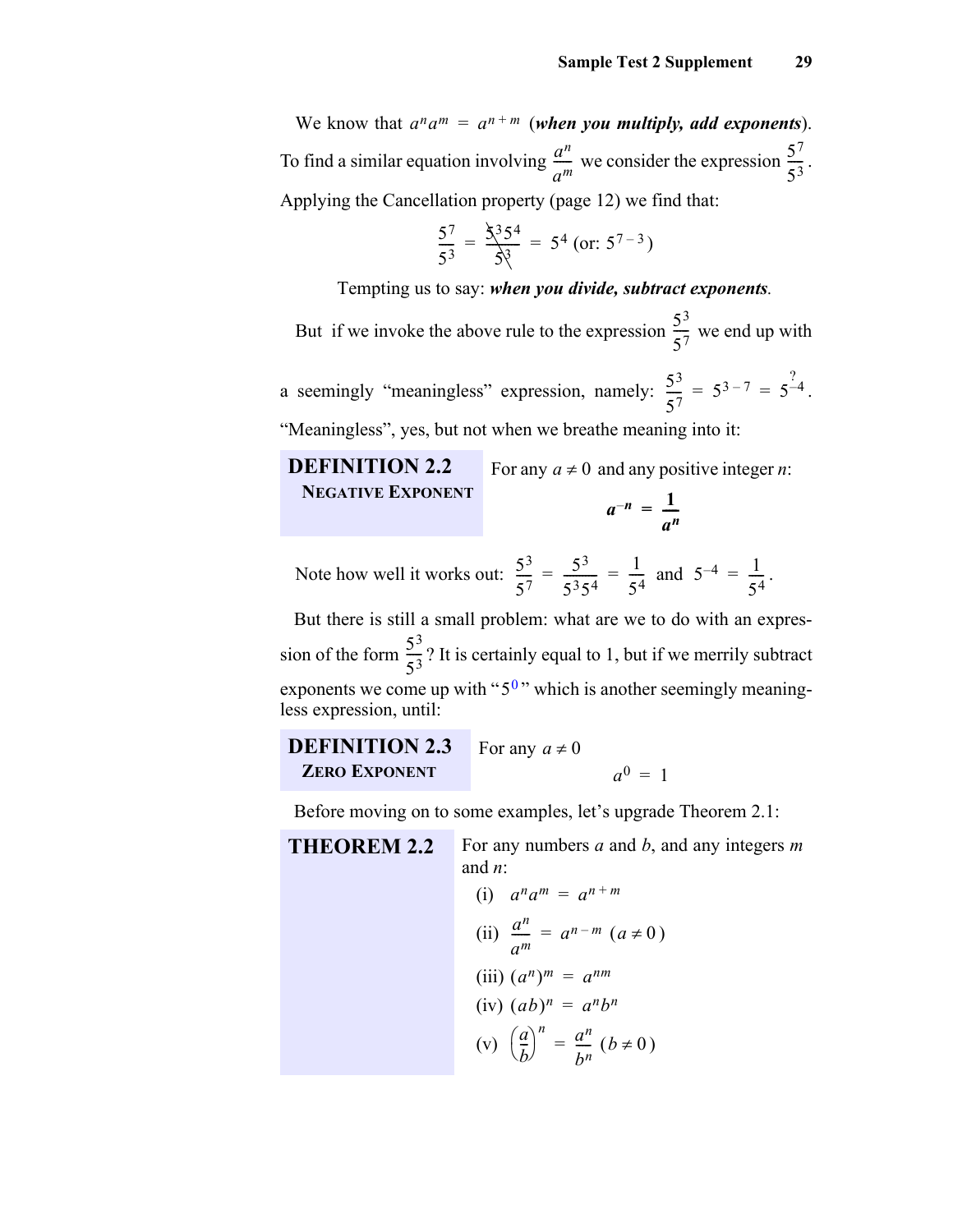**EXAMPLE 2.2**  
\n(a) Evaluate: 
$$
\frac{2^{-2} + 3}{3 - 2^{-3}}
$$
  
\n(b) Simplify:  $\frac{(ab)^2 a^{-3}}{b^{-2} a^5}$ , and express your answer without negative exponents.

**SOLUTION:** There is more than one way to go:

(a) One way: 
$$
\frac{2^{-2}+3}{3-2^{-3}} = \frac{\frac{1}{2^2}+3}{3-\frac{1}{2^3}} = \frac{\frac{1}{4}+3}{3-\frac{1}{8}} = \frac{\frac{13}{4}}{\frac{23}{8}} = \frac{13}{4} \times \frac{8}{23} = \frac{26}{23}
$$

Another way: 
$$
\frac{2^{-2}+3}{3-2^{-3}} = \frac{\frac{1}{4}+3}{3-\frac{1}{8}} = \frac{8(\frac{1}{4}+3)}{8(3-\frac{1}{8})} = \frac{2+24}{24-1} = \frac{26}{23}
$$

(b) One way:

when multiplying: add exponents  
\n
$$
\frac{(ab)^2a^{-3}}{b^{-2}a^5} = \frac{a^2b^2a^{-3}}{b^{-2}a^5} \n\searrow{\text{when dividing: subtract exponents}}
$$
\n
$$
a^{2-3-5}b^{2-(-2)} = a^{-6}b^4 = \frac{b^4}{a^6}
$$

Another way:

$$
\frac{(ab)^2a^{-3}}{b^{-2}a^5} = \frac{(ab)^2b^2}{a^3a^5} = \frac{a^2b^2b^2}{a^8} = \frac{b^4}{a^6}
$$

Note: A **FACTOR** in the numerator (or denominator) of an expression can be moved to the denominator (or numerator) by changing the sign of its corresponding exponent, as was done in (\*) above:

$$
\frac{(ab)^2a^{-3}}{b^{-2}a^5} = \frac{(ab)^2b^2}{a^3a^5}
$$

Justification:

$$
\frac{(ab)^2a^{-3}}{b^{-2}a^5} = \frac{(ab)^2\left(\frac{1}{a^3}\right)}{\left(\frac{1}{b^2}\right)a^5} = \frac{\frac{(ab)^2}{a^3}}{\frac{a^5}{b^2}} = \frac{(ab)^2}{a^3} \cdot \frac{b^2}{a^5} = \frac{(ab)^2b^2}{a^3a^5}
$$

We again remind you that there is an implicit assumption that the given expression is defined. Here, you are to assume that neither *a* nor *b* is zero.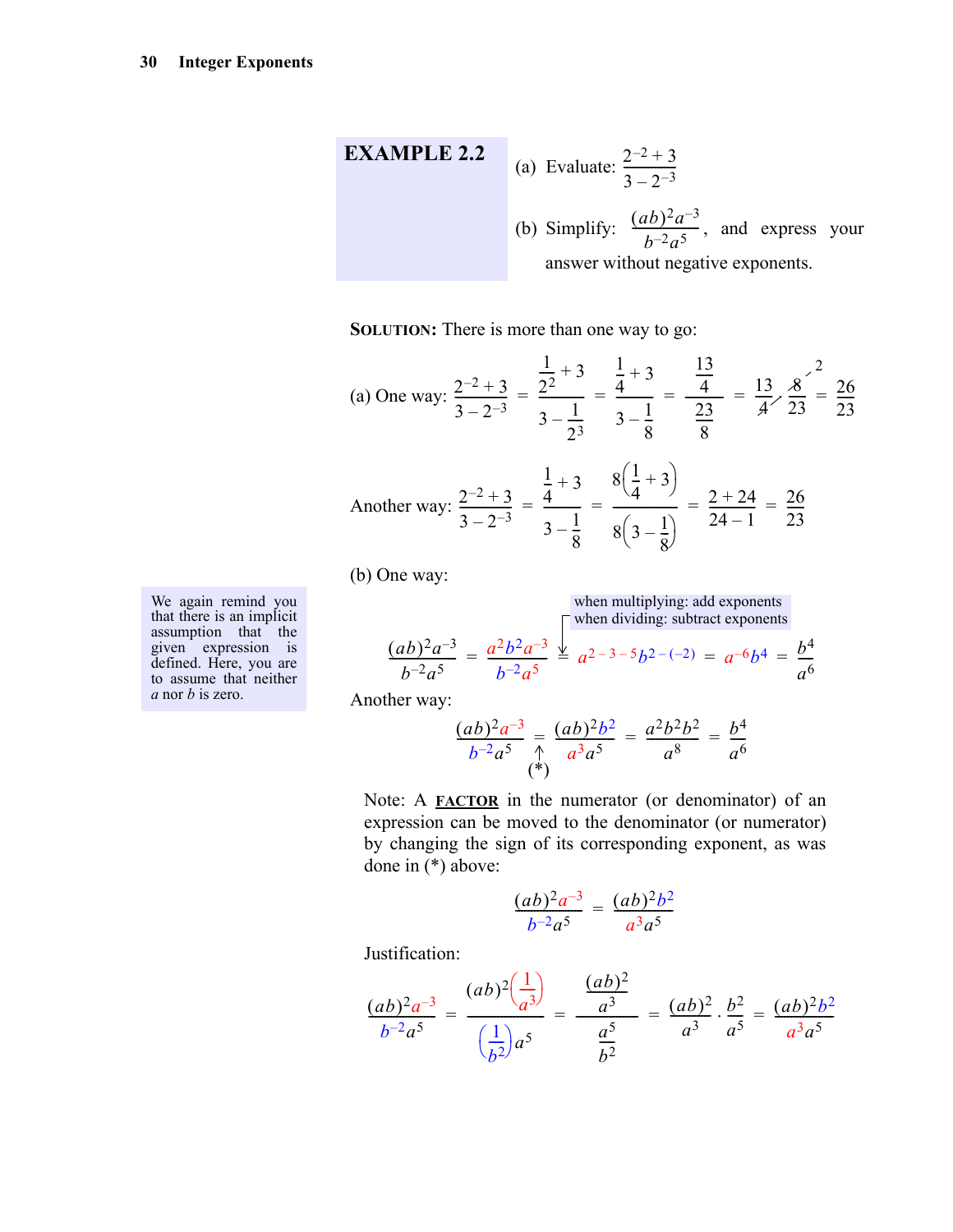**DON'T** try this "up-and-down" maneuver with an expression such as  $\frac{2^{-3} + 3^{-1}}{4^{-1} - 3^{-2}}$ . In particular, it is **NOT** equal to  $\frac{4 - 3^{2}}{2^{3} + 3^{1}}$ . Why not? Because:  $\frac{4-3^2}{2^3+3^1} = \frac{4-9}{8+3} = -\frac{5}{11}$ , while:  $\overline{2}$ 

$$
\frac{2^{-3} + 3^{-1}}{4^{-1} - 3^{-2}} = \frac{\frac{1}{2^3} + \frac{1}{3}}{\frac{1}{4} - \frac{1}{3^2}} = \frac{\frac{1}{8} + \frac{1}{3}}{\frac{1}{4} - \frac{1}{9}} = \frac{\frac{3+8}{24}}{\frac{9-4}{36}} = \frac{\frac{11}{24}}{\frac{5}{36}} = \frac{11}{24} \times \frac{36}{5} = \frac{33}{10}
$$

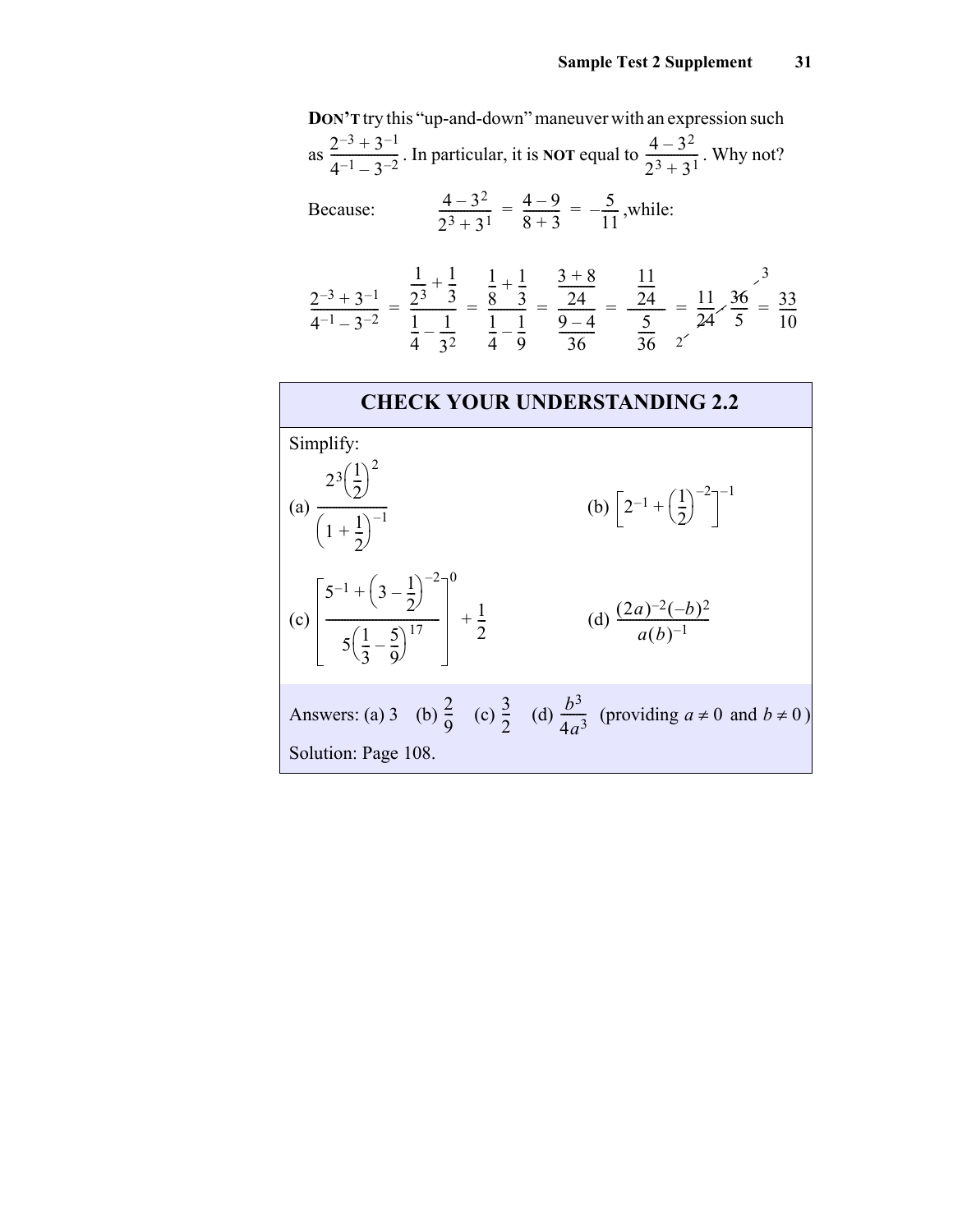#### **32 Integer Exponents**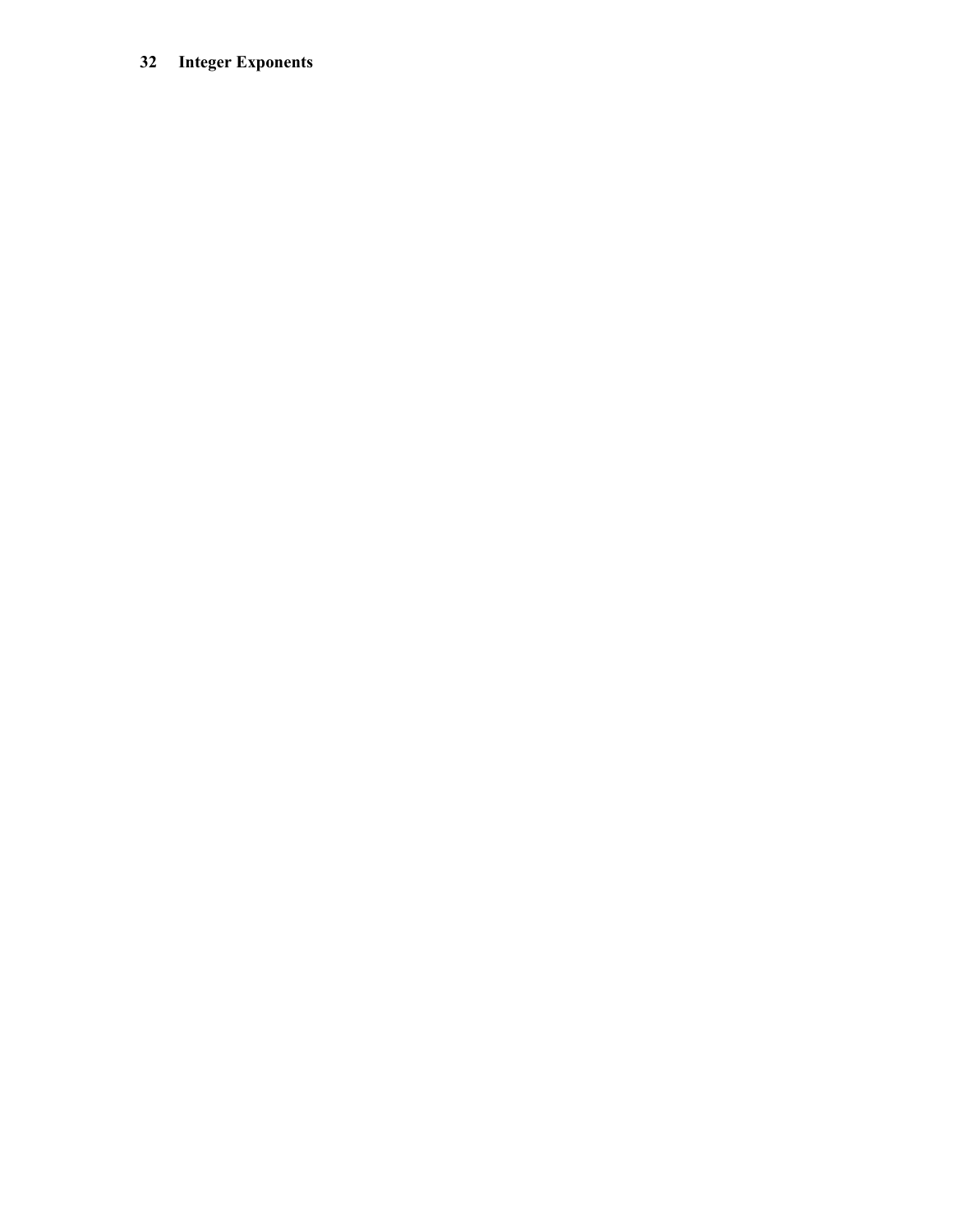## **<sup>3</sup> Sample Test 3 ALGEBRAIC EXPRESSIONS**

 $(a^2b)^2$ 

 $\frac{(a \ b)}{ab^3}$ 

**Supplement for Sample Test 3 starts on page 43.**

#### **Simplify:** Question 3.1

The correct answer is  $\frac{a^3}{l}$ . If you got it, move on to Question 3.2. If not, consider the following example: *b*  $\frac{a}{\tau}$ 

 $\frac{4(a^3b)^3}{(2a^2)^3(b^2)^2}$ 

**EXAMPLE 3.1** Simplify:

Recall that:

and that: For example:  $(a\,)^n = a^n b^n$  $(a^n)^m = a^{nm}$ 

$$
(2a2)3 = 23(a2)3
$$
  
= 2<sup>3</sup>a<sup>2</sup>·3  
= 2<sup>3</sup>a<sup>6</sup>

**SOLUTION:** One approach:

$$
\frac{4(a^3b)^3}{(2a^2)^3(b^2)^2} = \frac{4(a^3)^3(b)^3}{2^3a^6b^4} = \frac{4a^9b^3}{2^3a^6b^4} = \frac{4a^6a^3b^3}{2 \cdot 4a^6b^3b^3} = \frac{a^3}{2b}
$$
  
see margin

Another approach, using the properties

$$
a^n a^m = a^{n+m} \text{ and } \frac{a^n}{a^m} = a^{n-m}:
$$

$$
\frac{4(a^3b)^3}{(2a^2)^3(b^2)^2} = \frac{2^2a^9b^3}{2^3a^6b^4} = 2^{2-3}a^{9-6}b^{3-4} = 2^{-1}a^3b^{-1} = \frac{a^3}{2b}
$$

Can you now manage Question 3.1:

Simplify: 
$$
\frac{(a^2b)^2}{ab^3}
$$
 Answer: 
$$
\frac{a^3}{b}
$$

If so, go to Question 3.2. If not:

3.1 Simplify *Click-Video*  
\n(a) 
$$
\frac{(2a^2b^3c)^2}{a^5bc^2}
$$
\n(b) 
$$
\left(\frac{-x^3yz^2}{xy^{-4}}\right)^3
$$

If you still can't solve Question 3.9: **Go to the tutoring center.**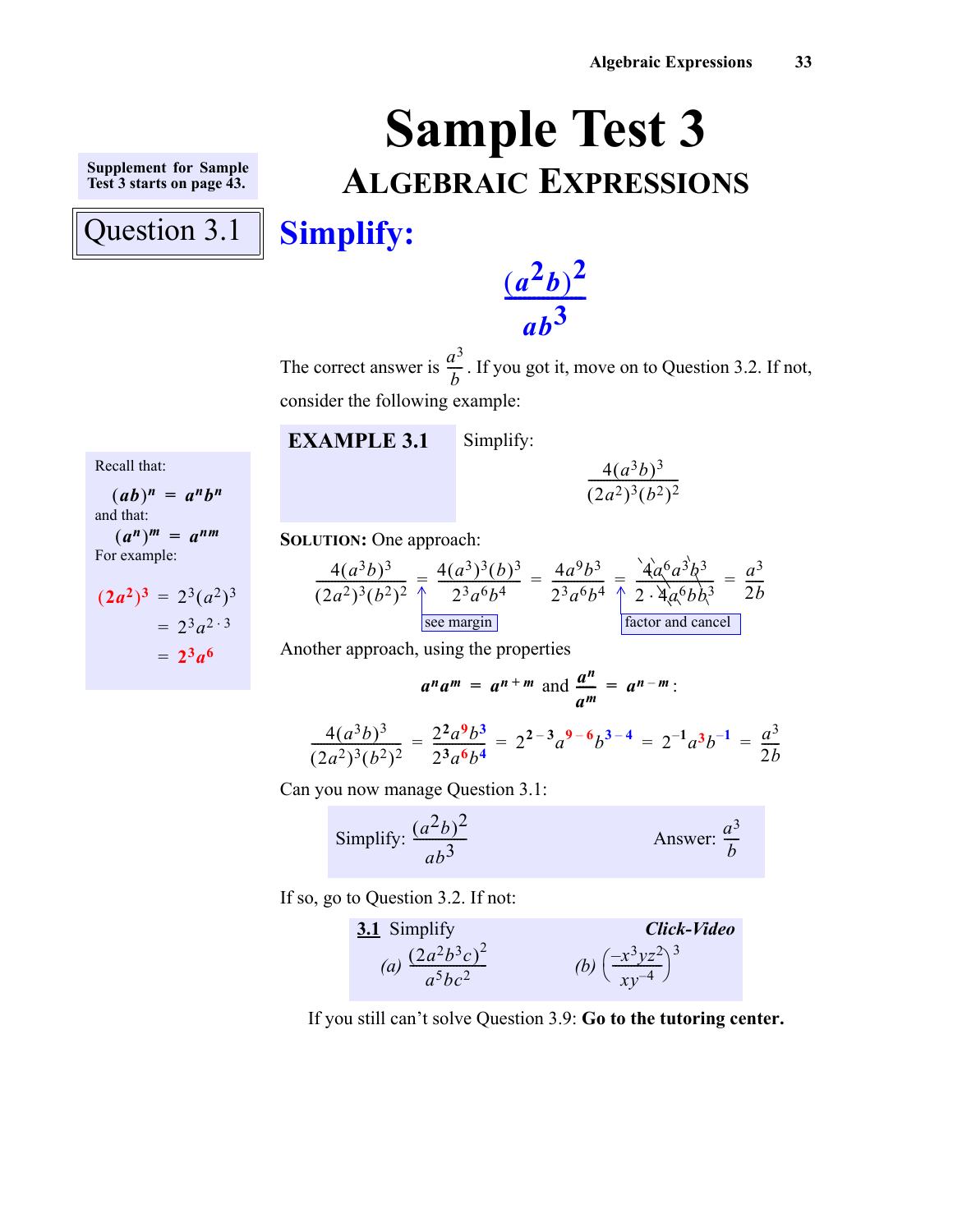Question 3.2

## **Simplify:**

$$
\frac{x^7+x^2}{x^2}
$$

The correct answer is  $x^5 + 1$ . If you got it, move on to Question 3.3. If not, consider the following example:

**EXAMPLE 3.2** Simplify:

$$
\frac{4x^3 - 2x^4}{4x^3}
$$

Oh so **WRONG**:

You can **ONLY** cancel a common **FACTOR:**   $4x^3 - 2x^4$  $\frac{4x^3-2x}{4x^3}$  No, No, No! *ac*  $\frac{ac}{b} = \frac{a}{b}$  $\frac{a}{b}$ 

*bc* (providing  $c \neq 0$ ) **SOLUTION:** (The answer is **<u>NOT</u>**  $1 - 2x^4$  — see margin)

$$
\frac{\text{pull out the common factor}}{4x^3 - 2x^4} = 2(2x^3) - x(2x^3) = 2x^3(2-x)
$$
\n
$$
\frac{4x^3 - 2x^4}{4x^3} \stackrel{\text{def}}{=} \frac{2x^3(2-x)}{4x^3} = \frac{2x^3(2-x)}{2(2x^3)} = \frac{2-x}{2} \quad \text{(or: } 1 - \frac{x}{2}\text{)}
$$

Can you now manage Question 3.2:

Simplify: 
$$
\frac{x^7 + x^2}{x^2}
$$
 Answer:  $x^5 + 1$ 

If so, go to Question 3.3. If not:

3.2 Simplify  
\n(a) 
$$
\frac{3a^4 + 9a^2}{3a^2}
$$
\n(b) 
$$
\frac{4x^2yz}{2x^2y + 4x^2z}
$$

Question 3.3

If you still can't solve Question 3.2: **Go to the tutoring center.**

## **Simplify:**



The correct answer is  $\frac{1}{4}$ . If you got it, move on to Question 3.4. If not, consider the following example: 4  $\frac{1}{1}$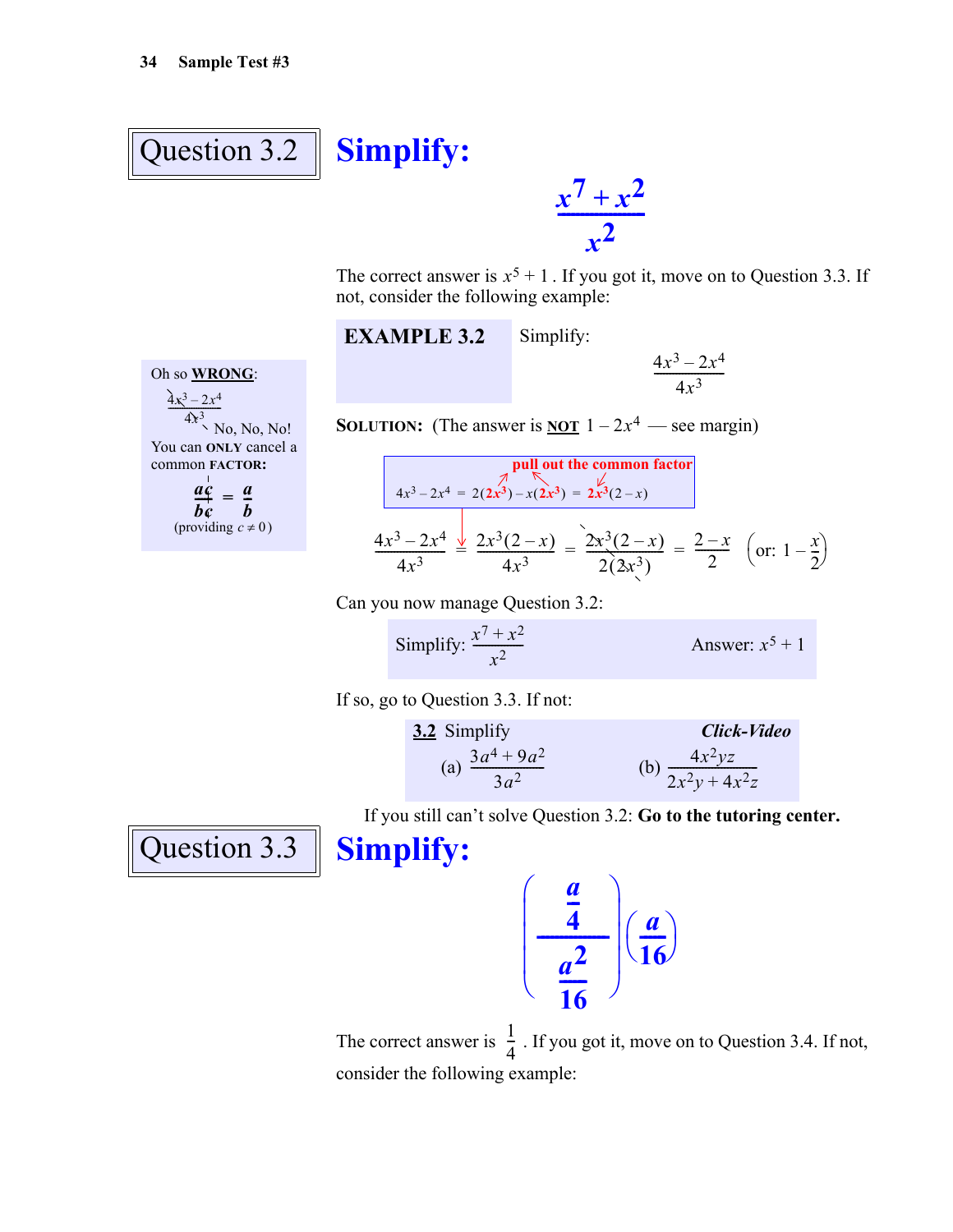$\frac{x}{2}$ 3



**SOLUTION:** 

$$
\left(\frac{2}{x^3}\right)\left(\frac{\frac{x}{2}}{3}\right) = \left(\frac{\frac{2}{1}}{x^3}\right)\left(\frac{\frac{x}{2}}{3}\right)
$$

$$
invert \text{ and multiply: } = \left(\frac{2}{1} \cdot \frac{4}{x^3}\right) \left(\frac{x}{2} \cdot \frac{1}{3}\right) = \frac{\cancel{2} \cdot 4 \cdot x}{\cancel{2} \cdot 3 \cdot x^2 \cdot x} = \frac{4}{3x^2}
$$

Can you now manage Question 3.3:

Simplify: 
$$
\left(\frac{\frac{a}{4}}{\frac{a^2}{16}}\right)\left(\frac{a}{16}\right)
$$
 Answer:  $\frac{1}{4}$ 

If so, go to Question 3.4. If not:

**Simplify:**

3.3 Simplify  
\n(a) 
$$
\frac{a^2b}{2c} \cdot \frac{\frac{4}{(ab)^2}}{abc}
$$
 (b)  $\left(\frac{2x^2 + 6x^3}{\frac{2x^2}{3}}\right)\left(\frac{1}{2 + 6x}\right)$ 

If you still can't solve Question 3.3: **Go to the tutoring center.**

Question 3.4

$$
\frac{2}{a}-\frac{1}{ba}+\frac{a}{3b}
$$

The correct answer is  $\frac{a^2 + 6b - 3}{3ab}$ . If you got it, move on to Question 3.5. If not, consider the following example:

**EXAMPLE 3.4** Simplify:

$$
\frac{a}{2b}+\frac{-1}{4ab}\frac{b}{6a}
$$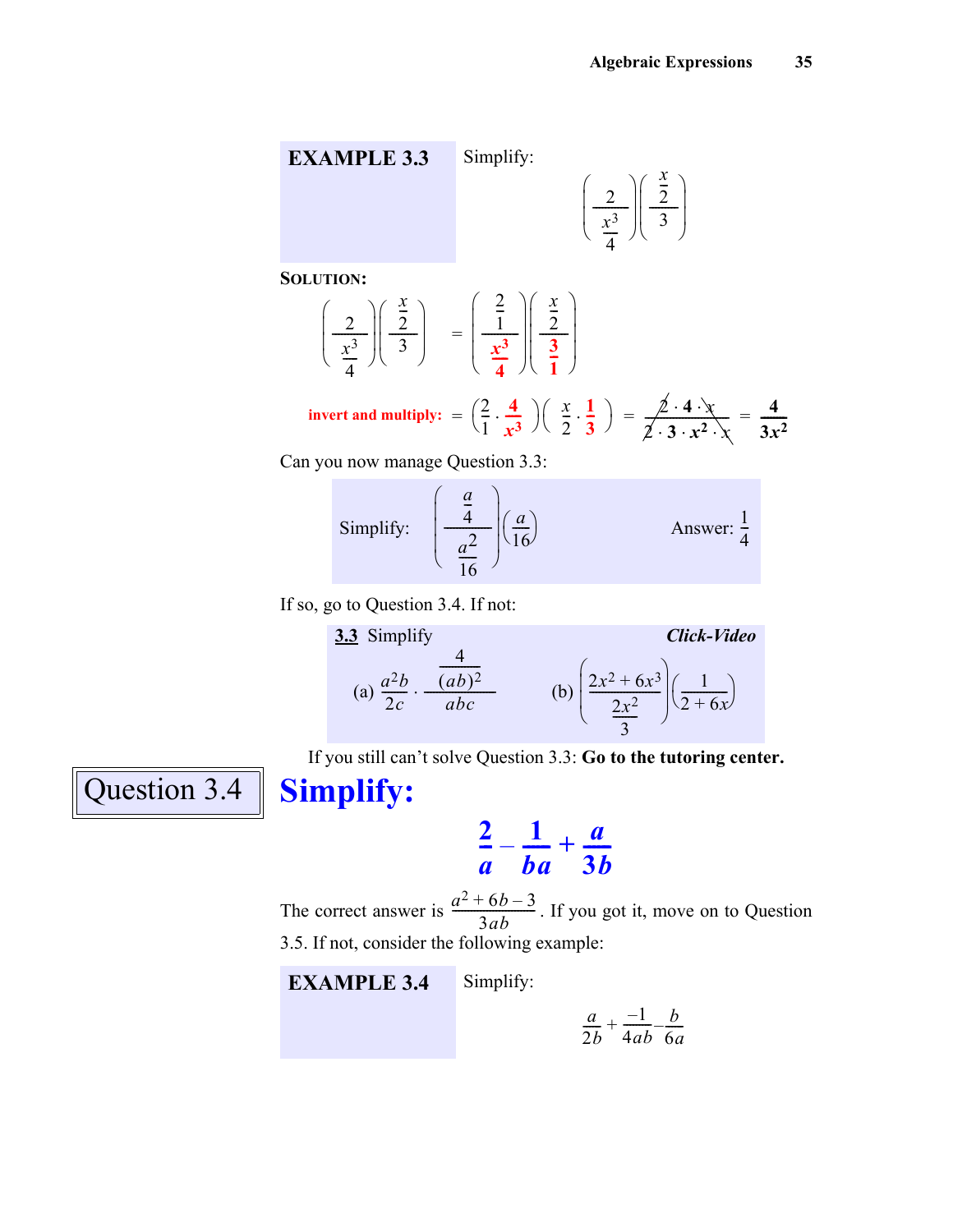**SOLUTION:** The first order of business is to multiply the numerator and denominator of each fraction by whatever it takes to express each fraction with a denominator that is the least common denominator:  $12ab$ :

$$
\frac{a}{2b} + \frac{-1}{4ab} - \frac{b}{6a} = \frac{a(6a)}{2b(6a)} + \frac{-1(3)}{4ab(3)} - \frac{b(2b)}{6a(2b)}
$$

$$
= \frac{6a^2}{12ab} - \frac{3}{12ab} - \frac{2b^2}{12ab} = \frac{6a^2 - 3 - 2b^2}{12ab}
$$

Can you now manage Question 3.4:

Simplify: 
$$
\frac{2}{a} - \frac{1}{ab} + \frac{a}{3b}
$$
 Answer:  $\frac{a^2 + 6b - 3}{3ab}$ 

If so, go to Question 3.5. If not:

3.4 Simplify  
\n(a) 
$$
\frac{ab}{c} + \frac{ac}{2b} - \frac{bc}{6a}
$$
 (b)  $\frac{\frac{b}{3a} - \frac{b}{2a}}{\frac{a}{3b} + \frac{a}{2b}}$ 

If you still can't solve Question 3.4: **Go to the tutoring center.**

Question 3.5

**Expand:**

 $(2x-3)^2$ 

The correct answer is  $4x^2 - 12x + 9$ . If you got it, move on to Question 3.6. If not, consider the following example:

```
EXAMPLE 3.5 Expand:
```
 $(3a+2b)^2$ 

**SOLUTION:** One approach:

$$
(3a+2b)^2 = (3a+2b)(3a+2b) \stackrel{\text{the distributive property (see margin)}}{=} \frac{\sqrt{3a+2b}}{3a+2b} \stackrel{\text{the distributive property (see margin)}}{=} \frac{19a^2 + 6ba^2 + 6ab + 4b^2}{6ab+4b^2} = \frac{19a^2 + 12ab + 4b^2}{9a^2 + 12ab + 4b^2}
$$

Another approach using the useful formula:

 $(a + b)^2 = a^2 + 2ab + b^2$ square the first term square the second term twice the product of the two terms (see margin)

 $(3a+2b)^2 = (3a)^2 + 2(3a)(2b) + (2b)^2 = 9a^2 + 12ab + 4b^2$ square the first term twice the product of the two terms square the second term

Here is the distributive property: and here is its pattern: For example:  $a(b+c) = ab + ac$  $\square(\bigcirc + \triangle) = \square \cap + \square \wedge$  $(3a + 2b)(3a + 2b)$  $=$   $(3a+2b)3a+(3a+2b)(2b)$ 

Using the distributive property: In the same way you can show that:  $(a + b)^2 = (a + b)(a + b)$  $= (a + b)a + (a + b)b$  $= a^2 + ba + ab + b^2$  $= a^2 + 2ab + b^2$  $(a - b)^2 = a^2 - 2ab + b^2$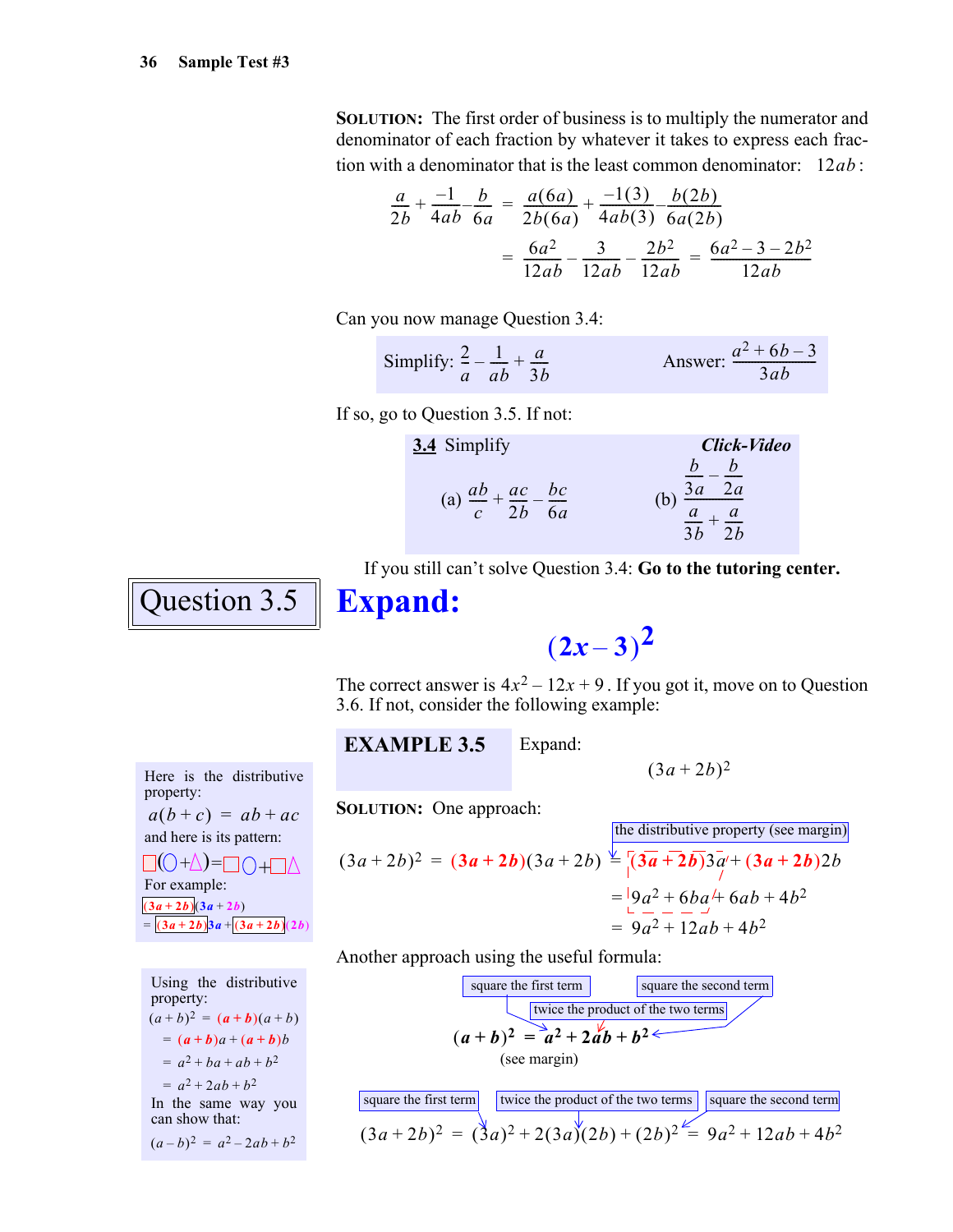Can you now manage Question 3.5:

Expand:  $(2x-3)^2$ Answer:  $4x^2 - 12x + 9$ 

If so, go to Question 3.6. If not:

3.5 Expand:  
\n(a) 
$$
(2ab + c)^2
$$
  
\n(b)  $\left(3x - \frac{1}{3}\right)^2$ 

If you still can't solve Question 3.5: **Go to the tutoring center.**

## **Multiply:**

Question 3.6

$$
(6a+5)(2a^2-3a+7)
$$

The correct answer is  $12a^3 - 8a^2 + 27a + 35$ . If you got it, move on to Question 3.7. If not, consider the following example:

**EXAMPLE 3.6** Multiply:

$$
(3x+2)(2x^2-4x+3)
$$

**SOLUTION:** One approach (using the distributive property):

$$
(3x+2)(2x2 - 4x + 3) = (3x+2)(2x2) + (3x+2)(-4x) + (3x+2)(3)
$$
  
= 6x<sup>3</sup> + 4x<sup>2</sup> - 12x<sup>2</sup> - 8x + 9x + 6  
= 6x<sup>3</sup> - 8x<sup>2</sup> + x + 6

Another way (the long multiplication method):

$$
\frac{2x^2 - 4x + 3}{3x + 2}
$$
\nmultiply  $2x^2 - 4x + 3$  by  $3x$ :

\n

| Multiply $2x^2 - 4x + 3$ by $3x$ : | $6x^3 - 12x^2 + 9x$   |
|------------------------------------|-----------------------|
| multiply $2x^2 - 4x + 3$ by $2$ :  | $4x^2 - 8x + 6$       |
| add:                               | $6x^3 - 8x^2 + x + 6$ |

Can you now manage Question 3.6:

Multiply:  $(6a + 5)(2a^2 - 3a + 7)$  Answer:  $12a^3 - 8a^2 + 27a + 35$ 

If so, go to Question 3.7. If not:

| <b>3.6</b> Multiply     | Click-Video              |
|-------------------------|--------------------------|
| (a) $(3a-2)(4a^2+3a+1)$ | (b) $x^2(x-1)(2x^2+x-5)$ |

If you still can't solve Question 3.6: **Go to the tutoring center.**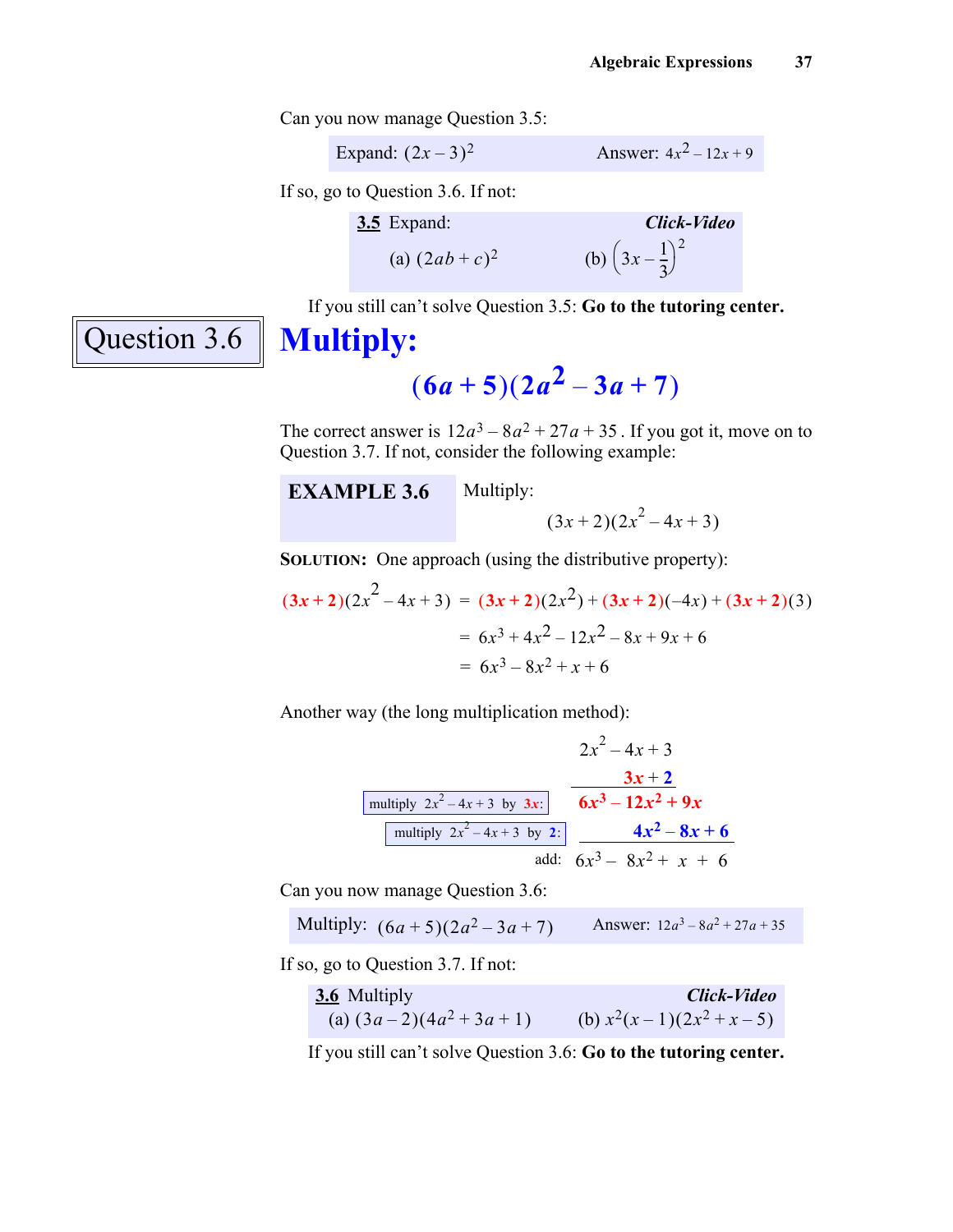Question 3.7

### **Factor:**

 $25x^2 - 9$ 

The correct answer is  $(5x + 3)(5x - 3)$ . If you got it, move on to Question 3.8. If not, consider the following example:

#### **EXAMPLE 3.7** Factor:

 $9x^2 - 4$ 

**SOLUTION:** Taking advantage of the difference of two squares formula: To establish the difference of two squares formula, just perform the product on the right

$$
(a2 - b2) = (a + b)(a - b)
$$
 (see margin)

we have:

$$
9x^2 - 4 = (3x)^2 - 2^2 = (3x + 2)(3x - 2)
$$

Can you now manage Question 3.7:

 $(a + b)(a - b)$  $= (a + b)a + (a + b)(-b)$  $a^2 + ba - ab - b^2$  $a^2 - b^2$ 

side of the equation and observe that it does indeed equal  $a^2 - b^2$ :

Factor:  $25x^2-9$ 

Answer:  $(5x + 3)(5x - 3)$ 

If so, go to Question 3.8. If not:

| 3.7 Factor      | Click-Video    |
|-----------------|----------------|
| (a) $49x^2 - 1$ | (b) $x^4$ – 16 |

If you still can't solve Question 3.7: **Go to the tutoring center.**

Question 3.8 
$$
\parallel
$$

### **Factor:**

$$
6x^2-11x-10
$$

The correct answer is  $(3x + 2)(2x - 5)$ . If you got it, move on to Question 3.9. If not, consider the following example:

**EXAMPLE 3.8** Factor:

 $5x^2 + 27x - 18$ 

**SOLUTION:** Some trinomials (three terms), such as:

$$
5x^2+27x-18
$$

can be factored by trial and error. First, consider the "template":

 $(5x)$   $(x)$ 

which gives you the term  $5x^2$ . Next, envision pairs of integers in the template whose product is  $-18$ , in the hope of finding one for which the middle term, which is the sum of the product of two "outer terms" with the product of the two "inner terms," turns out to be  $27x$ . In particular, one quickly sees that the first combination below is wrong, while the second is correct: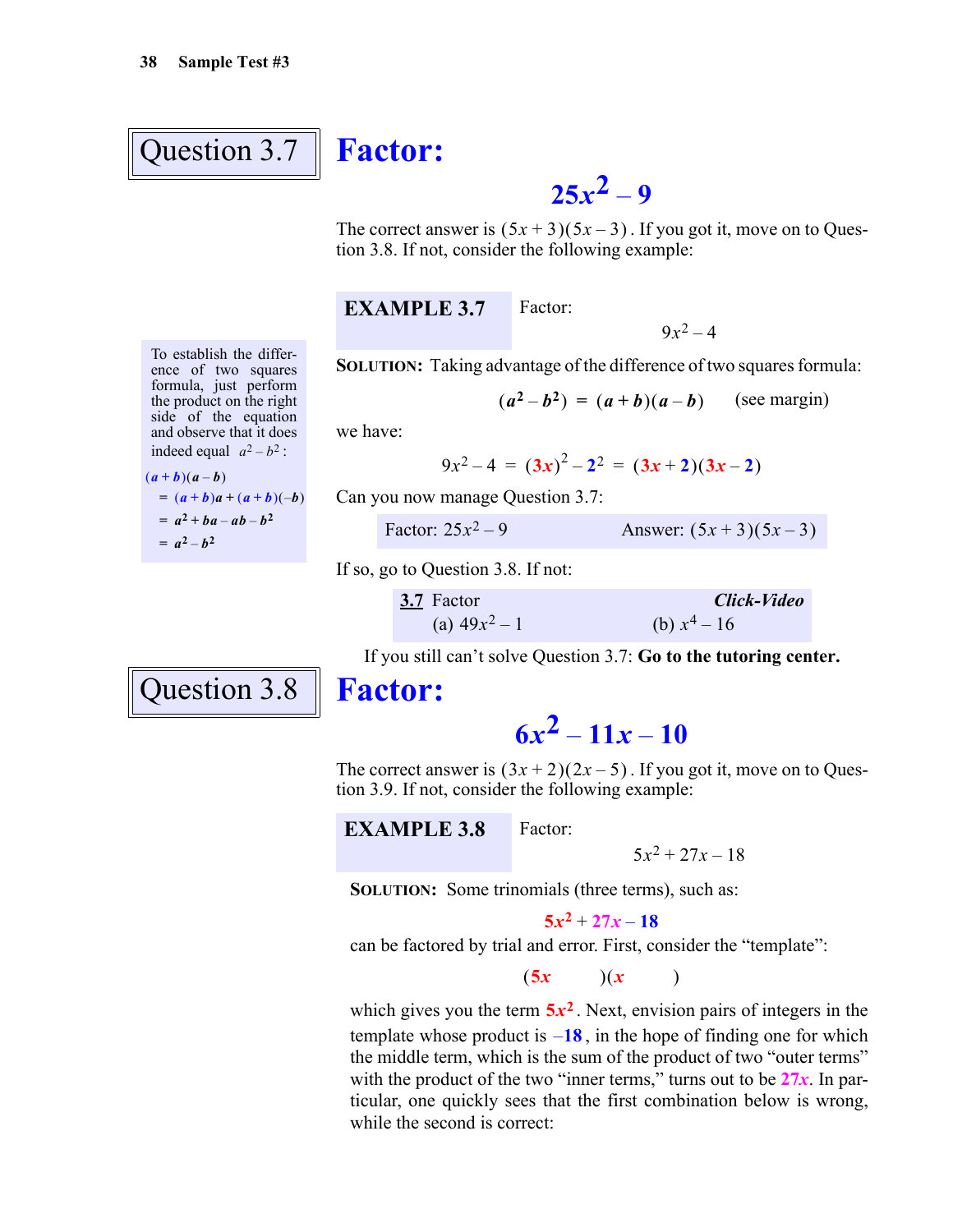

$$
(5x-6)(x+3)
$$
  
\n
$$
15x-6x = 9x
$$
\n
$$
(5x-3)(x+6)
$$
\n
$$
30x-3x = 27x
$$

Thus:  $5x^2 + 27x - 18 = (5x - 3)(x + 6)$ 

Can you now manage Question 3.8:

Last Factor: 
$$
6x^2 - 11x - 10
$$
 Answer:  $(3x + 2)(2x - 5)$ 

If so, go to Question 3.9. If not:

**Simplify:**

| 3.8 Factor           | Click-Video            |
|----------------------|------------------------|
| (a) $2x^2 - 7x - 15$ | (b) $2x^3 + 6x^2 - 8x$ |

If you still can't solve Question 3.8: **Go to the tutoring center.**



$$
\frac{3x^2+7x+2}{2}
$$

$$
\overline{2x^2+5x+2}
$$

The correct answer is  $\frac{3x+1}{2x+1}$ . If you did not get it, consider the following example:

**EXAMPLE 3.9** Simplify:

$$
\frac{2x^2 + x - 3}{4x^2 + 8x + 3}
$$

**SOLUTION:** Factor and cancel:

$$
\frac{2x^2 + x - 3}{4x^2 + 8x + 3} = \frac{(2x + 3)(x - 1)}{(2x + 3)(2x + 1)} = \frac{x - 1}{2x + 1}
$$
  
  $\angle$  - under the assumption that  $2x + 3 \neq 0$ 

Can you now manage Question 3.9:

Simplify: 
$$
\frac{3x^2 + 7x + 2}{2x^2 + 5x + 2}
$$
 Answer:  $\frac{3x + 1}{2x + 1}$ 

If not:

3.9 Simplify  
\n(a) 
$$
\frac{x^2 - 4}{3x^2 + x - 10}
$$
 (b)  $\frac{4x^2 - 14x - 30}{4x^2 + 4x - 3}$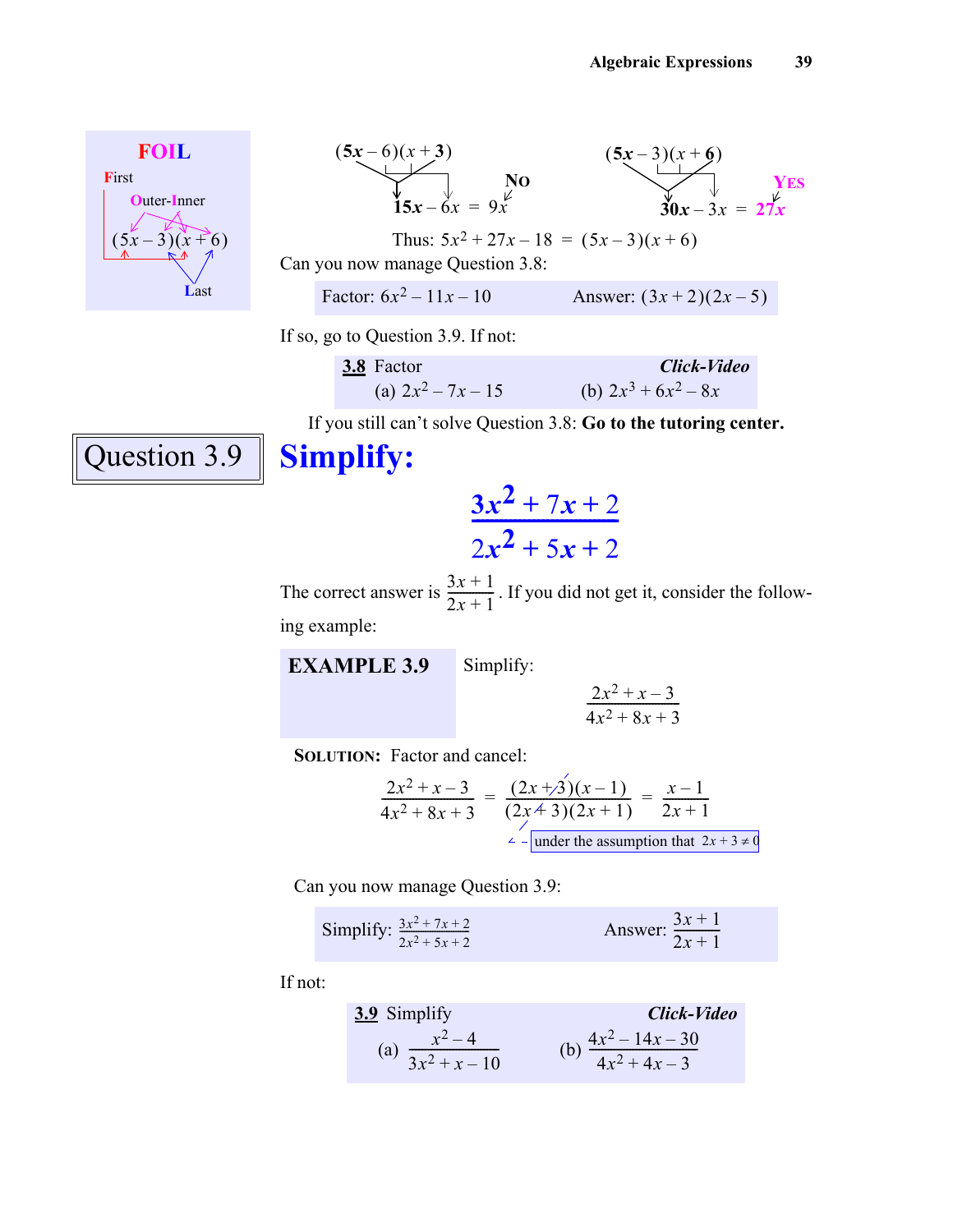|                                                     | <b>SUMMARY</b>                                                                                |  |
|-----------------------------------------------------|-----------------------------------------------------------------------------------------------|--|
| <b>WARNING</b>                                      | You can only cancel a factor that is common to the numerator<br>and the denominator, as with: |  |
|                                                     | $\frac{x^2(3x+5)}{x^2(3x-2)} = \frac{3x+5}{3x-2}$                                             |  |
|                                                     | You can <b>NOT</b> cancel further! Yes, there is a $3x$ in the numera-                        |  |
|                                                     | tor and denominator of $\frac{3x+5}{3x-2}$ , but it is <b>NOT</b> a factor — it is            |  |
|                                                     | <b>NOT 3x TIMES</b> something over $3x$ <b>TIMES</b> something.                               |  |
| <b>DIFFERENCE OF TWO</b><br><b>SQUARES FORMULA:</b> | $(a^{2}-b^{2}) = (a+b)(a-b)$                                                                  |  |

| <b>ADDITIONAL PROBLEMS</b>                        |                                         |                                       |                                                             |  |  |  |  |  |  |
|---------------------------------------------------|-----------------------------------------|---------------------------------------|-------------------------------------------------------------|--|--|--|--|--|--|
| Simplify:<br>1.1                                  | 1.2 Simplify:                           | 1.3 Simplify:                         | 1.4 Simplify:                                               |  |  |  |  |  |  |
| $\frac{b^2c^3}{(2bc)^2}$                          | $\frac{4x^2y^3}{(2yx^2)^2}$             | $\frac{(2a^{-2}c)^2}{ac^{-1}}$        | $\frac{2^{-2}xy^2}{2x^2y^{-1}}$                             |  |  |  |  |  |  |
| Answer: $\frac{c}{4}$                             | Answer: $\frac{y}{r^2}$                 | Answer: $\frac{4c^3}{a^5}$            | Answer: $\frac{y^3}{8x}$                                    |  |  |  |  |  |  |
| Simplify:<br>2.1                                  | 2.2 Simplify:                           | 2.3 Simplify:                         | 2.4 Simplify:                                               |  |  |  |  |  |  |
| $\frac{5x^2-10x^4}{5x^3}$                         | $\frac{a^2x^2 + a^3x^4}{a^3x^4}$        | $\frac{a^2b^3}{ab^2-(ab)^3}$          | $x^2y^3$<br>$\frac{1}{(xy)^2+2xy}$                          |  |  |  |  |  |  |
| Answer: $\frac{1-2x^2}{x}$                        | Answer: $\frac{1+ax^2}{ax^2}$           | Answer: $\frac{ab}{1-a^2b}$           | Answer: $\frac{xy^2}{xy+2}$                                 |  |  |  |  |  |  |
| Simplify:<br>3.1                                  | 3.2 Simplify:                           | 3.3 Simplify:                         | 3.4 Simplify:                                               |  |  |  |  |  |  |
| $\frac{ax}{y^2}$ $\frac{x^2}{x^2}$<br>$\tilde{a}$ | $2(-b)^2$<br>$(ab)^3$<br>$rac{ab}{b^2}$ | $\frac{yz}{ab^2}$ $\frac{yz^2}{a^2b}$ | $a^2b$<br>$\frac{(2a^2b)^2}{a^2}$<br>Answer: $\frac{1}{4b}$ |  |  |  |  |  |  |
| $rac{a^2}{xy}$<br>Answer:                         | Answer: $\frac{2}{a^4}$                 | Answer: $\frac{a}{zb}$                |                                                             |  |  |  |  |  |  |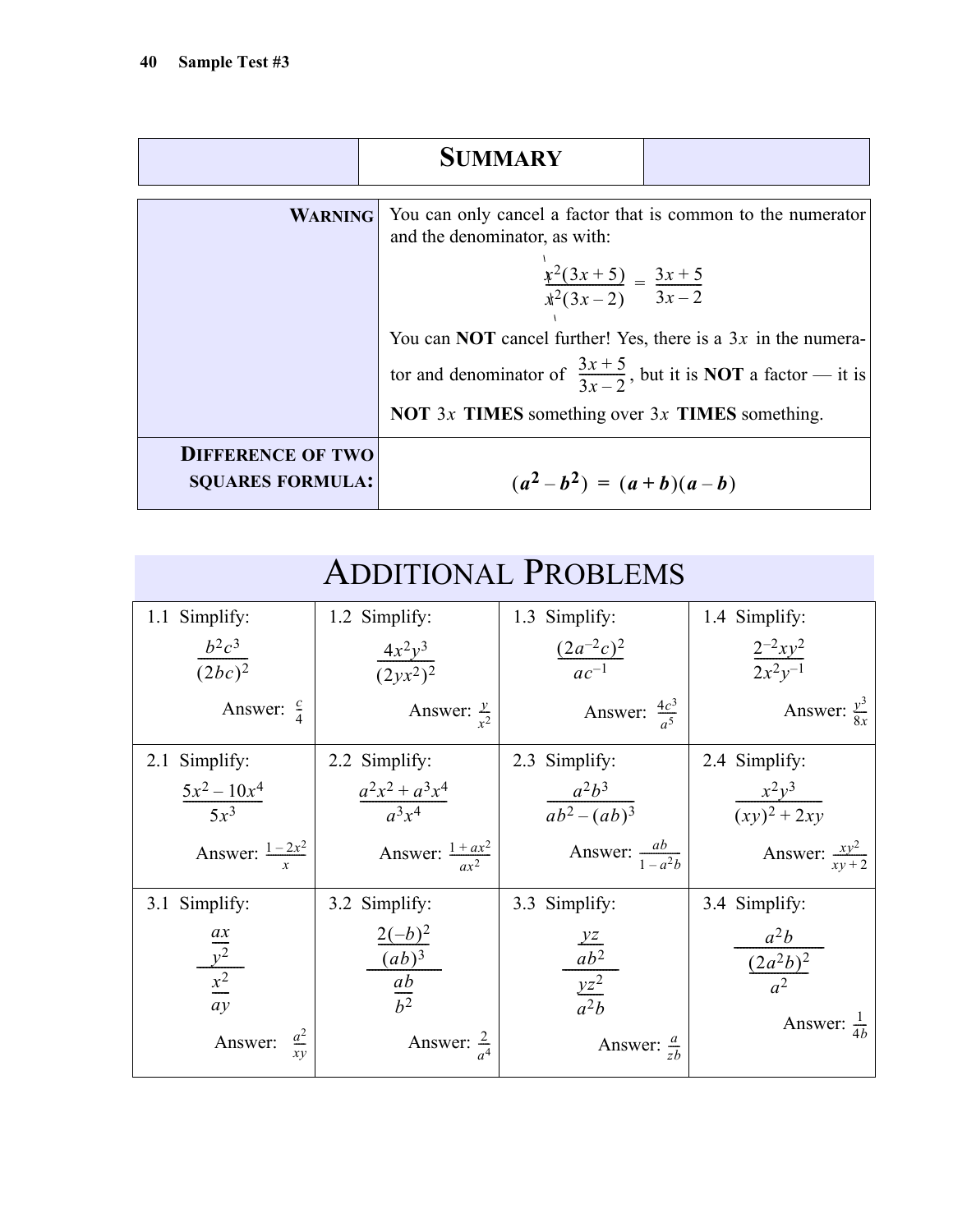| 3.5 Simplify:                    | 4.1 Simplify:              |                                                                    | 4.2 Simplify:                                                                               |                               | 4.3 Simplify:                                         |  |  |
|----------------------------------|----------------------------|--------------------------------------------------------------------|---------------------------------------------------------------------------------------------|-------------------------------|-------------------------------------------------------|--|--|
| $\frac{(x^2y)^{-2}}{x^2}$        |                            | $\frac{2y}{3x} + \frac{3x}{2y}$<br>Answer: $\frac{4y^2+9x^2}{6xy}$ | $\frac{2b^2}{3a} - \frac{1}{ab} + \frac{2a^2}{3b}$<br>Answer: $\frac{2b^3 - 3 + 2a^3}{3ab}$ |                               | $\frac{\frac{3}{ab}-\frac{2}{ac}}{\frac{2}{abc}}$     |  |  |
| Answer: $\frac{2}{yx^5}$         |                            |                                                                    |                                                                                             |                               | Answer: $\frac{3c-2b}{2}$                             |  |  |
| 4.4 Simplify:                    | 5.1 Multiply:              |                                                                    | 5.2 Multiply:                                                                               |                               | 5.3 Multiply:                                         |  |  |
| $\frac{3}{2xy} + \frac{1}{x^2y}$ |                            | $(2a-b)^2$                                                         |                                                                                             |                               | $(x+2)(3x-7)$ $(2x+4y)(-3x+y)$                        |  |  |
|                                  |                            | Answer: $4a^2 - 4ab + b^2$                                         |                                                                                             |                               | Answer: $3x^2 - x - 14$ Answer: $-6x^2 - 10xy + 4y^2$ |  |  |
| Answer: $\frac{1}{2x^2y}$        |                            |                                                                    |                                                                                             |                               |                                                       |  |  |
| 6.1 Multiply:                    |                            | 6.2 Multiply:                                                      |                                                                                             |                               | 6.3 Multiply:                                         |  |  |
| $(2x+3)(x^2-3x+4)$               |                            | $(x^2+x-1)(2x-5)$                                                  |                                                                                             | $(x^2 + x - 1)(x^2 - 3x + 4)$ |                                                       |  |  |
| Answer: $2x^3 - 3x^2 - x + 12$   |                            |                                                                    | Answer: $2x^3 - 3x^2 - 7x + 5$                                                              |                               | Answer: $x^4 - 2x^3 + 7x - 4$                         |  |  |
| 7.1 Factor:                      |                            | 7.2 Factor:                                                        |                                                                                             | 7.3 Factor:                   |                                                       |  |  |
| $(16x^2-25)$                     |                            | $(x^3-49x)$                                                        |                                                                                             | $(x^4-1)$                     |                                                       |  |  |
|                                  | Answer: $(4x + 5)(4x - 5)$ | Answer: $x(x + 7)(x - 7)$                                          |                                                                                             | Answer: $(x^2+1)(x+1)(x-1)$   |                                                       |  |  |
| 8.1 Factor:                      |                            | 8.2 Factor:                                                        |                                                                                             |                               | 8.3 Factor:                                           |  |  |
| $(8x^2-10x-3)$                   |                            |                                                                    | $8x^2 + 22x + 5$                                                                            |                               | $2x^4 + 7x^3 + 3x^2$                                  |  |  |
| Answer: $(2x-3)(4x+1)$           |                            |                                                                    | Answer: $(4x+1)(2x+5)$                                                                      |                               | Answer: $x^2(2x+1)(x+3)$                              |  |  |
| 9.1 Simplify:                    |                            | 9.2 Simplify:                                                      |                                                                                             |                               | 9.3 Simplify:                                         |  |  |
| $\frac{x^2-9}{x^2+x-6}$          |                            | $\frac{2x^2+5x+3}{x^2-4x-5}$                                       |                                                                                             |                               | $\frac{2x^3 - x^2 - 15x}{2x^3 + 9x^2 + 10x}$          |  |  |
|                                  | Answer: $\frac{x-3}{x-2}$  |                                                                    | Answer: $\frac{2x+3}{x-5}$                                                                  |                               | Answer: $\frac{x-3}{x+2}$                             |  |  |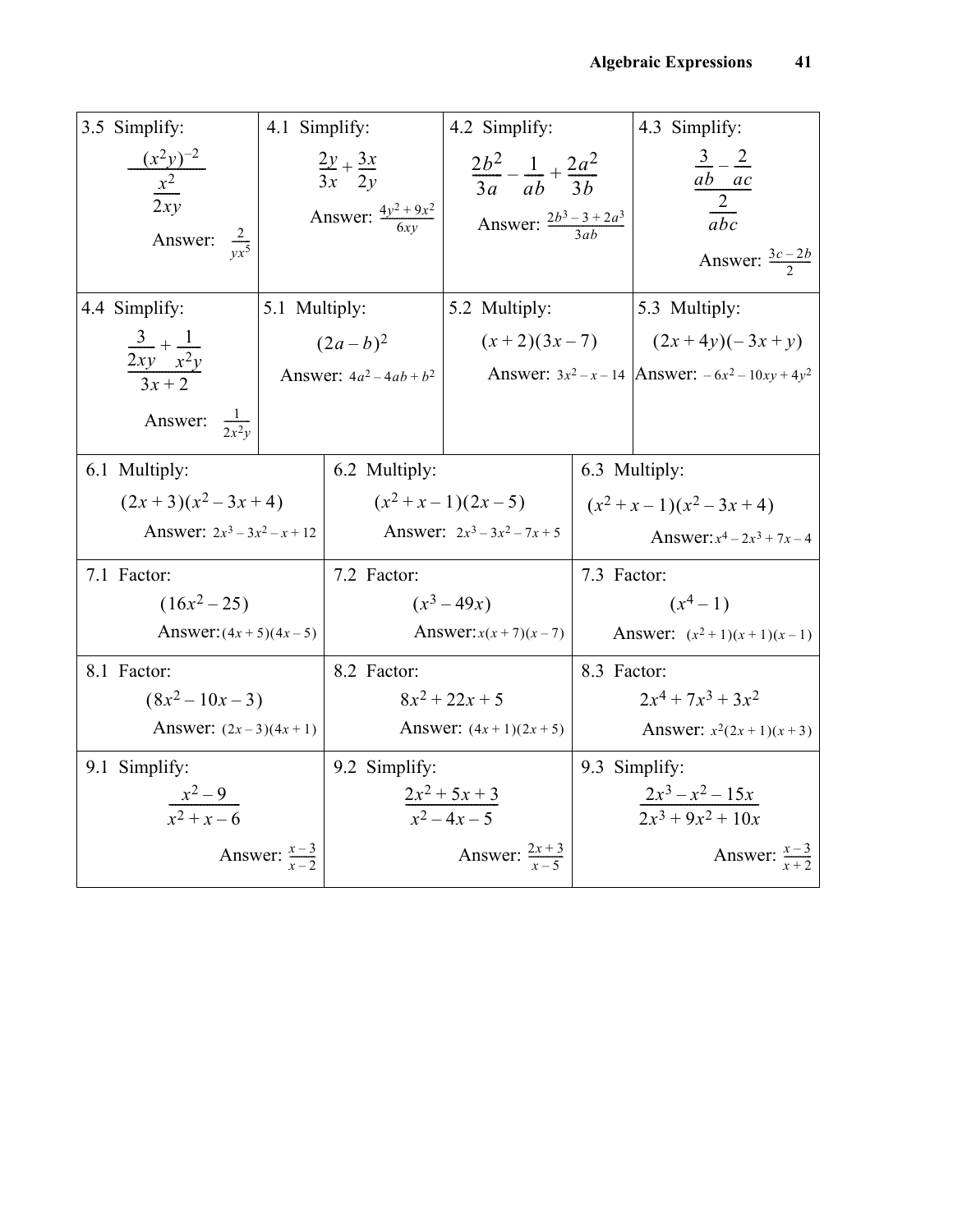#### **42 Sample Test #3**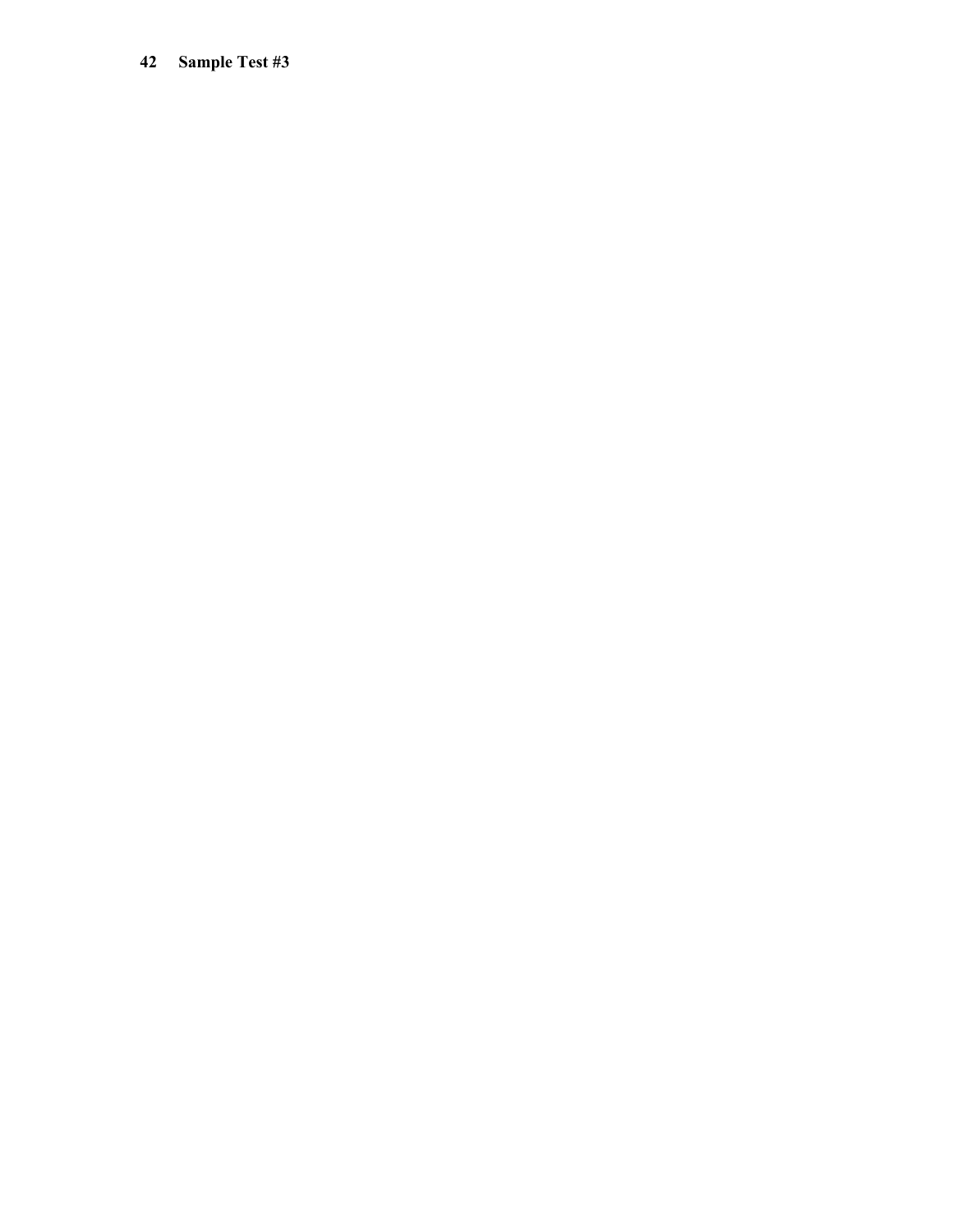# **Sample Test 3 SUPPLEMENT**

### **SIMPLIFYING ALGEBRAIC EXPRESSIONS**

An **algebraic expression** is a "meaningful" combination of numbers and variables subjected to operations such as addition, multiplication and powers. You were asked to reduce some algebraic expressions to lowest terms in Supplement 1 [Example 1.1(c), Example 1.2(c), and Example 1.3(d)]. In the next example, we utilize the exponent rules of Supplement 2 (reappearing as Theorem 3.1 below), to simplify other algebraic expressions.

| <b>THEOREM 3.1</b> | For any numbers $a$ and $b$ , and any integers $m$            |
|--------------------|---------------------------------------------------------------|
|                    | and $n$ :                                                     |
|                    | (i) $a^na^m = a^{n+m}$                                        |
|                    | (ii) $\frac{a^n}{a^m} = a^{n-m} (a \neq 0)$                   |
|                    | (iii) $(a^n)^m = a^{nm}$                                      |
|                    | (iv) $(ab)^n = a^n b^n$                                       |
|                    | (v) $\left(\frac{a}{b}\right)^n = \frac{a^n}{b^n} (b \neq 0)$ |

Before turning to some specific examples, we recall the cancellation property which already played an important role in our previous development:

**THEOREM 3.2** For any number *a*, and any nonzero numbers *b* and *c*:

$$
\frac{ac}{bc} = \frac{a}{b}
$$

In words:You can **only cancel** a **common nonzero factor** of the numerator and denominator.

For example, while  $\frac{a^2b^4}{b^2} = a^2b^2$  is legitimate (assuming  $b \neq 0$ ), there is absolutely no canceling that can take place in an expression such as  $\frac{a^2 + b^4}{b^2}$ . You can, of course, break the expression into two pieces, and then cancel within one of the pieces:

$$
\frac{a^2 + b^4}{b^2} = \frac{a^2}{b^2} + \frac{b^4}{b^2} = \frac{a^2}{b^2} + b^2
$$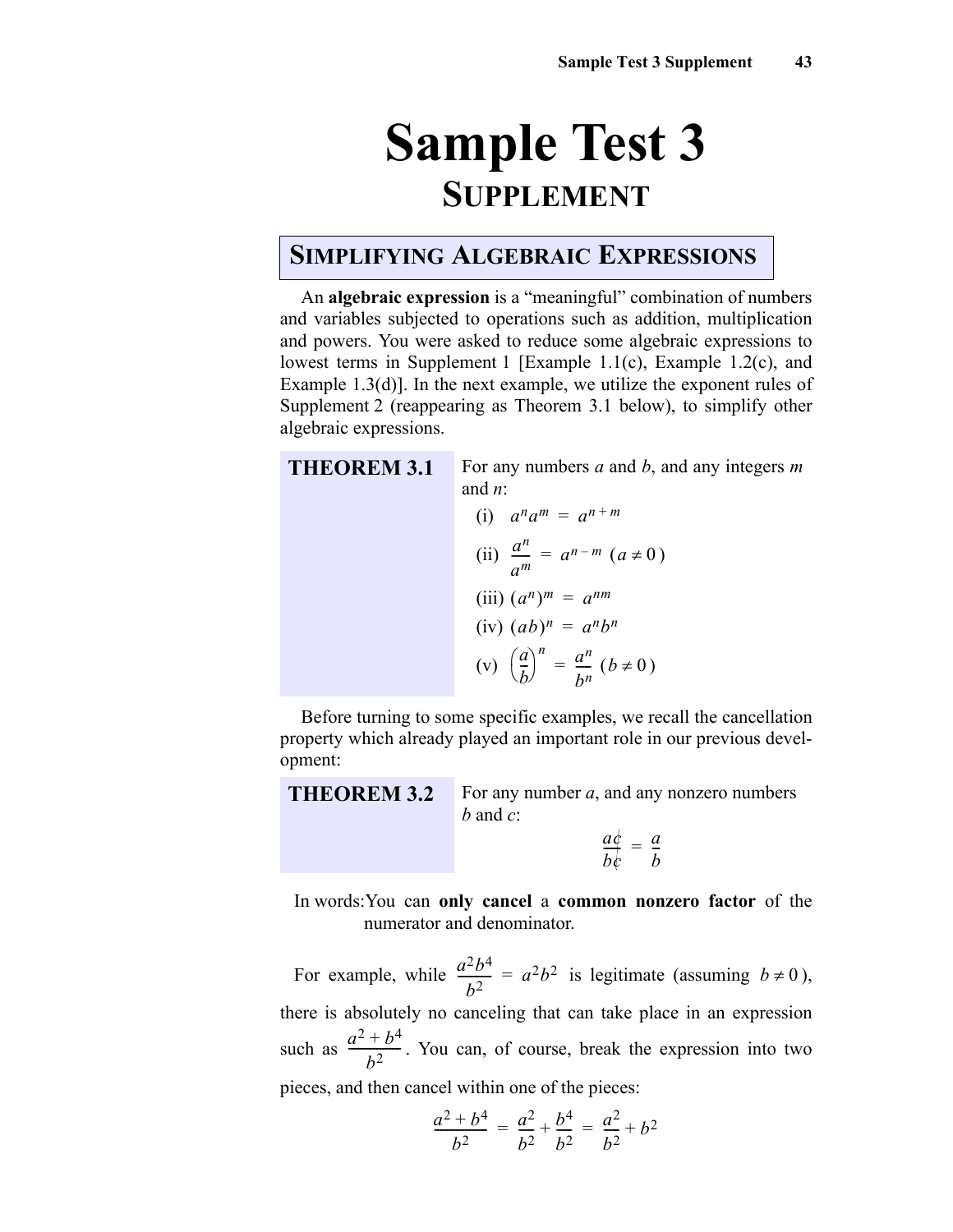**EXAMPLE 3.1** Simplify (assume no expression is zero):

(a) 
$$
\frac{a}{3} \cdot \frac{15}{-a^2}
$$
 (b)  $\frac{(2ab)^2 c^3 a^4}{(ab)^{-2} (2c)^3}$   
(c)  $\frac{a(x+y) - a^2 (x+y)^2}{a^2 (x+y)^5}$  (d)  $\frac{(1-a) \left(\frac{a}{2}\right)}{\frac{a-1}{2}}$ 

**SOLUTION:**

Don't forget that when you see an expression such as  $\frac{a}{2} \cdot \frac{15}{2}$ , you are to assume that  $a \neq 0$ .  $rac{a}{3} \cdot \frac{15}{-a^2}$ 

(a) 
$$
\frac{a}{3} \cdot \frac{15}{-a^2} = \frac{3 \cdot 5a}{3(-1)a \cdot a} = \frac{5}{-a} = -\frac{5}{a}
$$
, **or:**  $\frac{a}{3} > \frac{15}{-a^2} = \frac{5}{-a} = -\frac{5}{a}$   
\n(b)  $\frac{(2ab)^2c^3a^4}{(ab)^{-2}(2c)^3} = \frac{2^2a^2b^2c^3a^4}{2^3c^3} = \frac{2^2a^6b^2c^3}{1} \cdot \frac{(ab)^2}{2^3c^3}$   
\n $= \frac{2^2a^6b^2c^3a^2b^2}{2^3c^3} = \frac{a^8b^4}{2}$ 

canceling common factors

**2**

(c) 
$$
\frac{a(x+y)-a^2(x+y)^2}{a^2(x+y)^5} = \frac{a(x+y)[1-a(x+y)]}{a(x+y)[a(x+y)^4]} = \frac{1-a(x+y)}{a(x+y)^4}
$$

$$
2(1-a)\left(\frac{a}{2}\right)
$$
\n
$$
= (1-a)\cdot 2\cdot \frac{a}{2}
$$
\n
$$
= \frac{(1-a)\left(\frac{a}{2}\right)}{2} = \frac{2(1-a)\left(\frac{a}{2}\right)}{2 \cdot \frac{a-1}{2}} = \frac{(1-a)a}{(a-1)}
$$
\n
$$
= \frac{(1-a)a}{(-1)(1-a)} = \frac{a}{-1} = -a
$$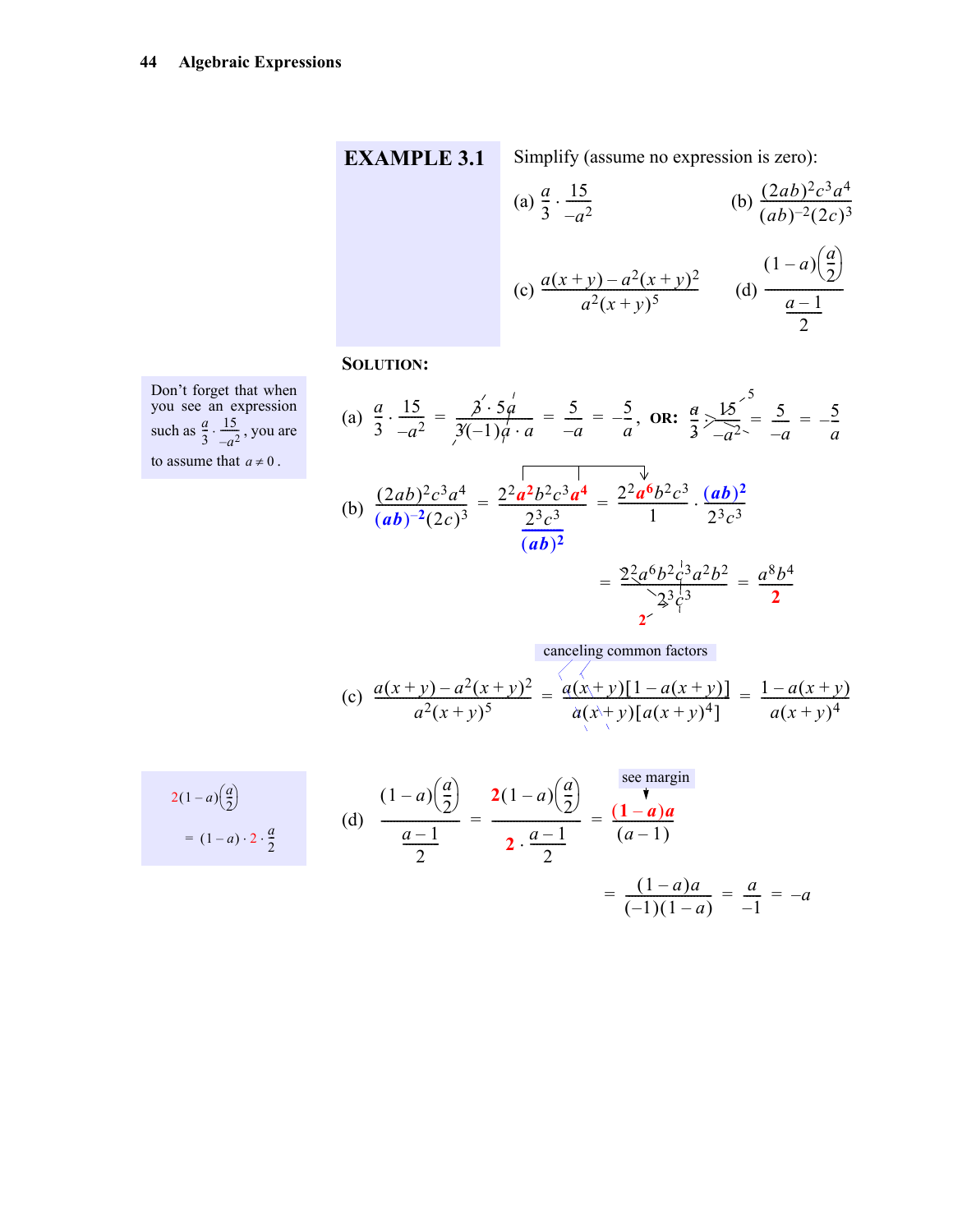### **CHECK YOUR UNDERSTANDING 3.1**

Simplify (assume no expression is zero): (a)  $\frac{(-2a)^2}{5b} \cdot \frac{-b^2}{10} \cdot \frac{50}{4b}$  (b)  $\frac{(-abc)^2}{(ab)^2 + abc}$  (c) Answers: (a)  $-a^2$  (b)  $\frac{abc^2}{ab+c}$  (c) 4 Answer: Page 109.  $-\frac{-b^2}{10} \cdot \frac{50}{4b}$  (b)  $\frac{(-abc)^2}{(ab)^2 + abc}$  $\frac{2a+2b}{4}$  $rac{a+b}{8}$  $\frac{4}{1}$ 

**EXAMPLE 3.2** Simplify (assume no expression is zero):  
\n(a) 
$$
\frac{1}{2b} + \frac{2}{3a} + \frac{-3}{4b} + \frac{5}{3}
$$
 (b)  $\frac{\frac{3b}{a+b} - \frac{a}{2a+2b}}{\frac{4}{a+b}}$   
\n(c)  $\frac{x(1-z) - x^2(z-1)^2}{x^2 - x^2z}$ 

(a) The least common denominator of  $\frac{1}{2} + \frac{2}{3} + \frac{-3}{4} + \frac{5}{3}$  is easily seen to be 12ab. So: 2*b*  $\frac{1}{2!} + \frac{2}{3}$ 3*a*  $\frac{2}{3} + \frac{-3}{11}$ 4*b*  $\frac{-3}{11} + \frac{5}{2}$ 3  $+\frac{2}{2}+\frac{-3}{11}+\frac{3}{2}$ 

$$
\frac{1}{2b} + \frac{2}{3a} + \frac{-3}{4b} + \frac{5}{3} = \frac{1 \cdot 6a}{2b \cdot 6a} + \frac{2 \cdot 4b}{3a \cdot 4b} + \frac{-3 \cdot 3a}{4b \cdot 3a} + \frac{5 \cdot 4ab}{3 \cdot 4ab}
$$

$$
= \frac{6a}{12ab} + \frac{8b}{12ab} + \frac{-9a}{12ab} + \frac{20ab}{12ab}
$$

$$
= \frac{6a + 8b - 9a + 20ab}{12ab} = \frac{-3a + 8b + 20ab}{12ab}
$$

(b) 
$$
\frac{\frac{3b}{a+b} - \frac{a}{2a+2b}}{\frac{4}{a+b}} = \frac{\frac{3b}{a+b} - \frac{a}{2(a+b)}}{\frac{4}{a+b}} = \frac{\frac{2(3b)}{2(a+b)} - \frac{a}{2(a+b)}}{\frac{4}{a+b}}
$$

$$
= \frac{\frac{6b-a}{2(a+b)}}{\frac{4}{a+b}} = \frac{6b-a}{2(a+b)} \cdot \frac{(a+b)}{4} = \frac{6b-a}{8}
$$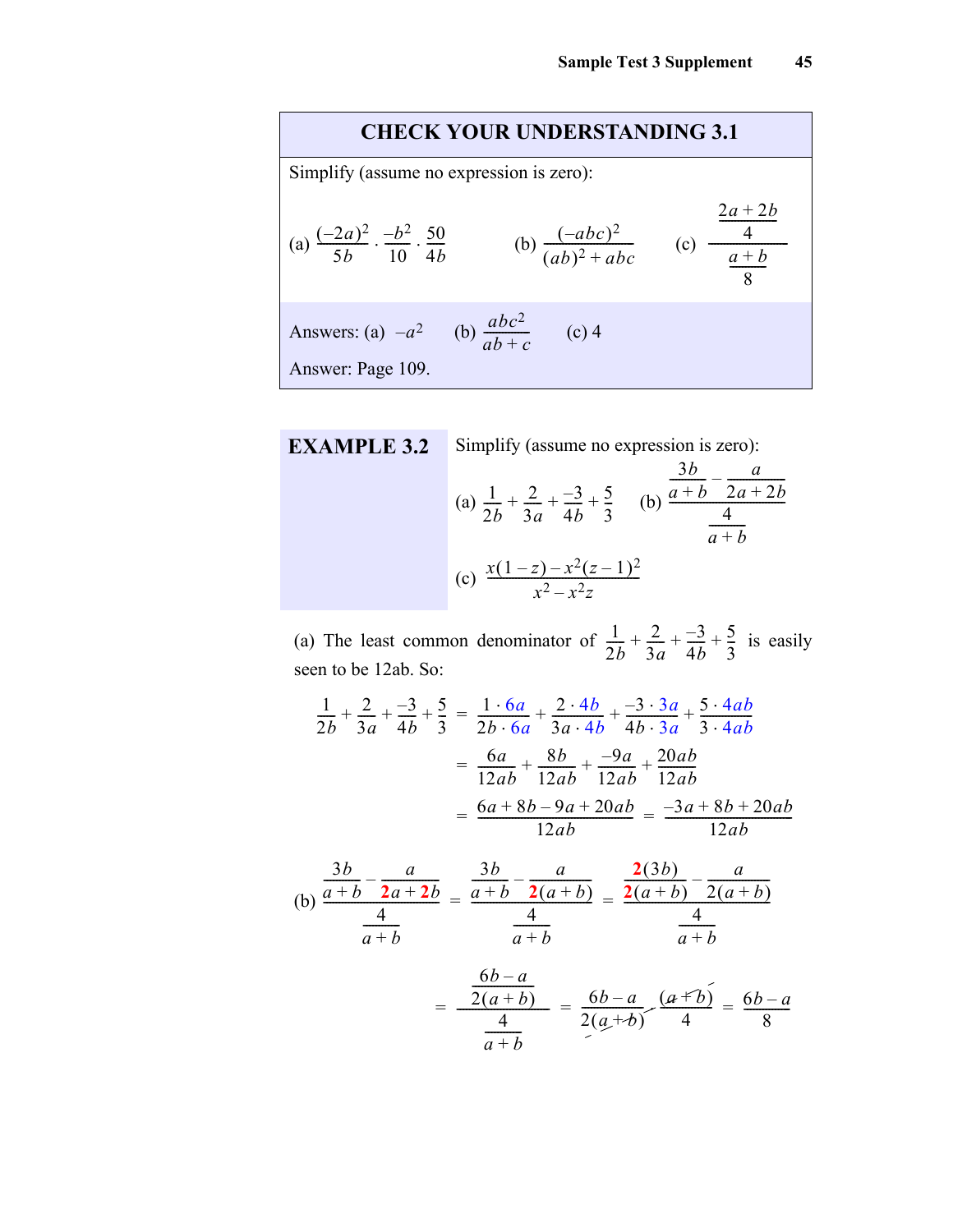$Since (-a)^n = a^n$  for any **even** integer *n*, for any **even** integer *n*.  $(z-1)^n = (1-z)^n$ 

(c) An important step toward simplifying the expression  
\n
$$
\frac{x(1-z) - x^2(z-1)^2}{x^2 - x^2z}
$$
\nis to observe that:  
\n
$$
(z-1)^2 = [(-1)(1-z)]^2 = (-1)^2(1-z)^2 = (1-z)^2:
$$
\n
$$
\frac{x(1-z) - x^2(z-1)^2}{x^2 - x^2z} = \frac{x(1-z) - x^2(1-z)^2}{x^2(1-z)}
$$
\n
$$
= \frac{x(1-z) \cdot 1 - x(1-z) \cdot x(1-z)}{x[x(1-z)]}
$$
\n
$$
= \frac{\overline{x}(1-z)[1-x(1-z)]}{x[x(1-z)]} = \frac{1-x+xz}{x}
$$

#### **CHECK YOUR UNDERSTANDING 3.2**

Perform the indicated operations and reduce to lowest terms (assume no expression is zero).

(a) 
$$
\frac{3}{c} + \frac{-6}{bc} + \frac{a}{2b}
$$
 (b)  $\frac{3}{2x + 6} - \frac{x}{x + 3} + \frac{1}{4}$  (c)  $\frac{x}{(-x + 2)^2} + \frac{3}{x - 2}$   
Answers: (a)  $\frac{6b - 12 + ac}{2bc}$  (b)  $\frac{-3x + 9}{4x + 12}$  (c)  $\frac{4x - 6}{(x - 2)^2}$   
Solution: Page 109.

**EXAMPLE 3.3** Simplify:  $\frac{30x(x+2)^3-45x(x+2)^2}{10(x+2)^5}$ 

**SOLUTION:** Factor out the largest common factor of the terms in the numerator,  $15x(x+2)^2$ , and then cancel as much of it as you can with corresponding factors in the denominator:

$$
\frac{30x(x+2)^3 - 45x(x+2)^2}{10(x+2)^5} = \frac{15x(x+2)^2[2(x+2)] - 15x(x+2)^2(3)}{10(x+2)^5}
$$

$$
= \frac{15x(x+2)^2[2(x+2)-3]}{10(x+2)^5}
$$

$$
= \frac{5(x+2)^2 \cdot 3x[2x+4-3]}{5(x+2)^2 \cdot 2(x+2)^3}
$$

$$
= \frac{3x(2x+1)}{2(x+2)^3} = \frac{6x^2 + 3x}{2(x+2)^3}
$$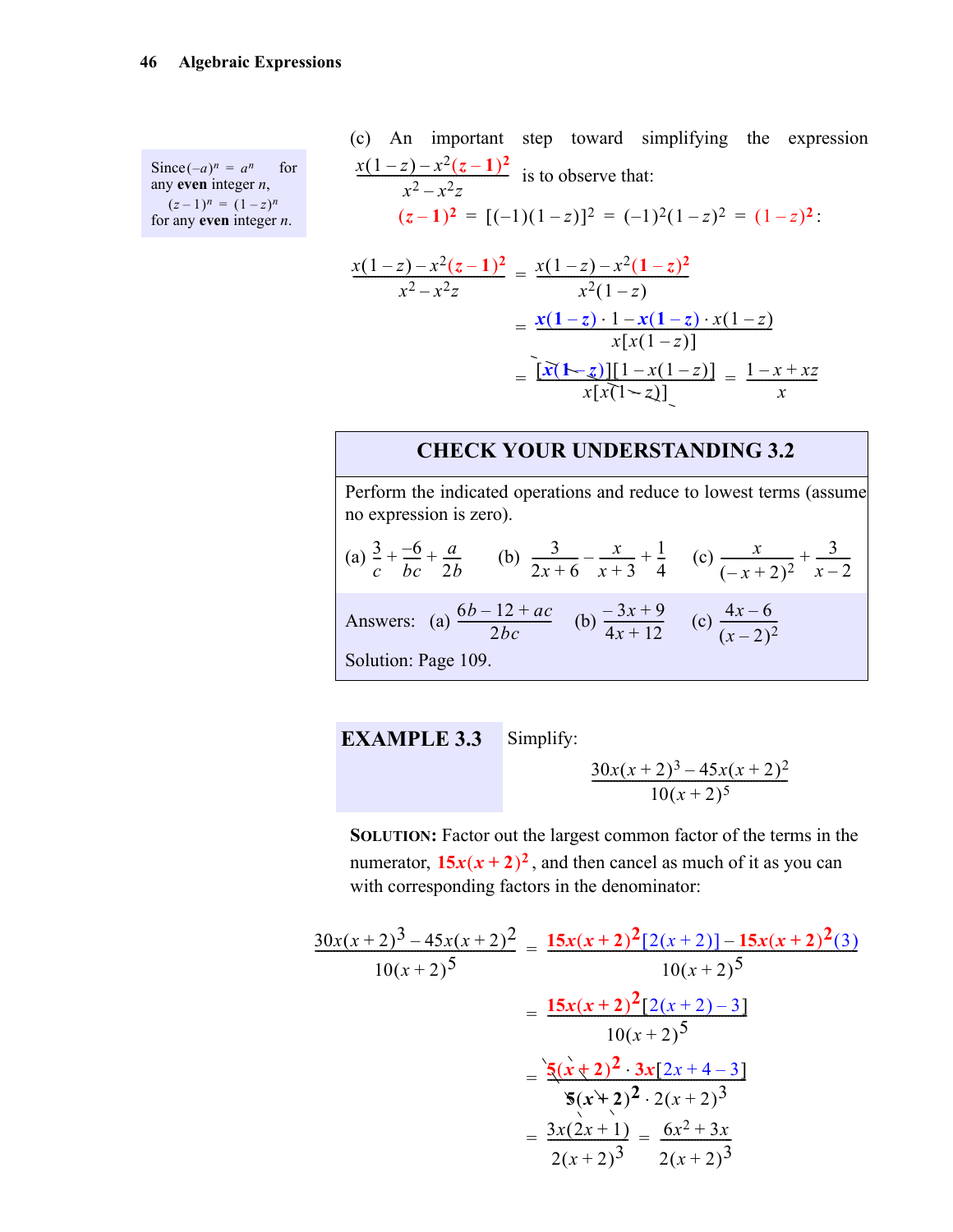**EXAMPLE 3.4** Simplify:

$$
\frac{2x^2 - 5x - 3}{x^2 - 9} \cdot \frac{x^2 + 3x}{4x^2 + 4x + 1} - \frac{2x + 1}{x}
$$

**SOLUTION:** The first step is to factor each expression and then cancel wherever possible:

$$
\frac{2x^2 - 5x - 3}{x^2 - 9} \cdot \frac{x^2 + 3x}{4x^2 + 4x + 1} - \frac{2x + 1}{x}
$$
\n
$$
= \frac{(x-3)(2x+1)}{(x-3)(x+3)} \cdot \frac{x(x+3)}{(2x+1)(2x+1)} - \frac{2x+1}{x}
$$
\n
$$
= \frac{x}{2x+1} - \frac{2x+1}{x} = \frac{x^2}{x(2x+1)} - \frac{(2x+1)^2}{x(2x+1)}
$$
\n
$$
= \frac{x^2 - (4x^2 + 4x + 1)}{x(2x+1)} = \frac{-3x^2 - 4x - 1}{x(2x+1)} = -\frac{(3x+1)(x+1)}{x(2x+1)}
$$

| <b>CHECK YOUR UNDERSTANDING 3.3</b>                                                                                  |
|----------------------------------------------------------------------------------------------------------------------|
| Simplify:                                                                                                            |
| (a) $\frac{6x^2(5x+2)^4-3x^3(5x+2)^3}{6(-5x-2)^6}$                                                                   |
| (b) $2x(3x-1)^{-1} + 4x^2(3x-1)^{-3}$                                                                                |
| (b) $\frac{18x^3 - 8x^2 + 2x}{(3x - 1)^3}$<br>Answers: (a) $\frac{9x^3 + 4x^2}{2(5x + 2)^3}$<br>Solutions: Page 109. |

It is important to remember that you can only cancel a nonzero factor that is common to the numerator and the denominator of an expression.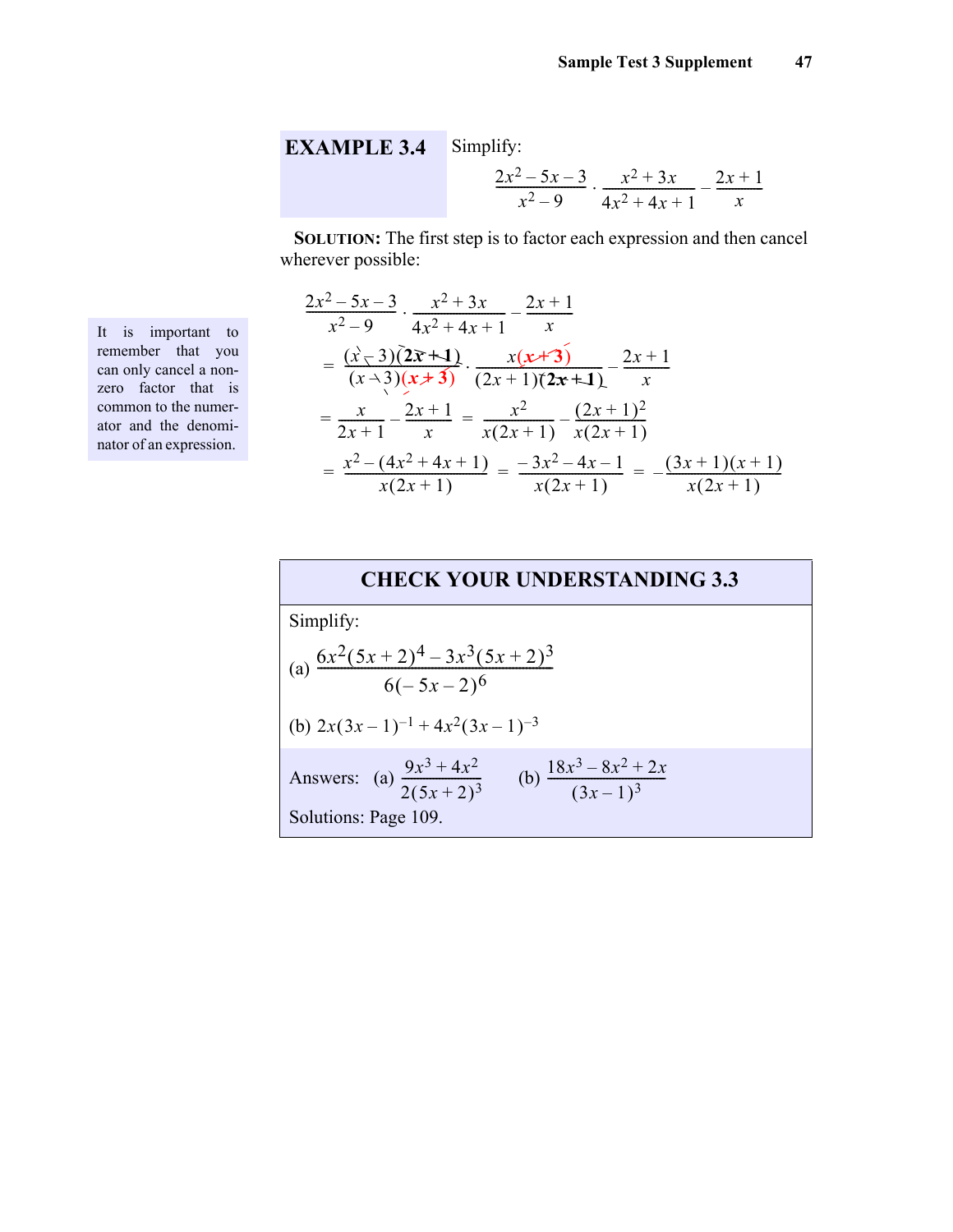#### **48 Algebraic Expressions**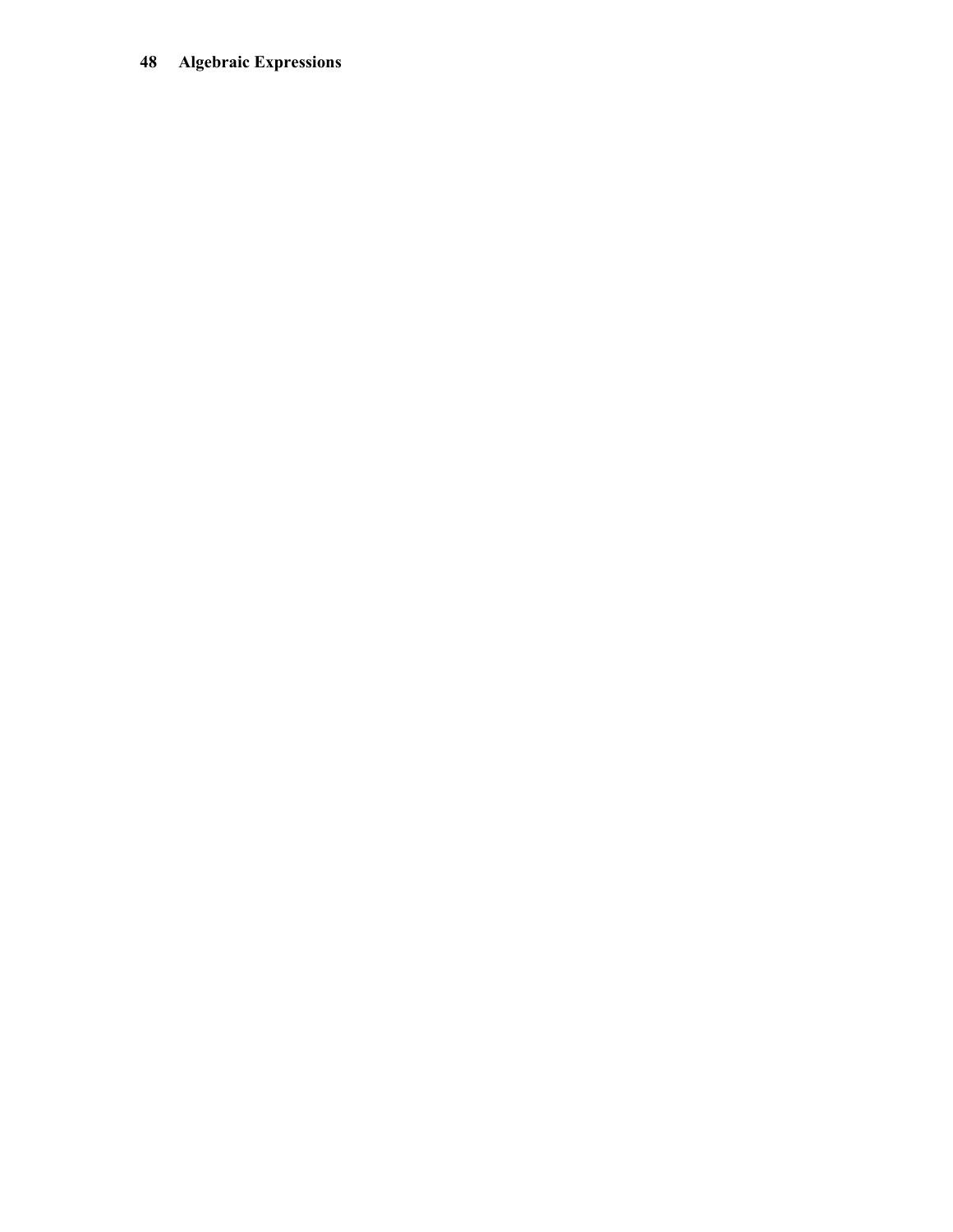## **<sup>4</sup> Sample Test 4 EQUATIONS AND INEQUALITIES**

**Supplement for Sample Test 4 starts on page 59.**

Question 4.1

## **Solve the equation:**  $5x-3 = 8x+6$

The correct answer is  $x = -3$ . If you got it, move on to Question 4.2. If not, consider the following example:

**EXAMPLE 4.1** Solve the equation:

 $4x + 3 = -2x - 9$ 

#### **SOLUTION: A TOUCH OF THEORY:**

To determine the solution set of  $4x + 3 = -2x - 9$  it will first be necessary to rewrite that equation in a more "manageable form." We note that:

Two equations are **equivalent** if they have the same solutions.

It should be rather apparent that a solution of  $4x + 3 = -2x - 9$  is also a solution of  $4x + 3 + c = -2x - 9 + c$  for any number *c*, for we have added the same quantity to both sides of the equation. In fact:

> Adding (or subtracting) the same number to both sides of an equation results in an equivalent equation.

In particular, the equation:

 $4x + 3 = -2x - 9$ 

is equivalent to:

 $4x + 3 - 3 = -2x - 9 - 3$  $4x + 0 = -2x - 9 - 3$  $4x = -2x - 9 - 3$ 

By the same token, the equation:

 $4x + 3 = -2x - 9$ 

is equivalent to:

 $4x + 3 + 2x = -2x - 9 + 2x$  $4x + 3 + 2x = -9 + 0$  $4x + 3 + 2x = -9$ 

**EFFECT:** That **3** which was previously on the left side is now on the right side, **but with its sign changed.**

$$
4x + 3 = -2x - 9
$$
  
4x = -2x - 9 - 3

**EFFECT:** That  $-2x$  which was previously on the right side is now on the left side, **but with its sign changed**.

$$
4x + 3 = -2x - 9
$$
  
4x + 3 + 2x = -9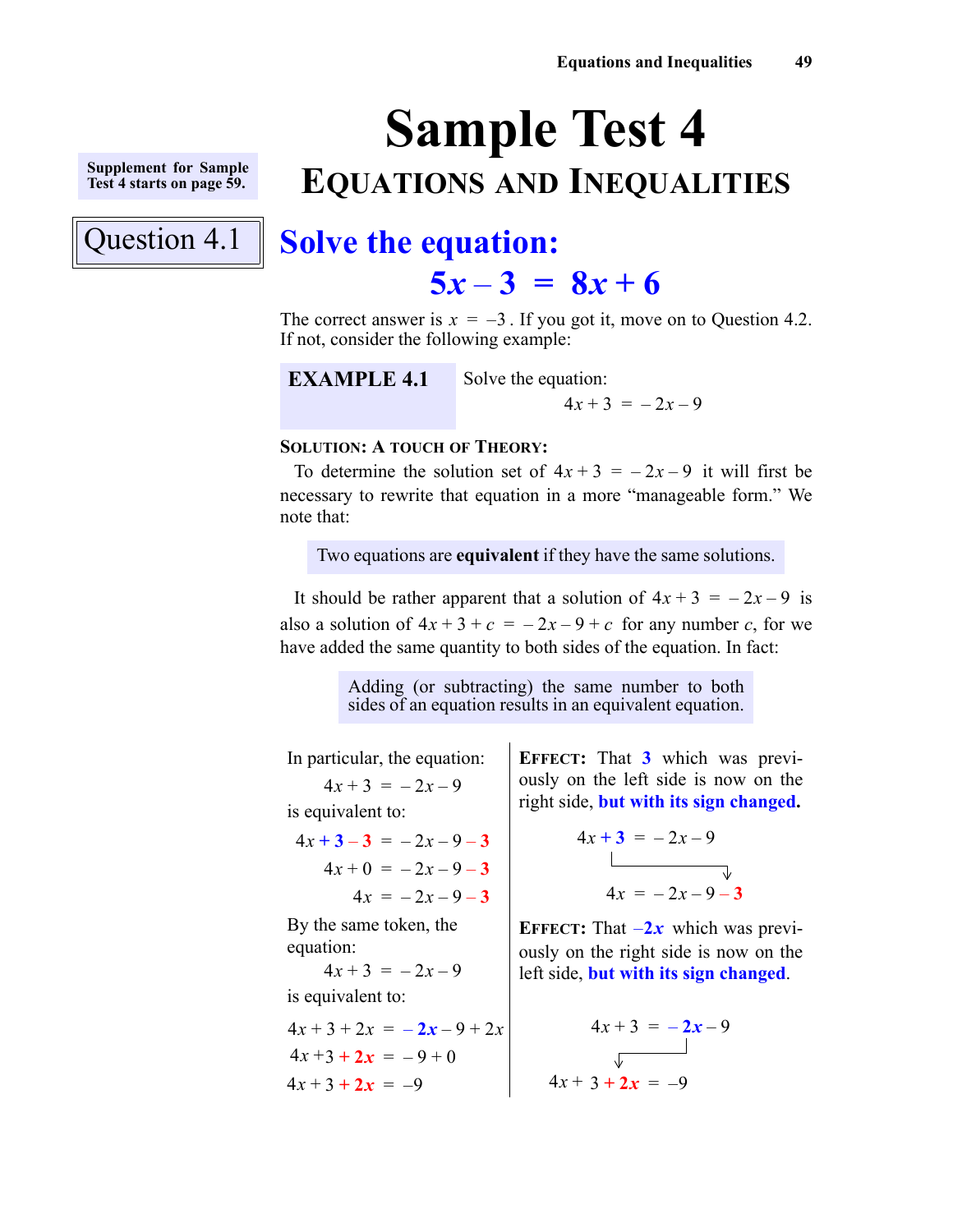Upon understanding why it works, you are certainly justified to invoke the following maneuver:

You may bring over any term from one side of an equation to the other by simply changing its sign.

For example:

|                          |                                         | $4x+3 = -2x-9$<br>$4x + 2x = -3 - 9$<br>Then: $6x = -12$          | bring over and<br>change signs                                                       |
|--------------------------|-----------------------------------------|-------------------------------------------------------------------|--------------------------------------------------------------------------------------|
|                          | Can you now manage Question 4.1:        | $\frac{6x}{6} = \frac{-12}{6}$<br>$x = -2$                        |                                                                                      |
|                          | Solve: $5x-3 = 8x+6$                    |                                                                   | Answer: $x = -3$                                                                     |
|                          | If so, go to Question 4.2. If not:      |                                                                   |                                                                                      |
|                          | 4.1 Solve                               | (a) $-3x-12 = 5x+3$ (b) $3(4x+7) = 2x-5$                          | Click-Video                                                                          |
| Question 4.2 $\parallel$ | <b>Solve the equation:</b>              | If you still can't solve Question 4.1: Go to the tutoring center. |                                                                                      |
|                          |                                         | $\frac{2x}{3} - 4 = 5x + \frac{5}{6}$                             |                                                                                      |
|                          | If not, consider the following example: |                                                                   | The correct answer is $x = -\frac{29}{26}$ . If you got it, move on to Question 4.3. |
|                          | <b>EXAMPLE 4.2</b>                      | Solve the equation:                                               | $\frac{2x}{5} - \frac{1-x}{3} + 1 = -\frac{2x-1}{15}$                                |

**SOLUTION:** Our first step is to get rid of all denominators by multiplying through by 15 — the least common denominator of all fractions involved, and then go on from there:

Note: Multiplying (or dividing) both sides of an equation by a nonzero number results in an equivalent equation.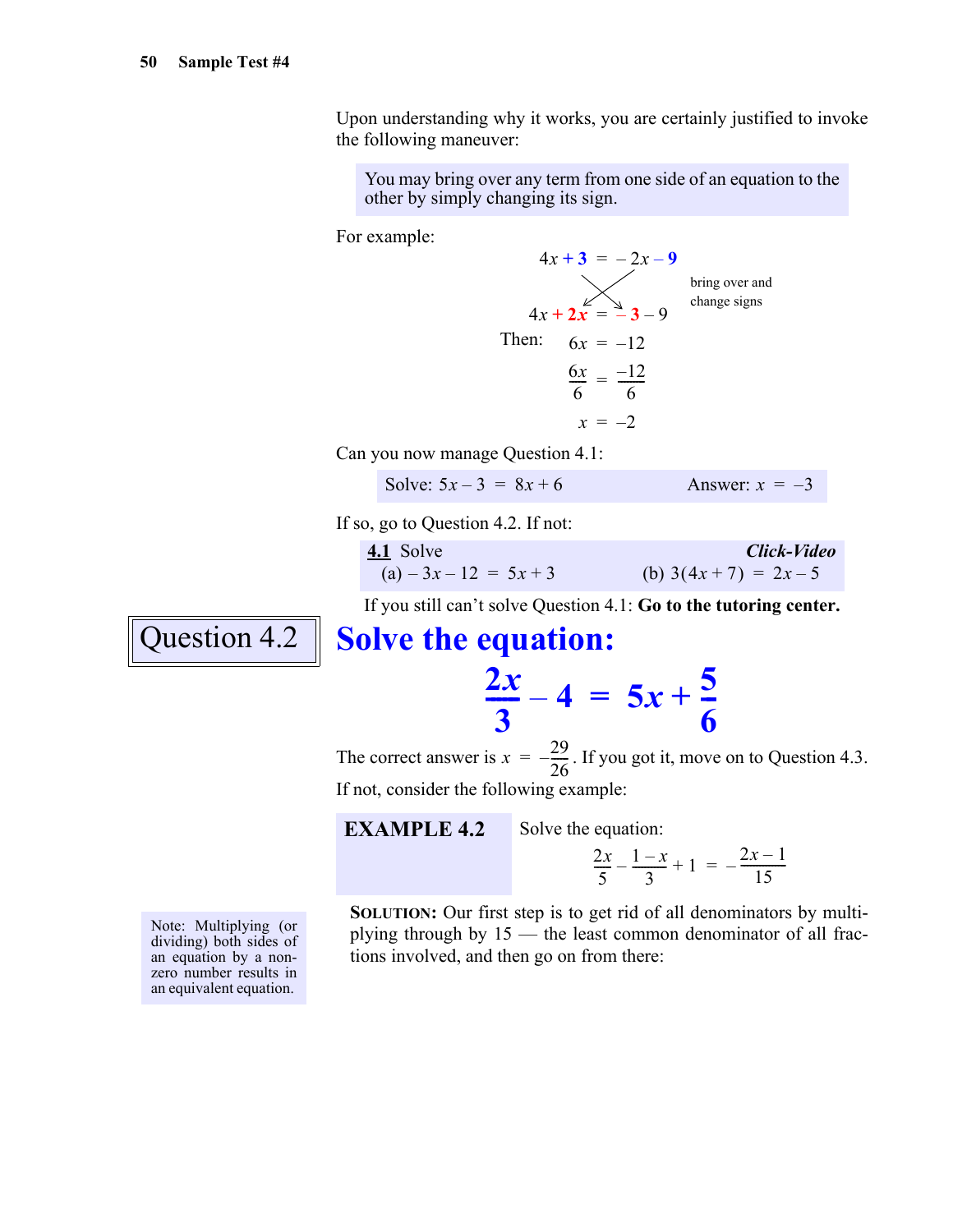$$
\frac{2x}{5} - \frac{1-x}{3} + 1 = -\frac{2x-1}{15}
$$
  
\n
$$
15\left(\frac{2x}{5} - \frac{1-x}{3} + 1\right) = 15\left(-\frac{2x-1}{15}\right)
$$
  
\nDistribute the 15  
\nand then cancel:  
\n
$$
3\sqrt[3]{5} \left(\frac{2x}{5}\right) - 5\left(\frac{1-x}{3}\right) + 15 = -15\left(-\frac{2x-1}{5}\right)
$$
  
\n
$$
3(2x) - 5(1-x) + 15 = -(2x-1)
$$
  
\n
$$
6x - 5 + 5x + 15 = -2x + 1
$$
  
\nBring the variable terms to the left  
\nand the constant terms to the right:  
\n
$$
6x + 5x + 2x = 1 + 5 - 15
$$
  
\n
$$
13x = -9
$$
  
\n
$$
x = -\frac{9}{13}
$$

Can you now manage Question 4.2:

Solve: 
$$
\frac{2x}{3} - 4 = 5x + \frac{5}{6}
$$
 Answer:  $x = -\frac{29}{26}$ 

If so, go to Question 4.3. If not:

**4.2** Solve *Click-Video* (a)  $2\left(x+\frac{1}{2}\right) = \frac{x+1}{2}$  (b)  $\left(x + \frac{1}{3}\right) = \frac{x+1}{3}$  (b)  $\frac{-3x}{5}$  $\frac{-3x}{5} - \frac{x}{2}$ 2  $-\frac{x}{2} + 1 = \frac{2x + 1}{10}$ 

If you still can't solve Question 4.2: **Go to the tutoring center.**

## Question 4.3

## **Express** *x* **in terms of** *a***, given that:**  $7x - 5a = -10x + 4$

The correct answer is  $x = \frac{5a+4}{17}$ . If you got it, move on to Question 4.4. If not, consider the following example:

**EXAMPLE 4.3** Express *x* in terms of *a*, given that:

$$
7x - a = 2x + a - 1
$$

#### **SOLUTION:**

|                                                                               | $7x-a = 2x + a - 1$  |
|-------------------------------------------------------------------------------|----------------------|
| Move all $x$ 's to one side and everything else to the other                  |                      |
| remembering to change the sign of each transposed term: $7x - 2x = a - 1 + a$ |                      |
| Combine like terms:                                                           | $5x = 2a - 1$        |
| Divide both sides by 5:                                                       | $x = \frac{2a-1}{5}$ |
|                                                                               |                      |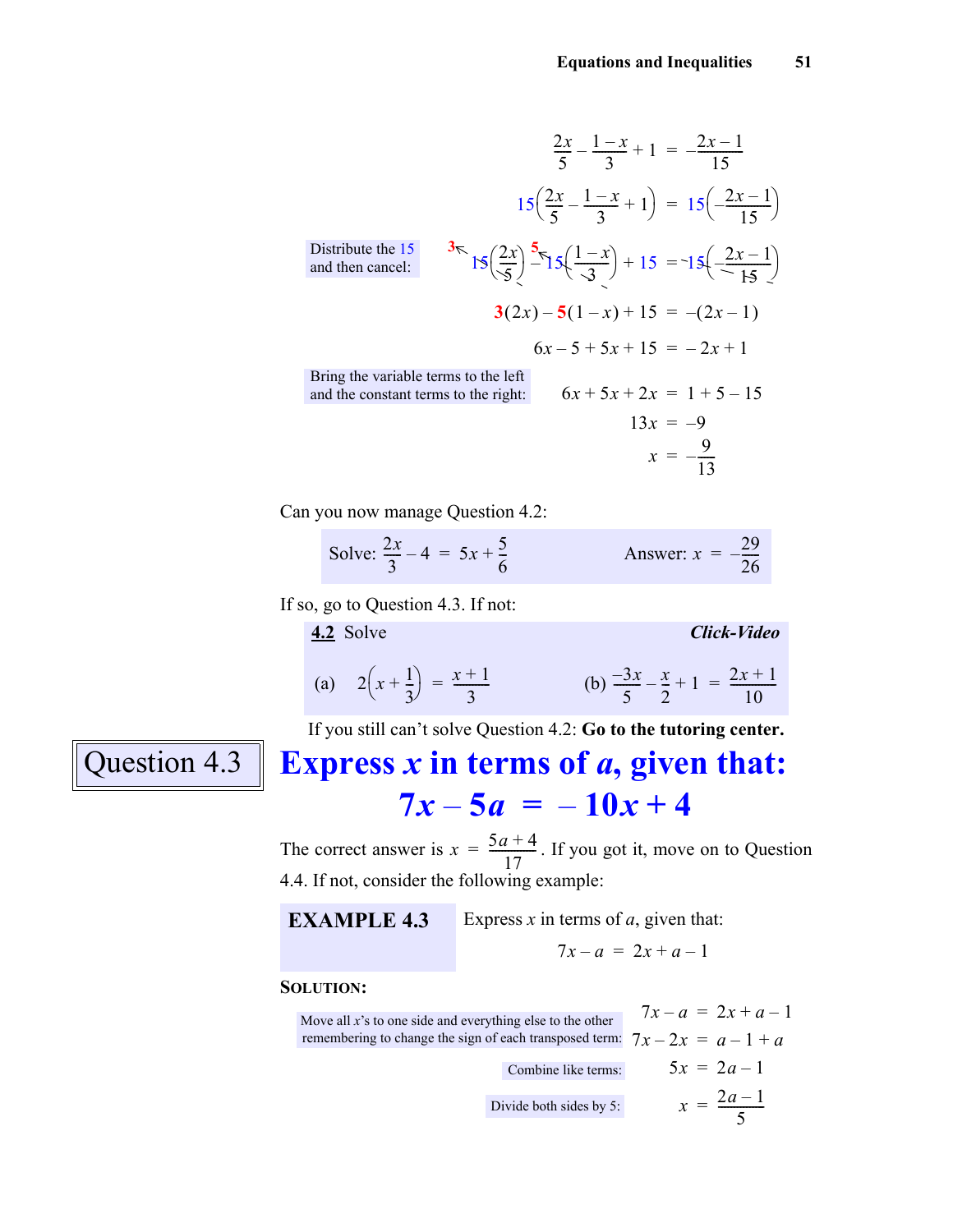Can you now manage Question 4.3:

Express  $x$  in terms of  $a$ , given that:

 $7x -$ 

$$
5a = -10x + 4
$$
  
Answer: 
$$
x = \frac{5a + 4}{17}
$$

5*a* + 4

If so, go to Question 4.4. If not:

4.3 Express x in terms of a, given that:  
\n(a) 
$$
3(2x - a + 1) = x - a - 5
$$
 (b)  $\frac{x - 2a}{3} = \frac{x}{6} + a + 1$ 

Question 4.4

If you still can't solve Question 4.3: **Go to the tutoring center.**

## **Solve for** *y* **in terms of** *x***, if:**

| $2x + \frac{y}{2} = -2 + \frac{4}{5}x$ |  |  |
|----------------------------------------|--|--|
|                                        |  |  |

The correct answer is  $y = -2x - 6$ . If you got it, move on to Question 4.5. If not, consider the following example:

**EXAMPLE 4.4** Solve for y in terms of x, if:  

$$
2x + \frac{3}{2}y = 4 + \frac{5}{3}x + y
$$

**SOLUTION:** We begin by multiplying both sides of the equation by 6 to clear the denominators, and go on from there:

 $2x + \frac{3}{2}y = 4 + \frac{5}{3}x + y$ 

multiply both sides by 6:

$$
12x + 9y = 24 + 10x + 6y
$$
  
\n
$$
9y - 6y = 24 + 10x - 12x
$$
  
\n
$$
3y = -2x + 24
$$
  
\n
$$
y = \frac{-2x + 24}{3}
$$

Can you now manage Question 4.4:

Solve for y in terms of x, if:

 $2x +$ 

$$
+\frac{y}{3} = -2 + \frac{4}{3}x
$$
  
Answer:  $y = -2x - 6$ 

If so, go to Question 4.5. If not:

**4.4** Solve for *y* in terms of *x*, if: *Click-Video* (a)  $3x + 2(x - y) = y + 4x + 1$  (b)  $\frac{x}{2}$ 3  $\frac{x}{2} + \frac{y}{2}$ 2  $+\frac{y}{2} = \frac{1}{2}(x+2y-4)$ 

If you still can't solve Question 4.4: **Go to the tutoring center.**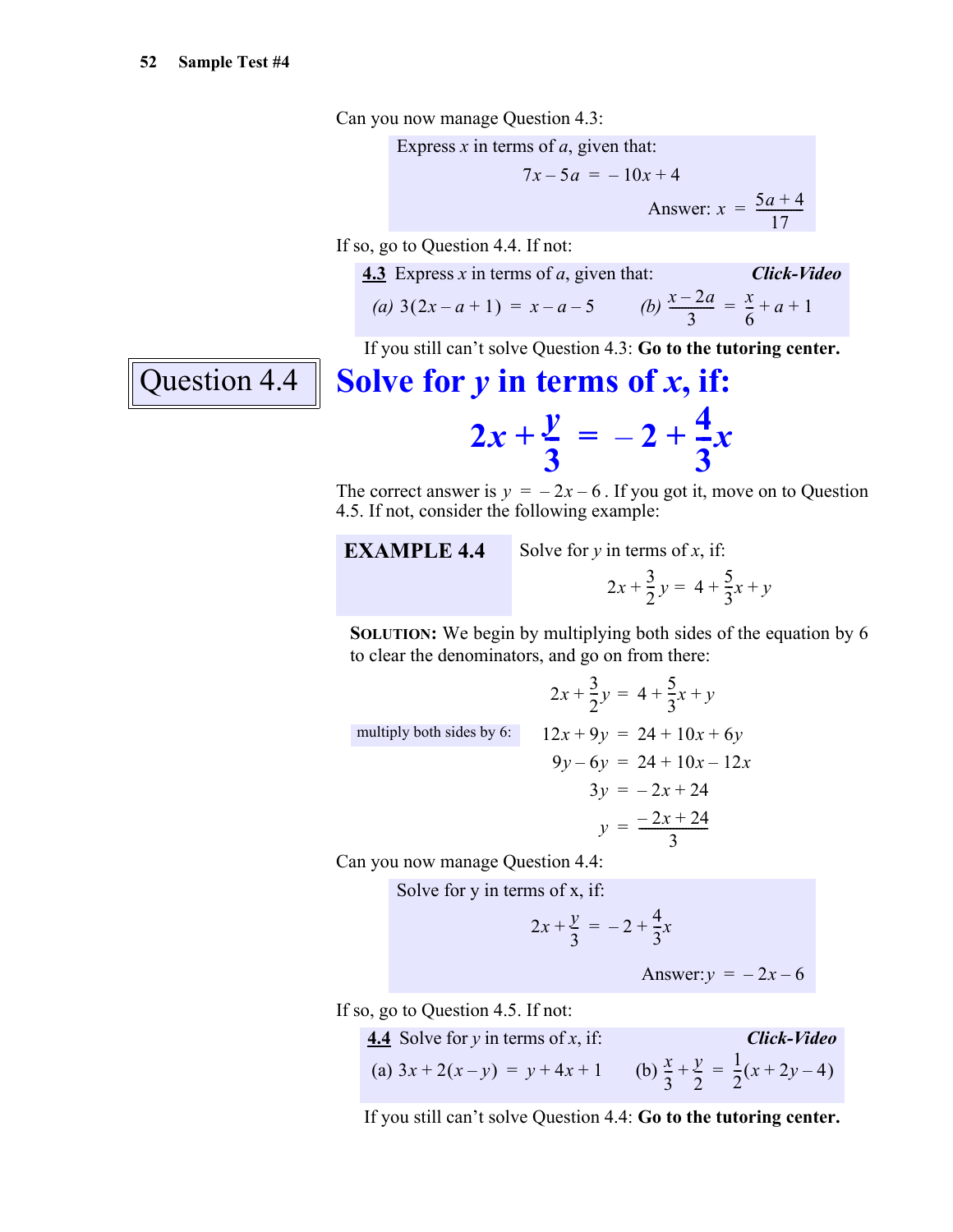#### **Solve:** Question 4.5

 $5x - 7 < 8x + 3$ 

The correct answer is  $x > -\frac{10}{2}$ . If you got it, move on to Question 4.6. If not, consider the following example: 3  $> -\frac{10}{2}$ 

**EXAMPLE 4.5** Solve:

 $3x - 5 < 5x - 7$ 

#### **SOLUTION: A TOUCH OF THEORY:**

One solves linear inequalities in exactly the same fashion as one solves linear equations, with one notable exception:

WHEN MULTIPLYING OR DIVIDING BOTH SIDES OF AN INEQUALITY BY A **NEGATIVE** QUANTITY, ONE MUST **REVERSE** THE DIRECTION OF THE INEQUALITY SIGN.

To illustrate:

**Equation Inequality**  $3x - 5 = 5x - 7$  $3x - 5x = -7 + 5$  $-2x = -2$  $x = 1$  $3x - 5 < 5x - 7$  $3x - 5x < -7 + 5$  $-2x < -2$ <br>*z z everse* dividing by a *reverse* dividing by a negative number  $x > 1$ 

Can you now manage Question 4.5:

Solve: 
$$
5x - 7 < 8x + 3
$$
 Answer: x

Answer: 
$$
x > -\frac{10}{3}
$$

If so, go to Question 4.6. If not:

4.5 Solve:  
\n(a) 
$$
-4x + 3 > 7x + 2
$$
  
\n(b)  $2(-5x + 7) \le -12x + 1$ 

If you still can't solve Question 4.5: **Go to the tutoring center.**

Question 4.6

**Solve:**

$$
\frac{3x}{5} - \frac{2-x}{3} < \frac{x-1}{15}
$$

The correct answer is  $x < \frac{9}{13}$ . If you got it, move on to Question 4.7. If not, consider the following example:

If you multiply both sides of the inequality  $-2 < 3$  by the positive number 2, then the inequality sign remains as before:

$$
-2 < 3
$$

multiply by 2: 
$$
-4 < 6
$$

But if you multiply both sides by a negative quantity, then the sense of the inequality is reversed:

 $-2 \le 3$  $4 \ge -6$ multiply by -2 :  $\sqrt{ }$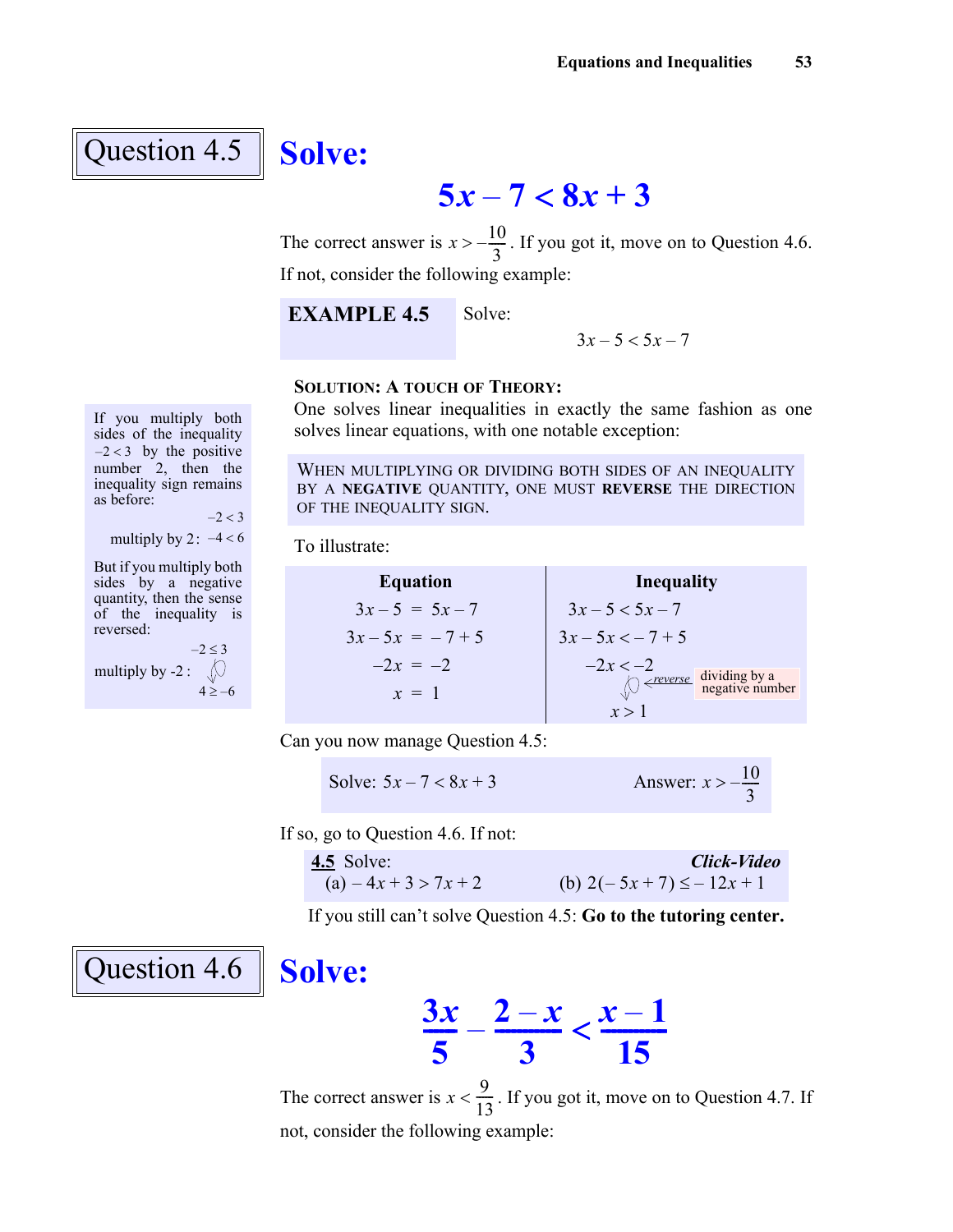#### **EXAMPLE 4.6** Solve: *x* 3  $\frac{x}{3} - \frac{3x+1}{2} \le \frac{2x-1}{6} + 1$

**SOLUTION:** We begin by multiplying both sides of the inequality by 6 to clear the denominators, and then go on from there:

$$
\frac{x}{3} - \frac{3x+1}{2} \le \frac{2x-1}{6} + 1
$$
  
\n
$$
6\left(\frac{x}{3} - \frac{3x+1}{2}\right) \le 6\left(\frac{2x-1}{6} + 1\right)
$$
  
\n
$$
2x - 3(3x+1) \le (2x-1) + 6
$$
  
\n
$$
2x - 9x - 3 \le 2x + 5
$$
  
\n
$$
2x - 9x - 2x \le 5 + 3
$$
  
\n
$$
-9x \le 8
$$
  
\n
$$
\bigcirc
$$
 *geverse* dividing by a negative number  
\n
$$
x \ge -\frac{8}{9}
$$

Can you now manage Question 4.6:

Solve: 
$$
\frac{3x}{5} - \frac{2-x}{3} < \frac{x-1}{15}
$$
 Answer:  $x < \frac{9}{13}$ 

#### If so, go to Question 4.7. If not:

4.6 Solve:  
\n(a) 
$$
\frac{x+1}{3} - \frac{2x+1}{6} < \frac{x}{2}
$$
 (b)  $-\frac{1}{3}(2x - \frac{6x}{5}) \ge \frac{x+1}{10}$ 

If you still can't solve Question 4.6: **Go to the tutoring center.**

Question 4.7

## **Solve:**

## $(x-5)(2x+1)(5x-3) = 0$

The correct answer is  $x = 5$ ,  $x = -\frac{1}{2}$ ,  $x = \frac{3}{5}$ . If you got it, move on to Question 4.8. If not, consider the following example:

#### **EXAMPLE 4.7** Solve:

 $(x-1)(x+4)(2x+5)(-3x-7) = 0$ 

**SOLUTION: A TOUCH OF THEORY:** The solution hinges on the following fact:

**A PRODUCT IS ZERO IF AND ONLY IF ONE OF THE FACTORS IS ZERO.**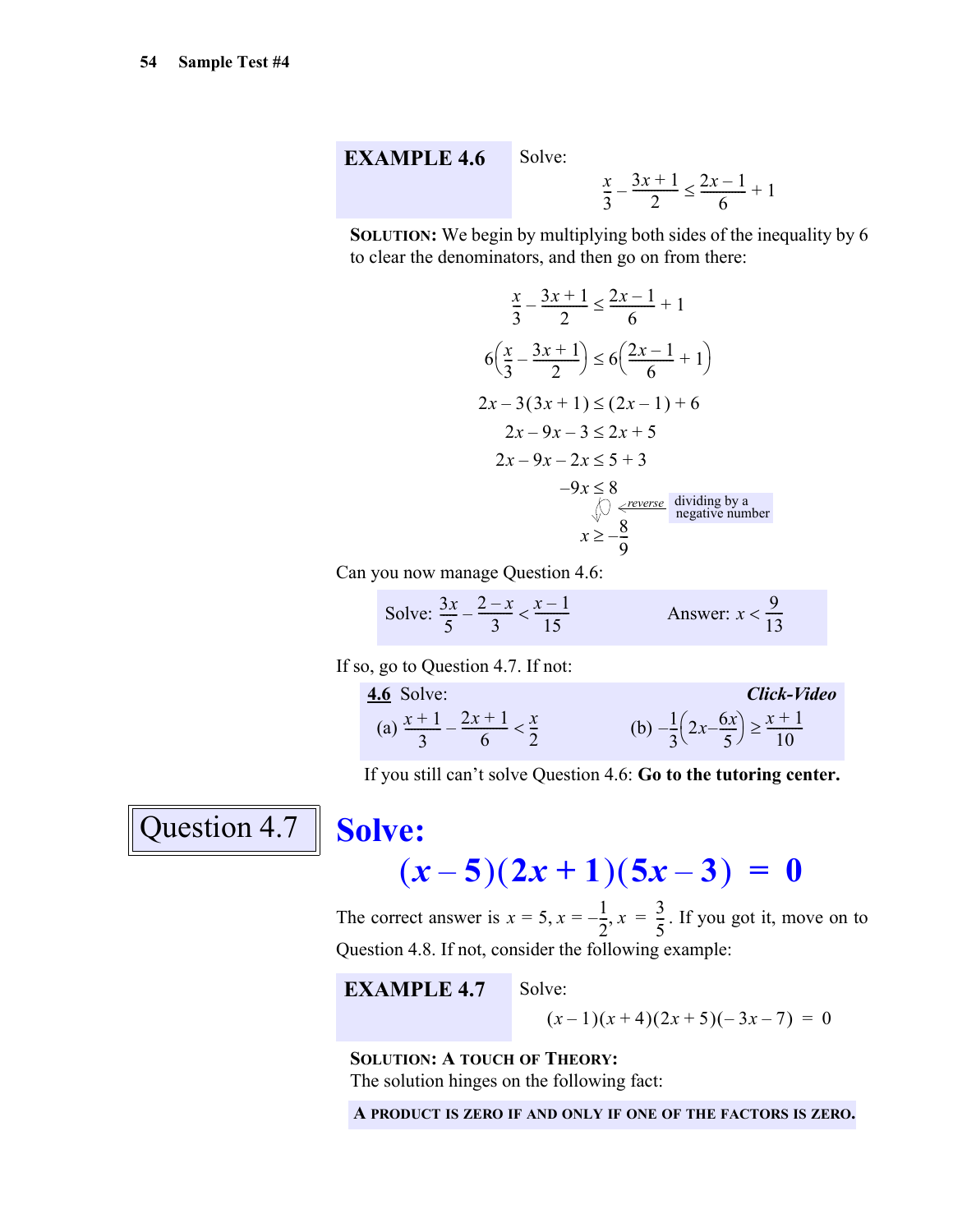In particular, to solve:

$$
(x-1)(x+4)(2x+5)(-3x-7) = 0
$$

you simply have to determine where each of the four factors is zero:

$$
x-1 = 0 \t x + 4 = 0 \t 2x + 5 = 0 \t -3x - 7 = 0
$$
  

$$
x = 1 \t x = -4 \t 2x = -5 \t -3x = 7
$$
  

$$
x = -\frac{5}{2} \t x = -\frac{7}{3}
$$

We see that the given equation has exactly four solutions:  $1, -4, -\frac{5}{2}, -\frac{7}{3}$ . Can you now manage Question 4.7:

Solve: 
$$
(x-5)(2x+1)(5x-3) = 0
$$
 Answer:  $x = 5, x = -\frac{1}{2}, x = \frac{3}{5}$ 

If so, go to Question 4.8. If not:

**4.7** Solve: *Click-Video*

(a) 
$$
-5(x+3)(2x+7)(3x+1) = 0
$$
 (b)  $-5x(x+3)(2x+1)^2 = 0$ 

If you still can't solve Question 4.7: **Go to the tutoring center.**

Question 4.8

### **Solve:**

$$
4x^2-9=0
$$

The correct answer is  $x = -\frac{3}{2}$ ,  $x = \frac{3}{2}$ . If you got it, move on to Question 4.9. If not, consider the following example:

**EXAMPLE 4.8** Solve:

$$
9x^3 - x = 0
$$

**SOLUTION:** First factor:

$$
9x3 - x = 0
$$
  

$$
x(9x2 - 1) = 0
$$
  

$$
x(3x + 1)(3x - 1) = 0
$$

Then use the fact that a product is zero if and only if a factor is zero:

$$
x = 0 \t 3x + 1 = 0 \t 3x - 1 = 0
$$

$$
x = -\frac{1}{3} \t x = \frac{1}{3}
$$

We see that the given equation has exactly three solutions:  $0, -\frac{1}{2}, \frac{1}{2}$ . 3  $,-\frac{1}{3},\frac{1}{3}$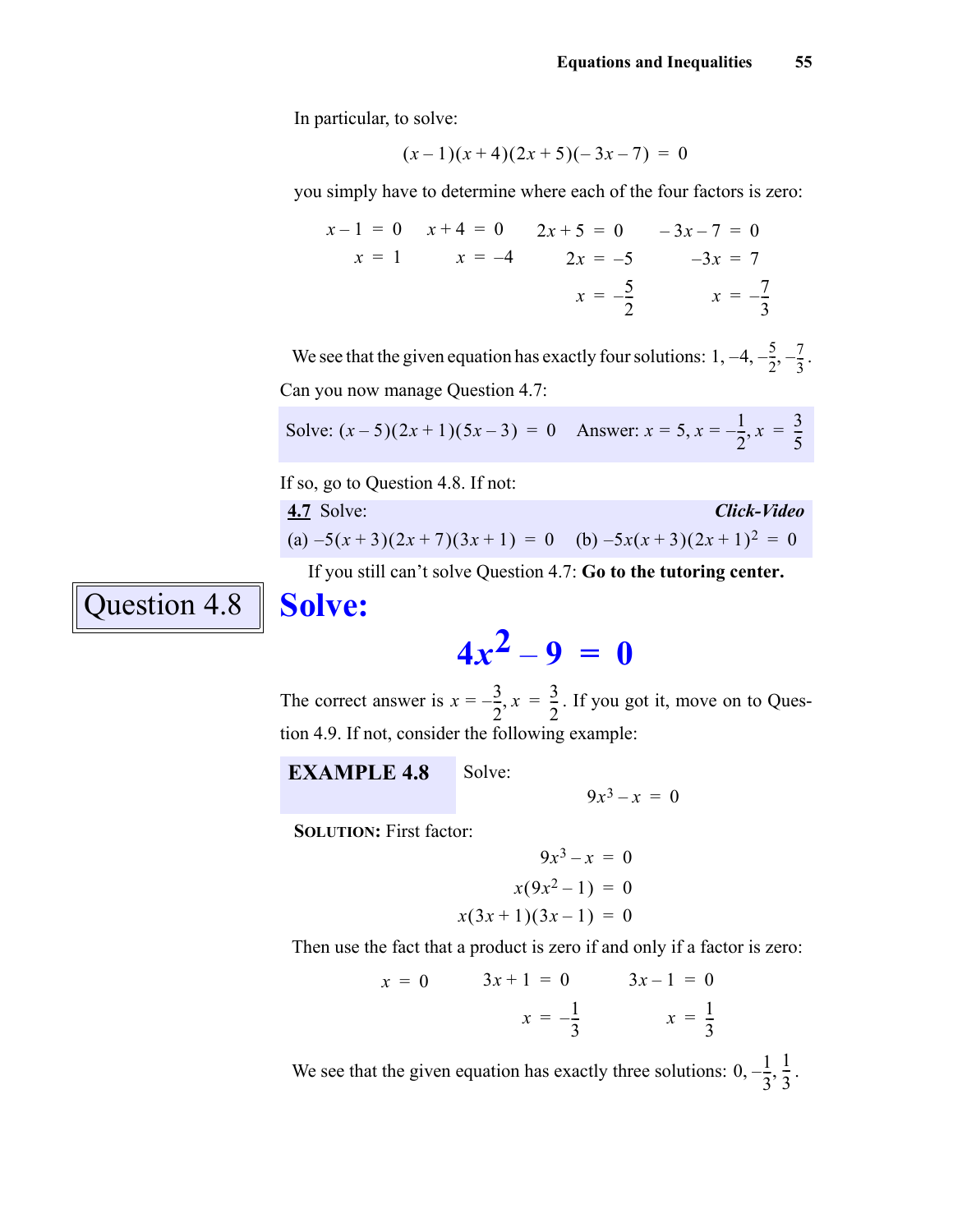Can you now manage Question 4.8:

Solve:  $4x^2 - 9 = 0$  Answer: *x*  $=-\frac{3}{2}, x = \frac{3}{2}$ 

If so, go to Question 4.9. If not:

|                                                             | $4.8$ Solve:     |  |                 |                              |                                 |  |  |  | Click-Video |  |
|-------------------------------------------------------------|------------------|--|-----------------|------------------------------|---------------------------------|--|--|--|-------------|--|
|                                                             | (a) $x^3-4x = 0$ |  |                 |                              | (b) $(2x+3)(x^2-25)(x^4+1) = 0$ |  |  |  |             |  |
| $\mathbf{r} \cdot \mathbf{r} = \mathbf{r} \cdot \mathbf{r}$ |                  |  | $\sim$ 1 $\sim$ | $\mathbf{A} \cap \mathbf{A}$ |                                 |  |  |  |             |  |

If you still can't solve Question 4.8: **Go to the tutoring center.**

Question 4.9

### **Solve:**

$$
6x^2 - 7x - 3 = 0
$$

The correct answer is  $x = -\frac{1}{2}$ ,  $x = \frac{3}{2}$ . If you got it, great. If not, consider the following example:  $x = -\frac{1}{3}, x = \frac{3}{2}$ 

**EXAMPLE 4.9** Solve:

 $2x^2 - 5x + 3 = 0$ 

**SOLUTION:**

|                                                        | $2x^2-5x+3=0$                             |  |
|--------------------------------------------------------|-------------------------------------------|--|
|                                                        | Factor: $(2x-3)(x-1) = 0$                 |  |
| Set each factor equal to zero: $2x-3 = 0$ or $x-1 = 0$ |                                           |  |
|                                                        | Solve for x: $x = \frac{3}{2}$ or $x = 1$ |  |
| you now manage Question 4.9:                           |                                           |  |

Can

Solve: 
$$
6x^2 - 7x - 3 = 0
$$
 Answer:  $x = -\frac{1}{3}, x = \frac{3}{2}$ 

If not:

| 4.9 Solve:               | Click-Video                           |
|--------------------------|---------------------------------------|
| (a) $8x^2 - 10x + 3 = 0$ | (b) $\frac{x^2}{2} - \frac{x}{2} = 1$ |

If you still can't solve Question 4.9: **Go to the tutoring center.**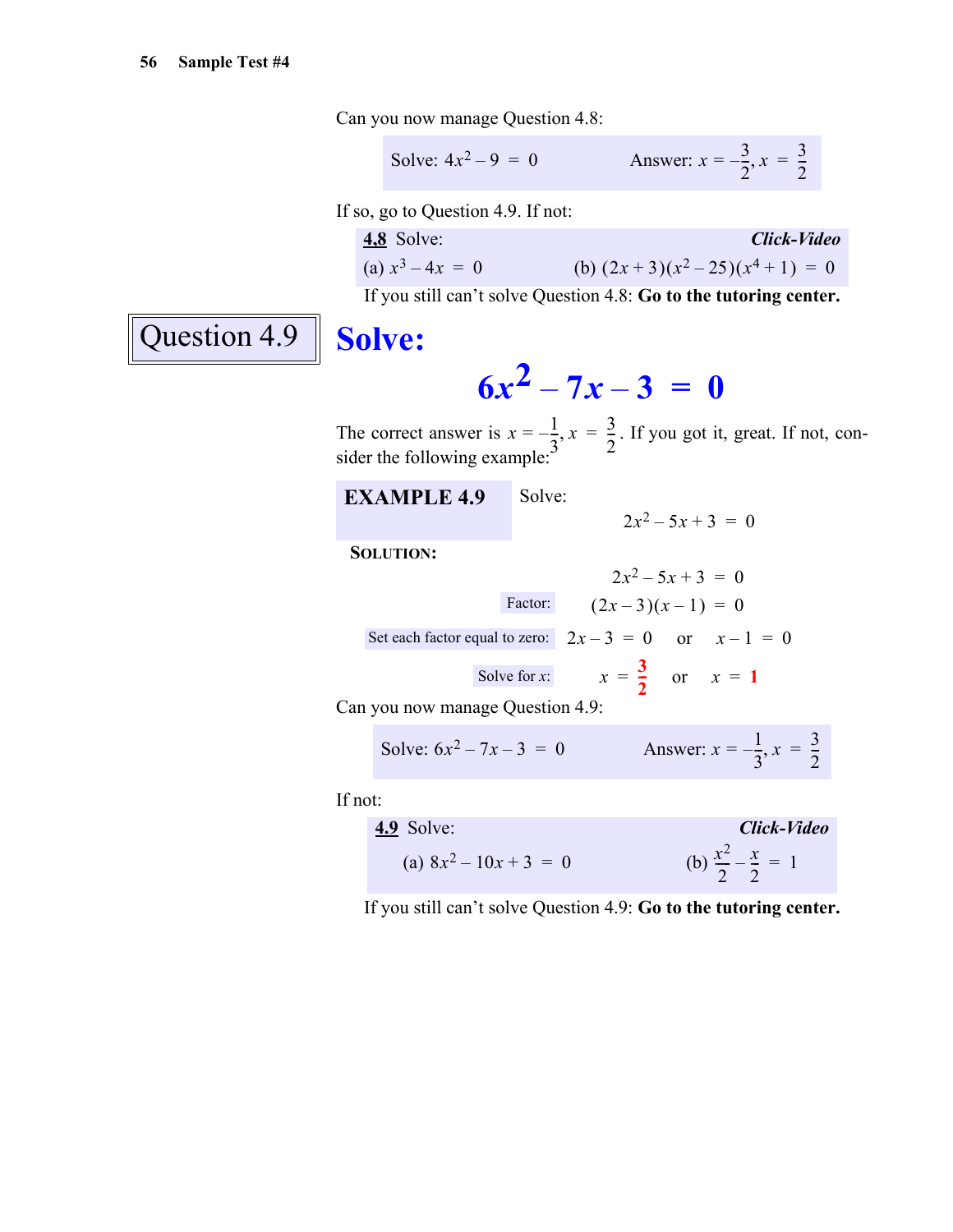|                             | <b>SUMMARY</b>                                                                                                                                                                                                          |  |
|-----------------------------|-------------------------------------------------------------------------------------------------------------------------------------------------------------------------------------------------------------------------|--|
| <b>EQUIVALENT EQUATIONS</b> | Two equations are <b>equivalent</b> if they have the same solutions.                                                                                                                                                    |  |
|                             | Adding (or subtracting) the same number to both sides of an<br>equation results in an equivalent equation.                                                                                                              |  |
|                             | Consequently:                                                                                                                                                                                                           |  |
|                             | You may bring over any term from one side of an equation to the<br>other by simply changing its sign. This will result in an equiva-<br>lent equation.                                                                  |  |
|                             | Multiplying (or dividing) both sides of an equation by a non-<br>zero number results in an equivalent equation.                                                                                                         |  |
| <b>LINEAR INEQUALITIES</b>  | One solves linear inequalities in exactly the same fashion as<br>one solves linear equations, with one notable exception:                                                                                               |  |
|                             | WHEN MULTIPLYING OR DIVIDING BOTH SIDES OF AN<br>INEQUALITY BY A NEGATIVE QUANTITY, ONE MUST<br>REVERSE THE DIRECTION OF THE INEQUALITY SIGN.                                                                           |  |
| <b>POLYNOMIAL EQUATIONS</b> | If necessary, move all terms to the left side of the equation, so<br>that the right side is zero. If possible factor the polynomial on<br>the left side of the equal sign into a product of linear factors.<br>Utilize: |  |
|                             | A PRODUCT IS ZERO IF AND ONLY IF ONE OF THE<br><b>FACTORS IS ZERO</b><br>Then proceed to solve the resulting linear equations stemming<br>from those factors.                                                           |  |

| <b>ADDITIONAL PROBLEMS</b>                                                     |                                                      |                                                           |
|--------------------------------------------------------------------------------|------------------------------------------------------|-----------------------------------------------------------|
| 1.1 Solve:                                                                     | 1.2 Solve:                                           | 2.1 Solve:                                                |
| $3x-2 = -x-5$<br>Answer: $-\frac{3}{4}$                                        | $-4x-1 = 5x+2$<br>Answer: $-\frac{1}{2}$             | $\frac{x}{5} - \frac{1}{3} = \frac{4}{15}x$<br>Answer: -5 |
| 2.2 Solve:                                                                     | 2.3 Solve:                                           | 3.1 Express x in terms of a, if:                          |
| $\frac{x}{2} - \frac{2x+1}{3} + 3 = x + \frac{1}{6}$<br>Answer: $\frac{15}{7}$ | $\frac{1}{3}(2x+1)-2 = \frac{3x+2}{6}$<br>Answer: 12 | $2x-3a+1 = x+3a$<br>Answer: $x = 6a-1$                    |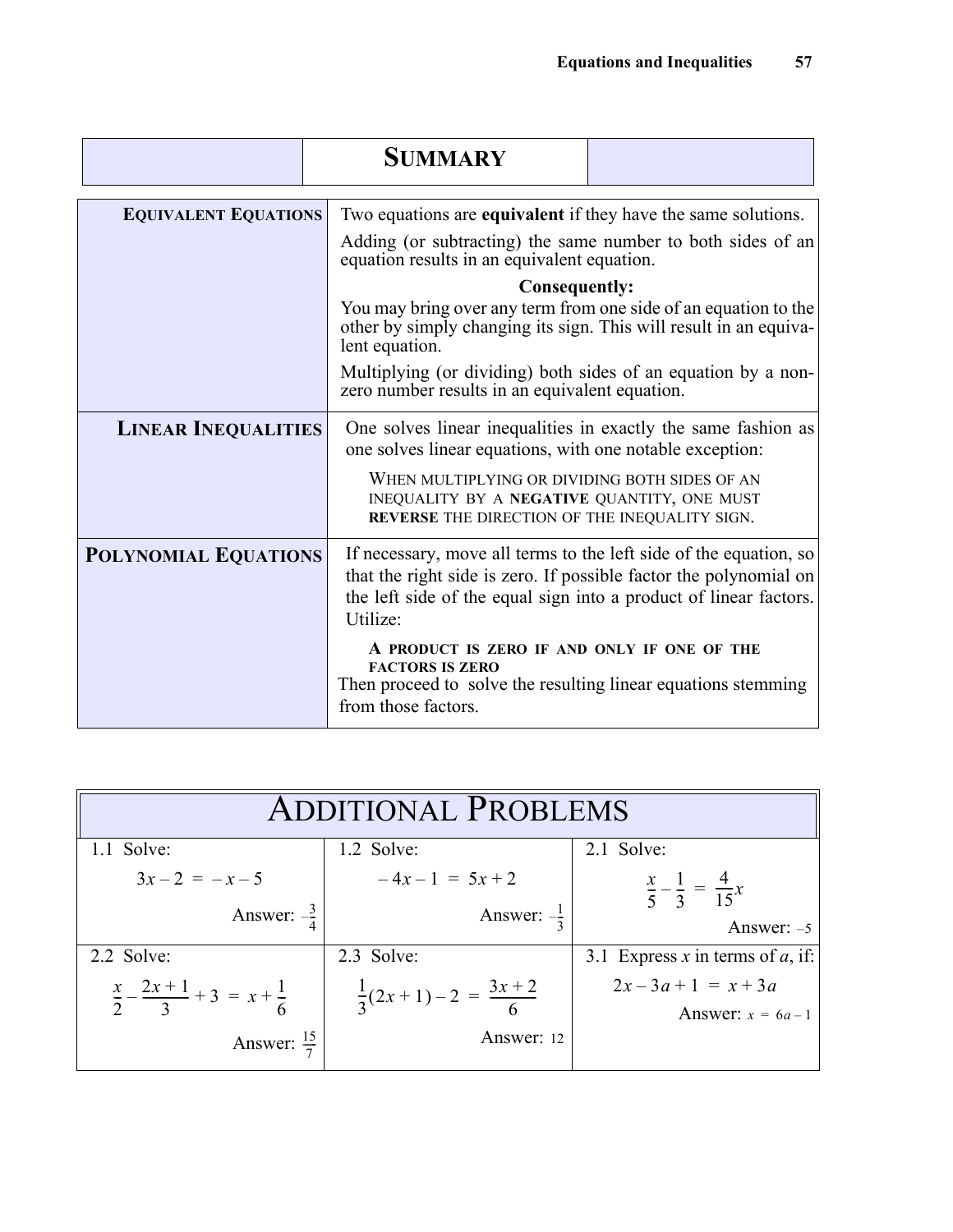| 3.2 Express x in terms of a, if:                 | 4.1 Express $y$ in terms of $x$ , if:                                                  | 4.2 Express y in terms of x, if:                                 |
|--------------------------------------------------|----------------------------------------------------------------------------------------|------------------------------------------------------------------|
| $\frac{x-4a}{2} + \frac{1}{4} = x - \frac{a}{4}$ | $4y-3x+1 = 2x-4y$<br>Answer: $y = \frac{5x-1}{8}$                                      | $\frac{2x+3y}{5} - x = \frac{y}{10}$                             |
| Answer: $x = \frac{1-7a}{2}$                     |                                                                                        | Answer: $y = \frac{6x}{5}$                                       |
| 5.1 Solve:                                       | 5.2 Solve:                                                                             | 6.1 Solve:                                                       |
| $3x + 12 < 7x - 14$                              | $2 + 12x \le 7x - 2$                                                                   | $\frac{-3x+1}{4} > \frac{x}{8} + 1$                              |
| Answer: $x > \frac{13}{2}$                       | Answer: $x \leq -\frac{4}{5}$                                                          |                                                                  |
|                                                  |                                                                                        | Answer: $x < -\frac{6}{7}$                                       |
| 6.2 Solve:                                       | 7.1 Solve:                                                                             | 7.2 Solve:                                                       |
| $3(2x-\frac{1}{5})-x \geq 1$                     | $(x+1)(2x-3)(-x-5) = 0$<br>Answer: $-1, \frac{3}{2}, -5$                               | $(-x)\left(\frac{x}{2}-3\right)\left(-\frac{2}{3}x+1\right) = 0$ |
| Answer: $x \ge \frac{8}{25}$                     |                                                                                        | Answer: 0, 6, $\frac{3}{2}$                                      |
| 8.1 Solve:                                       | 8.2 Solve:                                                                             | 9.1 Solve:                                                       |
| $4x^2-1 = 0$                                     | $(x^2-9)(4x^2-1) = 0$                                                                  | $x^2-3x-10 = 0$                                                  |
| Answer: $-\frac{1}{2}, \frac{1}{2}$              | Answer: $-3, 3, -\frac{1}{2}, \frac{1}{2}$                                             | Answer: $-2$ , 5                                                 |
| 9.2 Solve:                                       | 9.2 Solve:                                                                             | 9.3 Solve:                                                       |
| $9x^2 + 12x + 4 = 0$                             |                                                                                        | $x(x^2-49)(2x^2+3x-2) = 0$                                       |
|                                                  | Answer: $-\frac{2}{3}\left  (x^2 - 2x - 3)(x^2 + 2x + 1) \right  = 0$<br>Answer: -1, 3 | Answer: 0, -7, 7, -2, $\frac{1}{2}$                              |
|                                                  |                                                                                        |                                                                  |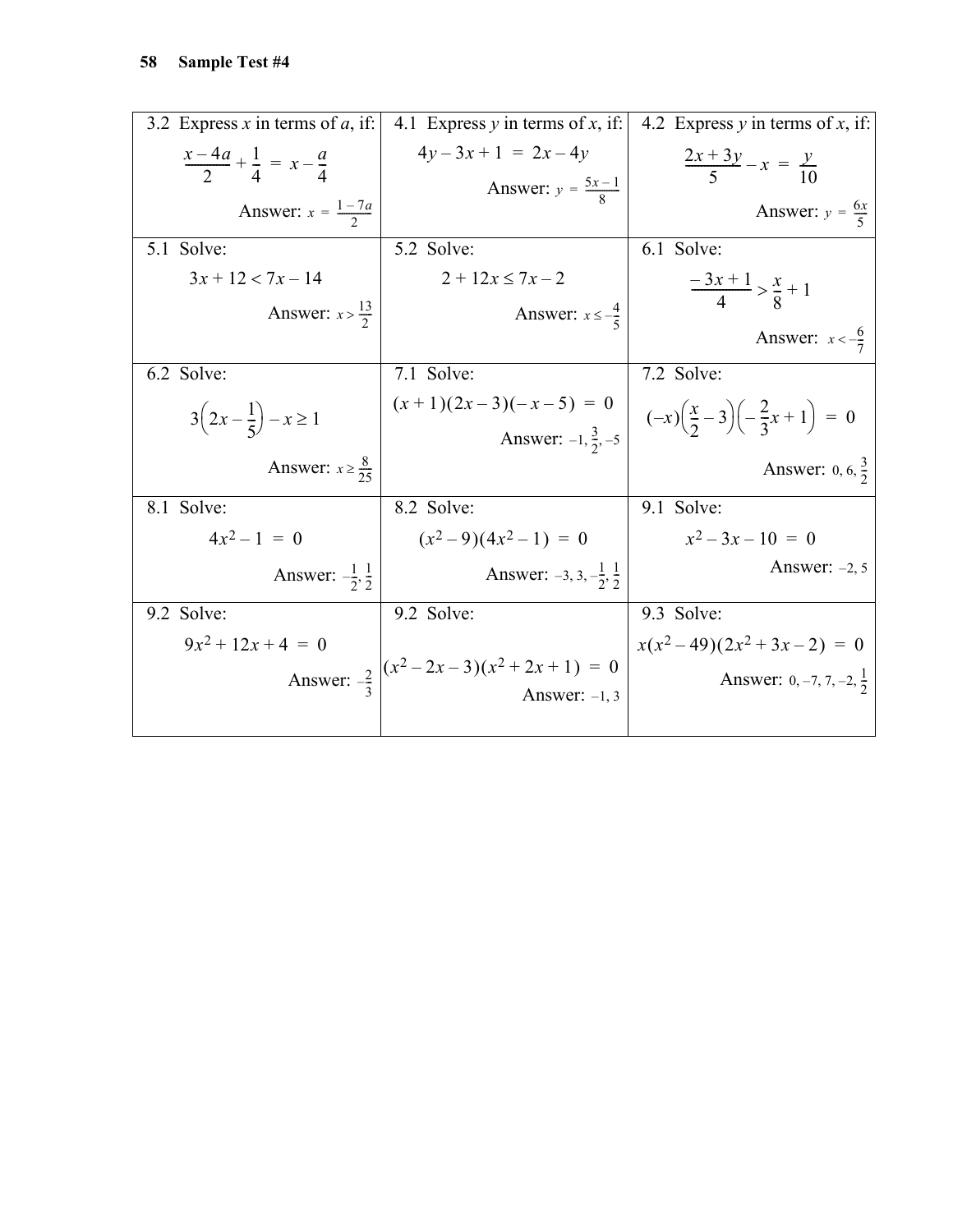# **Sample Test 4 SUPPLEMENT**

### **LINEAR EQUATIONS**

The **solution set** of an equation is simply the set of numbers that satisfy the equation (left side of equation equals right side of equation). When solving equations, the following result plays a dominant role:

**THEOREM 4.1** Adding (or subtracting) the same quantity to (or from) both sides of an equation, or multiplying (or dividing) both sides of an equation by the same nonzero quantity will not alter the solution set of the equation.

As a consequence of the above Theorem (see margin), we have:

You may bring over any term from one side of an equation to the other by simply changing its sign.

The following equations, in which no variable appears with an exponent greater than 1, are said to be **linear equations** or **first-degree equations:**

$$
3x-4 = -2x+11
$$
  

$$
x+3y-2x = 16-4y
$$
  

$$
2z-5y-7x = 3-x+8
$$

The equation  $3x - 4 = -2x + 11$  is a linear equation in the variable *x*,  $x + 3y - 2x = 16 - 4y$  is a linear equation in the variables *x* and *y*; and  $2z - 5y - 7x = 3 - x + 8$  is a linear equation in the variables *x*, *y*, and *z*.

Several examples on solving linear equations appear in Sample Test 4. We now offer a few more for your consideration.

**EXAMPLE 4.1** Solve:

$$
3x - x + 2 - 9 = 4x + 6 + x
$$

#### **SOLUTION:**

$$
3x - x + 2 - 9 = 4x + 6 + x
$$
  
Combine like terms on both sides of the equation:  $2x - 7 = 5x + 6$   
Move all the variable terms to one side of the  
equation and all the constant terms to the other  
side, remembering to change signs:  $2x - 5x = 6 + 7$   
Combine terms once more:  $-3x = 13$   
Divide both sides by -3:  $x = -\frac{13}{3}$ 

The fact that you can add (or subtract) the same quantity to both sides of an equation without altering its solution set allows you to move terms from one side of the equation to the other as long as you change the sign of those terms. For example:

$$
2x + 3 = 5
$$
  

$$
2x + 3 - 3 = 5 - 3
$$
  

$$
2x = 5 - 3
$$

 As you can see that " $+3$ " on the left side of the original equation ended up being a  $-3$ " on the right side of the equation.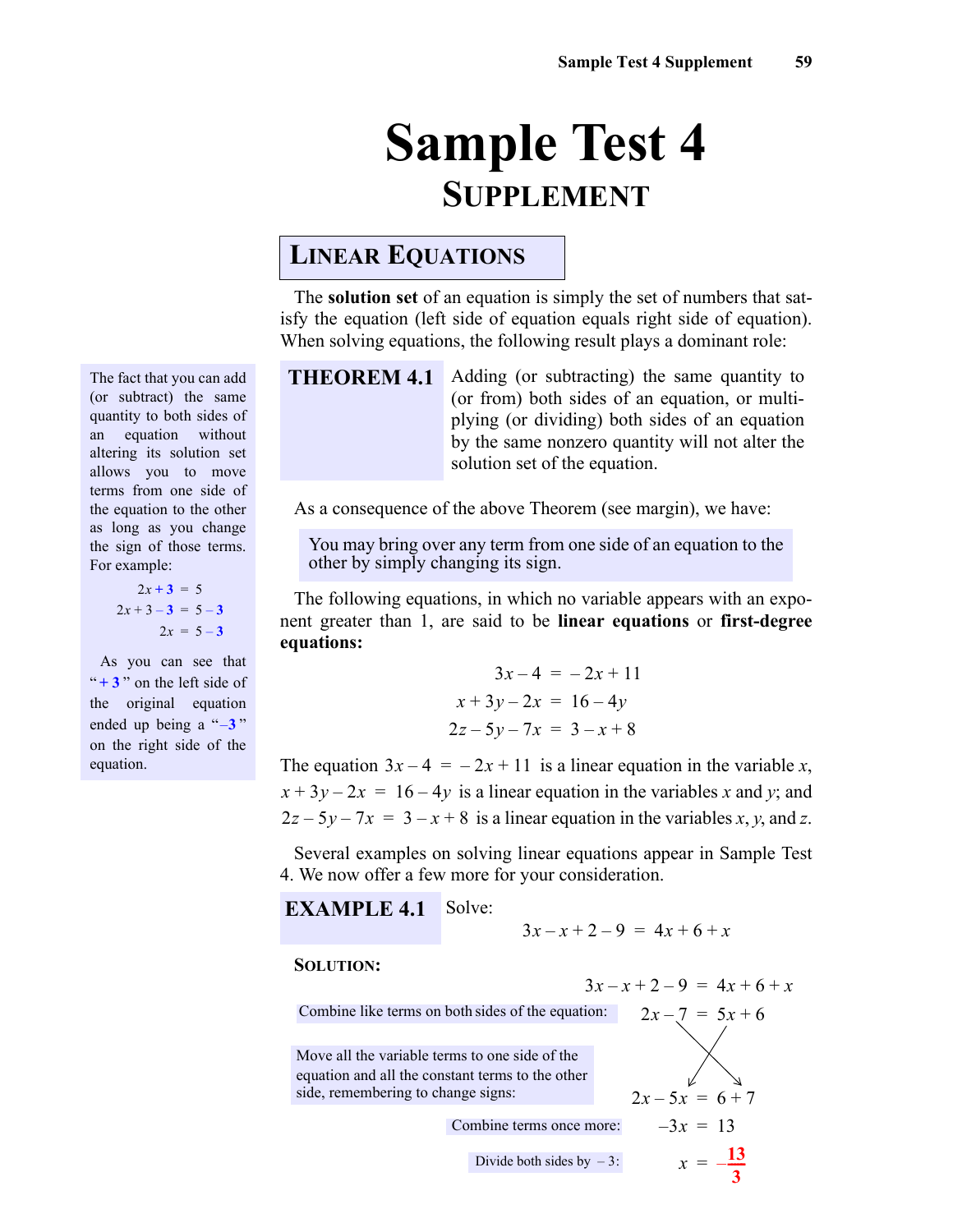It takes longer for us to check our answer than it did for us to solve the equation. Still, make sure you agree with each of our arithmetic steps along the way.

Let's show directly that  $x = -\frac{13}{3}$  is indeed a solution of the give equa- $\text{tion } 3x - x + 2 - 9 = 4x + 6 + x$ 

$$
3\left(-\frac{13}{3}\right) - \left(-\frac{13}{3}\right) + 2 - 9 \stackrel{?}{=} 4\left(-\frac{13}{3}\right) + 6 + \left(-\frac{13}{3}\right) - 13 + \frac{13}{3} - 7 \stackrel{?}{=} \frac{-52}{3} + 6 - \frac{13}{3} - 20 + \frac{13}{3} \stackrel{?}{=} 6 - \frac{65}{3} - 60 + 13 = 18 - 65 \text{ } \rightarrow \text{yes}
$$

**EXAMPLE 4.2** Solve:

$$
\frac{2x}{5} - \frac{1-x}{3} + 1 = -\frac{2x-1}{15}
$$

 $-\frac{1-x}{3}+1 = -\frac{2x-1}{15}$ 

 $\left(\frac{2x}{5} - \frac{1-x}{3} + 1\right) = 15\left(-\frac{2x-1}{15}\right)$ 

 $3(2x) - 5(1-x) + 15 = -(2x-1)$ 

 $6x - 5 + 5x + 15 = -2x + 1$ 

 $6x + 5x + 2x = 1 + 5 - 15$  $13x = -9$ 

 $x = -\frac{9}{13}$ 

**SOLUTION:** Our first step is to get rid of all denominators by multiplying through by 15 — the least common denominator of all fractions involved, and then go on from there:

> $15\left(\frac{2x}{5}\right)$ 5

2*x* 5

 $\frac{2x}{5} - \frac{1-x}{2}$ 3

 $\frac{2x}{5} - \frac{1-x}{2}$ 

Distribute the 15  $3\pi$   $15\left(\frac{2x}{5}\right)$   $\frac{5}{5}$   $15\left(\frac{1-x}{3}\right) + 15 = -15\left(\frac{2x-1}{5}\right)$ and then cancel:

Bring the variable terms to the left

and the constant terms to the right:

**EXAMPLE 4.3** Solve:

$$
\frac{3x-5}{1-\frac{4}{3}} = 2x + \frac{x-1}{2}
$$

**SOLUTION:** We offer one of many procedures that can be used to solve the given equation:

Hopefully you can follow each step in our solution process. If not, but only after you gave it your **best shot**, you may go to the tutoring center for assistance. But don't ask the tutor to solve the problem for you. Rather, bring your efforts to the tutor and ask: "what am I doing wrong?" You learn little by having someone show you how its done! You learn by trying to do it on your own:

*We never understand a thing so well, and make it our own, when we learn it from another as when we have discovered it for ourselves.*

*Descartes*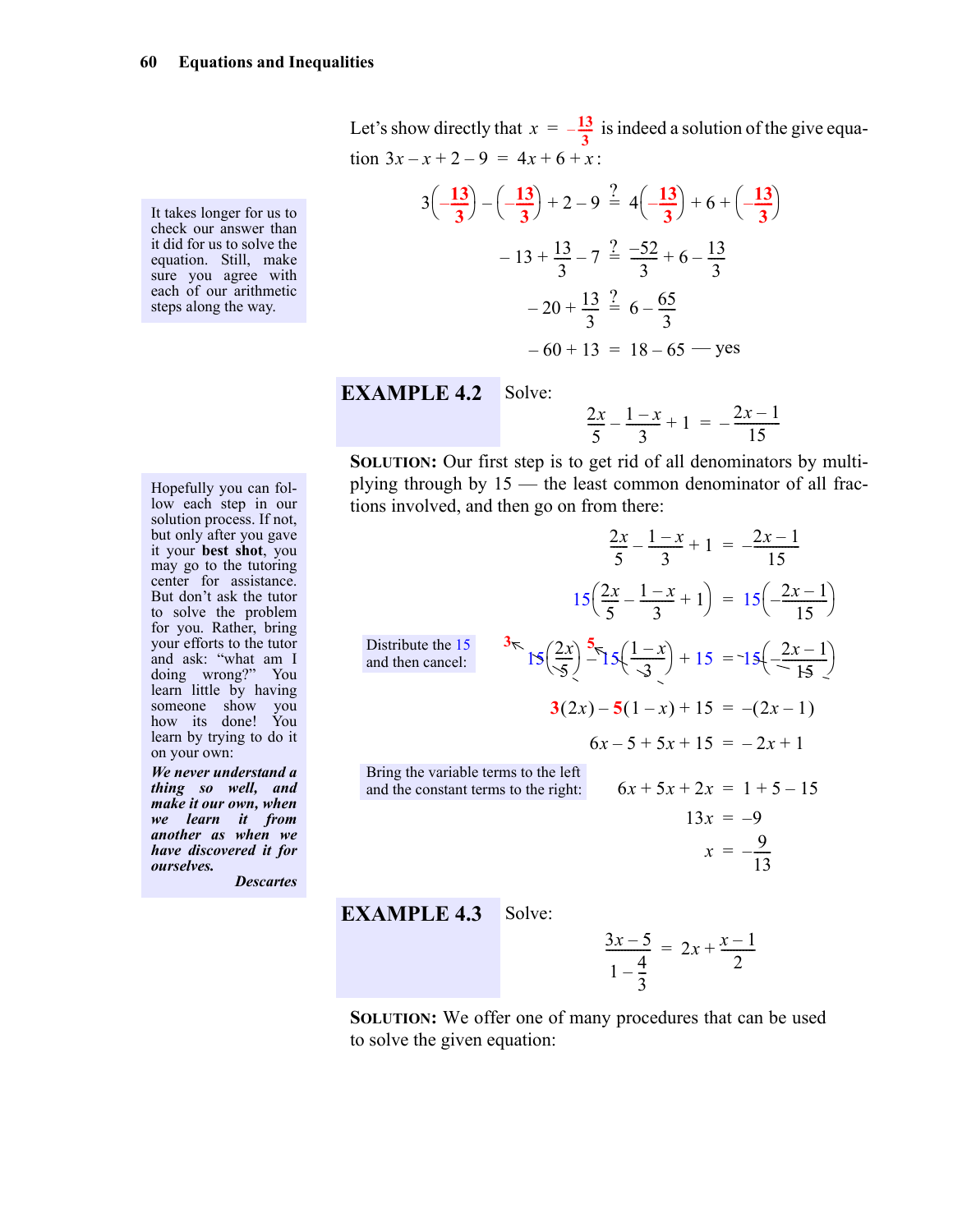$$
\frac{3x-5}{1-\frac{4}{3}} = 2x + \frac{x-1}{2}
$$
  

$$
\frac{3x-5}{1-\frac{1}{3}} = \frac{4x}{2} + \frac{x-1}{2}
$$
  
invert and multiply  

$$
(3x-5)(-3) = \frac{4x+x-1}{2}
$$
  

$$
-9x + 15 = \frac{5x-1}{2}
$$
  
multiply both sides by 2:  $-18x + 30 = 5x - 1$   

$$
-18x - 5x = -1 - 30
$$
  

$$
-23x = -31
$$
  

$$
x = \frac{31}{23}
$$

|                                       | <b>CHECK YOUR UNDERSTANDING 4.1</b>                                                                                                                                                                                                             |  |
|---------------------------------------|-------------------------------------------------------------------------------------------------------------------------------------------------------------------------------------------------------------------------------------------------|--|
|                                       | Solve:<br>(a) $3 - 2x + 5 - x = -4x - 2 + 1$<br>(b) $\frac{-3x}{5} - \frac{x}{2} + 1 = \frac{2x + 1}{10}$                                                                                                                                       |  |
|                                       | Answers: (a) $x = -9$ (b) $x = \frac{9}{13}$<br>Solution: Page 110.                                                                                                                                                                             |  |
| <b>CONDITIONAL</b><br><b>EQUATION</b> | We point out that a linear equation is said to be <b>conditional</b> if it is<br>valid for some value of the variable and not valid for others. The previ-<br>ous equations turned out to be conditional, since each had but one solu-<br>tion. |  |

**INCONSISTENT EQUATION**

It is possible for a linear equation to have no solution, in which case it is said to be **inconsistent** or a **contradiction**. Such an equation is featured in Example 4.4 below.

**IDENTITY** If an equation is valid for all values of the variable, then it is said to be an **identity**. The equation of Example 4.5 below turns out to be an identity.

**EXAMPLE 4.4** Solve:

 $3x + 5 - 4x = 5x + 3 - 6x$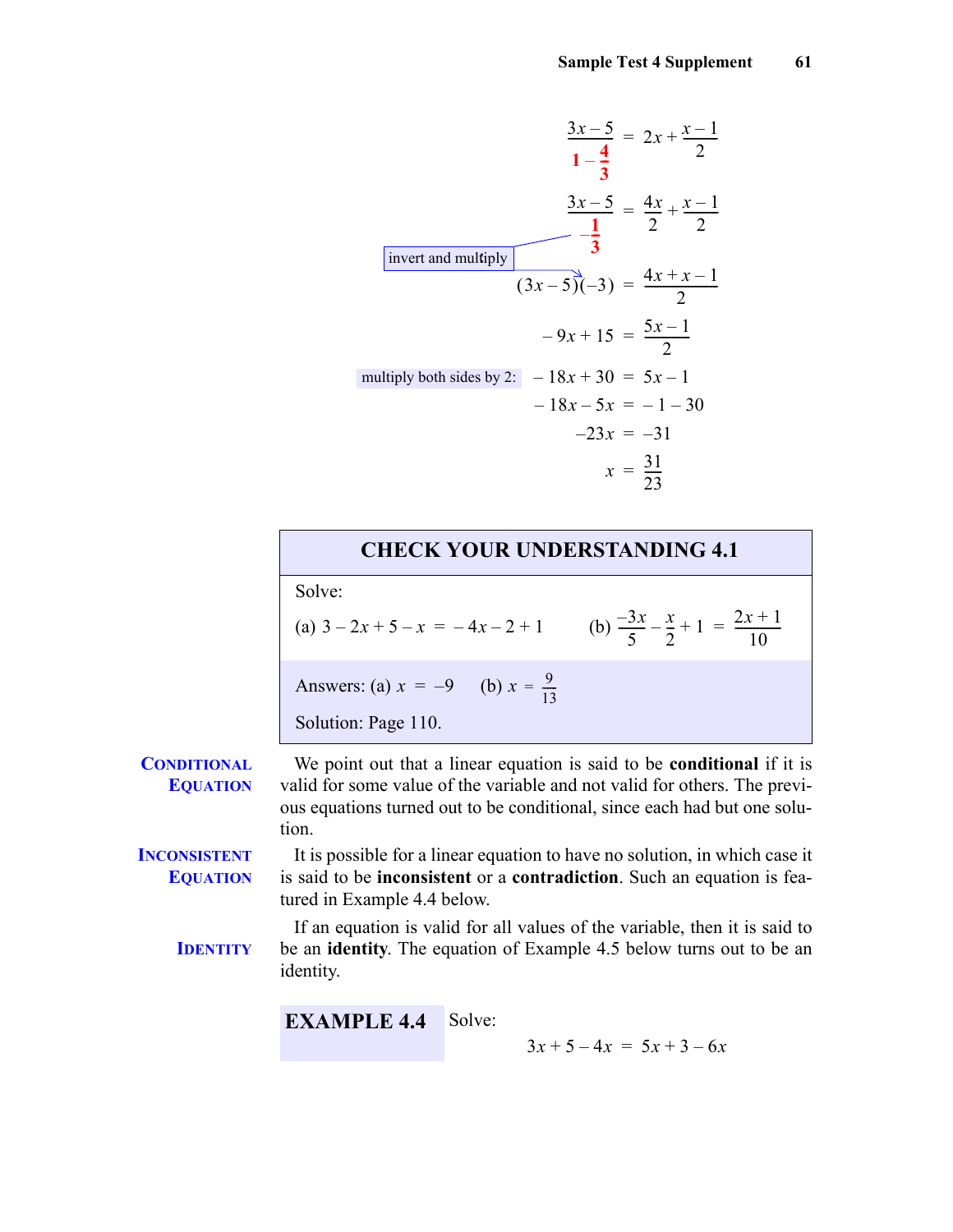#### **SOLUTION:**

Move all the *x*'s to one side and the constants on the other, changing the sign of each transferred term:

$$
3x + 5 - 4x = 5x + 3 - 6x
$$

 $3x - 4x - 5x + 6x = 3 - 5$  $0x = -2$ 

Since  $0x = 0$  for all *x*, the equation  $0x = -2$  has no solution. It follows that  $3x + 5 - 4x = 5x + 3 - 6x$  has no solution.

#### **EXAMPLE 4.5** Solve:

$$
4x + 3 - 2x = 5 - x + 3x - 2
$$

**SOLUTION:**

$$
4x + 3 - 2x = 5 - x + 3x - 2
$$
  

$$
2x + 3 = 2x + 3
$$

Clearly,  $2x + 3 = 2x + 3$  holds for all values of *x*, and the given equation is seen to be an identity.

### **CHECK YOUR UNDERSTANDING 4.2**

Determine if the given equation is conditional, or a contradiction, or an identity. In the event that it is conditional, determine its solution and check your answer.

(a)  $7x - 5x - 1 = 2x + 3$  (b)  $-3x + 7 - x = 2x - 4$ (c)  $\frac{x-4}{2} = \frac{1}{4}(4x-12) - \frac{x}{2} + 1$ Answers: (a) Contradiction (b) Conditional:  $x = \frac{11}{6}$  (c) Identity Solution: Page 110.

#### **EXPRESSING ONE VARIABLE IN TERMS OF ANOTHER**

Sometimes an equation may contain more than one variable, and you may wish to express one of the variables in terms of the others.

**EXAMPLE 4.6** Express *x* in terms of *y*, and *y* in terms of *x*, given that:

$$
\frac{2x + y}{3} = x - \frac{7y}{6} + 1
$$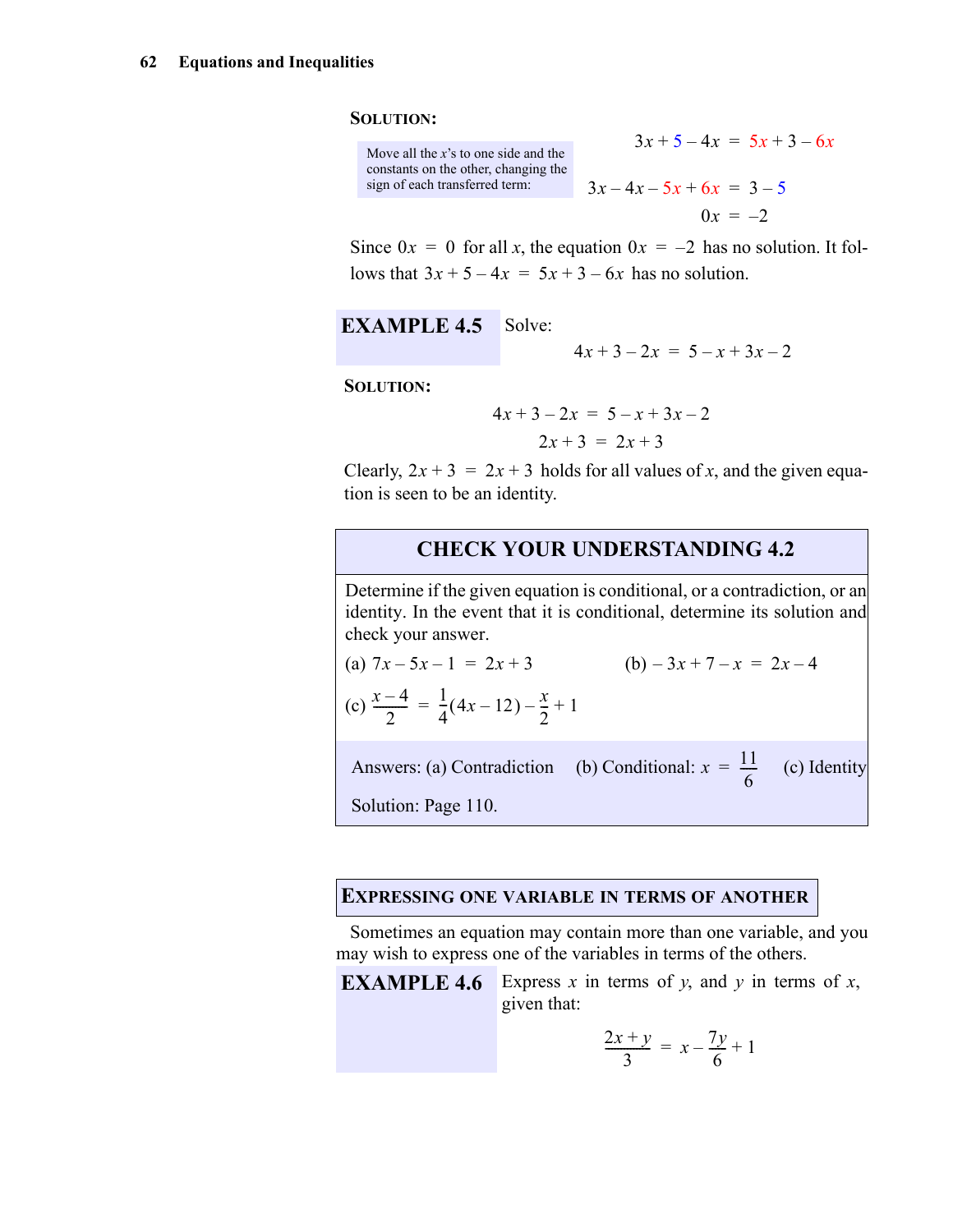**SOLUTION:** Let's begin by multiplying both sides by 6:

$$
\frac{2x + y}{3} = x - \frac{7y}{6} + 1
$$
  

$$
6\left(\frac{2x + y}{3}\right) = 6\left(x - \frac{7y}{6} + 1\right)
$$
  

$$
2(2x + y) = 6x - 7y + 6
$$
  

$$
4x + 2y = 6x - 7y + 6
$$

Then:

| Solve for $y$ :         |
|-------------------------|
| $4x + 2y = 6x - 7y + 6$ |
| $2y + 7y = 6x + 6 - 4x$ |
| $9y = 2x + 6$           |
| $y = \frac{2x+6}{0}$    |
|                         |

#### **CHECK YOUR UNDERSTANDING 4.3**

Express  $y$  in terms of  $x$ , and  $x$  in terms of  $y$  if:

$$
3x + 2(x - y) = y + 4x + 1
$$

Answers: 
$$
y = \frac{x-1}{3}, x = 3y + 1
$$

Solution: Page 110.

### **LINEAR INEQUALITIES**

As noted in Sample Test 4, here is the only distinction between solving a linear equation and a linear inequality:

WHEN MULTIPLYING OR DIVIDING BOTH SIDES OF AN INEQUALITY BY A **NEGATIVE** QUANTITY, ONE MUST **REVERSE** THE DIRECTION OF THE INEQUALITY SIGN.

For example, if you multiply both sides of the inequality  $\frac{3x}{5}$  < 4x + 2 by 5, then you do not reverse the direction of the inequality sign:  $\frac{3x}{5}$  < 4*x* + 2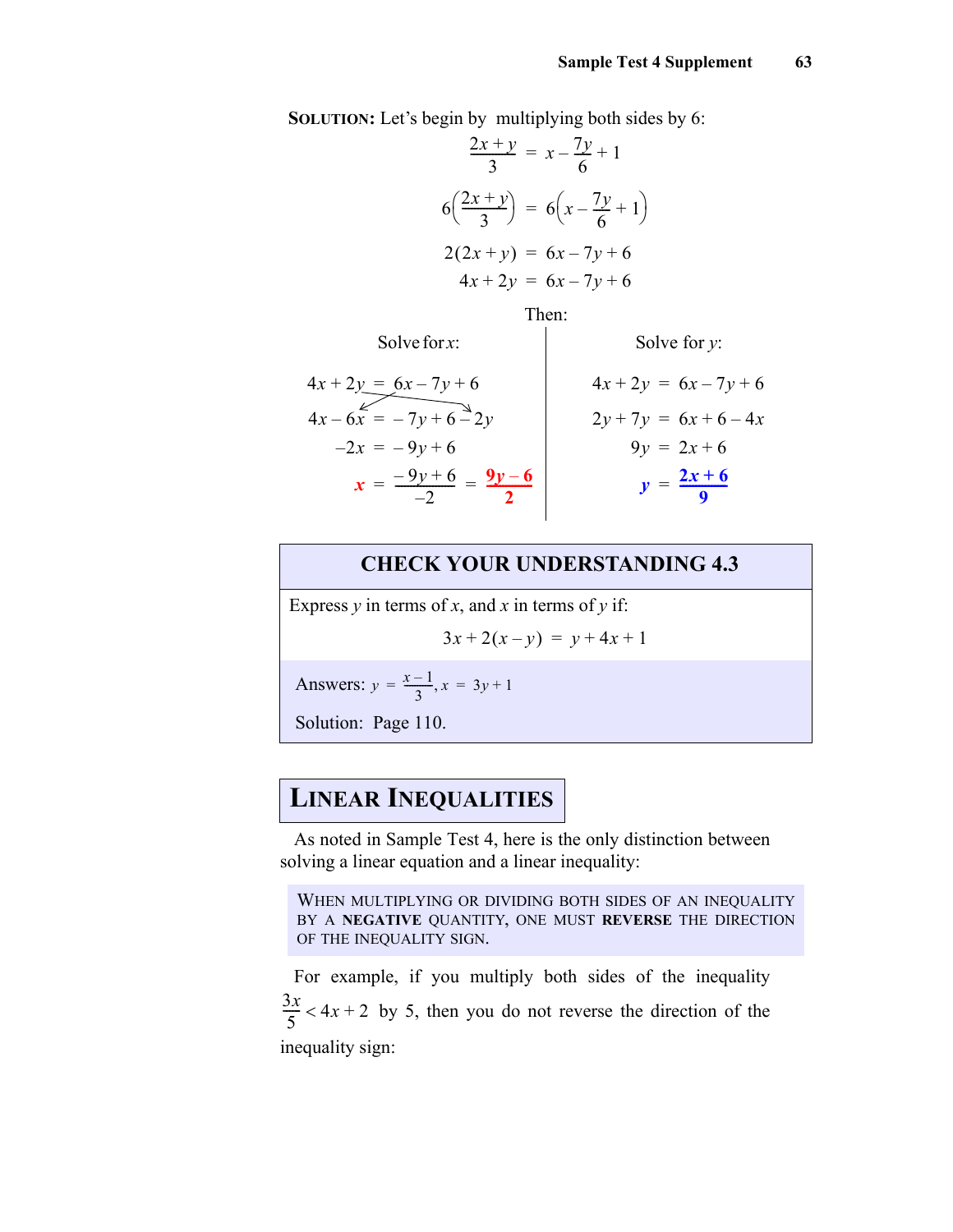3*x*  $\frac{3x}{5}$  < 4*x* + 2  $5\left(\frac{3x}{5}\right) < 5(4x+2)$  $3x < 20x + 10$ 

On the other hand, if you divide both sides of the inequality  $-4x < 8$ , by  $-4$ , then the inequality symbol must be reversed:

$$
-4x < 8
$$
  

$$
\sqrt[3]{8}
$$
  

$$
x > \frac{8}{-4} = -2
$$

**EXAMPLE 4.7** Solve:

$$
3x - x + 2 - 9 \ge 4x + 6 + x
$$

**SOLUTION:**

the equation: The only difference in that solution process and this one, is that when we divide both sides of the inequality by  $-3$ , we have to reverse  $3x - x + 2 - 9 = 4x + 6 + x$ 

the inequality symbol.

In Example 4.1, we solved



## **CHECK YOUR UNDERSTANDING 4.4** Solve: Answers:  $x \leq \frac{7}{4}$ Solution: Page 110.  $\frac{2x+5}{-2} \leq -3x+1$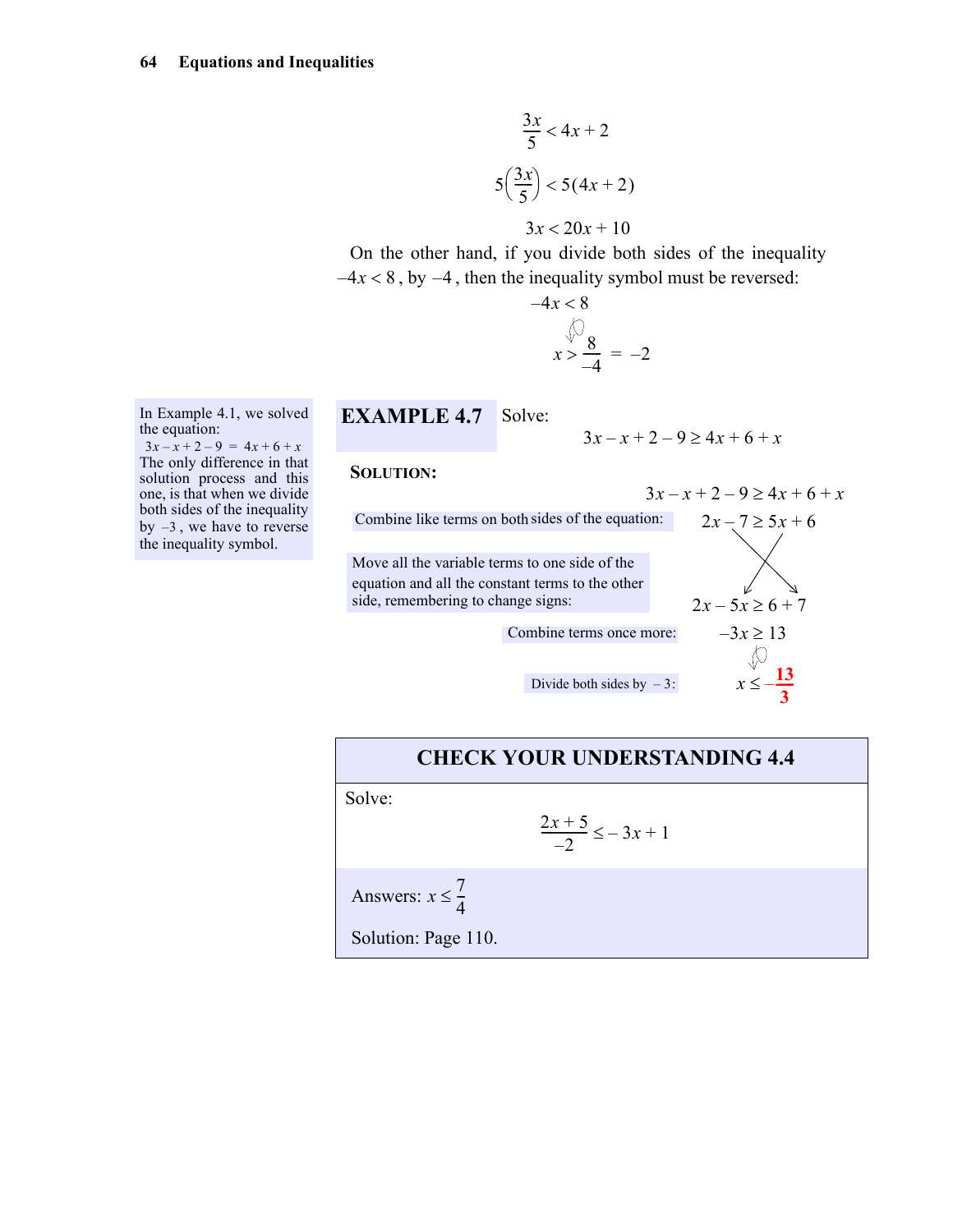### **POLYNOMIAL EQUATIONS**

A **polynomial of degree**  $n$  (in the variable  $x$ ) is an algebraic expression of the form:

$$
a_n x^n + a_{n-1} x^{n-1} + \dots + a_1 x + a_0
$$

where *n* is a positive integer and  $a_0$  through  $a_n$  are numbers, with  $a_n \neq 0$ .

Every polynomial  $p(x) = a_n x^n + a_{n-1} x^{n-1} + ... + a_1 x + a_0$  gives rise to a polynomial equation  $p(x) = 0$ , and the following observation enables you to easily solve such an equation, **providing** you are first able to express  $p(x)$  as a product of linear factors.

**THEOREM 4.2** A product is zero if and only if one of the factors is zero.

For example, to solve the already nicely factored polynomial equation:

$$
x(x-1)(x+4)(2x+5)(-3x-7) = 0
$$

you simply have to determine where each of the five factors is zero:

$$
x = 0 \t x - 1 = 0 \t x + 4 = 0 \t 2x + 5 = 0 \t -3x - 7 = 0
$$
  

$$
x = 1 \t x = -4 \t 2x = -5 \t -3x = 7
$$
  

$$
x = -\frac{5}{2} \t x = -\frac{7}{3}
$$

We see that the given equation has exactly five solutions: 0, 1, -4,  $-\frac{5}{2}$ ,  $-\frac{7}{3}$ .

The above equation was convenient in that it appeared in factored form. This is not the case for the equations in the next example.

**EXAMPLE 4.8** Solve the given equation.

**SOLUTION:** (a) (a)  $2x^2 - 5x + 3 = 0$ (b)  $2x^2 - 20x = x - 2x^2 - 5$  $2x^2 - 5x + 3 = 0$ Factor:  $(2x-3)(x-1) = 0$ Employ Theorem 4.2:  $2x - 3 = 0$  or  $x - 1 = 0$ Solve for *x*:  $x = \frac{3}{2}$  or  $x = 1$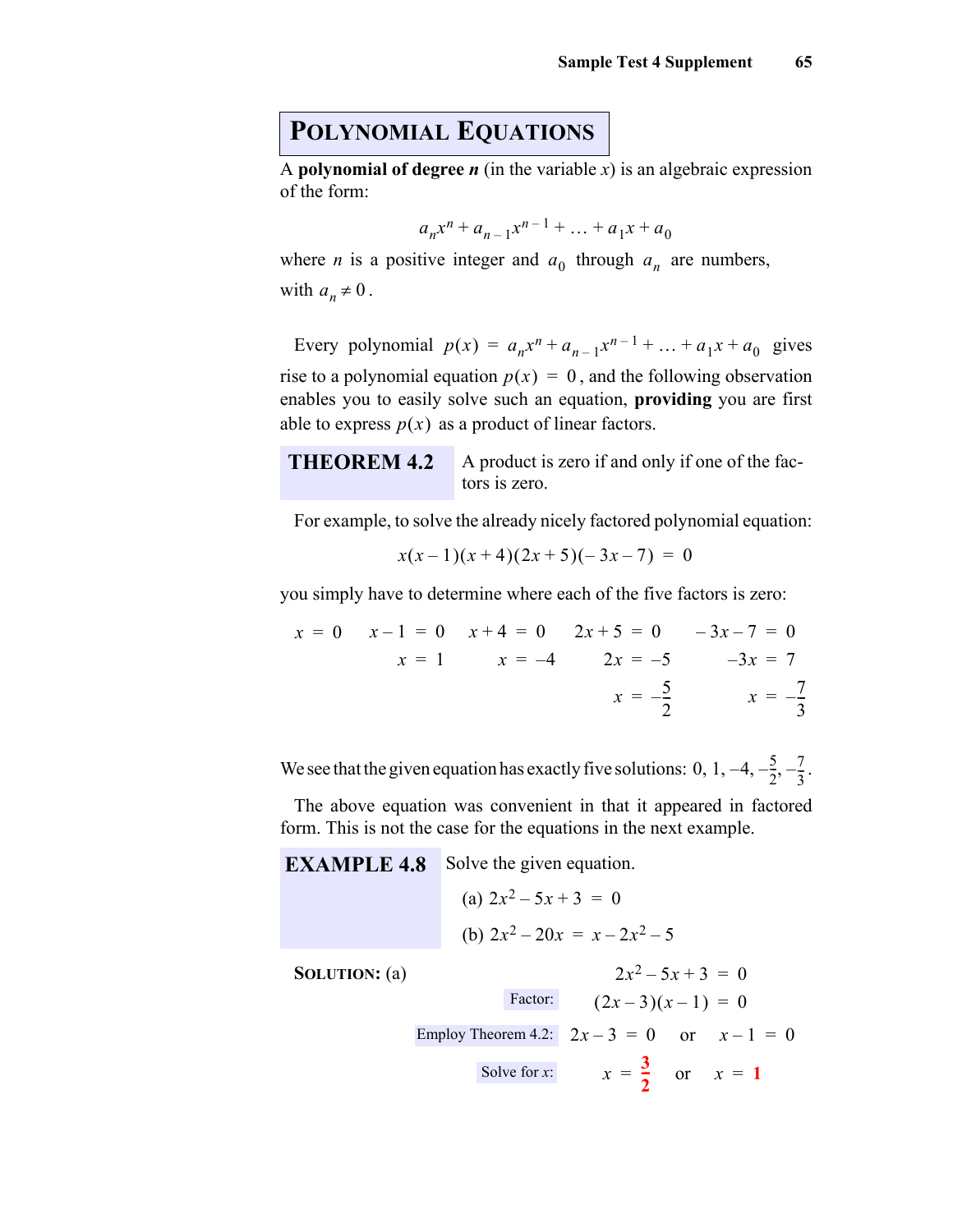#### **66 Equations and Inequalities**

Lets check our answers in the given equation  $2x^2 - 5x + 3 = 0$ :

$$
2\left(\frac{3}{2}\right)^2 - 5\left(\frac{3}{2}\right) + 3 \stackrel{?}{=} 0
$$
  

$$
\frac{9}{2} - \frac{15}{2} + 3 \stackrel{?}{=} 0
$$
  

$$
-\frac{6}{2} + 3 \stackrel{?}{=} 0 \longrightarrow \text{yes}
$$
  

$$
2(1)^2 - 5(1) + 3 \stackrel{?}{=} 0
$$
  

$$
2 - 5 + 3 \stackrel{?}{=} 0 \longrightarrow \text{yes}
$$

 $\mathbf{L}$ 

(b) To solve the equation  $2x^2 - 20x = x - 2x^2 - 5$ , begin by bringing all terms to the left, thereby setting it equal to zero:

$$
4x2-21x+5 = 0
$$
  
(4x-1)(x-5) = 0  

$$
x = \frac{1}{4} \text{ or } x = 5
$$

Checking in the original equation  $2x^2 - 20x = x - 2x^2 - 5$ :

$$
2\left(\frac{1}{4}\right)^2 - 20\left(\frac{1}{4}\right) \stackrel{?}{=} \frac{1}{4} - 2\left(\frac{1}{4}\right)^2 - 5
$$
\n
$$
\frac{1}{8} - 5 \stackrel{?}{=} \frac{1}{4} - \frac{1}{8} - 5
$$
\n
$$
1 - 40 \stackrel{?}{=} 2 - 1 - 40 \text{—yes}
$$
\n
$$
\left|\n \begin{array}{c}\n 2(5)^2 - 20(5) \stackrel{?}{=} 5 - 2(5)^2 - 5 \\
50 - 100 \stackrel{?}{=} 5 - 50 - 5 \text{—yes}\n \end{array}\n \right|
$$

 $\overline{1}$ 

#### **CHECK YOUR UNDERSTANDING 4.5**

Determine the solution set of the given equation. (a)  $x^2 + x - 6 = 0$ (c)  $x^2 + 5x - 1 = -x^2 + 4x + 2$ Answers: (a)  $x = -3, x = 2$  <br> (b)  $x = -3, x = 3$  <br> (c)  $x = -\frac{3}{2}, x = 1$ Solution: Page 111. *(b)*  $x^2 - 9 = 0$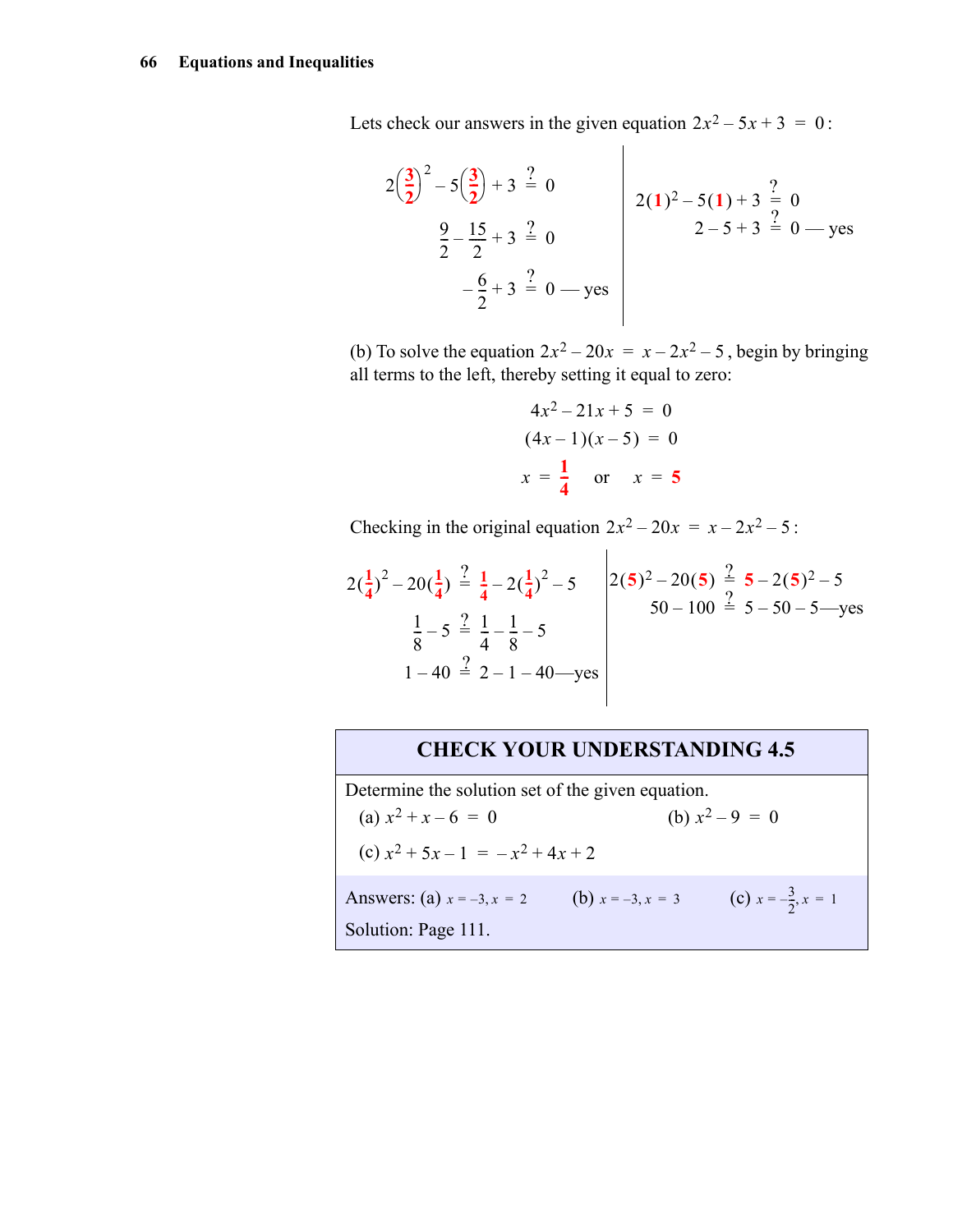The "Factoring by grouping" method is used to solve the equation in the following example.

**EXAMPLE 4.9** Solve:

$$
2x^3 + 3x^2 - 2x - 3 = 0
$$

**SOLUTION:** Staring at the equation  $2x^3 + 3x^2 - 2x - 3 = 0$  we observe that if we factor out an  $x^2$  from the first two terms we get  $x^2(2x+3)$ , and we can also spot a  $(2x+3)$  factor in the last two terms; leading us to:

$$
2x3 + 3x2 - 2x - 3 = 0
$$
  

$$
x2(2x + 3) - (2x + 3) = 0
$$
  

$$
(2x + 3)(x2 - 1) = 0
$$
  

$$
(2x + 3)(x + 1)(x - 1) = 0
$$
  

$$
x = -\frac{3}{2} \text{ or } x = -1 \text{ or } x = 1
$$

## **CHECK YOUR UNDERSTANDING 4.6** Solve: Answers:  $x = -3$ ,  $x = -2$ ,  $x = 2$  $x^3 + 3x^2 - 4x - 12 = 0$

Solution: Page 111.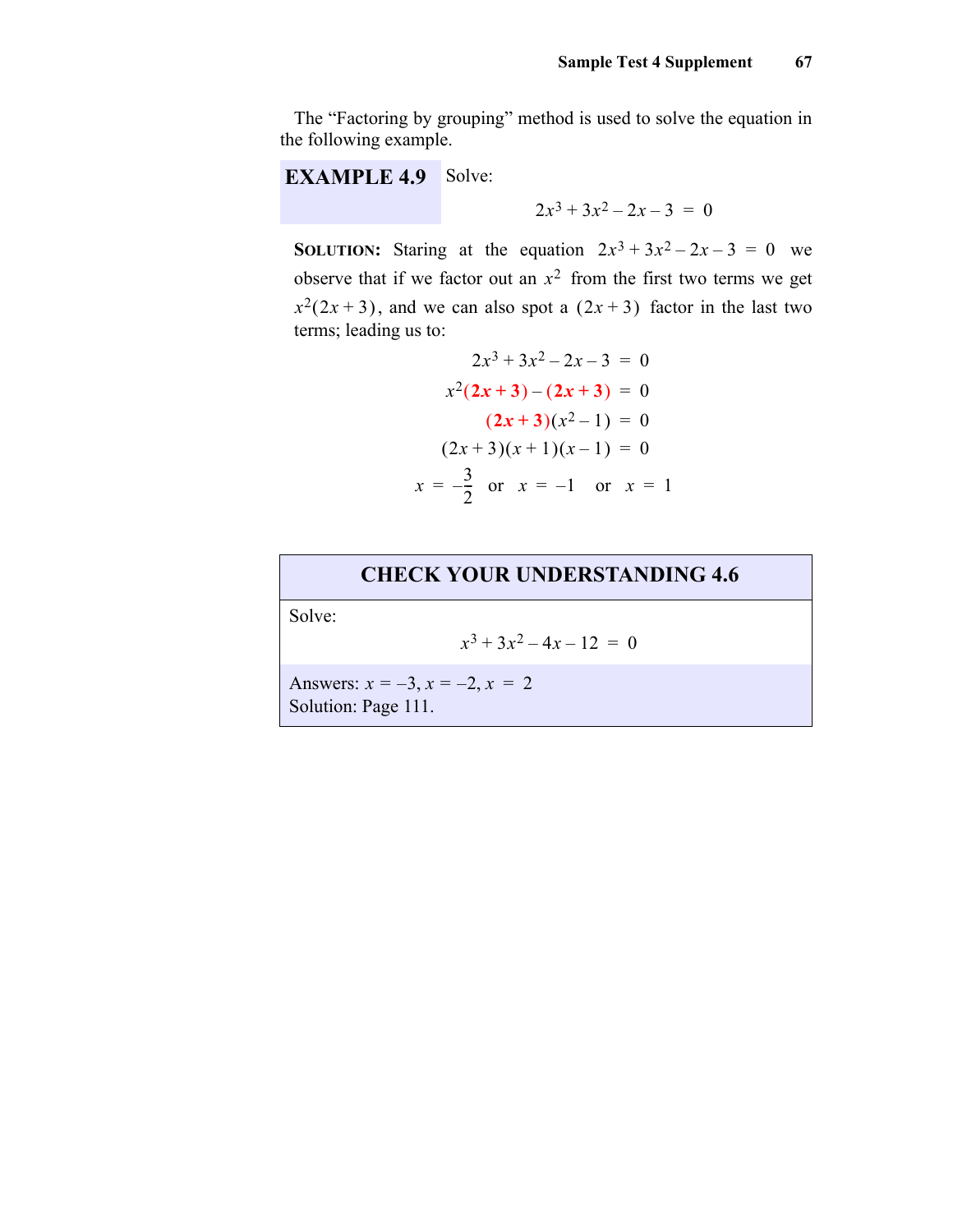### **68 Equations and Inequalities**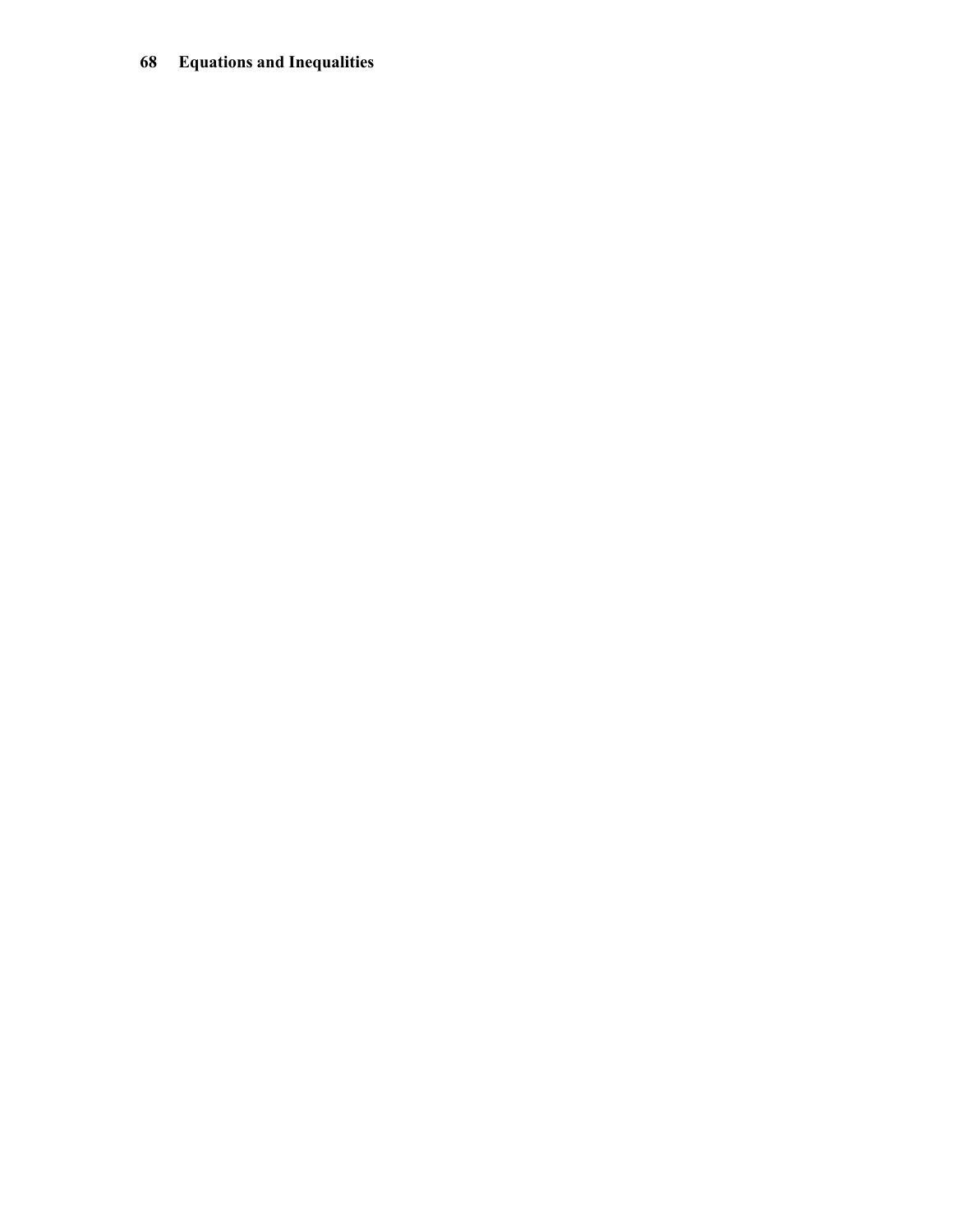**Supplement for Sample Test 5 starts on page 83.**

Question 5.1

# **<sup>5</sup> Sample Test 5 LINES AND LINEAR EQUATIONS Find the slope of the line passing through the two points**  $(2, 2), (5, 4)$ **.**

The correct answer is  $m = \frac{2}{3}$ . If you got it, move on to Question 5.2. If not, consider the following example:

**EXAMPLE 5.1** Find the slope of the line passing through the two points  $(3, -4)$ ,  $(1, 7)$ 

**SOLUTION:** For any nonvertical line *L* and any two distinct points  $(x_1, y_1)$  and  $(x_2, y_2)$  on *L*, the **slope** of *L* is that number *m* given by:

$$
m = \frac{y_2 - y_1}{x_2 - x_1} \text{ (see margin)}
$$
  
In this case:  $m = \frac{7 - (-4)}{1 - 3} = \frac{7 + 4}{-2} = -\frac{11}{2}$   
Or, if you prefer:  $m = \frac{-4 - 7}{3 - 1} = \frac{-11}{2} = -\frac{11}{2}$   
(You can let  $(x_1, y_1) = (3, -4)$ , or  $(x_1, y_1) = (1, 7)$ )

Can you now manage Question 5.1:

Find the slope of the line passing through  $(2, 2)$ ,  $(5, 4)$ Answer:  $m = \frac{2}{3}$ 

If so, go to Question 5.2. If not:



If you still can't solve Question 5.1: **Go to the tutoring center.**



Find the slope of the line passing  
through the two points 
$$
\left(3, \frac{2}{3}\right), \left(\frac{5}{2}, -\frac{7}{3}\right)
$$
.

The correct answer is  $m = 6$ . If you got it, move on to Question 5.3. If not, consider the following example:



A line of positive slope is heading up (climbs) — the more positive the slope the steeper the climb. A line of negative slope is heading down (falls) — the more neg-

ative the slope the steeper the fall.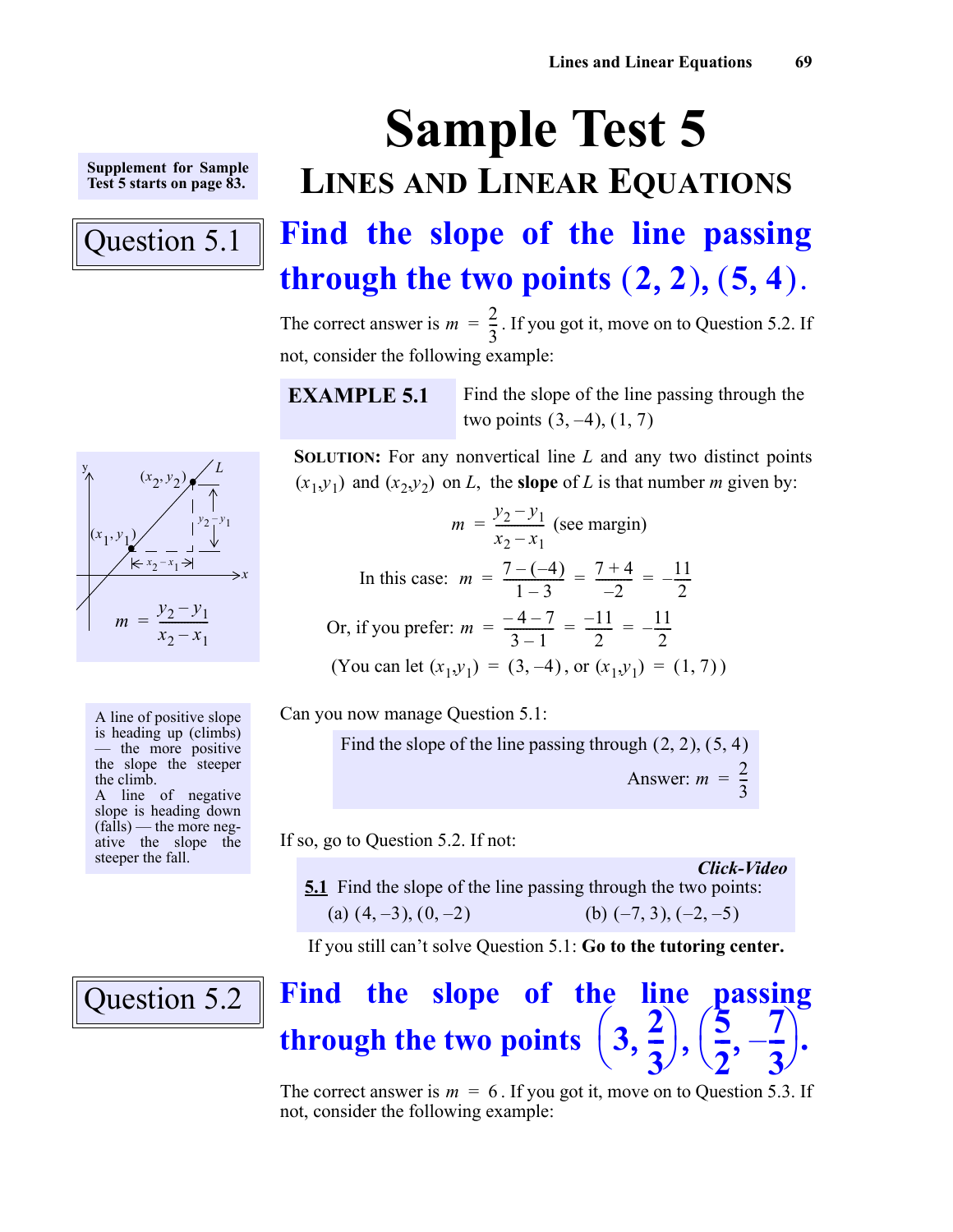**EXAMPLE 5.2** Find the slope of the line passing through the two points  $\left(5, -\frac{7}{3}\right), \left(\frac{1}{2}, 2\right)$ 

**SOLUTION:**

$$
m = \frac{y_2 - y_1}{x_2 - x_1} = \frac{2 - \left(-\frac{7}{3}\right)}{\frac{1}{2} - 5} = \frac{2 + \frac{7}{3}}{\frac{1}{2} - 5} = \frac{\frac{6}{3} + \frac{7}{3}}{\frac{1}{2} - \frac{10}{2}} = \frac{\frac{13}{3}}{\frac{3}{2}} = \frac{-\frac{13}{3}}{\frac{9}{2}} = \frac{-\frac{26}{3}}{-\frac{9}{2}} = -\frac{26}{3}
$$

Can you now manage Question 5.2:

Find the slope of the line passing through 
$$
\left(3, \frac{2}{3}\right), \left(\frac{5}{2}, -\frac{7}{3}\right)
$$
  
Answer:  $m = 6$ 

If so, go to Question 5.3. If not:

|                                                                           | Click-Video                                                               |
|---------------------------------------------------------------------------|---------------------------------------------------------------------------|
|                                                                           | 5.2 Find the slope of the line passing through the two points:            |
| (a) $\left(\frac{4}{3}, -\frac{1}{2}\right), \left(0, \frac{1}{3}\right)$ | (b) $\left(\frac{2}{5},-1\right), \left(-\frac{1}{5},-\frac{1}{2}\right)$ |

If you still can't solve Question 5.2: **Go to the tutoring center.**

#### **Find the slope-intercept equation of** the line of slope  $\frac{2}{3}$  and *y*-intercept 7. Question 5.3 **2 3 --**

The correct answer is  $y = \frac{2}{3}x + 7$ . If you got it, move on to Question 5.4. If not, consider the following example:

**EXAMPLE 5.3** Find the slope-intercept equation of the line of slope 5 and *y*-intercept  $\frac{7}{2}$ . 3  $\frac{1}{2}$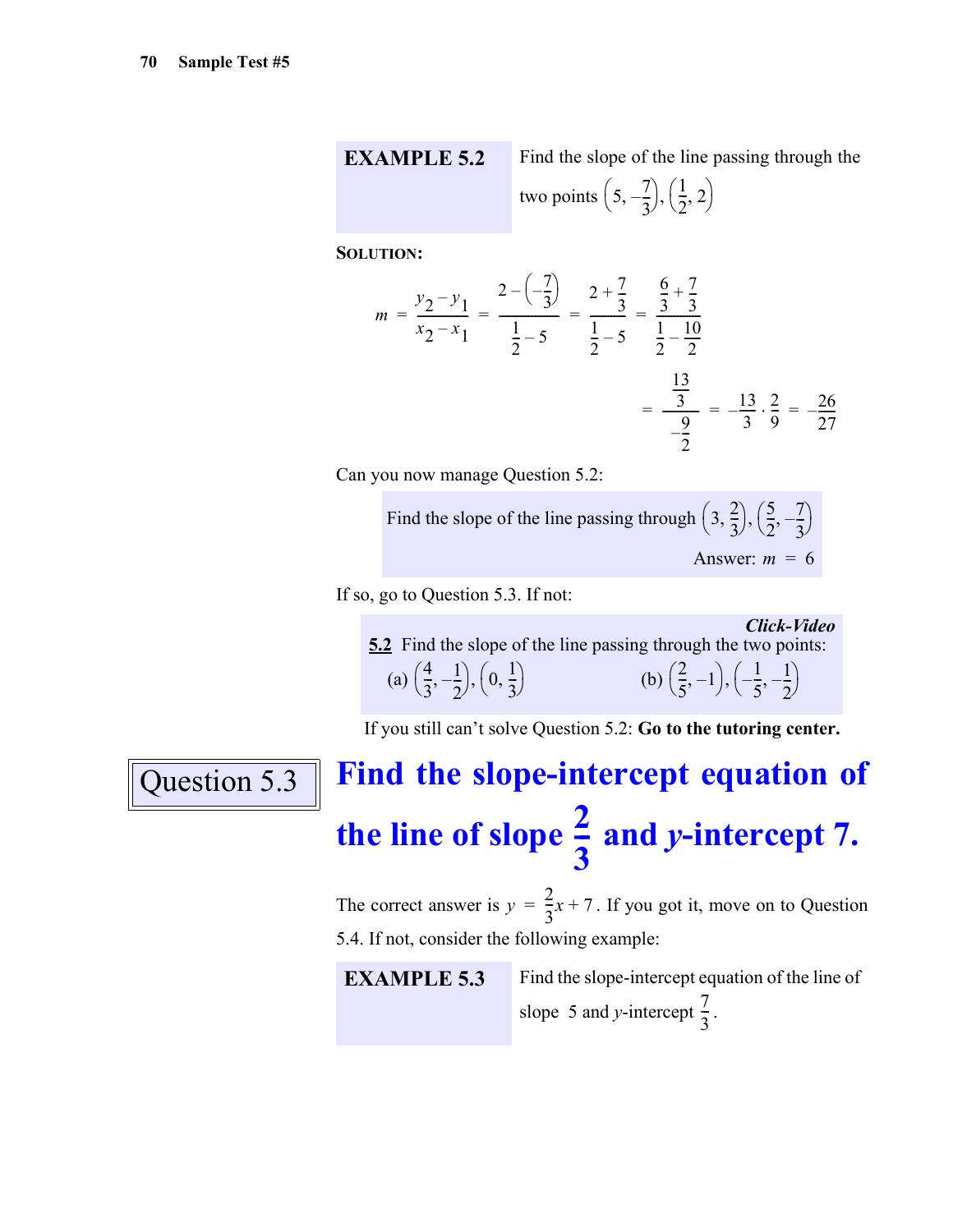**SOLUTION:** Some Theory:

Consider the line *L* of slope *m* below. Being nonvertical, it must intersect the *y*-axis at some point  $(0, b)$ . That number *b*, where the line intersects the *y*-axis, is called the *y***-intercept** of the line.



Let  $(x, y)$  be any other point on *L*. From the fact that any two distinct points on a line determine its slope, we have:

$$
m = \frac{y-b}{x-0}
$$
  
multiply both sides of the equation by x:  

$$
m = \frac{y-b}{x}
$$
  

$$
y-b = mx
$$
  
add b to both sides of equation:  $y = mx + b$ 

Direct substitution shows that the above equation also holds at the point  $(0, b)$ .

Bottom line:

The **slope-intercept equation** of the line of slope *m* and y-intercept *b* is  $y = mx + b$ 

In particular, here is the slope-intercept equation of the line of slope **5** and *y*-intercept  $\frac{7}{2}$ :  $y = 5x + \frac{7}{2}$ . **3**  $\frac{7}{3}$   $y = 5x + \frac{7}{3}$ 

Can you now manage Question 5.3:

Find the slope-intercept equation of the line of slope  $\frac{2}{5}$  and *y*-intercept 7. Answer:  $y = \frac{2}{3}x + 7$  $\frac{2}{3}$  and y-intercept 7

If so, go to Question 5.4. If not:

**5.3** Find the slope-intercept equation of the line: Click-Video (a) of slope  $-\frac{1}{2}$  and *y*- intercept  $\frac{2}{7}$ . (b) of slope 0 and *y*- intercept 0. 3  $-\frac{1}{3}$  and y- intercept  $\frac{2}{7}$ 

If you still can't solve Question 5.3: **Go to the tutoring center.**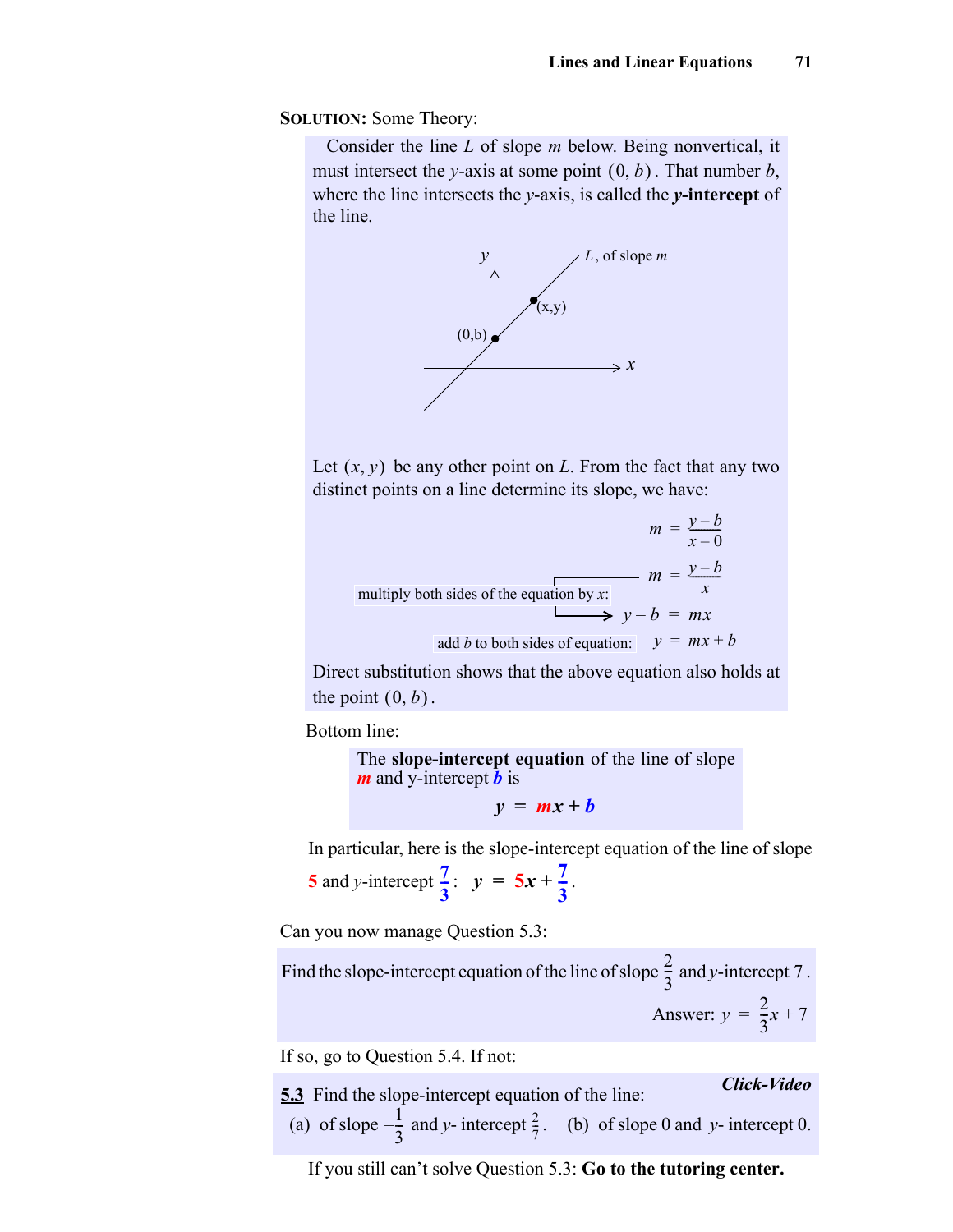## Question 5.4 ||

# **Find the slope-intercept equation of the line which contains the points**  $(3, -4), (5, 6).$

The correct answer is  $y = 5x - 19$ . If you got it, move on to Question 5.5. If not, consider the following example:

**EXAMPLE 5.4** Find the slope-intercept equation of the line that contains the points  $(3, 2)$  and  $(-4, 6)$ .

**SOLUTION:** Using the given points, we find that:

$$
m = \frac{6-2}{-4-3} = -\frac{4}{7}
$$

We now know that the equation is of the form:

 $y = -\frac{4}{7}x + b$ 

Since the point  $(3, 2)$  is on the line<sup>1</sup>, the above equation must hold when 3 is substituted for *x* and 2 for *y*, and this enables us to solve for *b*:

$$
2 = -\frac{4}{7}(3) + b
$$

$$
b = 2 + \frac{12}{7} = \frac{26}{7}
$$

Thus:

 $y = -\frac{4}{7}x + \frac{26}{7}$ 

Can you now manage Question 5.4:

Find the slope-intercept equation of the line passing through  $(3, -4)$ ,  $(5, 6)$ 

Answer:  $y = 5x - 19$ 

If so, go to Question 5.5 If not:

- *Click-Video* **5.4** Find the slope-intercept equation of the line passing through the two given points: (a)  $(2, -5)$ ,  $(0, 3)$  (b)  $\left(\frac{1}{2}\right)$  $\left(\frac{1}{2}, -\frac{1}{3}\right), \left(2, -\frac{1}{2}\right)$
- If you still can't solve Question 5.4: **Go to the tutoring center.**

2



To sketch the line in question, simply plot the two given points on the line and then draw the

Looking at the above line we see that it has a negative slope, and that its *y*- intercept is about 4.

<sup>1.</sup> The other point,  $(-4, 6)$  can be used instead of  $(3, 2)$ , and it would lead to the same result (try it).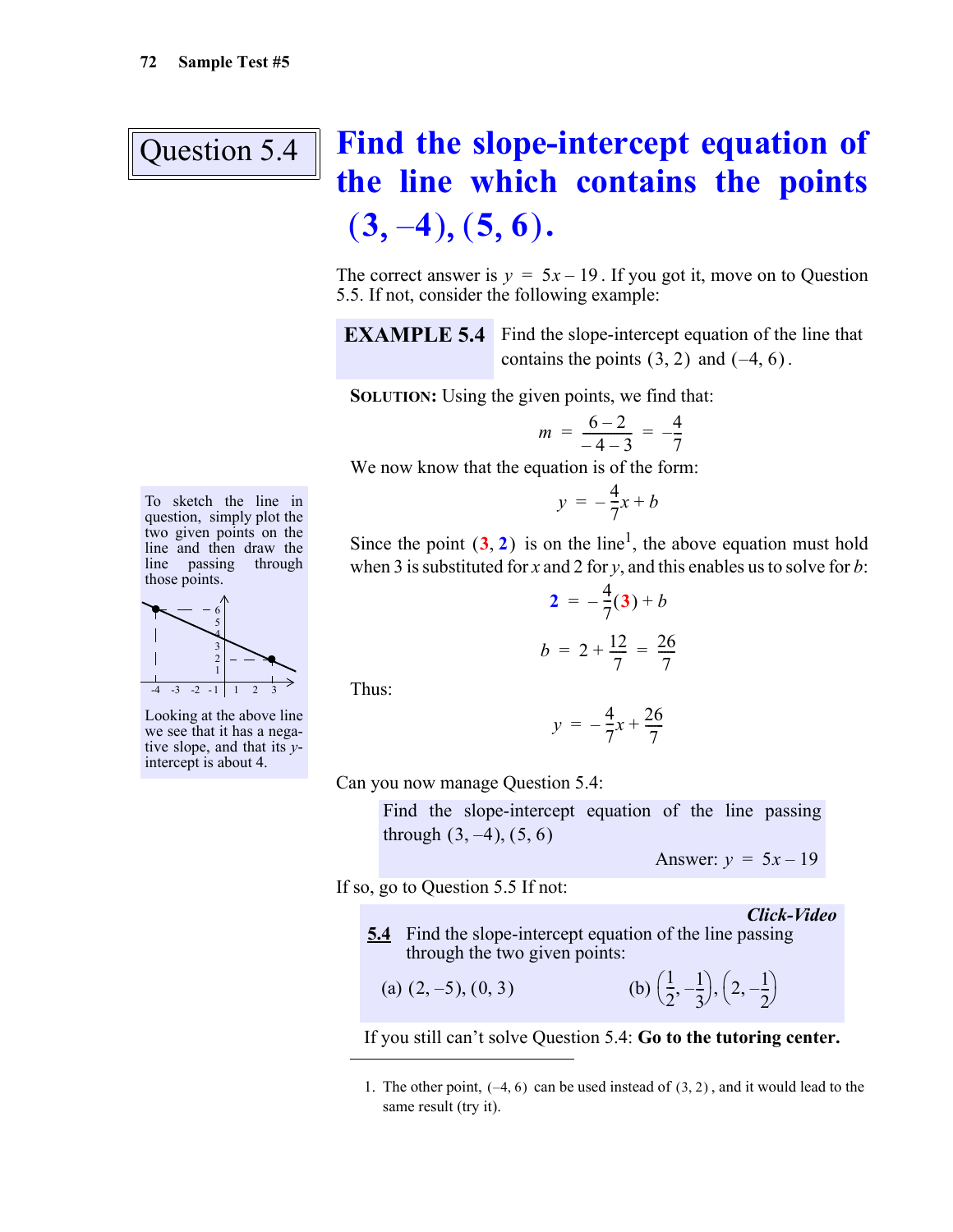Question 5.5

### **Find the slope and** *y***-intercept of the line:**

## $2x-3y+4 = -x+y-1$

The correct answer is  $m = \frac{3}{4}$  and  $b = \frac{5}{4}$ . If you got it, move on to Question 5.6. If not, consider the following example:

**EXAMPLE 5.5** Find the slope and *y*-intercept of the line  $4x + 7y = -y - 3x - 1$ 

**SOLUTION:** Rewrite the equation  $4x + 7y = -y - 3x - 1$ in the form  $y = mx + b$ :

$$
4x + 7y = -y - 3x - 1
$$
  
\n
$$
7y + y = -4x - 3x - 1
$$
  
\n
$$
8y = -7x - 1
$$
  
\n
$$
y = -\frac{7}{8}x - \frac{1}{8}
$$
  
\n
$$
\uparrow \uparrow
$$
  
\n
$$
m \quad b
$$

From the above slope-intercept equation, we see that the line has slope  $-\frac{7}{9}$  and *y*-intercept  $-\frac{1}{9}$ . 8  $-\frac{7}{8}$  and y-intercept  $-\frac{1}{8}$ 8  $-\frac{1}{2}$ 

Can you now manage Question 5.5:

Find the slope and *y*-intercept of the line  $2x - 3y + 4 = -x + y - 1$ Answer:  $m = \frac{3}{4}$  and  $b = \frac{5}{4}$ 

If so, go to Question 5.6. If not:

*Click-Video*

 **5.5** Find the slope and *y*-intercept of the line: (a)  $7x = 2y - 4x + 9$  <br> (b)  $2(y + 3x) - 1 = 3x - y + 2$ 

If you still can't solve Question 5.5: **Go to the tutoring center.**

Question 5.6

### **Find the slope and** *y***-intercept of the line:**

$$
\frac{x+1}{3}=\frac{y}{6}+1
$$

The correct answer is  $m = 2$  and  $b = -4$ . If you got it, move on to Question 5.7. If not, consider the following example: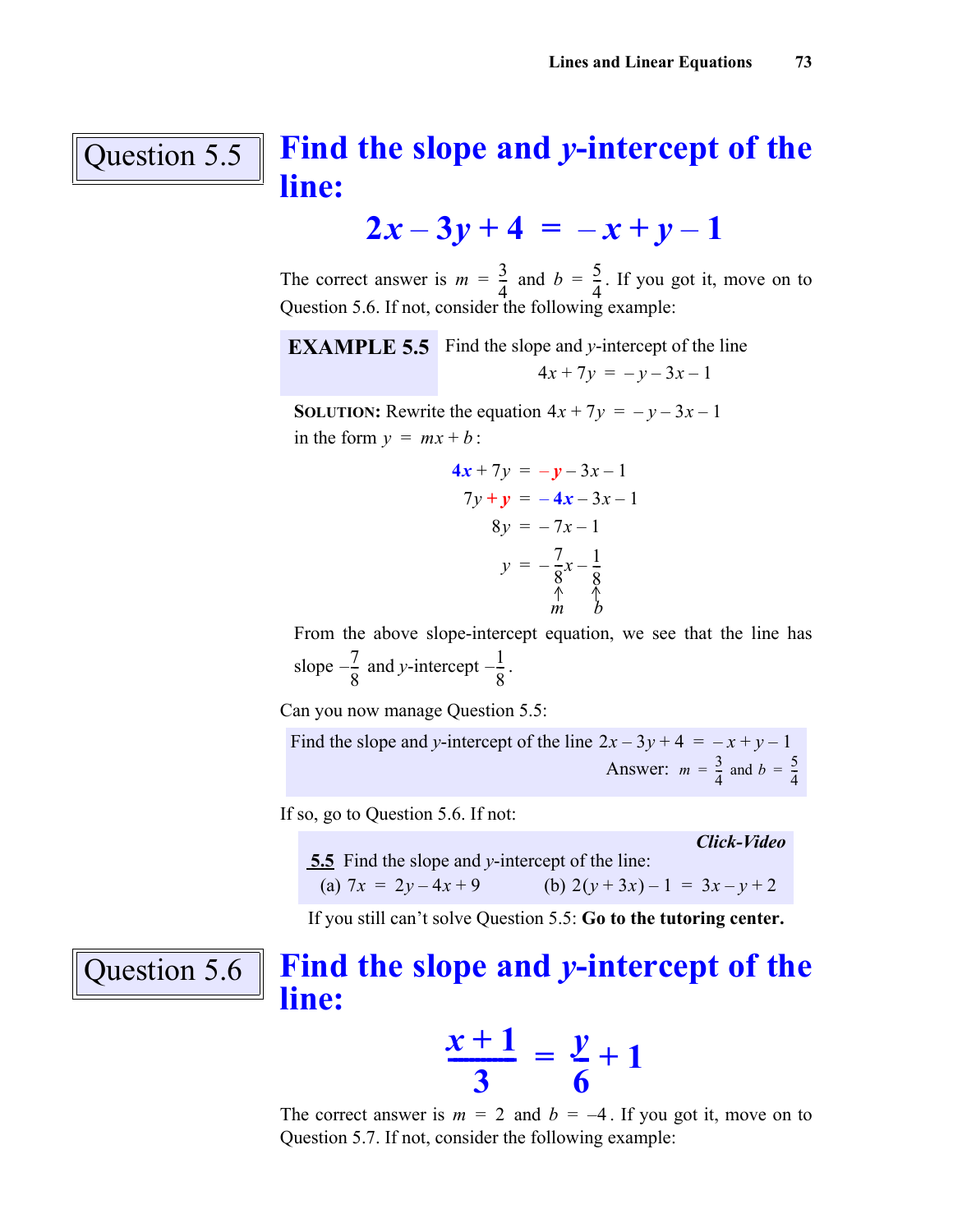**EXAMPLE 5.6** Find the slope and *y*-intercept of the line 1  $\frac{1}{2}(3x-4y)+\frac{2x-3y}{4}$ 4  $+\frac{2x-3y}{4} = \frac{x}{4} + y + 1$ 

**SOLUTION:** We express the equation in the form  $y = mx + b$ :

$$
\frac{1}{2}(3x - 4y) + \frac{2x - 3y}{4} = \frac{x}{4} + y + 1
$$
\nmultiply both sides by 4

\nto clear denominators:

\n
$$
4\left[\frac{1}{2}(3x - 4y) + \frac{2x - 3y}{4}\right] = 4\left[\frac{x}{4} + y + 1\right]
$$
\n
$$
2(3x - 4y) + (2x - 3y) = x + 4y + 4
$$
\n
$$
6x - 8y + 2x - 3y = x + 4y + 4
$$
\n
$$
8x - 11y = x + 4y + 4
$$
\n
$$
-11y - 4y = -8x + x + 4
$$
\n
$$
-15y = -7x + 4
$$
\n
$$
y = \frac{7}{15}x - \frac{4}{15}
$$

From the above slope-intercept equation, we see that the line has slope  $\frac{7}{16}$  and *y*-intercept  $-\frac{4}{16}$ . 15  $\frac{7}{15}$  and y-intercept  $-\frac{4}{15}$ 15  $-\frac{4}{15}$ 

Can you now manage Question 5.6:

Find the slope and *y*-intercept of the line

$$
\frac{x+1}{3} = \frac{y}{6} + 1
$$
  
Answer:  $m = 2$  and  $b = -4$ 

If so, go to Question 5.7. If not:

*Click-Video* **5.6** Find the slope and *y*-intercept of the line: (a)  $\frac{2x-3y}{5} + \frac{1}{3} = \frac{1}{3} \left( 2x - \frac{y}{5} \right) + 1$  (b)  $+\frac{1}{3} = \frac{1}{3} \left(2x - \frac{y}{5}\right) + 1$  (b)  $2\left(-x + \frac{y}{5}\right) = \frac{x+1}{2+1}$  $2 + \frac{1}{2}$ 2  $+\frac{1}{2}$  $=$   $\frac{\lambda + 1}{1}$ 

If you still can't solve Question 5.6: **Go to the tutoring center.**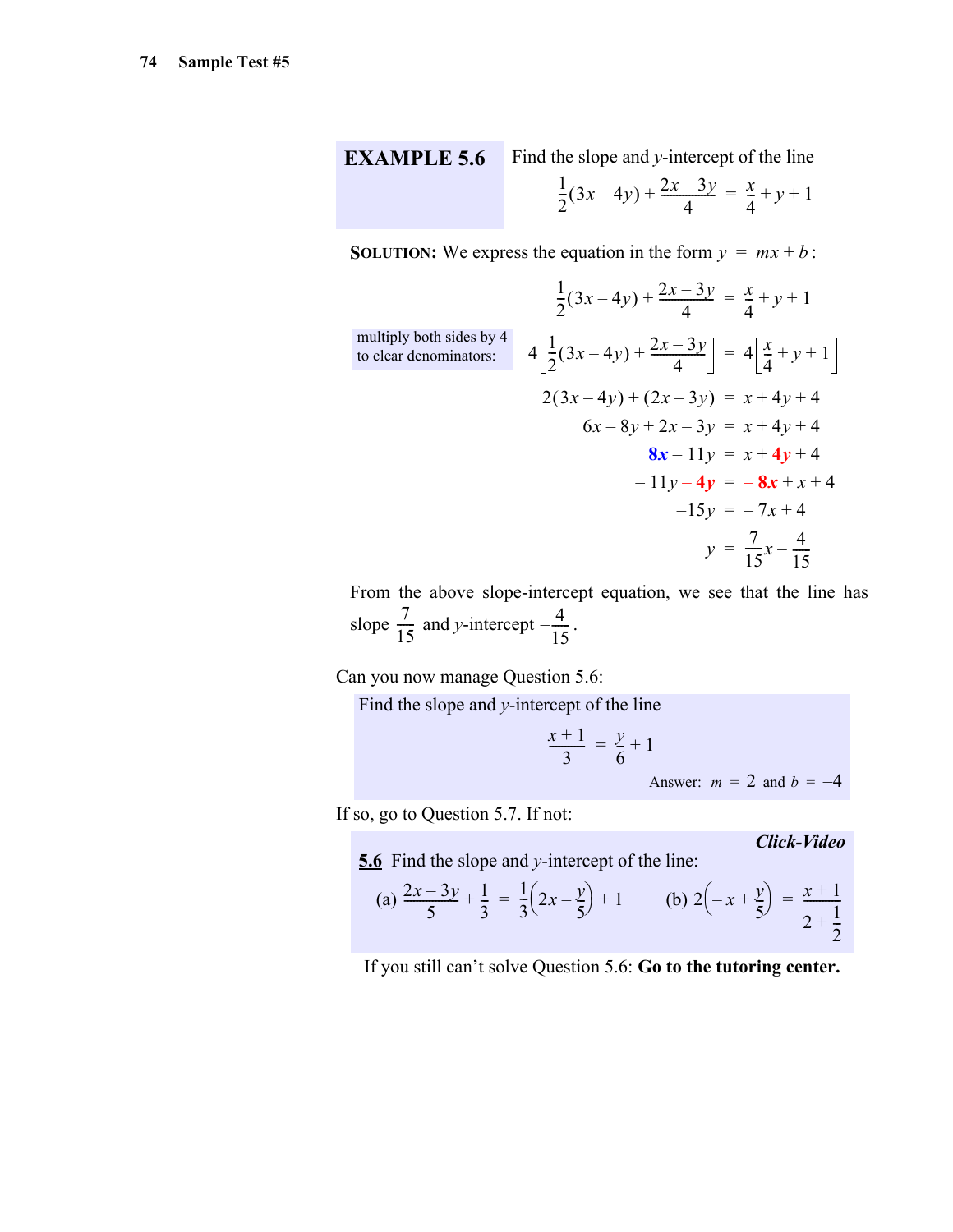## **Find the values of** *x* **and** *y* **if:**   $3x + 4y = 6$  and  $y = 2x + 7$

The correct answer is  $x = -2$ ,  $y = 3$ . If you got it, move on to Question 5.8. If not, consider the following example:

**EXAMPLE 5.7** Find the values of *x* and *y* if:  $2x + 3y = 5$  and  $y = -x + 1$ 

#### **SOLUTION:**

Substituting:  $y = -x + 1$ in:  $2x + 3y = 5$ gives us:  $2x + 3(-x + 1) = 5$  $2x-3x+3 = 5$   $\Rightarrow$  substituting in:  $y = -x+1$  $2x - 3x = 5 - 3$  $-x = 2$  $x = -2$  $y = -(-2) + 1$ *y* = **3**

Let's check our solution in the two given equations. Does the equa- $\text{tion } 2x + 3y = 5 \text{ hold if } x = -2 \text{ and } y = 3$ ? Yes:

 $2x + 3y = 2(-2) + 3(3) = -4 + 9 = 5$  Check!

Does the equation  $y = -x + 1$  hold if  $x = -2$  and  $y = 3$ ? Yes:

 $3\frac{?}{=} -(-2) + 1$  Yes!

Can you now manage Question 5.7:

Find the values of x and y if  $3x + 4y = 6$  and  $y = 2x + 7$ Answer:  $x = -2, y = 3$ 

If so, go to Question 5.8. If not:

*Click-Video*  **5.7** Find the values of x and *y* if: (a)  $2x + 7y = 8$  and  $y = x - 4$  (b)  $\frac{3x + y}{2} = -1$  and  $y = \frac{x}{3}$ 3  $= -1$  and  $y = \frac{x}{3} - \frac{4}{3}$ 

If you still can't solve Question 5.7: **Go to the tutoring center.**

### Question 5.7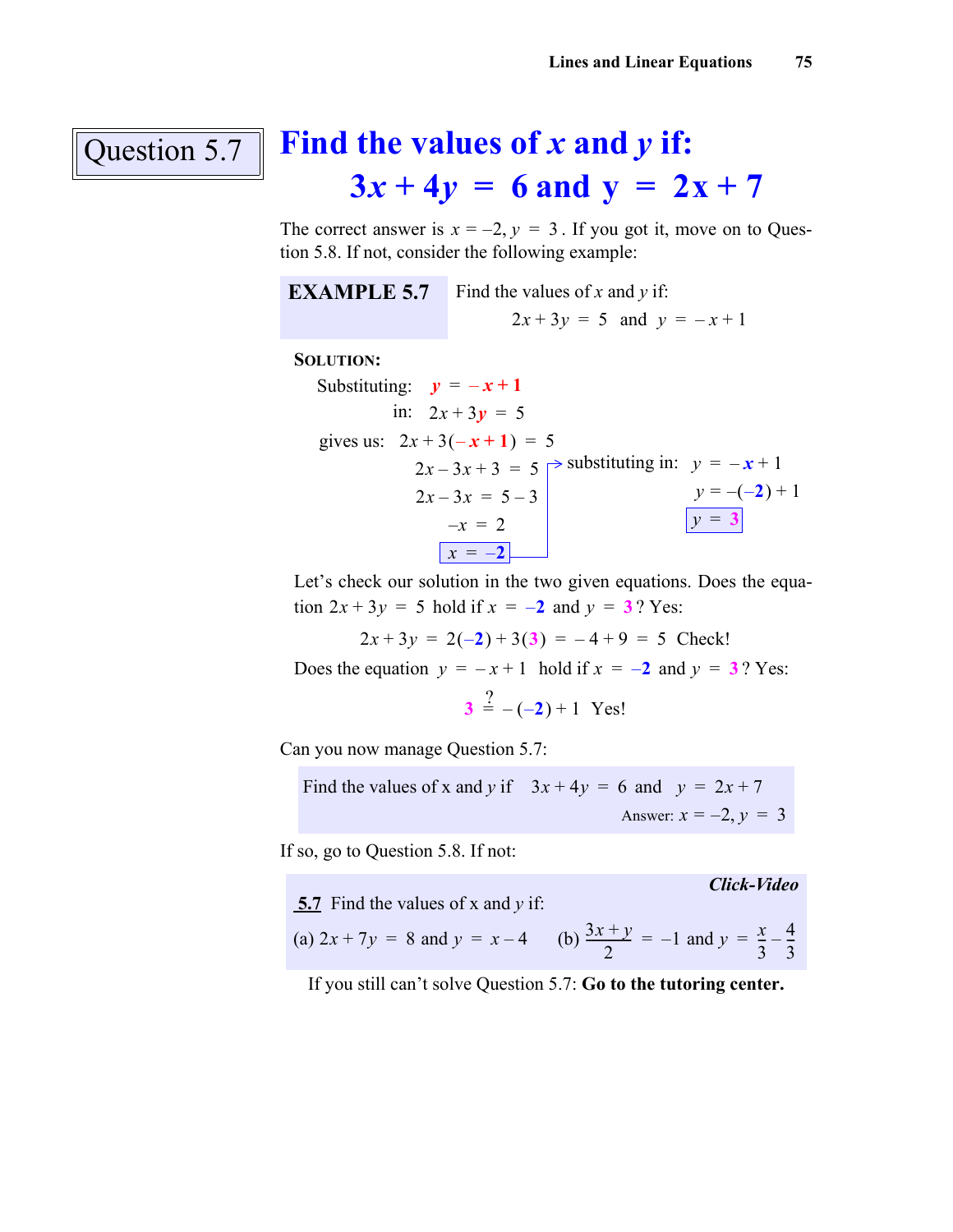

## **Solve the following system of two equations in two unknowns:**

 $3x + 4y = 6$  $x-2y = -8$  $\left\{ \right.$  $\mathbf{I}$ 

The correct answer is  $x = -2$ ,  $y = 3$ . If you got it, move on to Question 5.6. If not, consider the following example:

To solve a system of two equations in two variables is to determine values of the variables which simultaneously satisfy each equation in the system.

**EXAMPLE 5.8** Solve the following system of two equations in two unknowns.

(1): 
$$
-3x + y = 2
$$
  
(2):  $2x + 2y = 5$ }

#### **SOLUTION:**

ELIMINATION METHOD: Add (or subtract) a multiple of one equation to a multiple of the other, so as to eliminate one of the variables and arrive at one equation in one unknown:

multiply equation 1 by 2: 
$$
2 \times (1)
$$
:  $-6x + 2y = 4$   
(2):  $2x + 2y = 5$   
subtract:  $-8x = -1$   
 $x = \frac{1}{8}$ 

Substituting  $x = \frac{1}{8}$  in (1) [we could have chosen (2)], we have:

 $-3\left(\frac{1}{8}\right) + y = 2$ 

$$
y = 2 + \frac{3}{8} = \boxed{\frac{19}{8}}
$$

SUBSTITUTION METHOD:

(1): 
$$
-3x + y = 2
$$
  
(2):  $2x + 2y = 5$ }

Solving for  $y$  in (1), we have:

$$
y = 3x + 2 \tag{*}
$$

Substituting this value in (2) yields:

$$
2x + 2(3x + 2) = 5
$$
  

$$
2x + 6x + 4 = 5
$$
  

$$
8x = 1
$$
  

$$
x = \frac{1}{8}
$$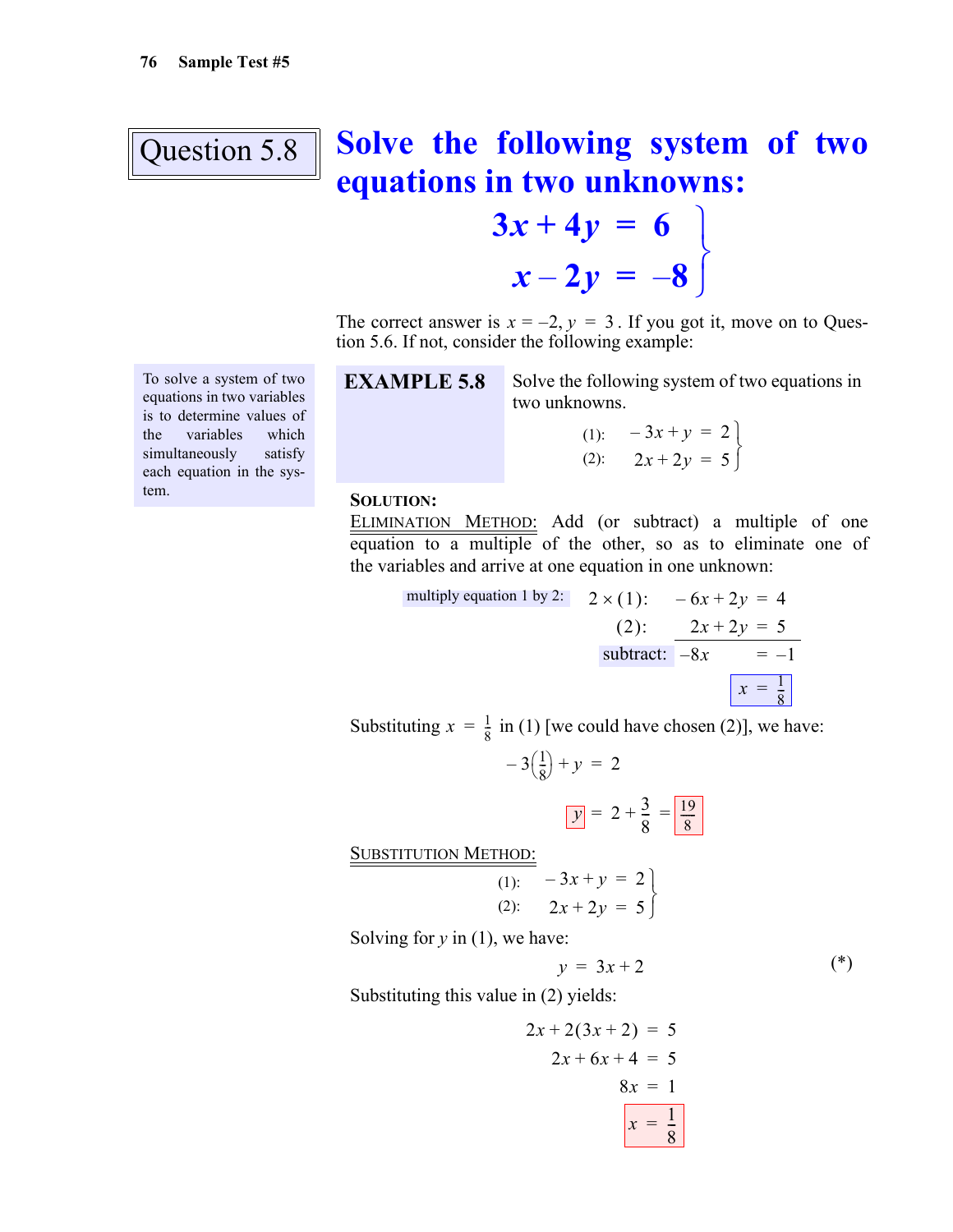Returning to (\*), we find the corresponding y-value:

$$
y = 3 \cdot \frac{1}{8} + 2 = \frac{19}{8}
$$

**Note:** You can take the two given equations and solve each of them for  $y$  in terms of  $x$  to arrive at the equations of two lines:

(1): 
$$
-3x + y = 2 \rightarrow y = 3x + 2
$$
  
\n(2):  $2x + 2y = 5 \rightarrow y = -x + \frac{5}{2}$ 

Since every point on the line  $y = 3x + 2$  satisfies equation (1), and every point on line  $y = -x + \frac{5}{2}$  satisfies equation (2), the point at which the two lines intersect is precisely the solution of the given system of two equations in two unknowns:

Can you now manage Question 5.8:

Solve:  $\left\{\n \begin{array}{ccc}\n 3 & 3 \\
 2 & 3\n \end{array}\n \right\}$  Answer:  $3x + 4y = 6$  $x - 2y = -8$  $\vert$ 

Answer: 
$$
x = -2
$$
,  $y = 3$ 

 $= 3x + 2$ 

 $y = -x + \frac{5}{2}$  $= -x + \frac{3}{2}$ 

 $\left( \frac{1}{8}, \frac{19}{8} \right)$ 

If so, go to Question 5.9. If not:

| <b>5.8</b> Solve: | <b>Click-Video</b> |
|-------------------|--------------------|
| (a) $5x + 2y = 3$ | (b) $3x + 7y = 13$ |
| $2x + y = 1$      | (c) $3x + 7y = 13$ |

If you still can't solve Question 5.8: **Go to the tutoring center.**

$$
\frac{1}{2} \text{Solve: } \frac{1}{2}(2x+y) = 3x-1
$$

$$
\frac{x+y}{3} = y-x
$$

The correct answer is  $x = 1$ ,  $y = 2$ . If you did not get it, consider the following example:

To graph the line  $y = 3x + 2$ , for example, just plot a couple of its points, say:

 $(0, 2)$ <br>  $($  $x^2 + y^2 = 3 \cdot 0 + 2 = 2$ 

and:



Question 5.9 **1**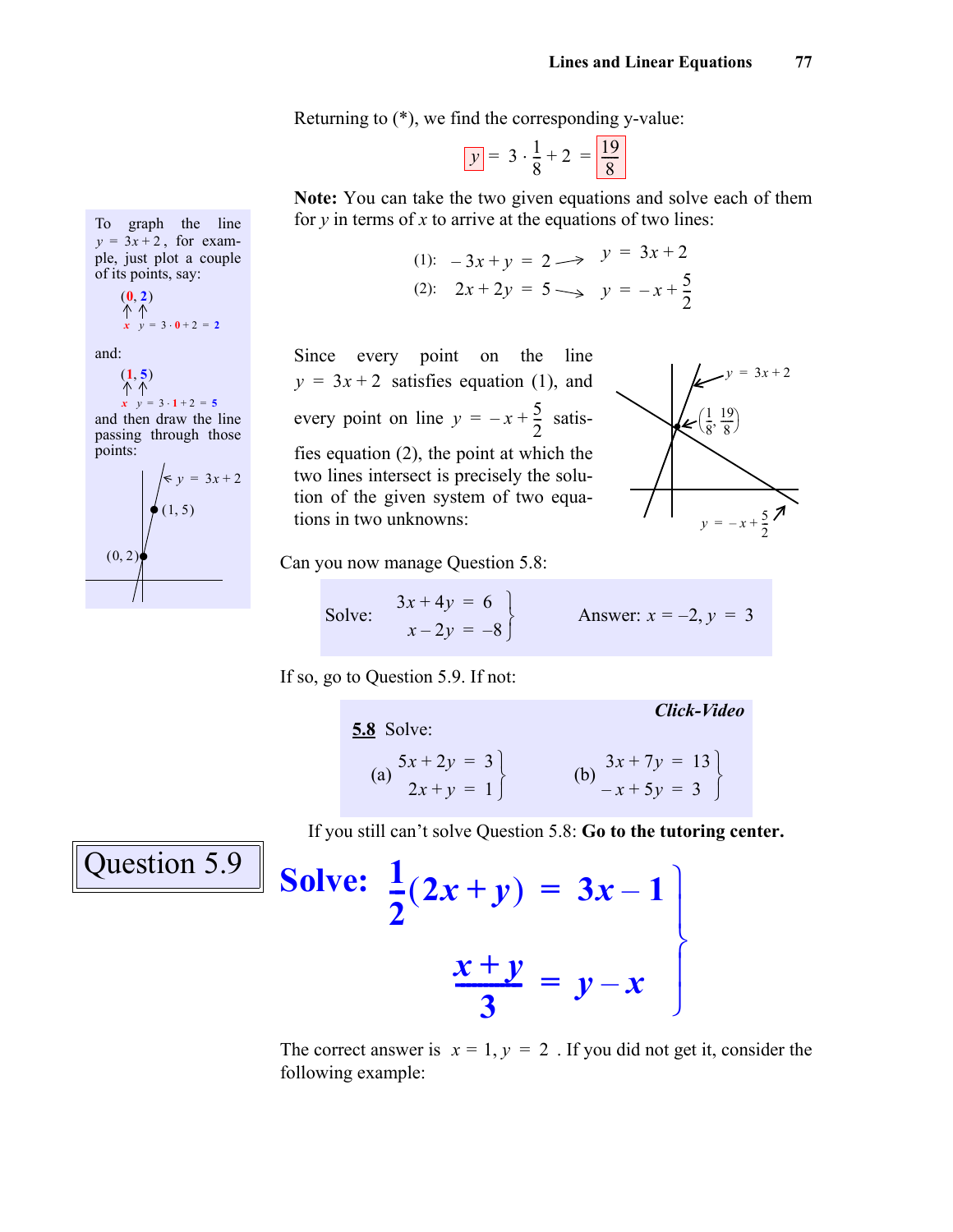# **EXAMPLE 5.9** Solve:

(1): 
$$
\frac{x+2y}{2} = -\frac{1}{2}
$$
  
(2): 
$$
3x = \frac{x+y}{4} + 3
$$

**SOLUTION:** The first order of business is to rewrite the two equations in a nicer form:

(1): 
$$
\frac{x+2y}{2} = -\frac{1}{2}
$$

multiply both sides by 2:  $x + 2y = -1$ 

(2): 
$$
3x = \frac{x+y}{4} + 3
$$
  
\nmultiply both sides by 4:  $12x = x + y + 12$   
\n $12x - x - y = 12$   
\n $11x - y = 12$ 

At this point, you can use either method of the previous example to solve the system:

(3): 
$$
x + 2y = -1
$$
  
(4):  $11x - y = 12$ 

We elect to go with the elimination method (see margin for the substitution method):

$$
(3): \t x + 2y = -1
$$
\nmultiply equation (4) by 2: 
$$
\begin{array}{rcl}\n & 22x - 2y = 24 \\
 & 23x = 23\n \end{array}
$$
\n
$$
x = 1
$$

substitute 1 for *x* in equation (3):  $1 + 2y = -1$ 

$$
2y = -2
$$

$$
y = -1
$$

We check our solution,  $x = 1$ ,  $y = -1$ , in the original system:

(1): 
$$
\frac{x+2y}{2} = \frac{1+2(-1)}{2} = -\frac{1}{2}
$$
 Check!  
(2): 
$$
3x \stackrel{?}{=} \frac{x+y}{4} + 3
$$

$$
3(1) \stackrel{?}{=} \frac{1+(-1)}{4} + 3
$$

$$
3 \stackrel{?}{=} \frac{0}{4} + 3
$$
 Yes!

Solve for  $y$  in (4): Substitute in (3) and solve for *x*: Substitute 1 for  $\overline{x}$  in equation (3) and solve for *y*:  $y = 11x - 12$  $x + 2(11x - 12) = -1$  $x + 22x - 24 = -1$  $23x = 23$ *x* = 1  $1 + 2y = -1$  $2y = -2$  $y = -1$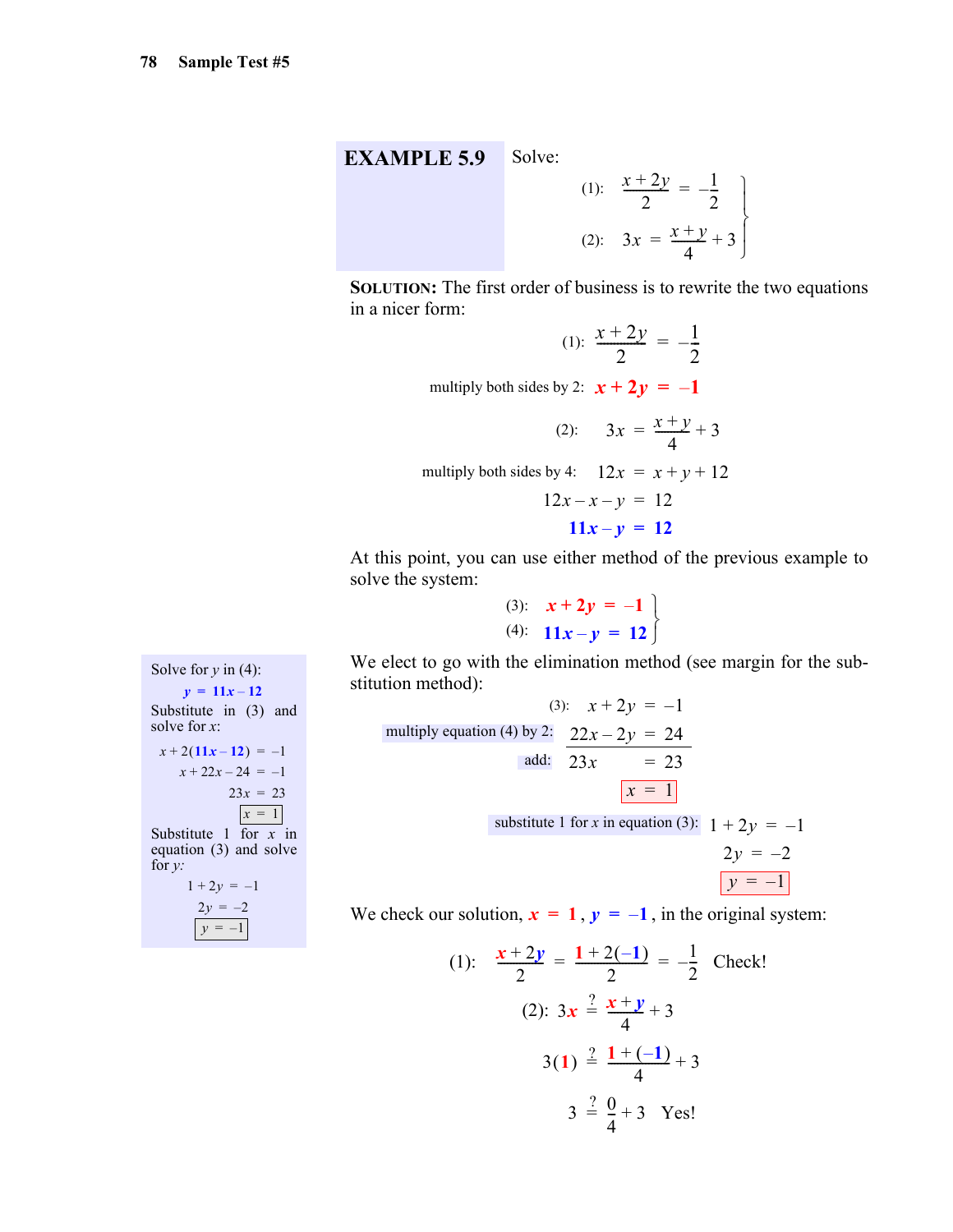Can you now manage Question 5.9:

Solve: 
$$
\begin{cases}\n\frac{1}{2}(2x+y) = 3x-1 \\
\frac{x+y}{3} = y-x\n\end{cases}
$$
: Answer:  $x = 1, y = 2$ 

If not:

| <b>5.9</b> Solve:                             | <b>Click-Video</b>                         |
|-----------------------------------------------|--------------------------------------------|
| (a) $\frac{x}{2} + \frac{y}{3} = \frac{1}{6}$ | (a) $\frac{x+2y}{3} = x - y - \frac{4}{3}$ |
| (b) $\frac{2x-y}{3} = 1$                      | (b) $-x = \frac{3y+1}{2} - \frac{5}{2}$    |

If you still can't solve Question 5.9: **Go to the tutoring center.**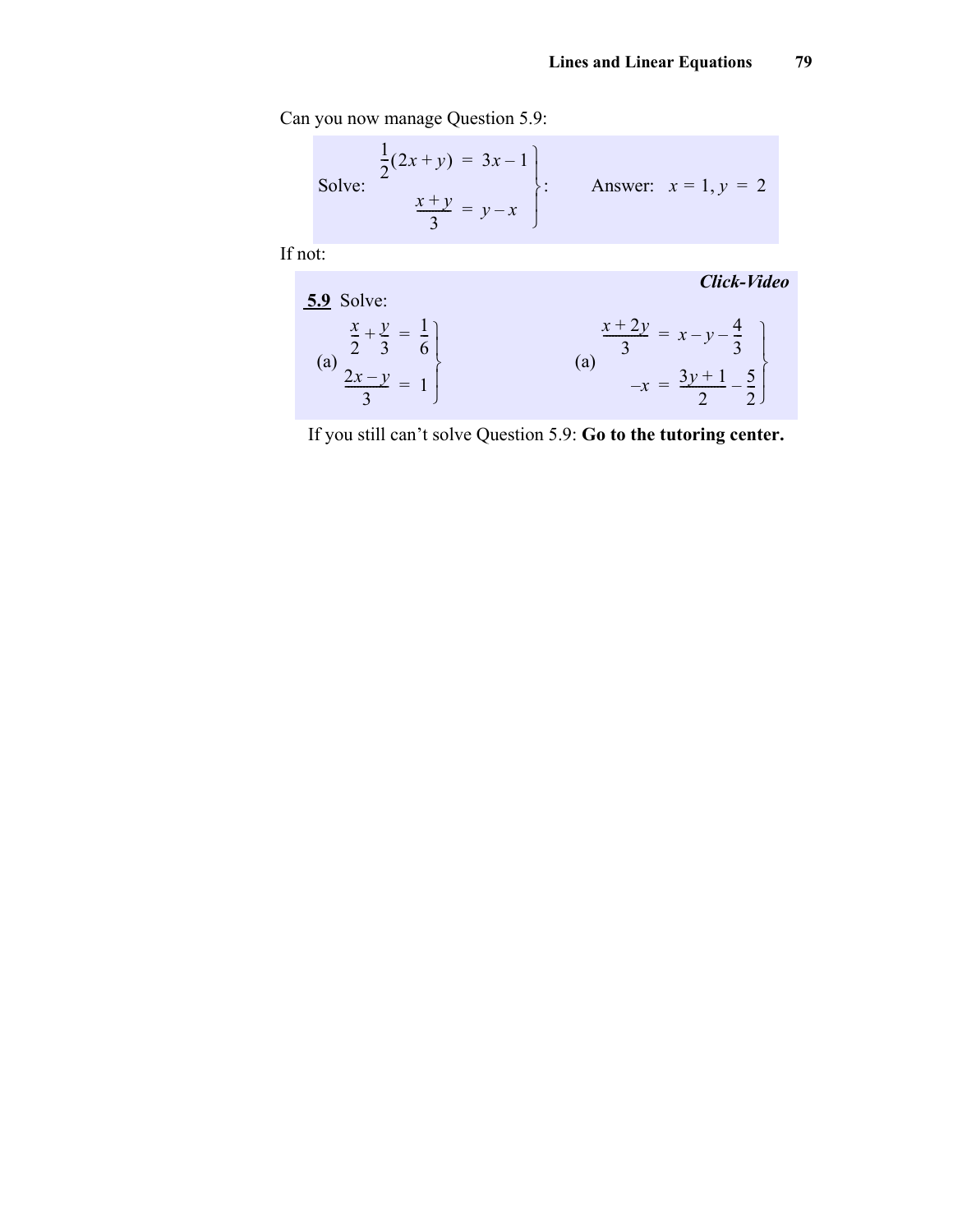|                                                    | <b>SUMMARY</b>                                                                                                                                                |                                                       |
|----------------------------------------------------|---------------------------------------------------------------------------------------------------------------------------------------------------------------|-------------------------------------------------------|
|                                                    | <b>SLOPE OF A LINE</b> For any nonvertical line L and any two distinct points $(x_1, y_1)$<br>and $(x_2, y_2)$ on L, the slope of L is the number m given by: |                                                       |
|                                                    | $m = \frac{y_2 - y_1}{x_2 - x_1}$ = $\frac{\text{change in } y}{\text{change in } x}$                                                                         |                                                       |
|                                                    | The more positive the slope, the steeper the climb                                                                                                            | The the more negative the slope, the steeper the fall |
|                                                    | <b>SLOPE-INTERCEPT</b> A point $(x, y)$ is on the line of slope <i>m</i> and <i>y</i> -intercept <i>b</i> if and                                              |                                                       |
| <b>EQUATION:</b> only if:                          | $y = mx + b$                                                                                                                                                  |                                                       |
| <b>SOLUTION OF A SYSTEM OF</b><br><b>EQUATIONS</b> | To solve a system of equations in several variables is to deter-<br>mine values of the variables which simultaneously satisfy each<br>equation in the system. |                                                       |

| <b>ADDITIONAL PROBLEMS</b> |                                                                                                                         |                                          |
|----------------------------|-------------------------------------------------------------------------------------------------------------------------|------------------------------------------|
|                            | 1.1 Find the slope of the line passing through $(1, -2)$ , $(7, 7)$ .                                                   | Answer: $m = \frac{3}{2}$                |
|                            | 1.2 Find the slope of the line passing through $(-4, -1)$ , $(0, -3)$ .                                                 | Answer: $m = -\frac{1}{2}$               |
|                            | 2.1 Find the slope of the line passing through $\left(\frac{1}{2}, -\frac{2}{3}\right), \left(\frac{1}{4}, -3\right)$ . | Answer: $m = \frac{28}{3}$               |
|                            | 2.2 Find the slope of the line passing through $\left(2, -\frac{1}{3}\right), \left(-\frac{1}{3}, \frac{1}{2}\right)$ . | Answer: $m = -\frac{5}{14}$              |
| 3.1                        | Find the slope-intercept equation of the line of slope 7 and y-intercept $-3$ .                                         |                                          |
|                            |                                                                                                                         | Answer: $y = 7x-3$                       |
| 3.2                        | Find the slope-intercept equation of the line of slope $0$ and $y$ -intercept $1$ .                                     | Answer: $y = 1$                          |
| 4.1                        | Find the slope-intercept equation of the line that contains the points $(1, 2)$ and $(4, -1)$ .                         |                                          |
|                            |                                                                                                                         | Answer: $y = -x + 3$                     |
| 4.2                        | Find the slope-intercept equation of the line that contains the points $(2, 2)$ and $(-2, -1)$ .                        |                                          |
|                            |                                                                                                                         | Answer: $y = \frac{3}{4}x + \frac{1}{2}$ |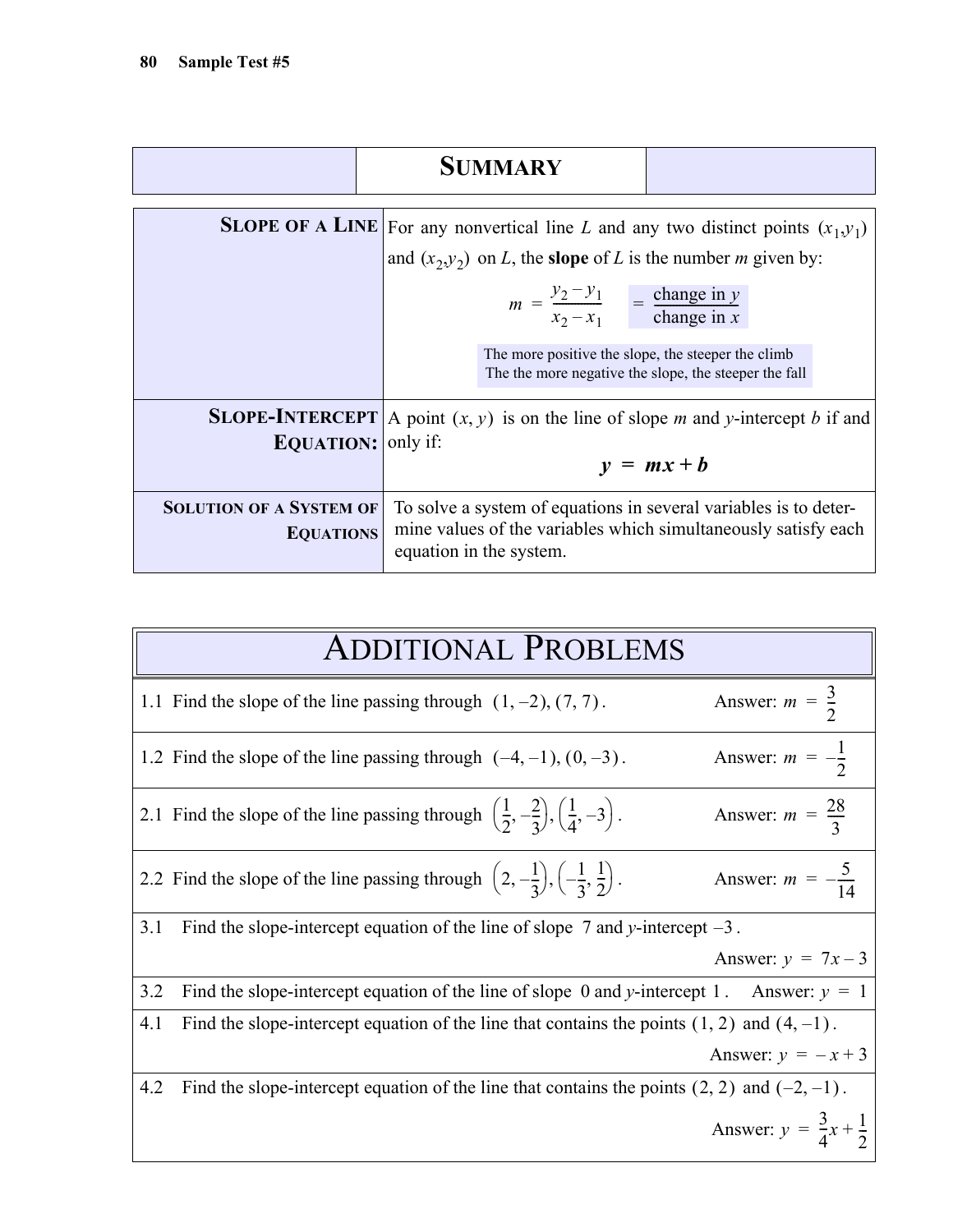| 5.1 | Find the slope and y-intercept of the line $4x - 5y = 2y + x - 1$ . Answer: $m = \frac{3}{7}, b = \frac{1}{7}$          |                                            |
|-----|-------------------------------------------------------------------------------------------------------------------------|--------------------------------------------|
| 5.2 | Find the slope and y-intercept of the line $2x-5 = 3(x+2y) + 2$ . Answer: $m = -\frac{1}{6}$ , $b = -\frac{7}{6}$       |                                            |
| 6.1 | Find the slope and y-intercept of the line $\frac{x-y}{2} = \frac{y+x-1}{4}$ .                                          | Answer: $m = \frac{1}{3}, b = \frac{1}{3}$ |
| 6.2 | Find the slope and y-intercept of the line $\frac{x-y}{1} = \frac{y}{2} + x$ .                                          |                                            |
|     |                                                                                                                         | Answer: $m = \frac{2}{5}$ , $b = 0$        |
| 7.1 | Find the values of x and y if: $x + 2y = 5$ and $y = 2x$                                                                | Answer: $x = 1, y = 2$                     |
| 7.2 | Find the values of x and y if: $3x-4y = 1$ and $x = y-1$                                                                | Answer: $x = -5$ , $y = -4$                |
| 8.1 | Solve: $\begin{cases} -x + 3y = 2 \\ 4x + 2y = 6 \end{cases}$                                                           | Answer: $x = 1, y = 1$                     |
| 8.2 | Solve: $\begin{cases} 2x + y = 1 \\ 5x + 2y = 4 \end{cases}$                                                            | Answer: $x = 2, y = -3$                    |
| 9.1 | $\frac{x}{2} + \frac{y}{3} = \frac{5}{6}$<br>Solve:<br>$\frac{x+y}{2} = \frac{2}{3}$                                    | Answer: $x = 1, y = 1$                     |
| 9.1 | $\left[\frac{x}{2} + y = 3y - \frac{1}{2}\right]$<br>$\left[\frac{7}{3}y + \frac{x}{2} = -\frac{1}{2}\right]$<br>Solve: | Answer: $x = -1, y = 0$                    |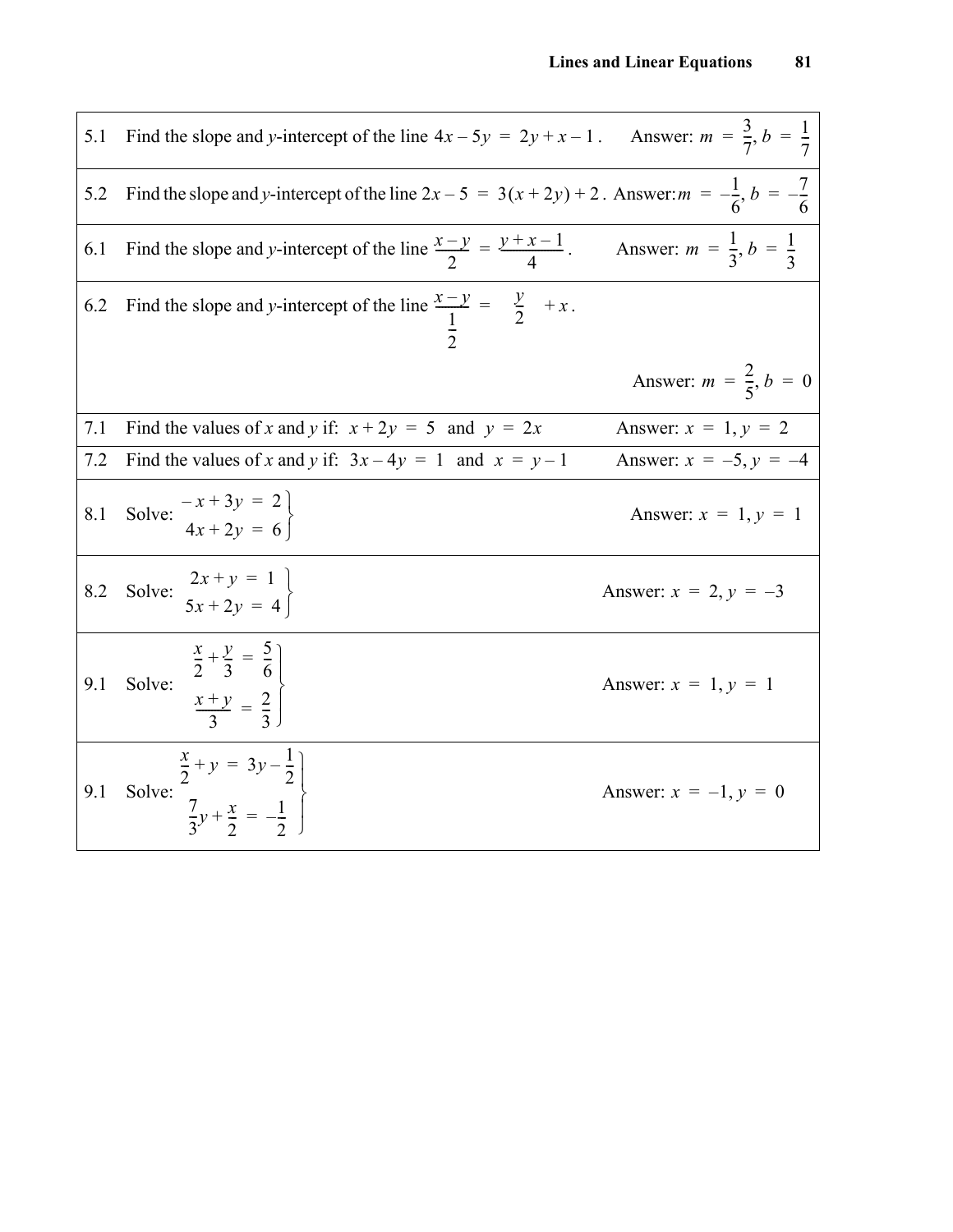#### **82 Sample Test #5**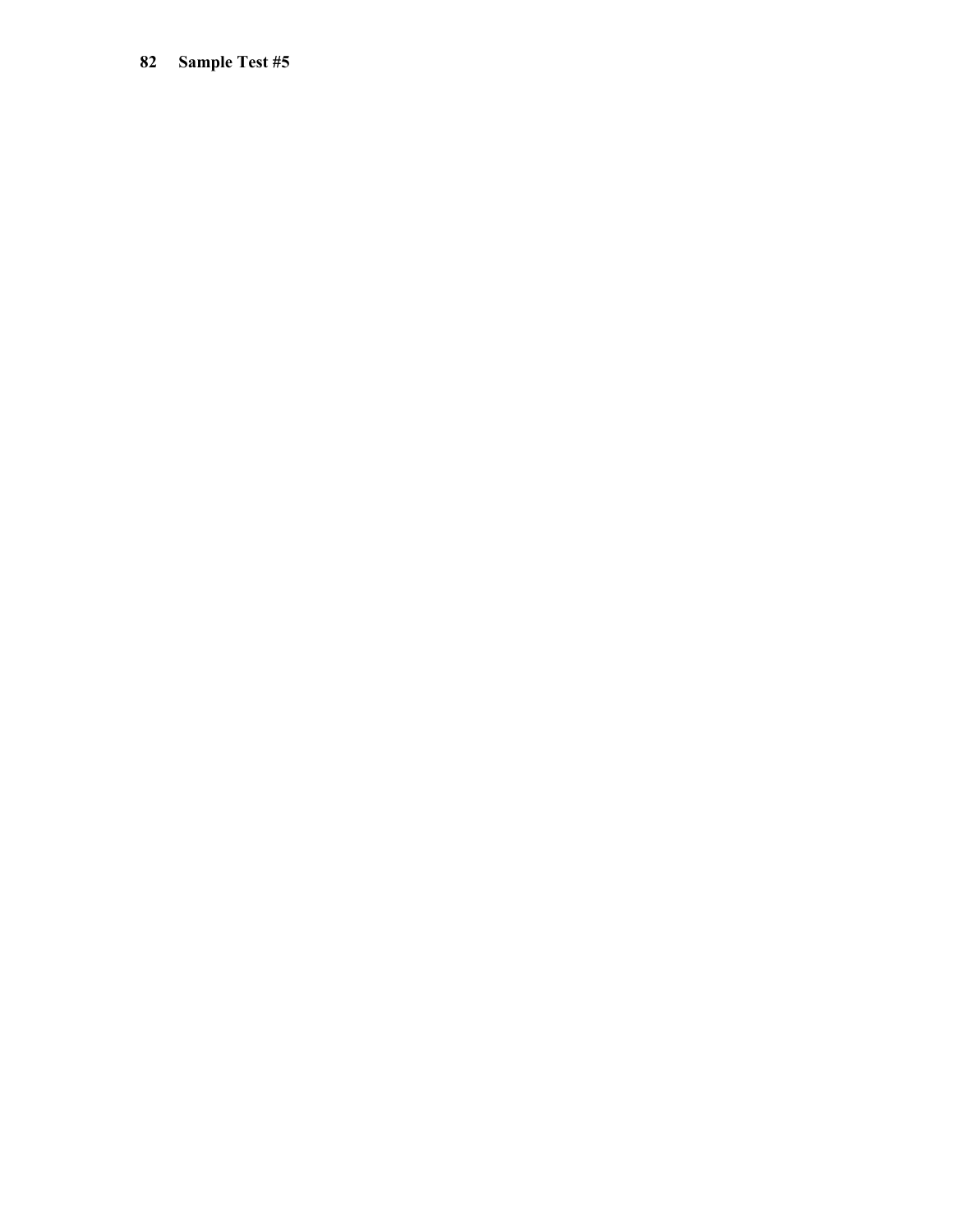# **Sample Test 5 SUPPLEMENT**

### **THE SLOPE OF A LINE**

It is common to associate numerical values with geometrical objects: the area of a rectangle, the circumference of a circle, and so on. The following definition attributes a measure of "steepness" to any non-vertical line in the plane.

**DEFINITION 5.1 SLOPE OF A LINE**

For any nonvertical line *L* and any two distinct points  $(x_1, y_1)$  and  $(x_2, y_2)$  on *L*, we define the **slope** of *L* to be the number *m* given by:

$$
m = \frac{y_2 - y_1}{x_2 - x_1}
$$
 (see Figure 5.1)



The slopes of the lines labeled  $L_1$ ,  $L_2$ , and  $L_3$  in Figure 5.2 are eas-



The steeper the climb, the more positive the slope.

It can be shown that the slope of a line does not depend on the particular points chosen.

it does not matter which of the two points plays *m*  $y_2 - y_1$  $=\frac{2}{x_2-x_1}$ 

When calculating:

the role of  $(x_2, y_2)$ . For example:

$$
m_1 = \frac{4 - (-5)}{2 - (-3)} = \frac{9}{5}
$$
  
and:

$$
m_1 = \frac{-5 - 4}{-3 - 2} = \frac{9}{5}
$$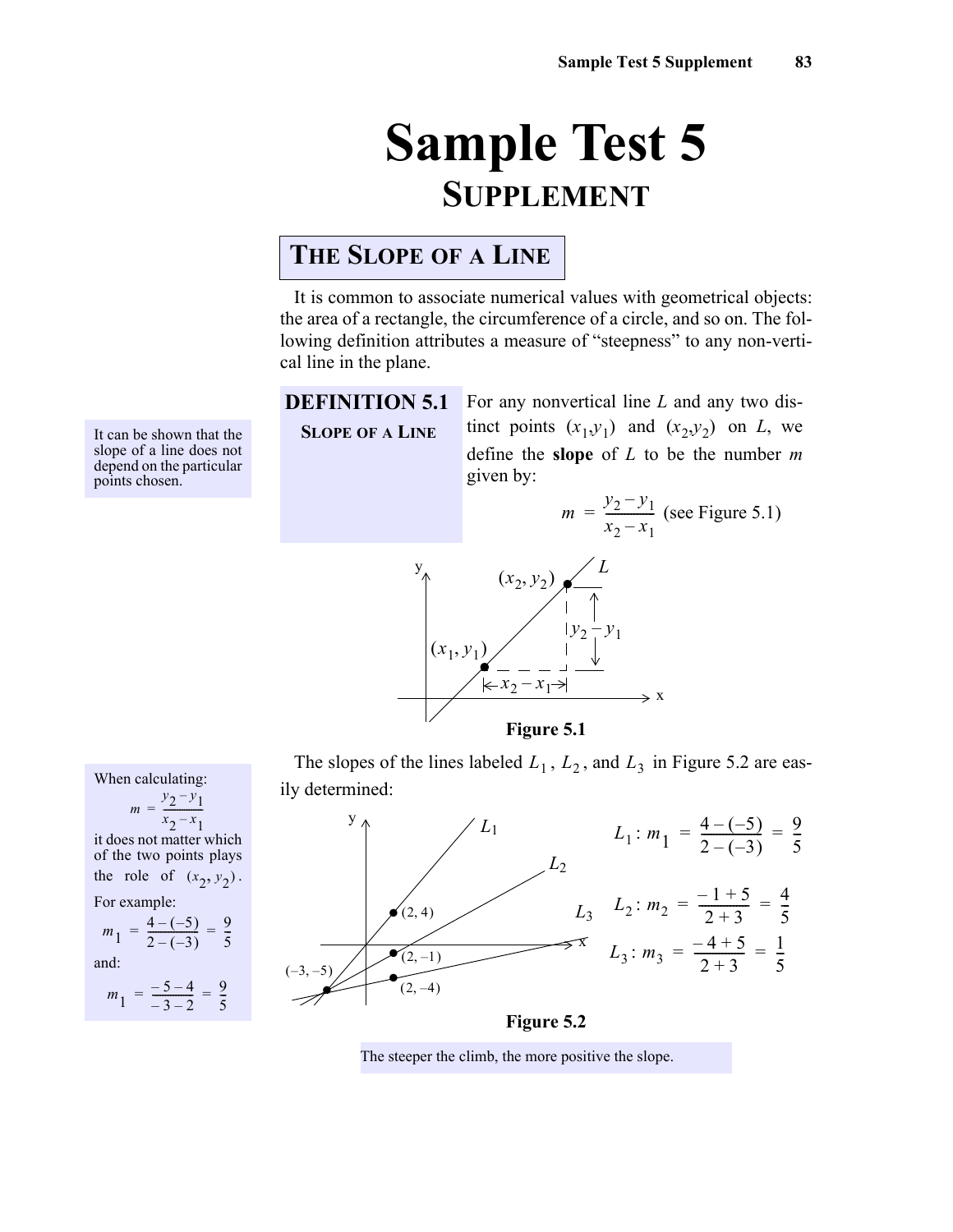While lines of positive slope climb as you move to the right, those of negative slope fall:



**Figure 5.3**

The steeper the fall, the more negative the slope

#### **CHECK YOUR UNDERSTANDING 5.1**

- (a) Determine the slope of the line *L* that passes through the points  $(-1, -6)$  and  $(3, 2)$ .
- (b) If you move 8 units to the right of the point  $(-1, -6)$  and then vertically to the line *L* of part (a), at what point on *L* do you arrive?

Answers:  $(a)$  2 Solutions: Page 111. (b)  $(7, 10)$ 

#### **HORIZONTAL AND VERTICAL LINES**

If you calculate the slope of any horizontal line you will find that it is zero. Consider, for example, the line  $L$  of Figure 5.4(a). Since  $(2, 3)$ and  $(4, 3)$  are on *L*:





**Figure 5.4**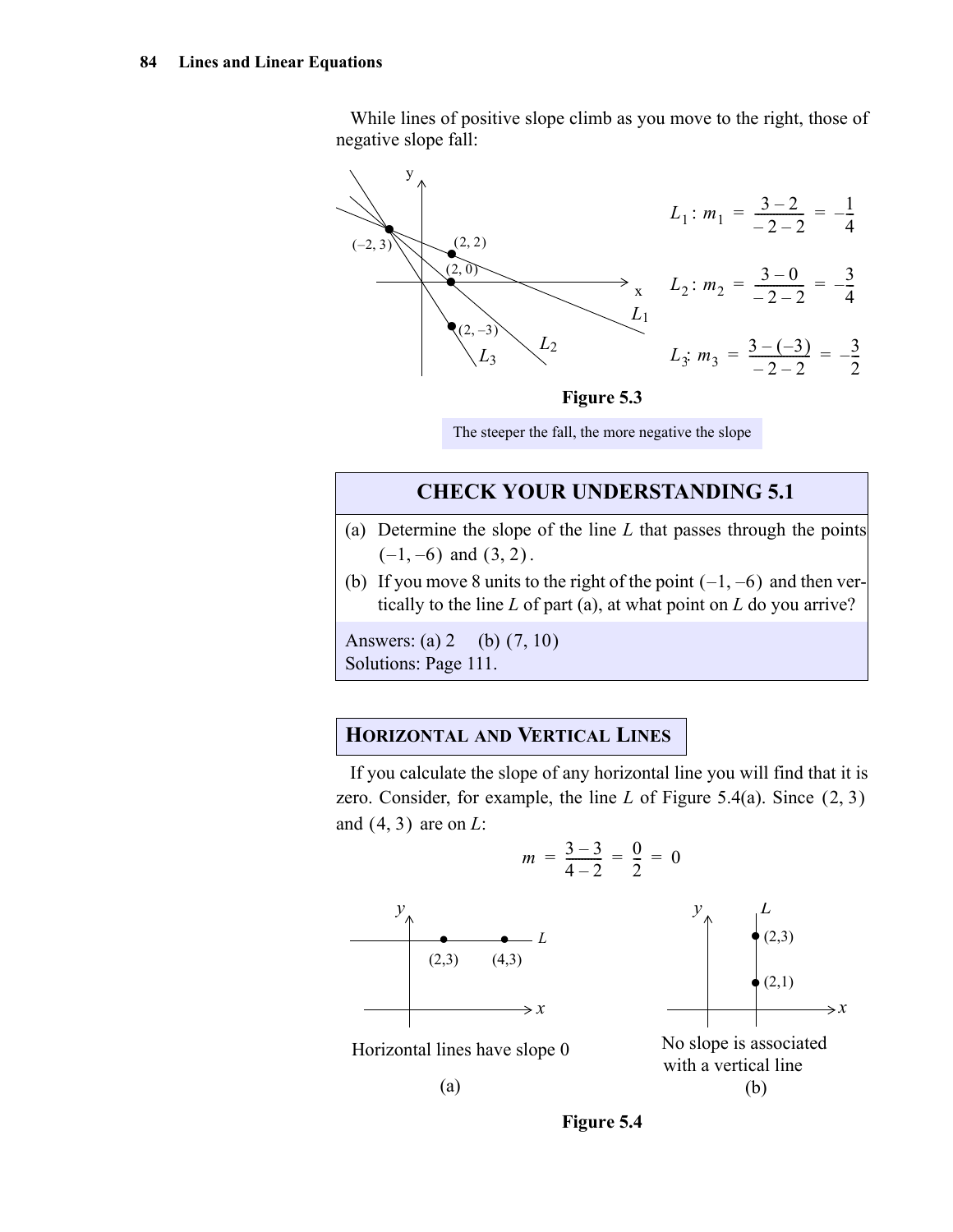If you try to calculate the slope of a vertical line you will encounter a problem. Consider, for example, the vertical line *L* of Figure 5.4(b) which contains the points  $(2, 1)$  and  $(2, 3)$ . An attempt to use these two points (or any other two points on the line) to calculate its "slope" will lead to an undefined expression:

Expressions of the form  $\frac{a}{b}$ are undefined (for any *a*).  $\frac{a}{0}$ 

$$
m = \frac{3-1}{2-2} = \frac{2}{\frac{2}{\frac{3}{2}}}
$$

### **SLOPE-INTERCEPT EQUATION OF A LINE**

 We now develop, for a given non-vertical line *L*, an equation which is satisfied by every point on *L* (and only those points). This will afford us an analytical interpretation (the equation) of the line.

Consider the line *L* of slope *m* in Figure 5.5. Being nonvertical, it must intersect the *y*-axis at some point  $(0, b)$ . That number *b*, where the line intersects the *y*-axis, is called the *y***-intercept** of the line.





Let  $(x, y)$  be any other point on *L*. From the fact that any two distinct points on a line determine its slope, we have:

$$
m = \frac{y-b}{x-0}
$$
  
multiply both sides of the equation by x:  

$$
m = \frac{y-b}{x}
$$
  

$$
y-b = mx
$$
  
add b to both sides of equation: 
$$
y = mx + b
$$

Direct substitution shows that the above equation also holds at the point  $(0, b)$ ; thus:

**THEOREM 5.1 Slope-Intercept Equation of a line** A point  $(x, y)$  is on the line of slope *m* and *y*intercept *b* if and only if its coordinates satisfy the equation  $y = mx + b$ .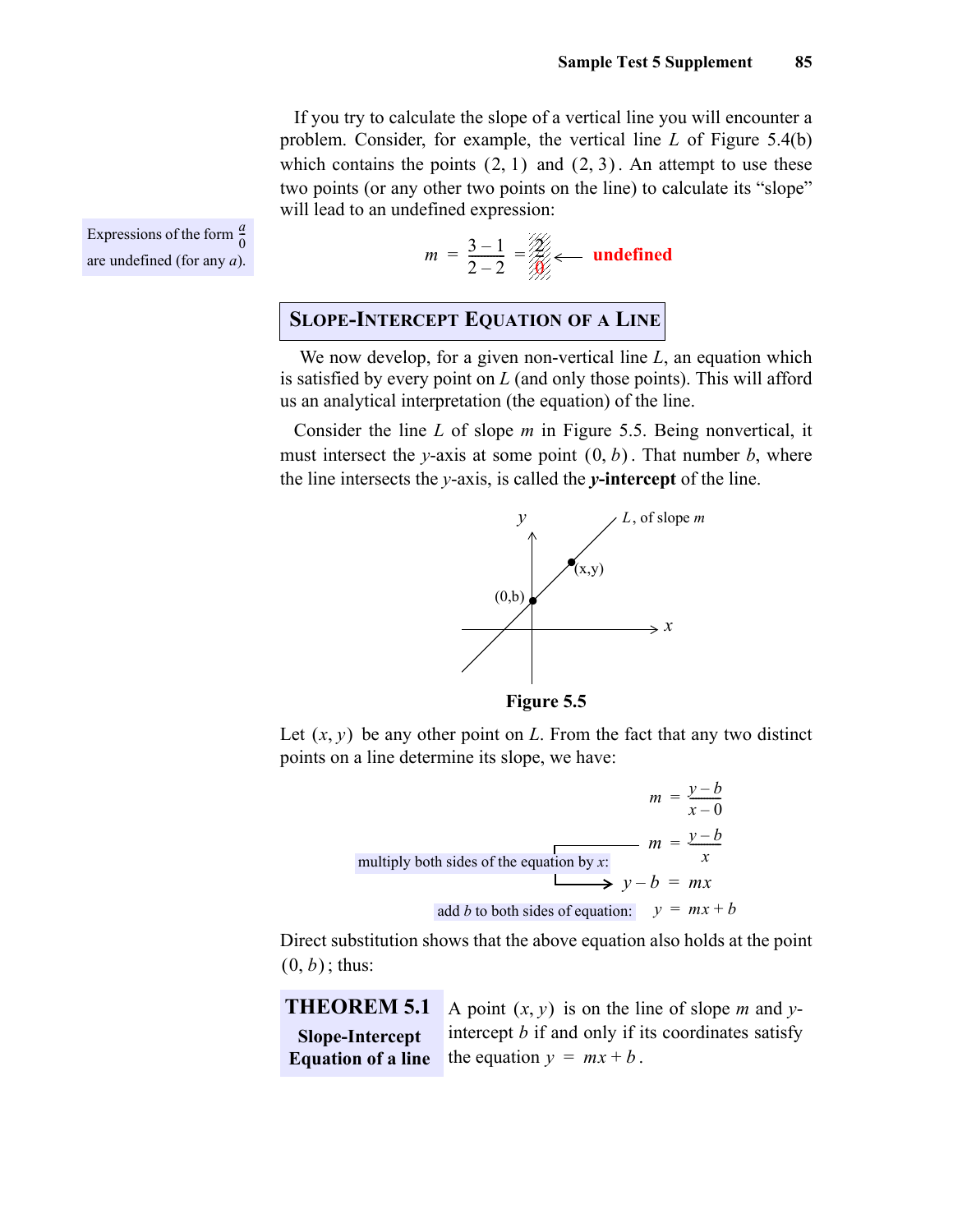**EXAMPLE 5.1** Find the equation of the line that contains the points  $(3, 2)$  and  $(-4, 6)$ .

**SOLUTION:** Using the given points, we find that:

$$
m = \frac{6-2}{-4-3} = -\frac{4}{7}
$$

We now know that the equation is of the form:

$$
y = -\frac{4}{7}x + b
$$

Since the point  $(3, 2)$  is on the line, the above equation must hold when 3 is substituted for *x* and 2 for *y*, and this enables us to solve for *b*:

The other point,  $(-4, 6)$ can be used instead of  $(3, 2)$ , and it would lead to the same result (try it).

$$
2 = -\frac{4}{7}(3) + b
$$

$$
b = 2 + \frac{12}{7} = \frac{26}{7}
$$

Thus:

$$
y = -\frac{4}{7}x + \frac{26}{7}
$$

### **CHECK YOUR UNDERSTANDING 5.2**

Find the equation of the line passing through the points  $(-3, 5)$  and  $(4,-6)$ .

Answer:  $y = -\frac{11}{7}x + \frac{2}{7}$ 

Solution: Page 111.

#### **TWO LINEAR EQUATIONS IN TWO UNKNOWNS**

Our next concern is with the solution of a system of two linear equations in two unknowns.

(1): 
$$
2x + 3y = -3
$$
  
(2):  $x + 4y = -9$ }

is an example of such a system, and a solution will consist of a value of *x* and of *y* for which **both** of the equations in the system are satisfied. For example,  $(x = 3, y = -3)$  is seen to be a solution of the system:

$$
2(3) + 3(-3) = -3
$$
 Yes  
 
$$
3 + 4(-3) = -9
$$
 Yes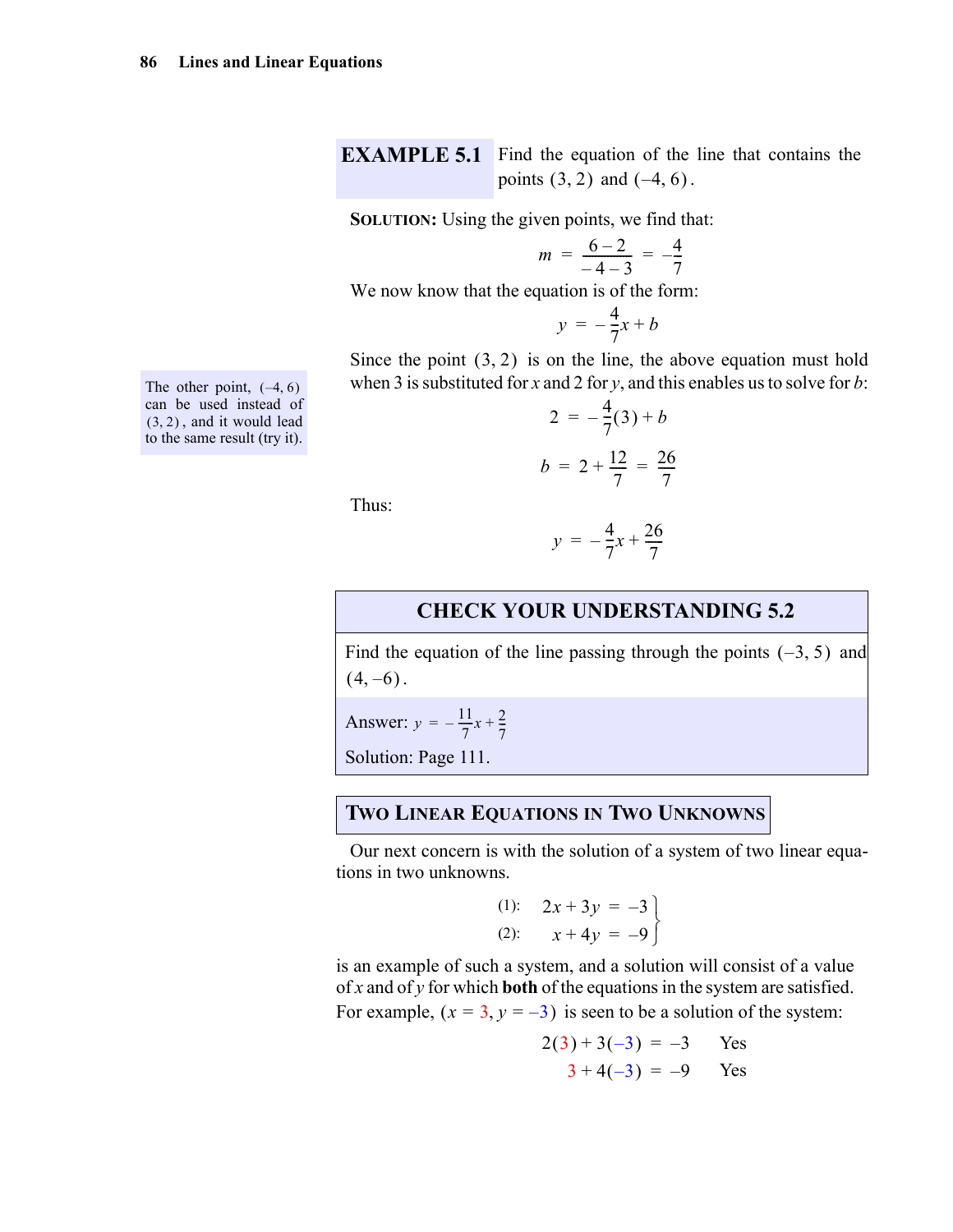#### **CHECK YOUR UNDERSTANDING 5.3**

Indicate True or False.

(a)  $(x = -1, y = 3)$  is a solution of (b)  $(x = 3, y = -1)$  is a solution of the system in (a) (a) False (b) True Solution: Page 111.  $2x - 4y = 10$  $-x+5y = -8$  $\mathbf{I}$ 

We shall develop two methods for solving two equations in two unknowns. The first of these methods is called the **substitution method**, and it works as follows:

To determine the values of  $x$  and of  $y$  for which the two equations

 $2x + 3y = -3$  $x + 4y = -9$ (1):  $2x + 3y = -3$ <br>(2):  $x + 4y = -9$ 

are simultaneously satisfied, we look to one or the other of the equations in order to express either *x* in terms of *y*, or *y* in terms of *x*, whichever appears easier. Now, it is quite easy to express *x* in terms of *y* from equation (2):

$$
(3): \quad x = -9-4y
$$

Substituting this expression for  $x$  in equation (1), we obtain the following linear equation in the *one* unknown, *y*:

 $2(-9-4y) + 3y = -3$ 

which is easily solved:

$$
-18-8y+3y = -3
$$
  

$$
-8y+3y = -3+18
$$
  

$$
-5y = 15
$$
  

$$
y = -3
$$

Next, substitute the value  $y = -3$  in equation (3) to obtain

$$
x = -9-4(-3)
$$
  

$$
x = 3
$$

At this point, we know that  $(x = 3, y = -3)$  is the only possible solution of the system

(1): 
$$
2x + 3y = -3
$$
  
(2):  $x + 4y = -9$ }

Here is another example for your consideration: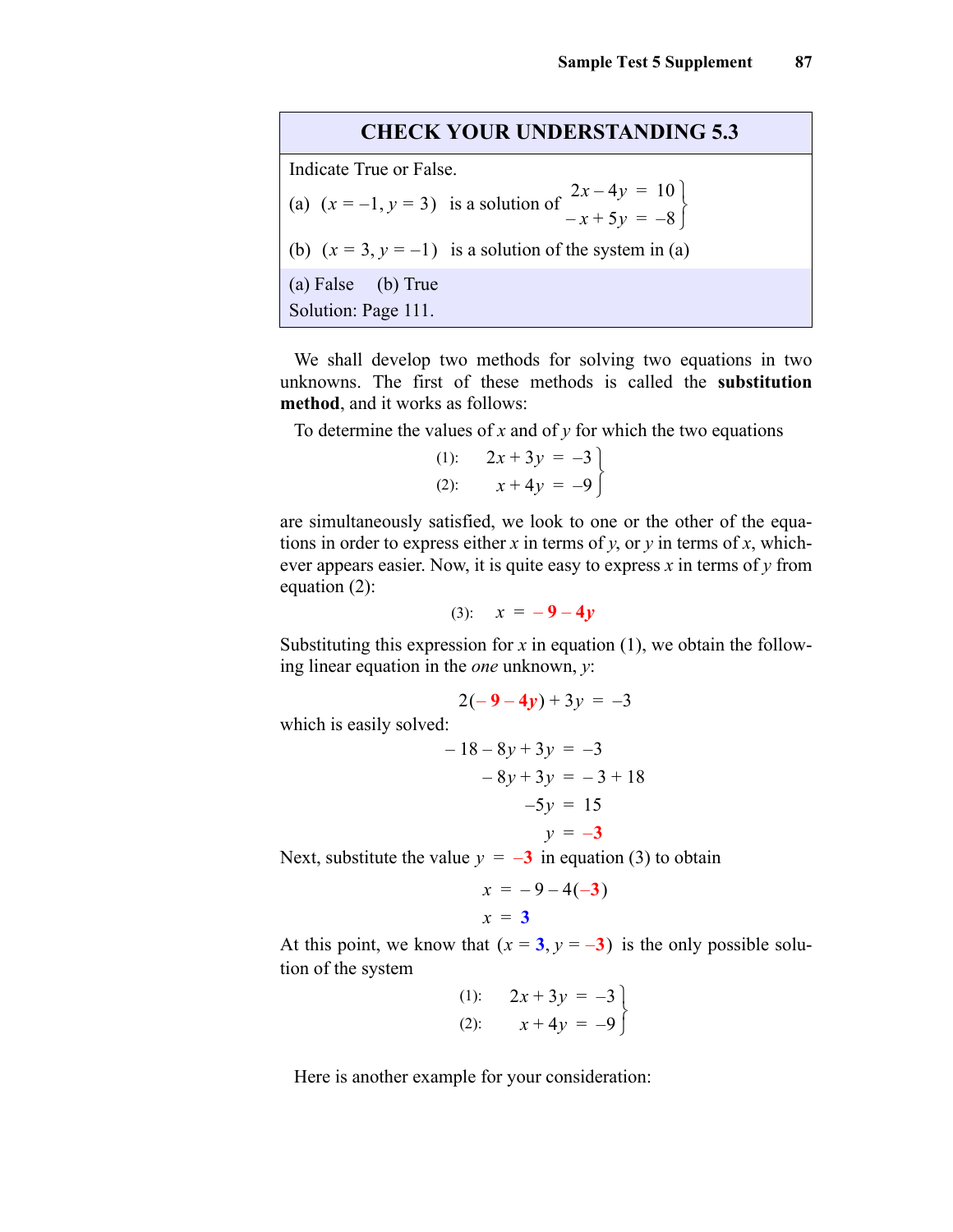

**SOLUTION:** Begin by moving and combining all variables on one side of the equation and all constant terms on the other side of each of the two equations, being careful to change the sign of any term that is moved from one side of an equation to the other, to obtain:

$$
\begin{cases}\n2x - 3y - 5x + 4y = 3 - 1 \\
x + y + x + y = 5\n\end{cases}\n\text{ Or:}\n\begin{cases}\n(1): -3x + y = 2 \\
(2): 2x + 2y = 5\n\end{cases}
$$

From  $(1)$  we have:

$$
(3): \quad y = 2 + 3x
$$

Substituting in (2):

$$
2x + 2(2 + 3x) = 5
$$
  
2x + 4 + 6x = 5  

$$
8x = 1
$$
  

$$
x = \frac{1}{8}
$$

Substituting in (3):

$$
y = 2 + 3\left(\frac{1}{8}\right) = \frac{16}{8} + \frac{3}{8} = \frac{19}{8}
$$

We leave it for you to verify that  $(x = \frac{1}{8}, y = \frac{19}{8})$  satisfies both of the given equations.

| <b>CHECK YOUR UNDERSTANDING 5.4</b>                                                 |                                                                                          |  |
|-------------------------------------------------------------------------------------|------------------------------------------------------------------------------------------|--|
| Solve:<br>(a) $\begin{cases} 2x - 7y = 18 \\ x + 5y = -8 \end{cases}$               | $\frac{y+x}{3} + 3y = \frac{1}{6}$<br>(b) $\frac{2x}{5} - \frac{y+1}{10} = \frac{1}{10}$ |  |
| Answer: (a) $(x = 2, y = -2)$ (b) $(x = \frac{1}{2}, y = 0)$<br>Solution: Page 112. |                                                                                          |  |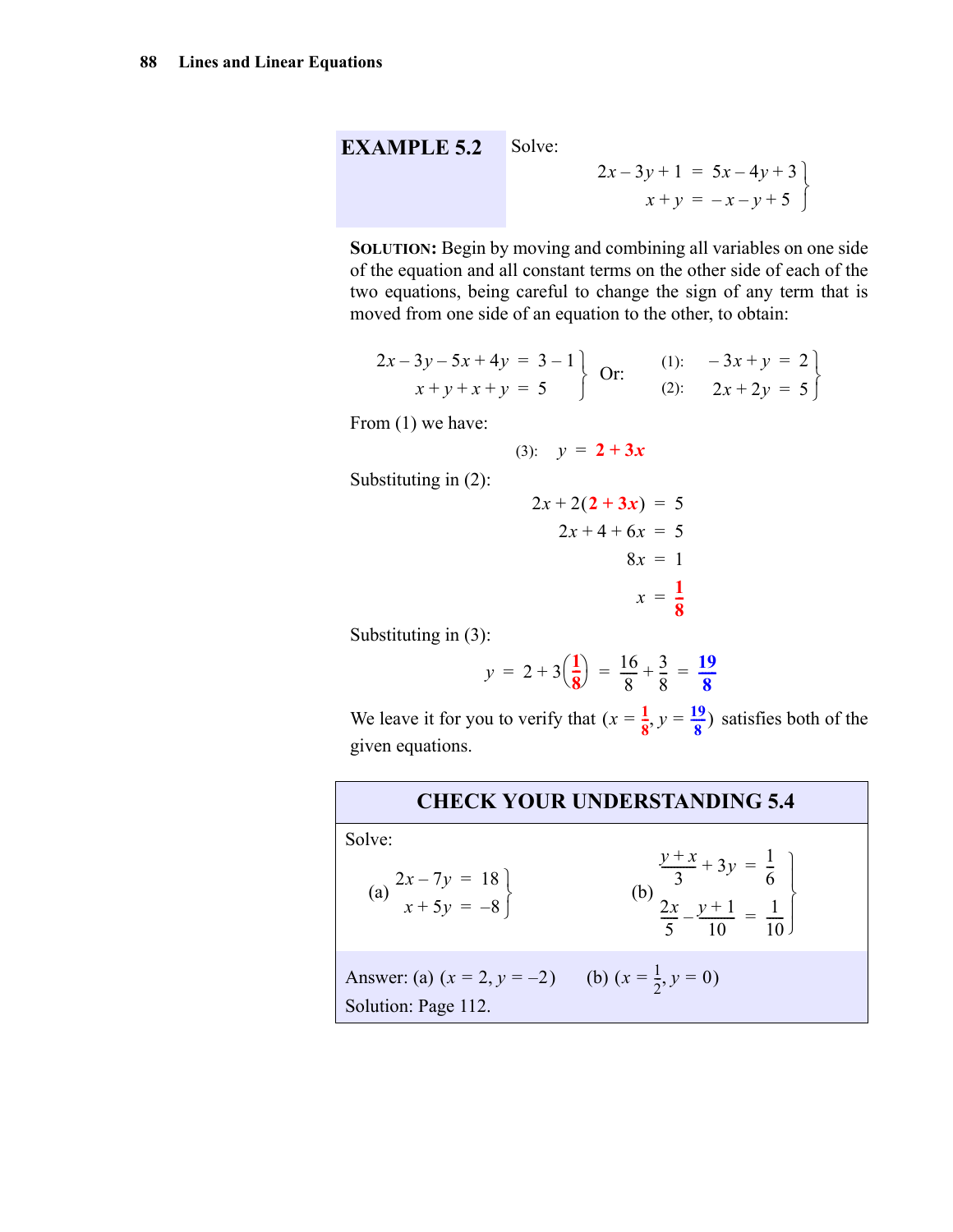We now turn to the **elimination method** for solving two equations in two unknowns. Here is how it works:

If a particular *x* and *y* is a solution of the system:

(1): 
$$
3x + 7y = -11
$$

$$
(2): -3x + 2y = -7
$$

then the expression  $-3x + 2y$  on the left side of equation (2) equals the number  $-7$ ; and by adding  $-3x + 2y$  to the left side of equation (1), and  $-7$  to the right side of equation (1), we end up with an equation in the one variable, *y*:

(1): 
$$
3x + 7y = -11
$$
  
(2): 
$$
-3x + 2y = -7
$$
  
(1) + (2): 
$$
9y = -18
$$
  

$$
y = -2
$$

Upon substituting  $-2$  for *y* in equation (1) [we could have chosen (2)], we obtain:

$$
3x + 7(-2) = -11
$$
  

$$
3x - 14 = -11
$$
  

$$
3x = 3
$$
  

$$
x = 1
$$

We have shown that  $(x = 1, y = -2)$  is the only possible solution of the given system. Let's check it out:

$$
3x + 7y = -11
$$
  
\n
$$
x = 1
$$
  
\n
$$
x = 1
$$
  
\n
$$
3(1) + 7(-2) = -11
$$
 Yes  
\n
$$
-3x + 2y = -7
$$
  
\n
$$
y = -2
$$
  
\n
$$
-3(1) + 2(-2) = -7
$$
 Yes

**EXAMPLE 5.3** Solve:.

 $2x - 3y = 10$  $3x - 11y = 28$ (1):  $2x-3y = 10$ (2):

**SOLUTION:** Adding or subtracting equation (2) from equation (1) will not result in the elimination of either of the variables *x* or *y*. However, if we multiply *both sides* of equation (1) by 3 and both sides of equation (2) by  $-2$  and add, the *x*-term drops out:

$$
3 \times (1): \quad 6x - 9y = 30
$$
  
-2 \times (2): \quad -6x + 22y = -56  
add: \quad 13y = -26  
y = -2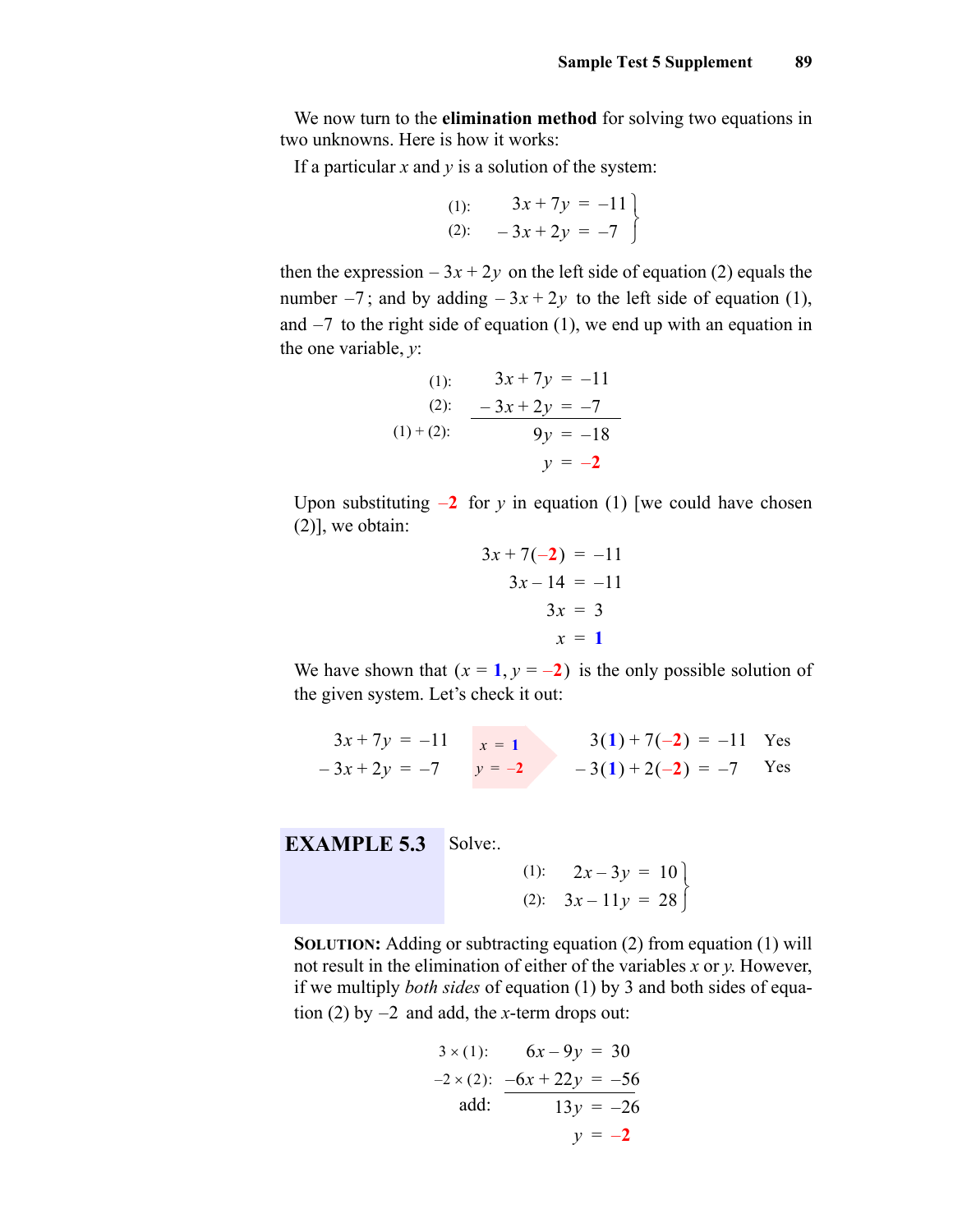Substituting in (1) yields:

$$
2x-3(-2) = 10
$$
  

$$
2x + 6 = 10
$$
  

$$
2x = 4
$$
  

$$
x = 2
$$

We leave it for you to verify that  $(x = 2, y = -2)$  satisfies both of the given equations.

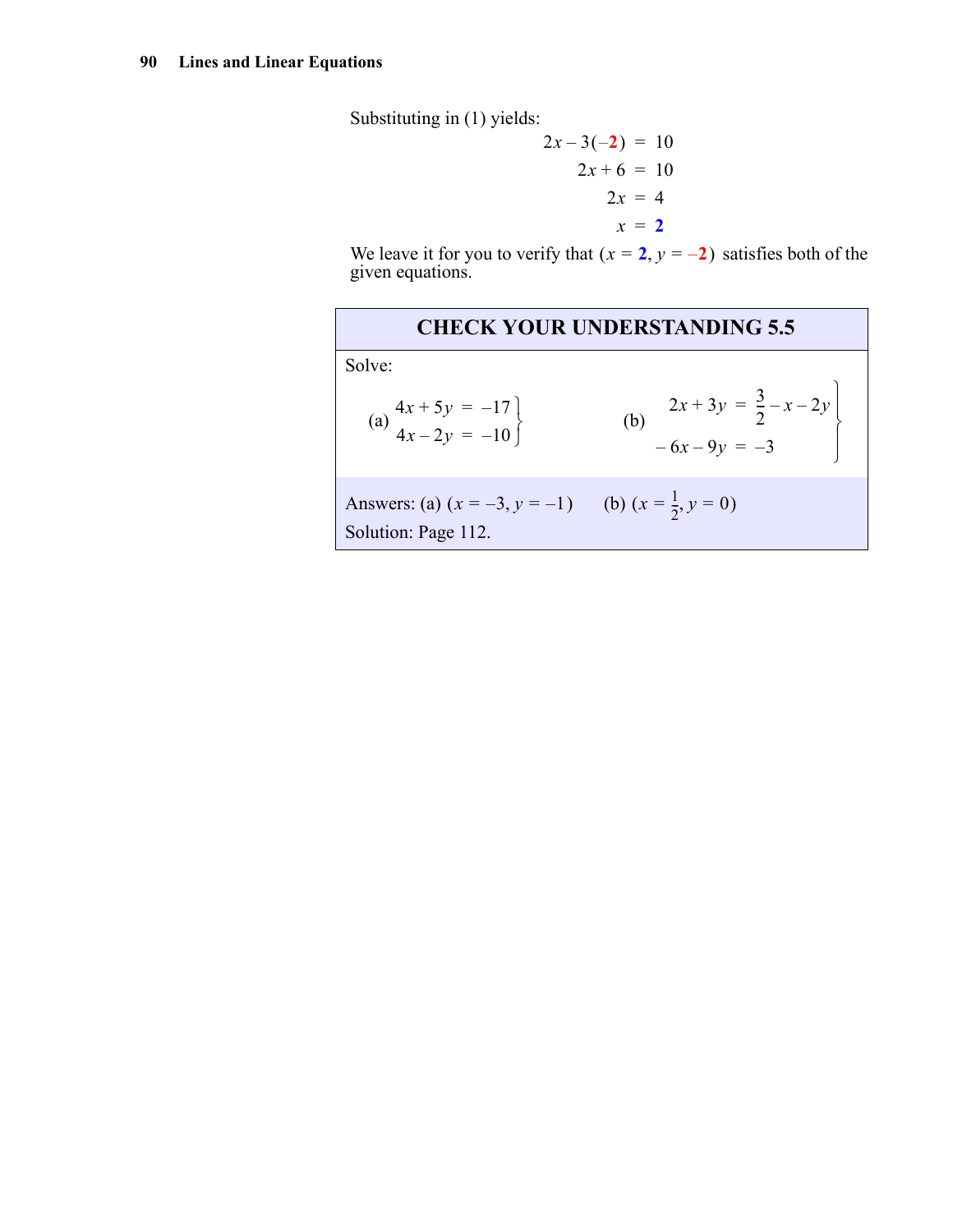# **<sup>6</sup> Sample Test 6 ODDS AND ENDS**

**Supplement for Sample Test 6 starts on page 101.**

Question 6.1

Determine 
$$
f\left(\frac{2}{3}\right)
$$
 if  $f(x) = \frac{x^2 - 1}{3x}$ .

The correct answer is  $-\frac{5}{10}$ . If you got it, move on to Question 6.2. If not, consider the following example: 18  $-\frac{3}{10}$ 

**EXAMPLE 6.1** Determine  $f\left(\frac{3}{2}\right)$  if  $f(x) = \frac{2x^2 + x}{x - 2}$ .

**SOLUTION:** We are asked to evaluate the given function at  $x = \frac{3}{2}$ . To do so, we simply replace x everywhere in  $f(x) = \frac{2x^2 + x}{x - 2}$  with  $\frac{3}{2}$ . **--**

$$
f\left(\frac{3}{2}\right) = \frac{2\left(\frac{3}{2}\right)^2 + \frac{3}{2}}{\frac{3}{2} - 2} = \frac{2\left(\frac{9}{4}\right) + \frac{3}{2}}{\frac{3}{2} - \frac{4}{2}} = \frac{\frac{9}{2} + \frac{3}{2}}{\frac{-1}{2}} = \frac{\frac{12}{2}}{\frac{-1}{2}} = \frac{6}{1} \cdot \frac{2}{-1} = -12
$$

Can you now manage Question 6.1:

Determine 
$$
f\left(\frac{2}{3}\right)
$$
 if  $f(x) = \frac{x^2 - 1}{3x}$   
Answer:  $-\frac{5}{18}$ 

If so, go to Question 6.2. If not:

6.1 Determine: *Click-Video*  
\n(a) 
$$
f\left(\frac{3}{4}\right)
$$
 if  $f(x) = 2x^2 - x - 1$  (b)  $g\left(-\frac{1}{2}\right)$  if  $g(x) = \frac{-x}{(x+1)^2}$ 

If you still can't solve Question 6.1: **Go to the tutoring center.**

Question 6.2  $\parallel$  **D** 

**Determine** 
$$
f(a + 2)
$$
 if  $f(x) = \frac{x^2 + 1}{x + 2}$ .

The correct answer is  $\frac{a^2 + 4a + 5}{a + 4}$ . If you got it, move on to Question 6.3. If not, consider the following example: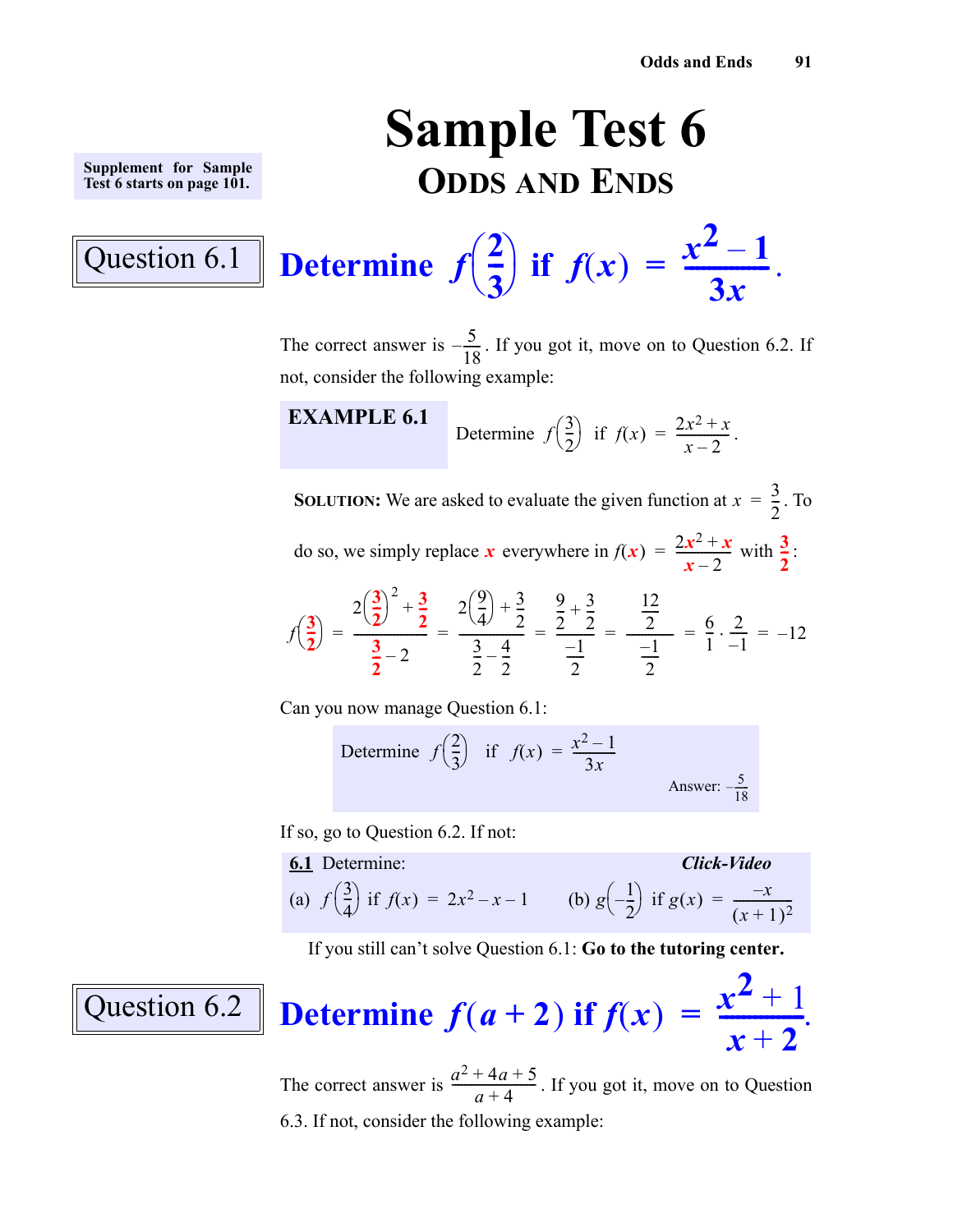### **EXAMPLE 6.2**



Determine 
$$
f(c-3)
$$
 if  $f(x) = \frac{x^2-4}{x-5}$ 

**SOLUTION:** It is important for you to know that the variable *x* is a placeholder; a "box" that can hold any meaningful expression. In pariticular, to evaluate the function at  $c - 3$ , you put  $c - 3$  in the box (see margin):

$$
f(c-3) = \frac{(c-3)^2 - 4}{(c-3) - 5} = \frac{c^2 - 6c + 9 - 4}{c - 3 - 5} = \frac{c^2 - 6c + 5}{c - 8}
$$

**NOTE:** In the expression

$$
f(c-3) = \frac{c^2 - 6c + 5}{c - 8} \qquad (*)
$$

*c* can be any number **except** 8. Why? Because, if you substitute 8 for *c* you end up with a **zero in the denominator** of (\*), and such an expression is **undefined** (see margin). A zero in the numerator is okay, as long as the denominator is not zero. In particular *c* can be 1 in (\*), since

$$
f(1-3) = \frac{1^2 - 6 \cdot 1 + 5}{1 - 8} = \frac{0}{-7} = 0
$$

Can you now manage Question 6.2:

Determine 
$$
f(a+2)
$$
 if  $f(x) = \frac{x^2+1}{x+2}$  Answer:  $\frac{a^2+4a+5}{a+4}$ 

If so, go to Question 6.3. If not:

**6.2** Determine: *Click-Video* (a)  $f(a+1)$  if  $f(x) = \frac{x-2}{x^2}$  (b)  $g(x+h)$  if  $g(x) = x^2 - x + 1$ 

If you still can't solve Question 6.2: **Go to the tutoring center.**

## **What is 34% of 18?**

The correct answer is  $\frac{153}{25}$  or 6.12. If you got it, move on to Question 6.4. If not, consider the following example:  $\frac{133}{25}$  or 6.12

Why can't you have a zero in the denominator? Well  $\frac{15}{2} = 5$  since 3 times 5 is 15. Fine, but won't do, since no number times 0 is 15.  $\frac{13}{3}$  = 5 15  $\frac{13}{0}$ 

Neither is the expression " $\frac{0}{6}$ " meaningful, for in this situation all numbers would "work." For example, if you like, you can say that  $\frac{0}{2}$  = 199 since 0 times  $\begin{bmatrix} 0 & 1 \end{bmatrix}$  is certainly 0. **Bottom line** A denominator cannot be zero! (Note, however, that if  $a \neq 0$ ,  $\frac{0}{a} = 0$ , since *a* times 0 is 0. 0  $\frac{0}{0}$ 

Question 6.3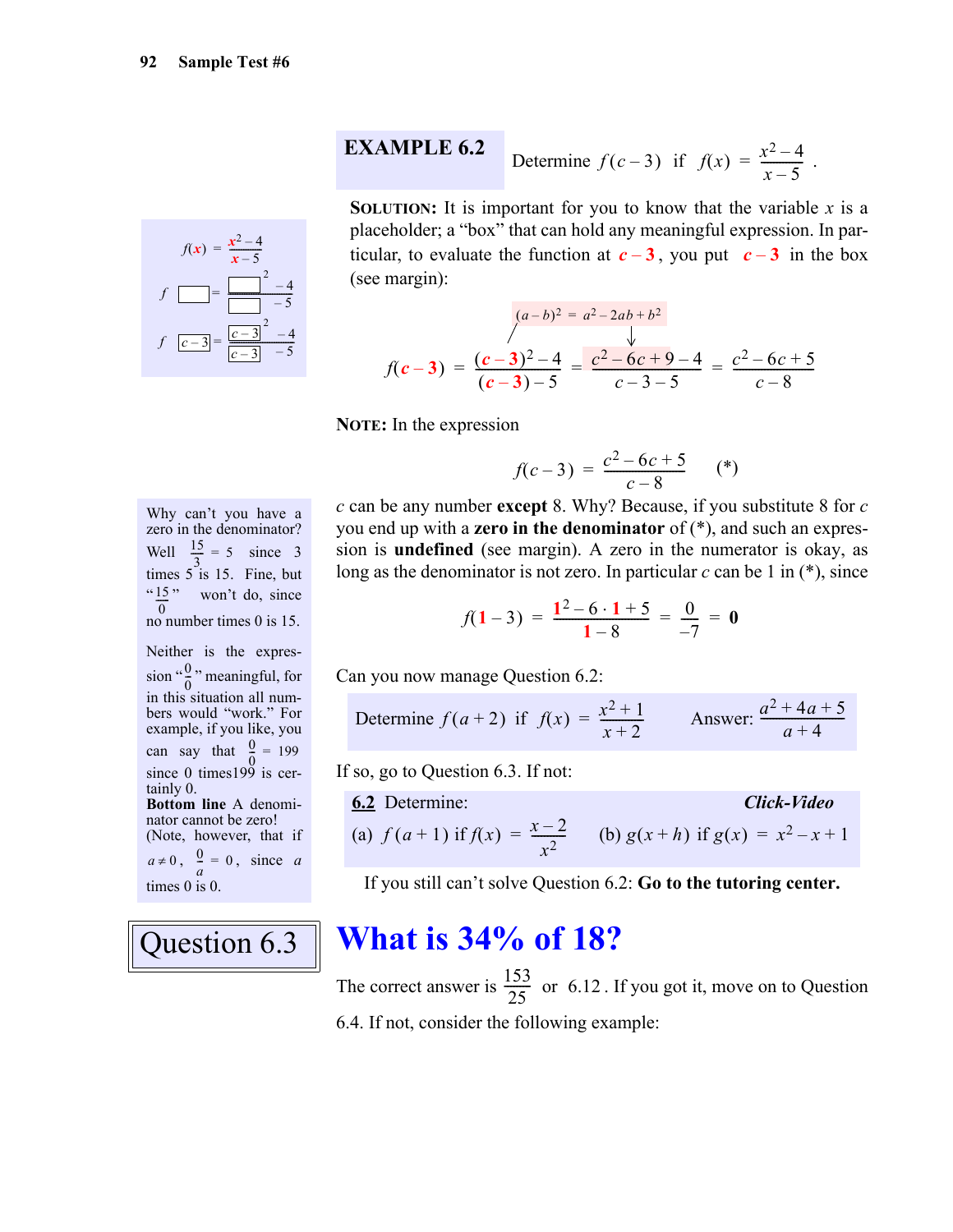### **EXAMPLE 6.3** What is 22% of 90?

**SOLUTION:** The first thing you have to know is that for any number *a*, *a*% is defined to be the number  $\frac{a}{100}$ . In particular: 22% =  $\frac{22}{100}$ . You also need to know that, in mathematics, the word "of" is often used to denote multiplication. For example  $\frac{1}{2}$  of 21 is 7, since  $\frac{a}{100}$ . In particular: 22% =  $\frac{22}{100}$  $rac{1}{3}$  of 21

$$
\frac{1}{3}\cdot 21 = 7.
$$

Let's now translate the given question into a mathematical equation, substituting the variable  $x$  for the "What:"

What is 22% of 90  
\n
$$
\sqrt{\frac{1}{x}} = \frac{22}{100} \cdot 90 = \frac{11}{50} \cdot 90 = \frac{11 \cdot 9}{5} = \frac{99}{5}
$$
 or 19.8  
\nAnswer:  $\frac{99}{5} = 19.8$  is 22% of 90

Can you now manage Question 6.3:

What is 34% of 18?

Answer:  $\frac{153}{25}$  $\frac{133}{25}$  or 6.12

If so, go to Question 6.4. If not:

*Click-Video* **6.3** (a) What is 120% of 80? 3 5  $\frac{1}{2}$ 

If you still can't solve Question 6.3: **Go to the tutoring center.**

Question 6.4

### **15 is what percent of 50?**

The correct answer is 30%. If you got it, move on to Question 6.5. If not, consider the following example:

**EXAMPLE 6.4** 27 is what percent of 18?

**SOLUTION:** It's all in the translation:

27 is what percent of 18  
\n
$$
27 = \frac{\cancel{x}}{100} \cdot \frac{1}{18}
$$
\n2700 = 18x  
\n
$$
x = \frac{2700}{18} = 150
$$
 Answer: 27 is 150% of 18.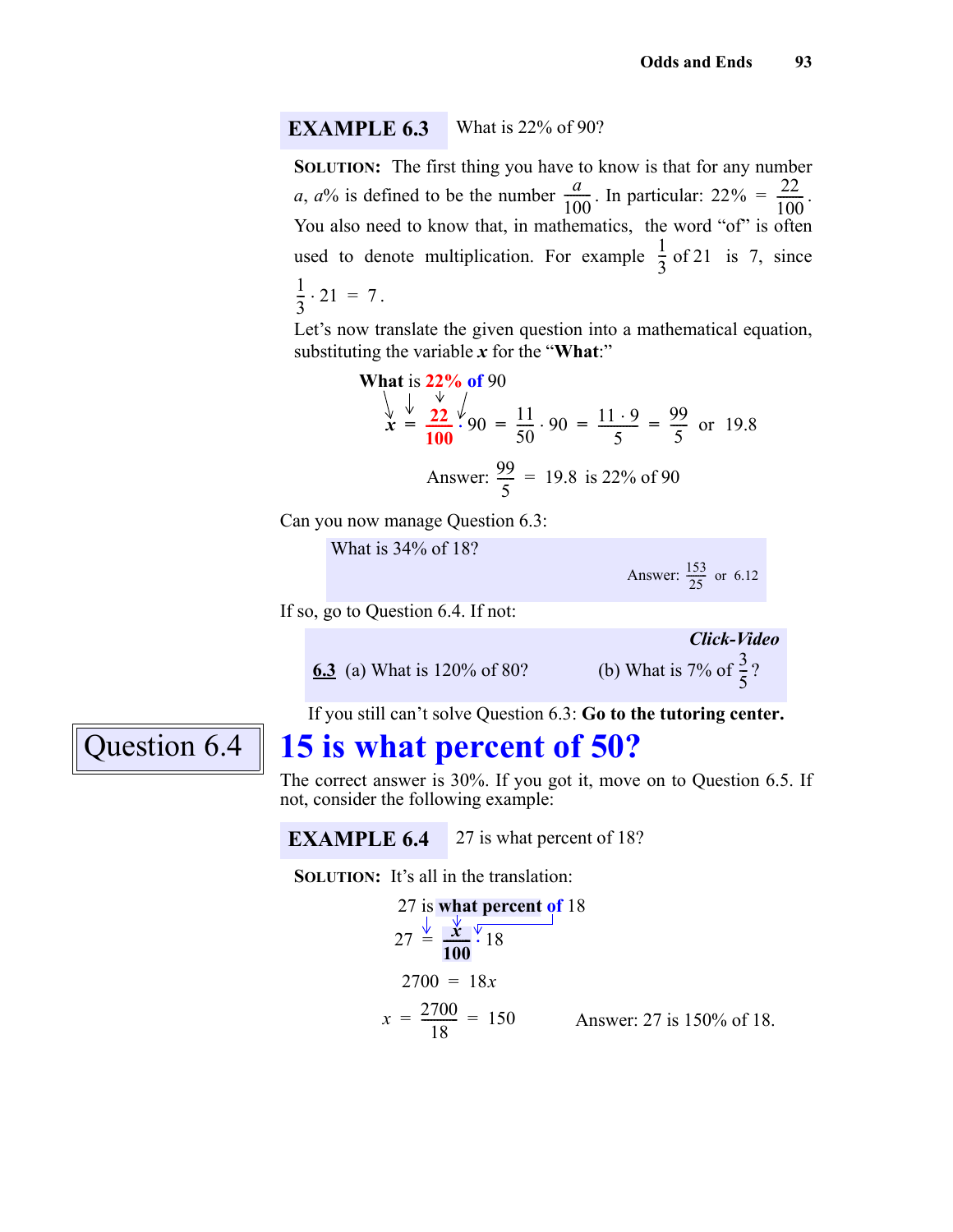Question 6.5

Question 6.6

Can you now manage Question 6.4?:

15 is what percent of 50? Answer: 30%

If so, go to Question 6.5. If not:

*Click-Video*

**6.4** (a) 12 is what percent of 4? (b) 20 is what percent of  $\frac{1}{2}$ ?  $\frac{1}{2}$ 

If you still can't solve Question 6.4: **Go to the tutoring center.**

## **60 is 20 percent of what?**

The correct answer is 300. If you got it, move on to Question 6.6. If not, consider the following example:

**SOLUTION: EXAMPLE 6.5** 15 is 75 percent of what?  $15 \stackrel{v}{=} \frac{75}{100}$   $\frac{\sqrt{}}{x}$  $1500 = 75x$  $x = \frac{1500}{75} = 20$  Answer: 15 is 75% of 20. 15 is **75% of what**

Can you now manage Question 6.5:

60 is 20% of what? Answer: 300

If so, go to question 6.6. If not:

*Click-Video*

**6.5** (a) 5 is 20 percent of what? (b) 120 is 15 percent of what?

If you still can't solve Question 6.5: **Go to the tutoring center.**

**Evaluate:**

$$
\frac{\sqrt{25}-9^{\frac{1}{2}}}{2^{\frac{3}{2}}}
$$

The correct answer is  $\frac{1}{4}$ . If you got it, move on to Question 6.7. If not, consider the following example: 4  $\frac{1}{1}$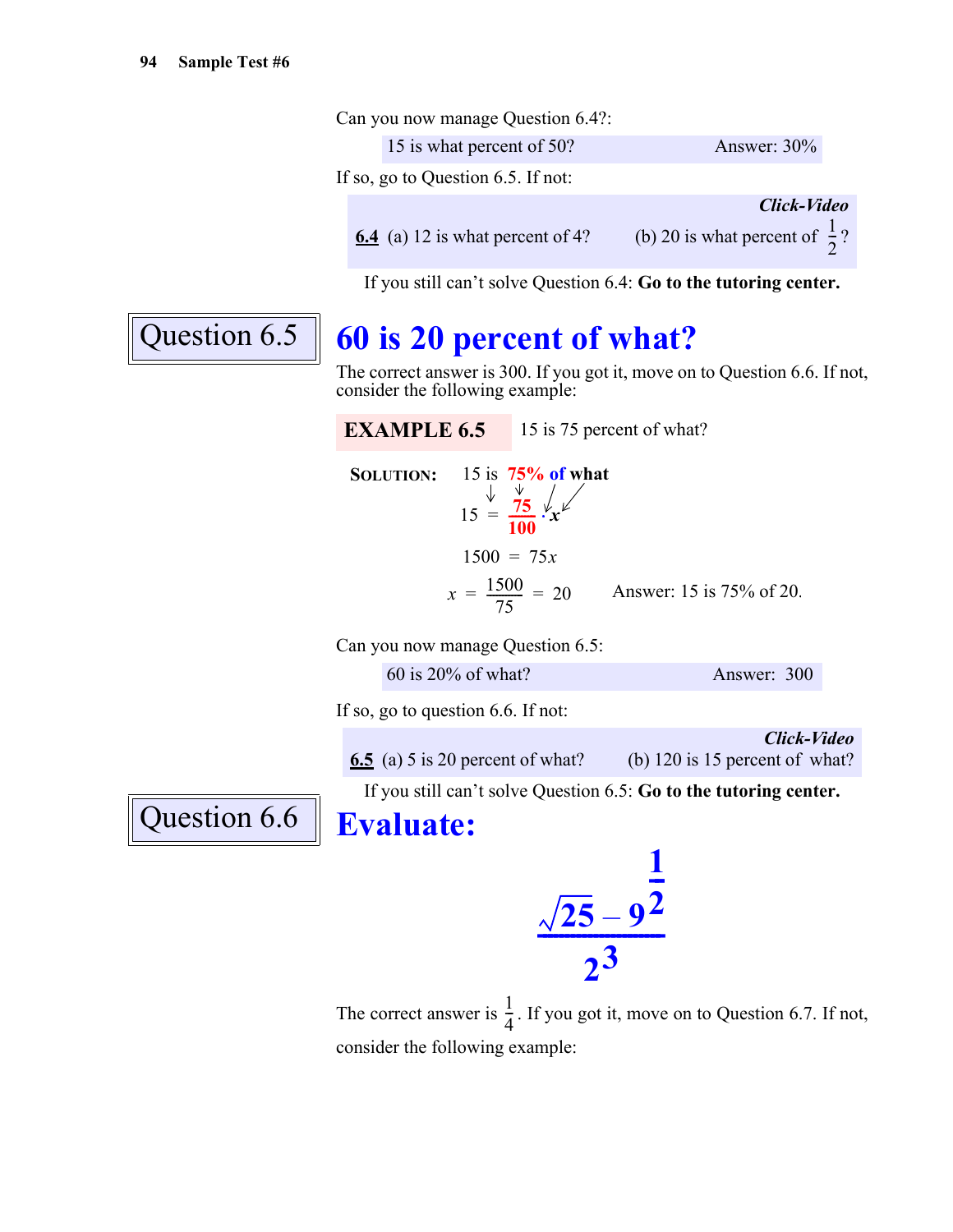

If you still can't solve Question 6.6: **Go to the tutoring center.**

Question 6.7

and

example:

**1**

1

system).

## **Simplify:**

$$
\frac{2}{\sqrt{3}} - \sqrt{\frac{2}{5}}
$$

### **(Answer is not to contain any square root in the denominator.)**

The correct answer is  $\frac{10\sqrt{3}-3\sqrt{10}}{15}$ . If you got it, move on to Question 6.8. If not, consider the following example:

**EXAMPLE 6.7** Simplify:

$$
\frac{5}{\sqrt{2}} + \sqrt{\frac{2}{3}}
$$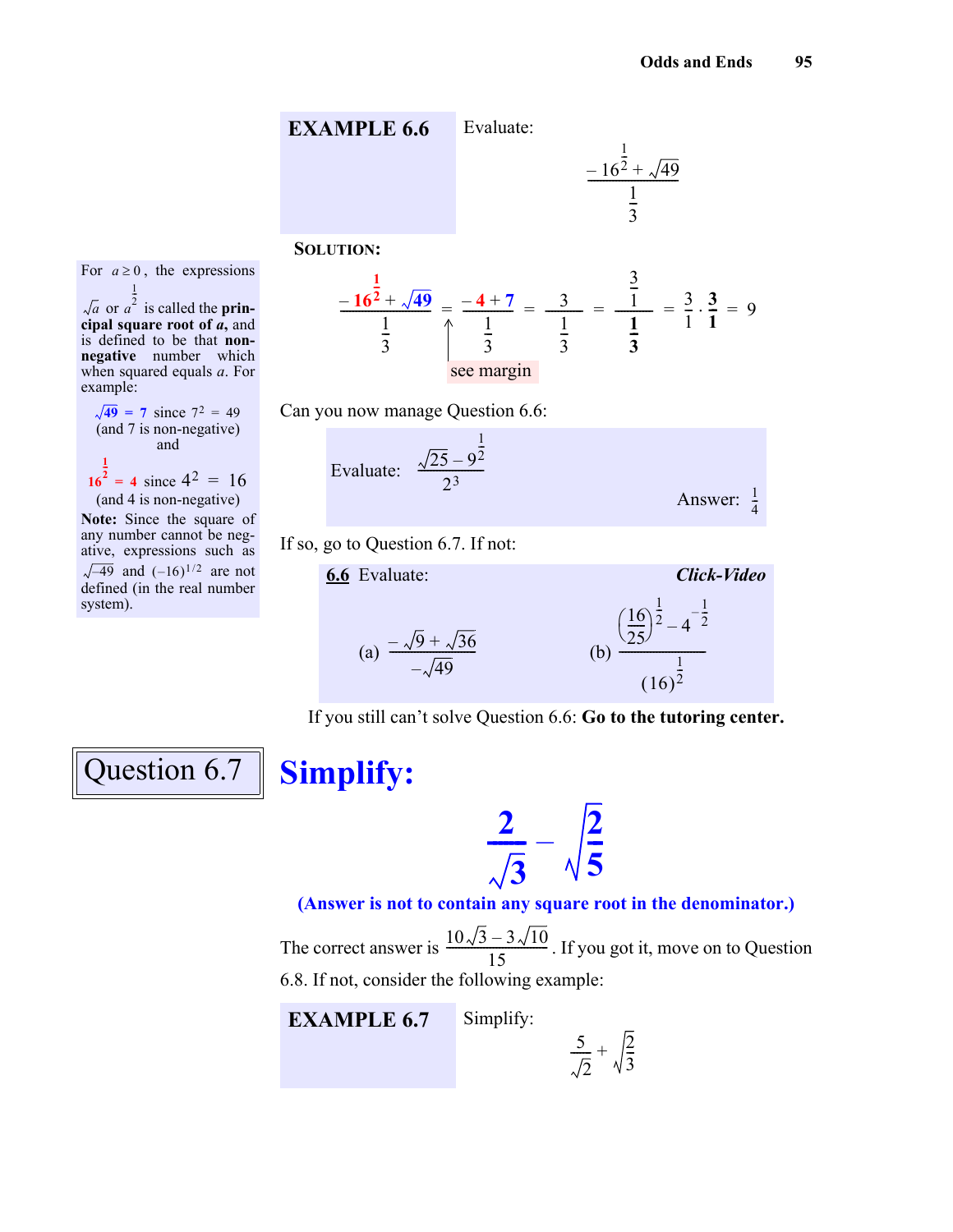**SOLUTION:** To rationalize the denominator of, say  $\frac{5}{6}$ , is to express the fraction without a square root in the denominator. To do so, simply multiply its denominator and numerator by  $\sqrt{2}$ : 2  $\frac{v}{\sqrt{2}}$ 

$$
\frac{5}{\sqrt{2}} \cdot \frac{\sqrt{2}}{\sqrt{2}} = \frac{5\sqrt{2}}{(\sqrt{2})^2} = \frac{5\sqrt{2}}{\sqrt{2}}
$$

In addition (see margin):

$$
\sqrt{\frac{2}{3}} = \frac{\sqrt{2}}{\sqrt{3}} = \frac{\sqrt{2}}{\sqrt{3}} \cdot \frac{\sqrt{3}}{\sqrt{3}} = \frac{\sqrt{2 \cdot 3}}{(\sqrt{3})^2} = \frac{\sqrt{6}}{3}
$$

Leading us to:

$$
\frac{5}{\sqrt{2}} + \sqrt{\frac{2}{3}} = \frac{5\sqrt{2}}{2} + \frac{\sqrt{6}}{3} = \frac{15\sqrt{2}}{6} + \frac{2\sqrt{6}}{6} = \frac{15\sqrt{2} + 2\sqrt{6}}{6}
$$

Can you now manage Question 6.7:

Simplify: 
$$
\frac{2}{\sqrt{3}} - \sqrt{\frac{2}{5}}
$$
 Answer:  $\frac{10\sqrt{3} - 3\sqrt{10}}{15}$ 

If so, go to Question 6.8. If not:



If you still can't solve Question 6.7: **Go to the tutoring center.**

### **Express 325,000,000 in scientific notation.**

The correct answer is  $3.25 \times 10^8$ . If you got it, move on to Question 6.9. If not, consider the following example:

| <b>EXAMPLE 6.8</b> | Express in scientific notation. |                 |
|--------------------|---------------------------------|-----------------|
|                    | (a) $40,210,000$                | (b) $0.0000023$ |

**SOLUTION:** Any number can be represented in the form  $a \times 10^n$ where  $1 \le a < 10$ , *n* is an integer, and  $\times$  denotes multiplication. This is called **scientific notation**, and is particularly useful for expressing very large and very small quantities. In particular (see margin):

(a) 40,210,000 4.021 10**<sup>7</sup>** = move decimal point **<sup>7</sup>** places to the **right** 40,210,000 } **7** places

Recall that for  $a \ge 0$ ,  $\sqrt{a}$ is defined to be that number which when squared equals *a*. In particular  $(\sqrt{2})^2 = 2$ ,

 and: **2**  $\frac{2}{3} = \left(\frac{2}{3}\right)^{\frac{1}{2}}$  $\frac{1}{2}$   $2^{\frac{1}{2}}$  $\frac{1}{2}$ 3 1  $\frac{1}{2}$  $=\left(\frac{2}{3}\right)^{\frac{5}{2}} = \frac{2^{\frac{2}{2}}}{\frac{1}{\sqrt{3}}} = \frac{\sqrt{2}}{\sqrt{3}}$ power of a quotient is the quotient of the powers  $\overline{2} \cdot \sqrt{3} = 2^{\overline{2}} \cdot 3^{\overline{2}}$  $(2 \cdot 3)$ 1  $\frac{1}{2}$  = 6 1  $=(2\cdot3)^{\frac{1}{2}}=6^{\frac{1}{2}}=\sqrt{6}$ power of a product is the product of the powers

Please note, however that a power of a sum is **not** the sum of the powers. In particular





Calculators use the letter "E" (for exponent) in exhibiting scientific notation, as in:

 $3.25E 8$  (for  $3.25 \times 10^8$ )

The effect of multiplying 4.021 by 10 is to move the decimal point 1 place to the right:

If you multiply 4.021 by 100, then the decimal point will be moved 2 places to the right:  $4.021 \times 10^{1} = 40.21$ 

and so on.  $4.021 \times 10^{2} = 402.1$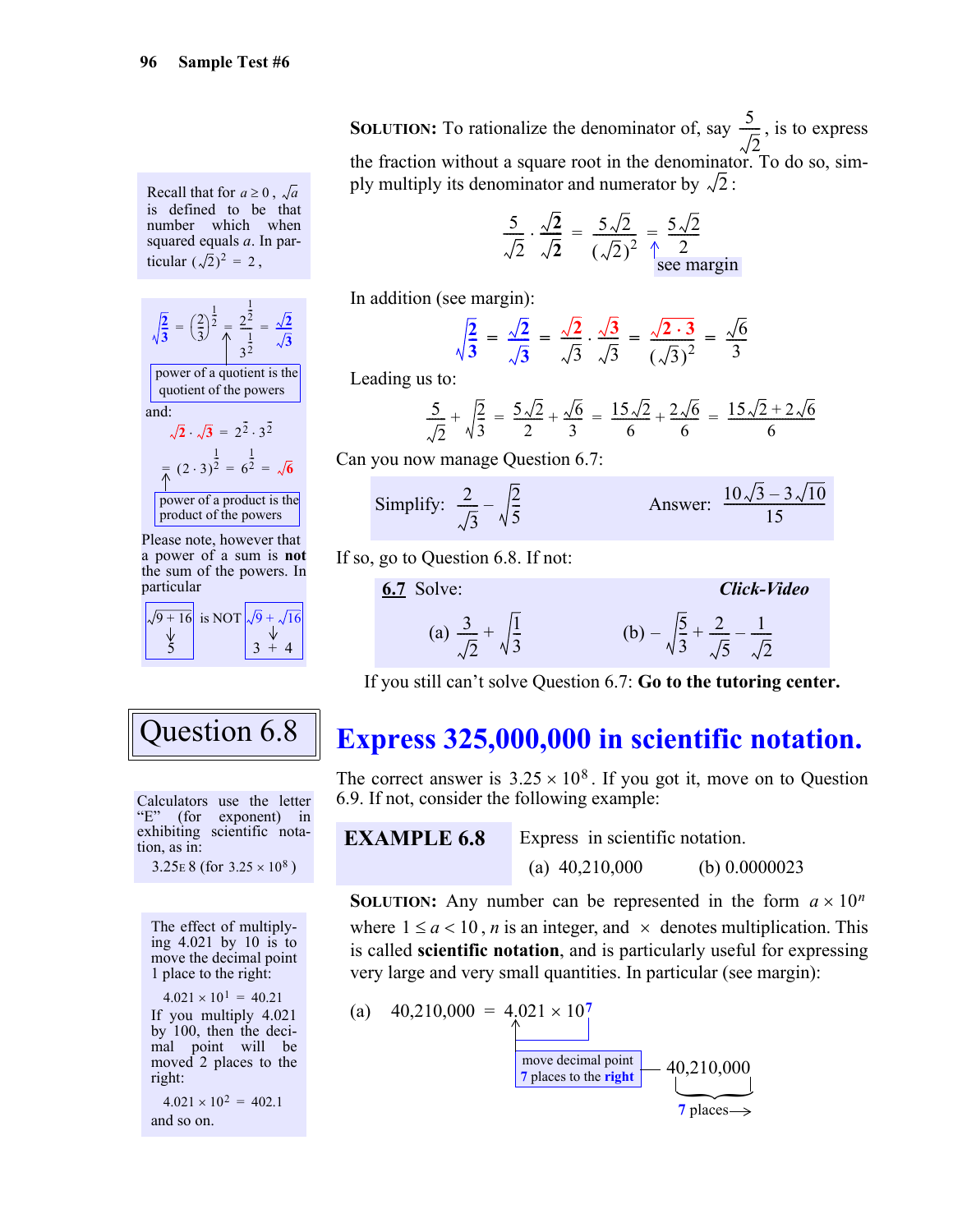The effect of dividing 2.3 by 10 is to move the decimal point 1 place to the left:  $2.3 \times 10^{-1} = 0.23$ 

If you divide 2.3 by 100, then the decimal point will be moved 2 places to the left:

and so on.  $2.3 \times 10^{-2} = 0.023$ 



If you still can't solve Question 6.8: **Go to the tutoring center.**

Question 6.9

# **Express 1.05**  $\times$  **10<sup>–4</sup> in decimal notation.**

The correct answer is 0.000105. If you did not get it, consider the following example **here**:

| EXAMPLE 6.9                                                                                       | Express in decimal notation. |                                                |
|---------------------------------------------------------------------------------------------------|------------------------------|------------------------------------------------|
|                                                                                                   | (a) $3.271 \times 10^{-5}$   | (b) $5.01 \times 10^7$                         |
| <b>SOLUTION:</b>                                                                                  |                              |                                                |
| (a)<br>$3.271 \times 10^{-5} = \begin{array}{c} 1 \downarrow 1 \downarrow 0.00003271 \end{array}$ |                              | move decimal point 5 places to the <b>left</b> |
| (b) $5.01 \times 10^7 = 50,100,000.0$                                                             |                              | move decimal point 7 units to the right        |
| Can you now manage Question 6.9:                                                                  |                              |                                                |
| Express $1.05 \times 10^{-4}$ in decimal notation.                                                |                              | Answer: 0.000105                               |

If not:

| <b>6.8</b> Express in decimal notation | Click-Video            |
|----------------------------------------|------------------------|
| (a) $2.301 \times 10^{-5}$             | (b) $3.12 \times 10^4$ |

If you still can't solve Question 69: **Go to the tutoring center.**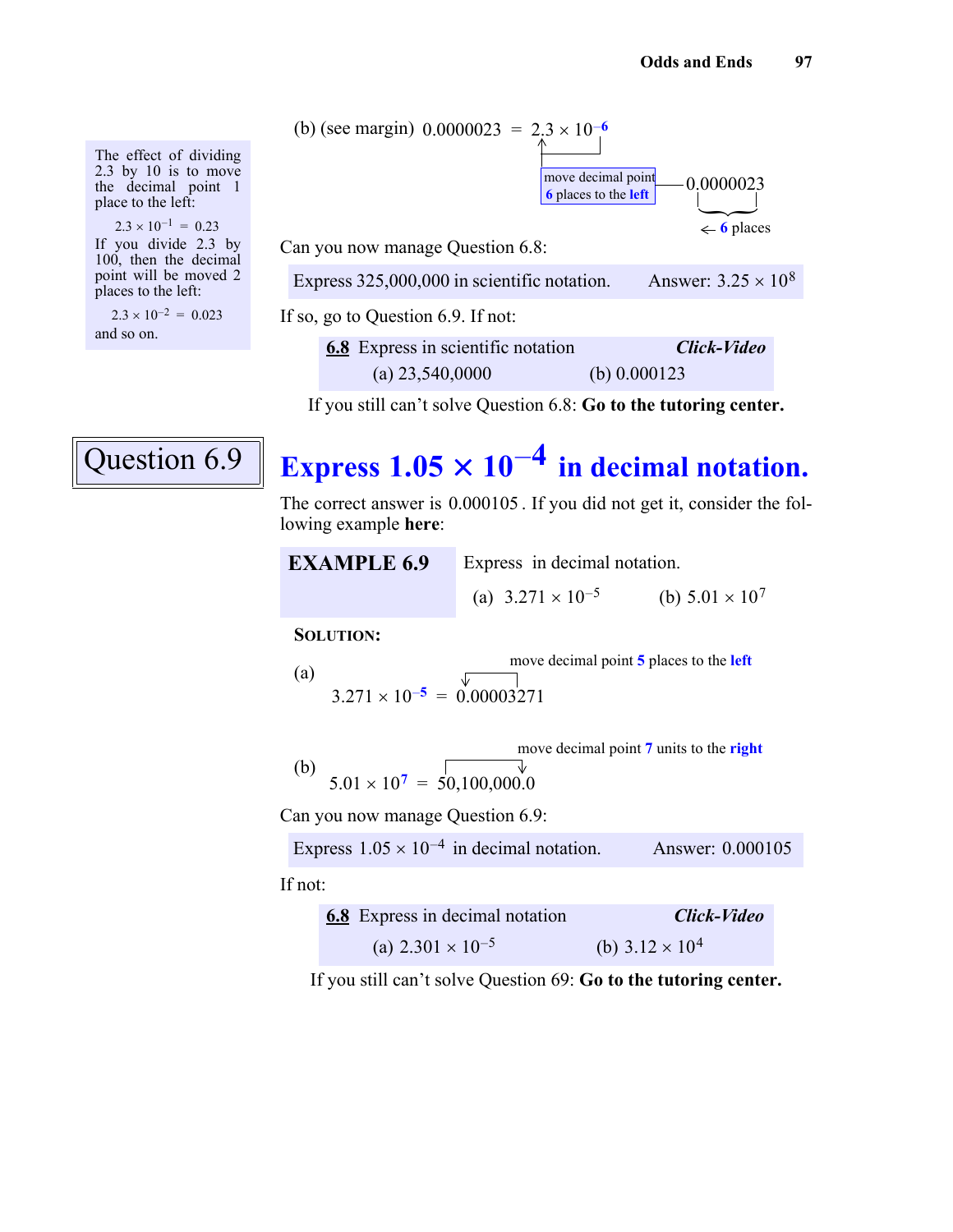|                            | <b>SUMMARY</b>                                                                                                                                                                                                                                                                                                                                                                                                                   |                                                                                    |
|----------------------------|----------------------------------------------------------------------------------------------------------------------------------------------------------------------------------------------------------------------------------------------------------------------------------------------------------------------------------------------------------------------------------------------------------------------------------|------------------------------------------------------------------------------------|
| <b>FUNCTIONS</b>           | $f(x) = 2x + 5$<br>$f(x) = 2x + 5$<br>$f(3) = 2 \cdot 3 + 5 = 11$<br>$f(c) = 2 \cdot c + 5 = 2c + 5$<br>$f(3t) = 2 \cdot 3t + 5 = 6t + 5$<br>$f(x^2+3) = 2(x^2+3)+5 = 2x^2+11$                                                                                                                                                                                                                                                   |                                                                                    |
| <b>PERCENTAGE PROBLEMS</b> | What is $22\%$ of 90<br>$\begin{array}{c}\n\sqrt{x} = \frac{\sqrt{x}}{100} \cdot 90\n\end{array}$<br>$\frac{1}{\sqrt{15}}$ $\frac{75}{100}$ $\frac{7}{x}$                                                                                                                                                                                                                                                                        | 27 is what percent of 18<br>$27 = \frac{1}{100} \times 18$<br>15 is $75\%$ of what |
| PRINCIPAL SQUARE ROOT      | For $a \ge 0$ , the expression $\sqrt{a}$ or $a^2$ is called the <b>principal</b><br>square root of $a$ , and is that non-negative number which when<br>squared equals a.                                                                                                                                                                                                                                                        |                                                                                    |
|                            | <b>WARNING</b> While it is true that for any nonnegative numbers $a$ and $b$ .<br>$\sqrt{ab} = \sqrt{a}\sqrt{b}$ and $\sqrt{\frac{a}{b}} = \frac{\sqrt{a}}{\sqrt{b}}$ (for $b \neq 0$ )<br>in general, the square root of a sum is NOT equal to the sum of<br>the square roots:<br>$\sqrt{16+9}$ = $\sqrt{25}$ = 5 while $\sqrt{16} + \sqrt{9}$ = 4 + 3 = 7<br>Not equal                                                         |                                                                                    |
| <b>SCIENTIFIC NOTATION</b> | Any number can be represented in the form $a \times 10^n$ where<br>$1 \le a < 10$ , <i>n</i> is an integer, and $\times$ denotes multiplication.<br>This is called scientific notation, and is particularly useful for<br>expressing very large and very small quantities. For example:<br>$0.0000023 = 2.3 \times 10^{-6}$ and $40,210,000.0 = 4.021 \times 10^{7}$<br>move decimal point<br><b>6</b> places to the <b>left</b> | move decimal point<br>7 places to the right                                        |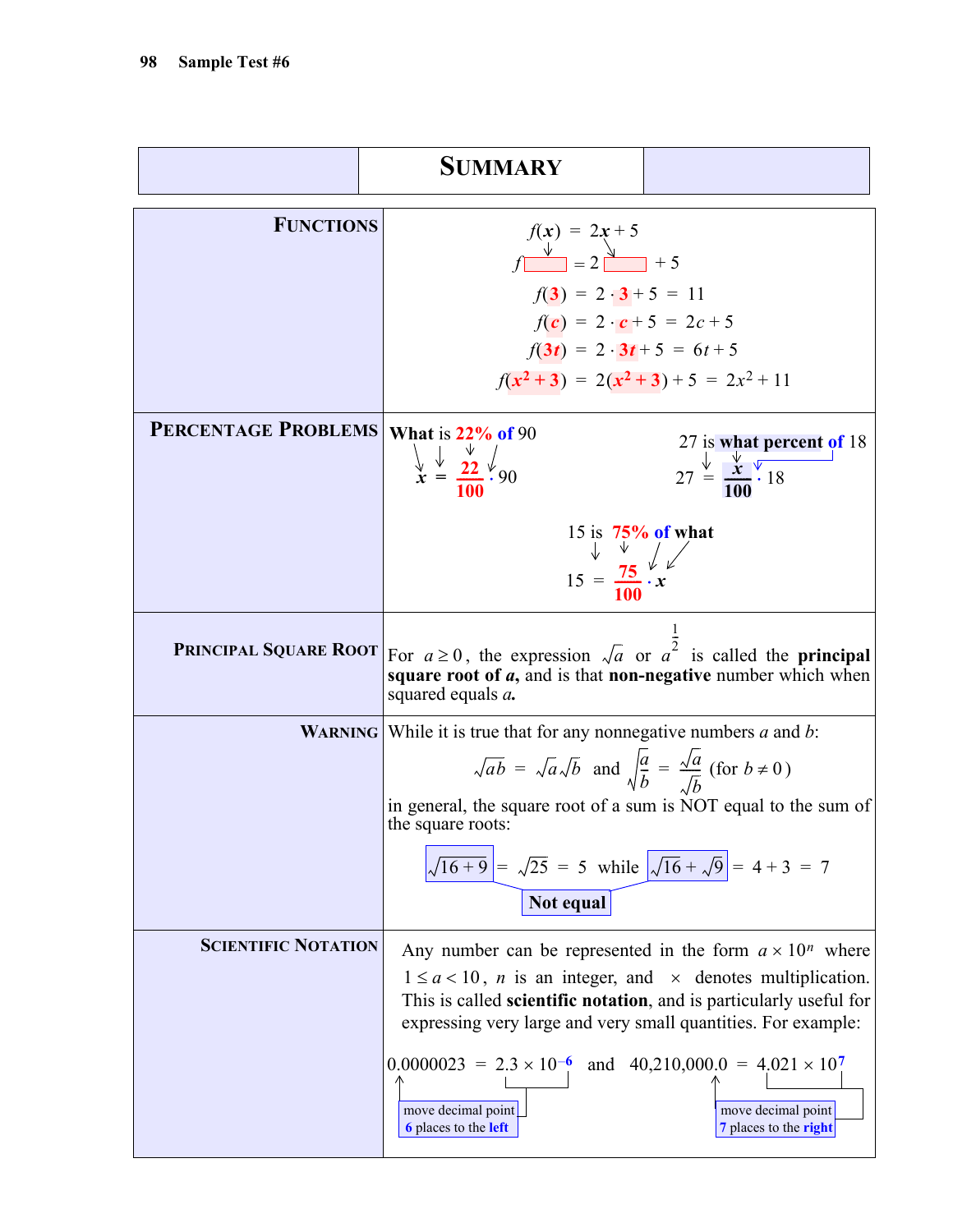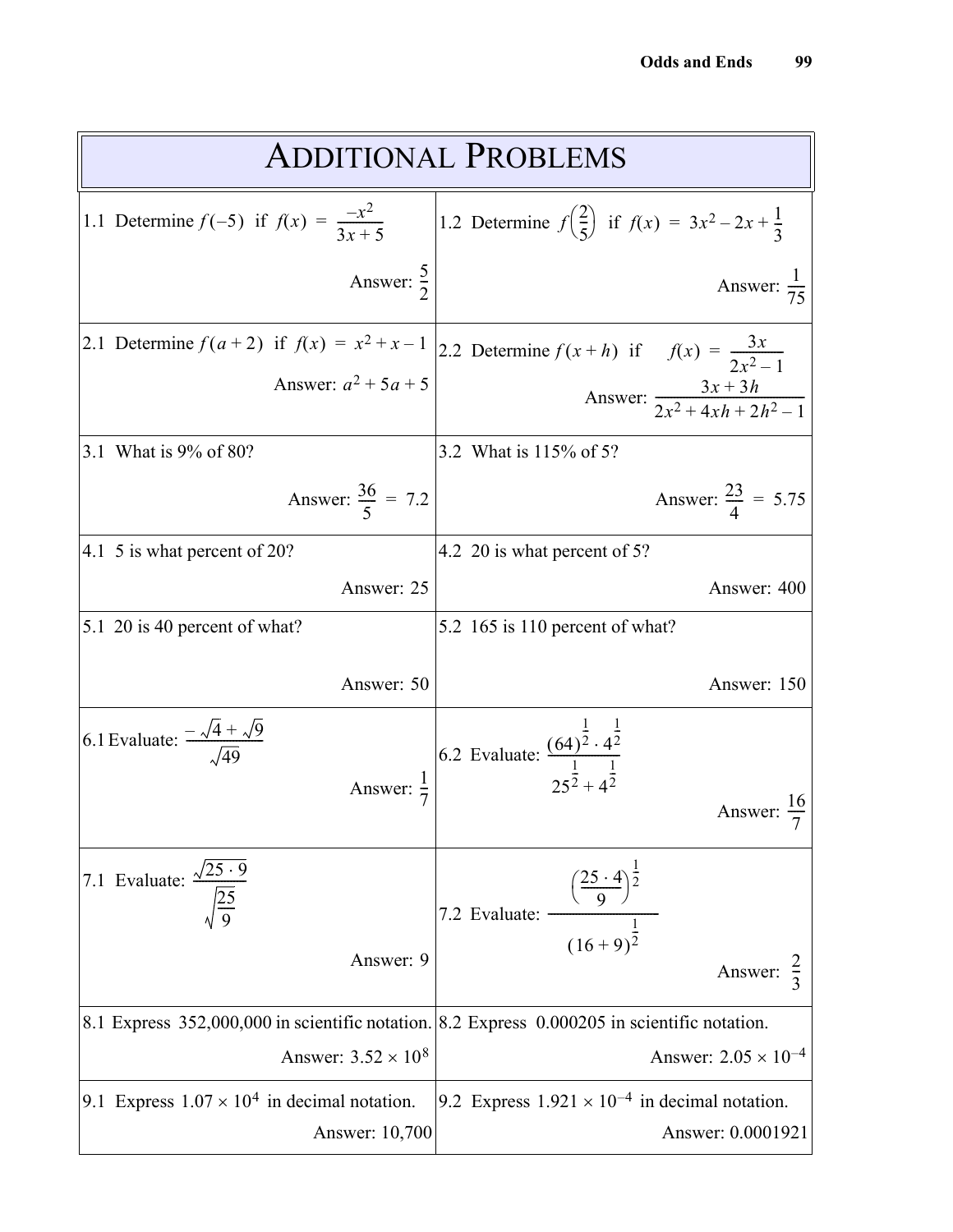#### **100 Sample Test #6**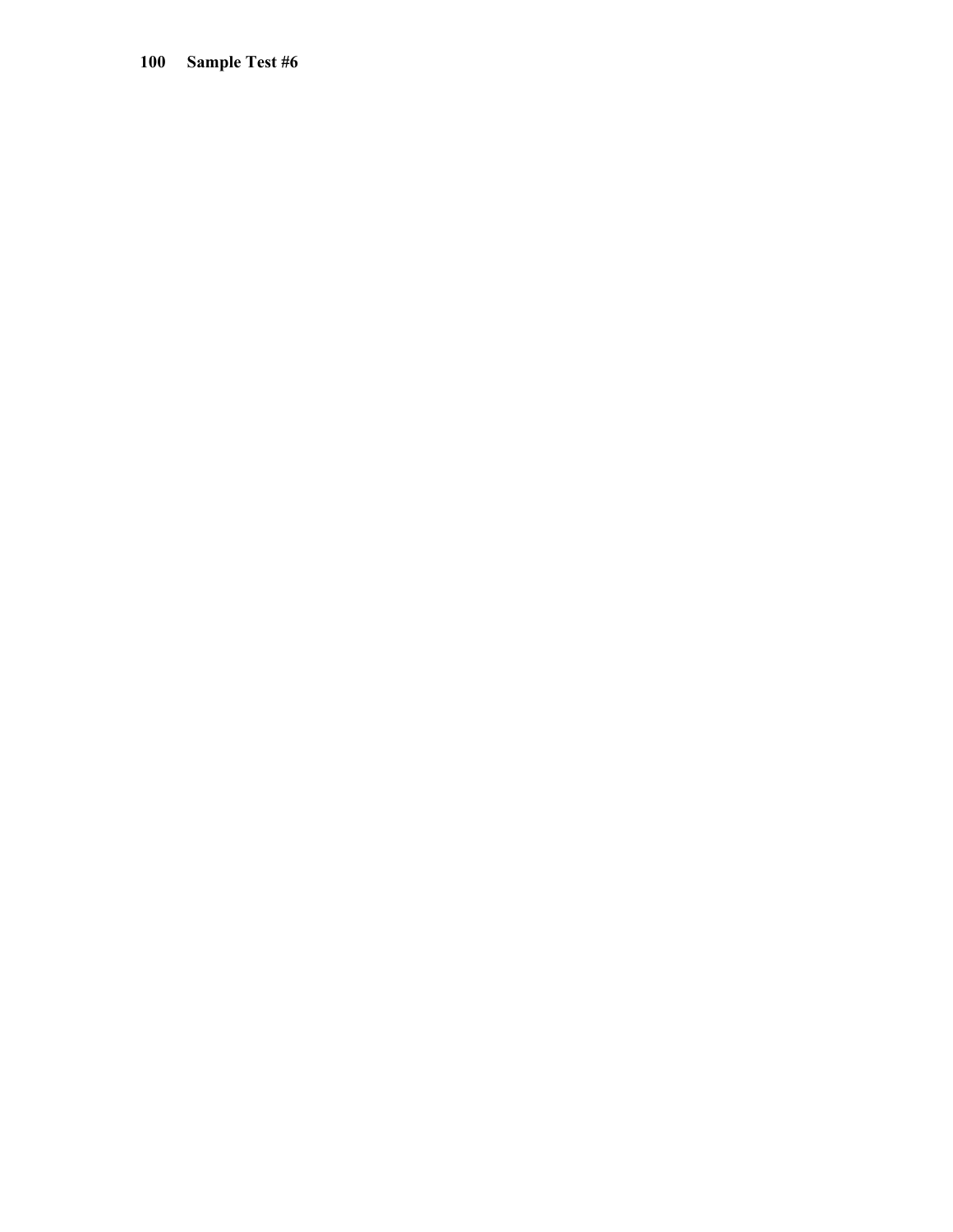# **Sample Test 6 SUPPLEMENT**

Roughly speaking, a **function** is a rule assigning to each element of one set (collection of objects) exactly one element of another set. There is the age function, for example, which assigns to each individual his or her age; the enrollment function, which associates with a course the number of students enrolled in that course; the grade function, which associates a grade to each student in the course; the profit versus production function; the temperature function; and the list goes on. In short, functions are so important that we simply could not function without them, and the same can be said for their pictorial representations: graphs. Just open any newspaper and you will find graphs which, in one way or another, compactly represent functions: graphs that depict the rise and fall of new housing starts in recent years; graphs representing stock values over a period of time; graphs representing the unemployment rate, population growth, and so on.

Functions can often be described in terms of mathematical expressions. One may, for example, speak of the function:

$$
f(x) = 2x + 3
$$

(Read: *f*-of-*x* equals two-*x* plus three)

The above function assigns to  $x = 5$  the function value:

$$
f(5) = 2 \cdot 5 + 3 = 10 + 3 = 13
$$

Similarly:

$$
f(\mathbf{0}) = 2 \cdot \mathbf{0} + 3 = 3
$$
, and  $f(-10) = 2(-10) + 3 = -17$ 

By the same token, for the function:

$$
g(\mathbf{x}) = \mathbf{x}^2 + 5\mathbf{x} - 1
$$

we have:

.

$$
g(2) = 2^2 + 5 \cdot 2 - 1 = 4 + 10 - 1 = 13
$$
  
and: 
$$
g(-3) = (-3)^2 + 5(-3) - 1 = 9 - 15 - 1 = -7
$$

To **evaluate** a function at  $x = c$  is to find the value  $f(c)$ .

**EXAMPLE 6.1** Evaluate the function:

$$
f(x) = \frac{-x^2}{x+1}
$$
  
at  $x = 5$  and at  $x = -2$ .

In the expression:

*x* is said to be the **independent variable**, and *y* the **dependent variable** (the value of *y* depends on the value of *x*).  $y = f(x)$   $f(x) = 2x + 3$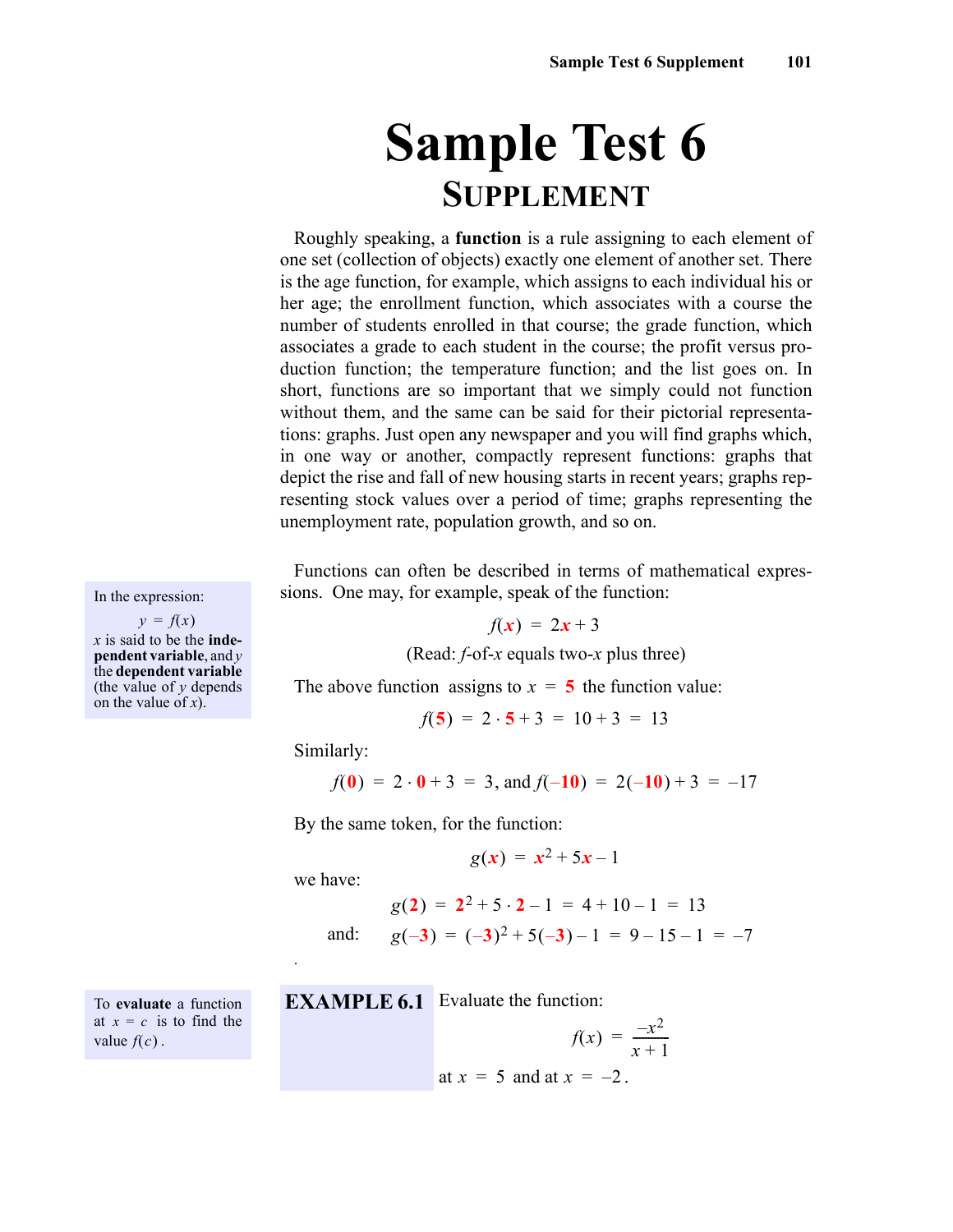#### **SOLUTION:**

**Note:** There is a big difference between  $-5^2$ and  $(-5)^2$ :  $(-5)^2 = (-5)(-5) = 25$ but:  $-5^2 = -(5)(5) = -25$  $\int$  that "-" is not being squared!

and:

$$
f(5) = \frac{-5^2}{5+1} = \frac{-25}{6}
$$

$$
f(-2) = \frac{-(-2)^2}{-2+1} = \frac{-4}{-1} = 4
$$

We want to emphasize the fact that the variable *x* in, say, the function  $f(x) = 2x + 5$  is a place holder, a "box" if you will — a box that can hold any meaningful expression:

 $f(x) = 2x + 5$ 

In particular:

$$
f(x) = 2x + 5
$$
  
\n
$$
f(3) = 2 \cdot 3 + 5 = 11
$$
  
\n
$$
f(c) = 2 \cdot c + 5 = 2c + 5
$$
  
\n
$$
f(3t) = 2 \cdot 3t + 5 = 6t + 5
$$
  
\n
$$
f(x2 + 3) = 2(x2 + 3) + 5 = 2x2 + 11
$$

and:

### **CHECK YOUR UNDERSTANDING 6.1**

For  $f(x) = 3x - 5$ , determine: (a)  $f(-2)$  (b)  $f(t+1)$  (c)  $f(-2x+1)$  (d)  $f(\frac{-2}{x})$ Answers: (a)  $-11$  (b)  $3t - 2$  (c)  $-6x - 2$  (d)  $-\frac{6}{5}$ Solution: Page 113. *x*  $-\frac{9}{2}$  – 5

There are a couple of key words that often translate into mathematical forms. One such word is "of," which often translates into "times." For example:

"one-third of nine" translates to: 
$$
\frac{1}{3} \cdot 9
$$

Another key word is actually a whole class of words, namely any form of the verb "to be." Such words generally translate into "equal." for example:

"one-third of nine is three" translates to: 
$$
\frac{1}{3} \cdot 9 = 3
$$

By definition, *x* percent, written  $x\%$ , simply represents the fraction  $\frac{x}{\cos x}$ ; and *x* percent of something means  $\frac{x}{\cos x}$  times that something. For example, 35 percent of 130 is 100  $\frac{x}{100}$ ; and x percent of something means  $\frac{x}{100}$ 100  $\frac{\lambda}{100}$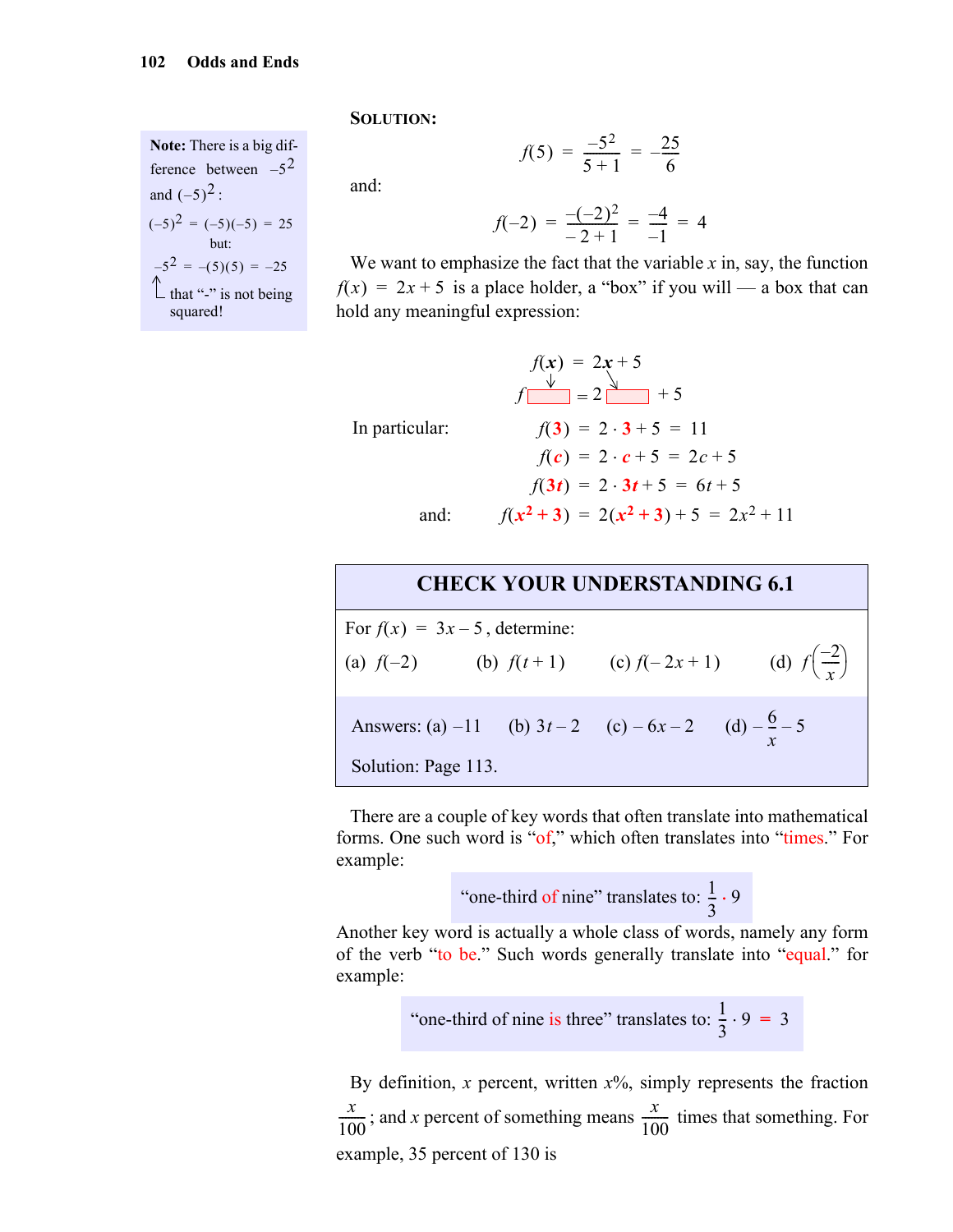$$
\frac{35}{100}(130) = (.35)130 = 45.5
$$

Basically, there are three types of percentage problems:

| $15 \vee$<br>150<br>100  | 100                                                      |
|--------------------------|----------------------------------------------------------|
|                          | Answer:                                                  |
| 150<br>15<br>100<br>1000 | $\mathfrak{X}^-$<br>$= 75$                               |
|                          | Answer:<br>$\mathcal{X}$<br>$= 150 \cdot \frac{100}{15}$ |

#### **CHECK YOUR UNDERSTANDING 6.2**



There are two numbers that when squared equal 4: 2 and  $-2$ :

 $2^2 = 4$  and  $(-2)^2 = 4$ 

**SQUARE ROOT AND PRINCIPAL SQUARE ROOT**

We say that  $2$  and  $-2$  are **square roots** of  $4$ . To distinguish between the two roots, we call 2 the **principal square root** of 4 and denote it by

the symbol  $\sqrt{4}$  or by its exponent form:  $4^{\frac{1}{2}}$ . Similarly, for any nonnegative number  $a$ , the principal square root of  $a$  is that nonnegative num- $\frac{1}{2}$ 

ber, denoted by  $\sqrt{a}$  or by  $a^{\frac{1}{2}}$ , such that:  $\frac{1}{2}$ 

$$
(\sqrt{a})^2 = a \qquad \text{or} \qquad \left(a^{\frac{1}{2}}\right)^2 = a
$$

 Please note that (in the real number system) you can only take the square root of a nonnegative number, and if *a* is nonnegative, so is  $\sqrt{a}$ . For example:

 $\sqrt{16}$  = 4 (and **not**  $\pm$  4) while  $\sqrt{-16}$  is not defined

there is no (real) number which when squared is –16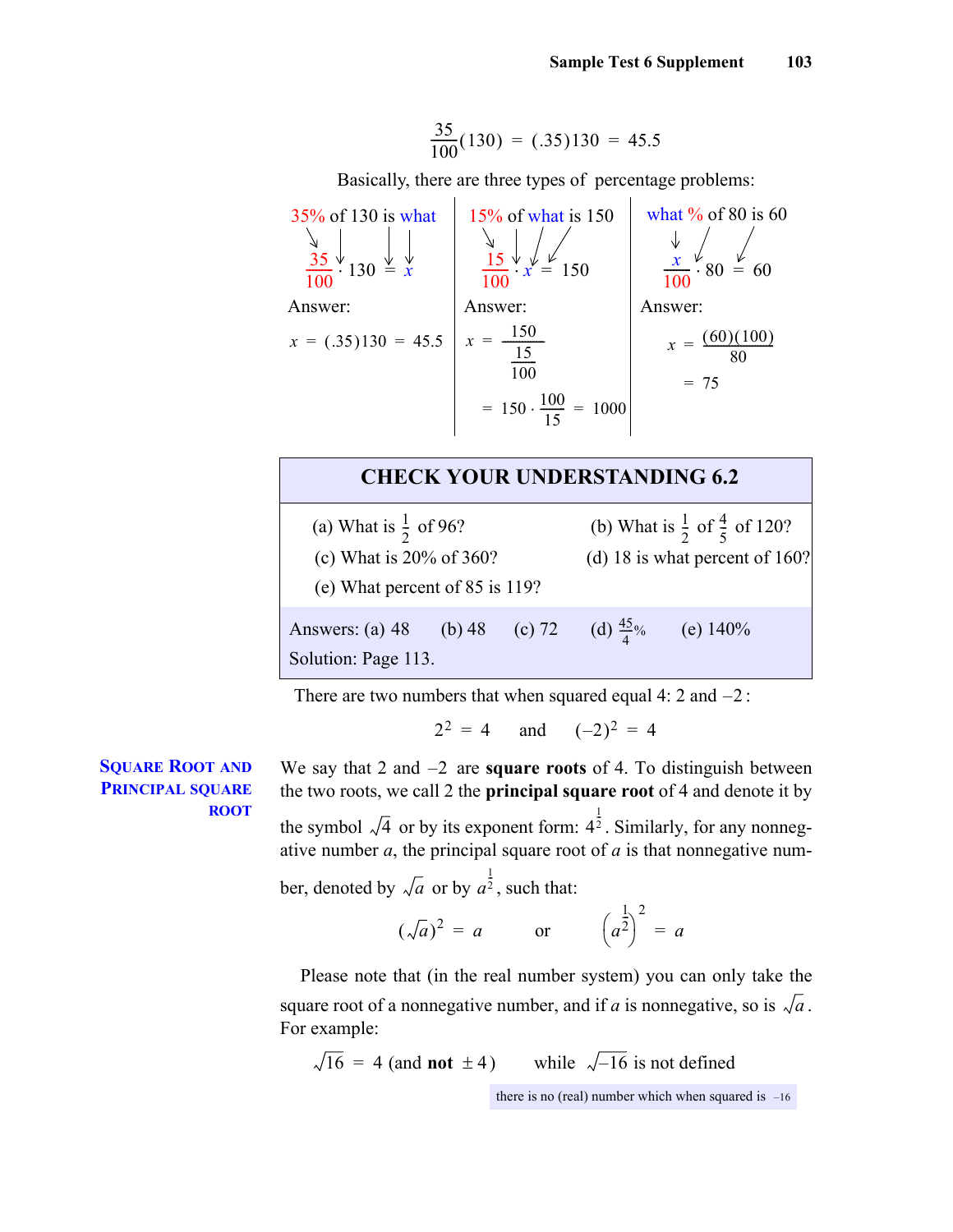What is  $\sqrt{17}$ ? It is exactly what it claims to be; namely that number which when squared equals 17. Unlike  $\sqrt{16}$  which conveniently turns out to be 4,  $\sqrt{17}$  has no "nicer" representation (just like  $\frac{16}{2}$  = 8, while  $\frac{17}{2}$  has no "nicer" representation). A calculator will gladly give you a decimal **approximation** for  $\sqrt{17}$ , something like: 4.1231056; but 4.1231056 is **not** exactly  $\sqrt{17}$ , since the square of 4.1231056 is not exactly equal to 17. 2  $\frac{10}{2}$  = 8 2  $\frac{1}{2}$ 

**WARNING:** While it is true that;

$$
\sqrt{16 \cdot 9} = \sqrt{16} \sqrt{9} = 4 \cdot 3
$$
 or:  $(16 \cdot 9)^{\frac{1}{2}} = 16^{\frac{1}{2}} \cdot 9^{\frac{1}{2}} = 4 \cdot 3$ 

The power of a product **IS** the product of the powers.

But

The power of a sum is **NOT** the sum of the powers.

and that: 
$$
\sqrt{\frac{16}{9}} = \frac{\sqrt{16}}{\sqrt{9}} = \frac{4}{3}
$$
 or:  $\left(\frac{16}{9}\right)^{\frac{1}{2}} = \frac{16^{\frac{1}{2}}}{9^{\frac{1}{2}}} = \frac{4}{3}$ 

It is **NOT** true that  $\sqrt{16 + 9}$  equals  $\sqrt{16} + \sqrt{9}$ Since:  $\sqrt{16} + 9 = \sqrt{25} = 5$  while  $\sqrt{16} + \sqrt{9} = 4 + 3 = 7$ 

**EXAMPLE 6.2** Evaluate: (a)  $(-16^{\frac{1}{2}} - \sqrt{25})^2$  (b)  $(-16^{\frac{1}{2}} - \sqrt{25})^2$  (b)  $\frac{3^{-2} \cdot (\sqrt{\frac{7}{9}})}{1^{1/2}}$  $\cdot \left(\sqrt{\frac{7}{9}-\frac{1}{3}}\right)^3$  $\frac{(\sqrt{9})}{4^{1/2}}$ 

**SOLUTION:** (a) 
$$
(-16^{\frac{1}{2}} - \sqrt{25})^2 = (-4 - 5)^2 = (-9)^2 = 81
$$

(b) 
$$
\frac{3^{-2} \cdot \left(\sqrt{\frac{7}{9} - \frac{1}{3}}\right)^3}{4^{1/2}} = \frac{\left(\sqrt{\frac{7}{9} - \frac{3}{9}}\right)^3}{3^2 \cdot 2} = \frac{\left(\sqrt{\frac{4}{9}}\right)^3}{9 \cdot 2} = \frac{\left(\frac{2}{3}\right)^3}{18} = \frac{\frac{8}{27}}{\frac{18}{18}} = \frac{8}{27} \cdot \frac{1}{18} = \frac{4}{27 \cdot 9} = \frac{4}{243}
$$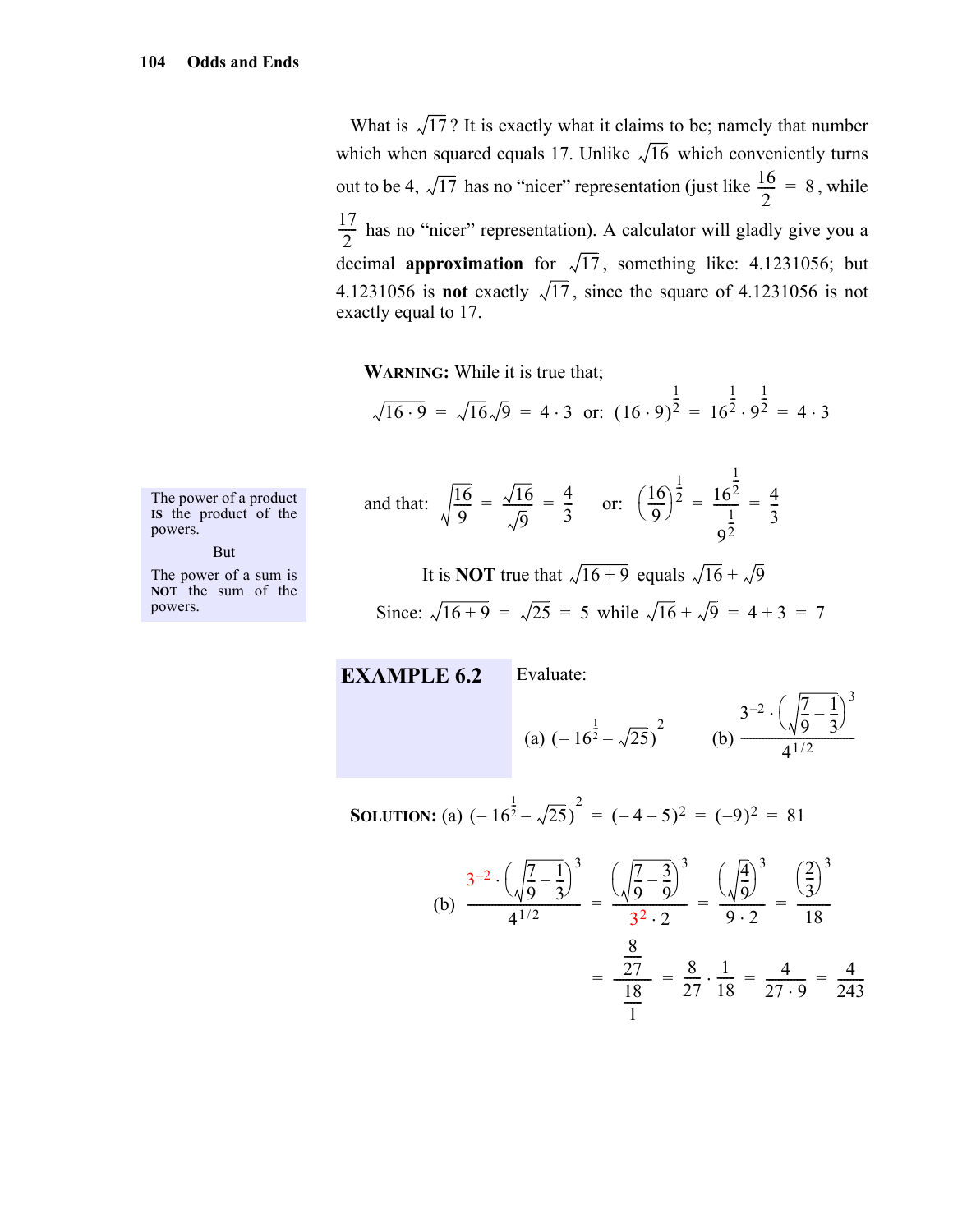#### **CHECK YOUR UNDERSTANDING 6.3**

Simplify:

| $_{\rm{unupary.}}$<br>(a) $\sqrt{5^2 - \sqrt{9}}$                 | (b) $\frac{64^2}{\sqrt{2^2+32}}$ |
|-------------------------------------------------------------------|----------------------------------|
| Answers: (a) $\sqrt{22}$ (b) $\frac{4}{3}$<br>Solution: Page 113. |                                  |

To rationalize the denominator of, say  $\frac{3}{5}$ , is to express the fraction without a square root in the denominator. To do so, simply multiply its denominator and numerator by  $\sqrt{7}$ : 7  $\frac{1}{\sqrt{2}}$ 

$$
\frac{3}{\sqrt{7}} \cdot \frac{\sqrt{7}}{\sqrt{7}} = \frac{3\sqrt{7}}{(\sqrt{7})^2} = \frac{3\sqrt{7}}{\frac{7}{\text{see margin}}}
$$

In addition:

$$
\sqrt{\frac{3}{7}} = \frac{\sqrt{3}}{\sqrt{7}} = \frac{\sqrt{3}}{\sqrt{7}} \cdot \frac{\sqrt{7}}{\sqrt{7}} = \frac{\sqrt{3} \cdot 7}{(\sqrt{7})^2} = \frac{\sqrt{21}}{7}
$$

**EXAMPLE 6.3** Simplify:

$$
\frac{2}{\sqrt{3}} + \sqrt{\frac{9}{5}}
$$

SOLUTION: 
$$
\frac{2}{\sqrt{3}} + \sqrt{\frac{9}{5}} = \frac{2}{\sqrt{3}} + \frac{\sqrt{9}}{\sqrt{5}} = \frac{2}{\sqrt{3}} + \frac{3}{\sqrt{5}}
$$
  

$$
= \frac{2}{\sqrt{3}}\frac{\sqrt{3}}{\sqrt{3}} + \frac{3}{\sqrt{5}}\frac{\sqrt{5}}{\sqrt{5}}
$$

$$
= \frac{2\sqrt{3}}{3} + \frac{3\sqrt{5}}{5} = \frac{10\sqrt{3} + 9\sqrt{5}}{15}
$$

#### **CHECK YOUR UNDERSTANDING 6.4** Simplify: (a)  $\left| \frac{2}{5} - \frac{3}{5} \right|$  (b) Answers: (a)  $\frac{7\sqrt{6}+9\sqrt{7}}{21}$  (b)  $\frac{45\sqrt{2}+18\sqrt{5}-5\sqrt{3}}{30}$ Solution: Page 113. 3  $\frac{2}{3} - \frac{3}{3}$  $-\frac{3}{\sqrt{7}}$  (b)  $\frac{-3}{\sqrt{2}}$  $\frac{-3}{2} + \frac{3}{4}$ 2  $\frac{3}{5}$   $\frac{2}{5}$ 5  $\frac{2}{7} - \frac{1}{7}$  $2\sqrt{3}$  $+ - \frac{3}{5}$   $\left| \frac{2}{7} - \frac{1}{7} \right|$

Recall that for  $a \geq 0$ ,  $\sqrt{a}$ is defined to be that number which when squared equals *a*. In particular  $(\sqrt{7})^2 = 7$ ,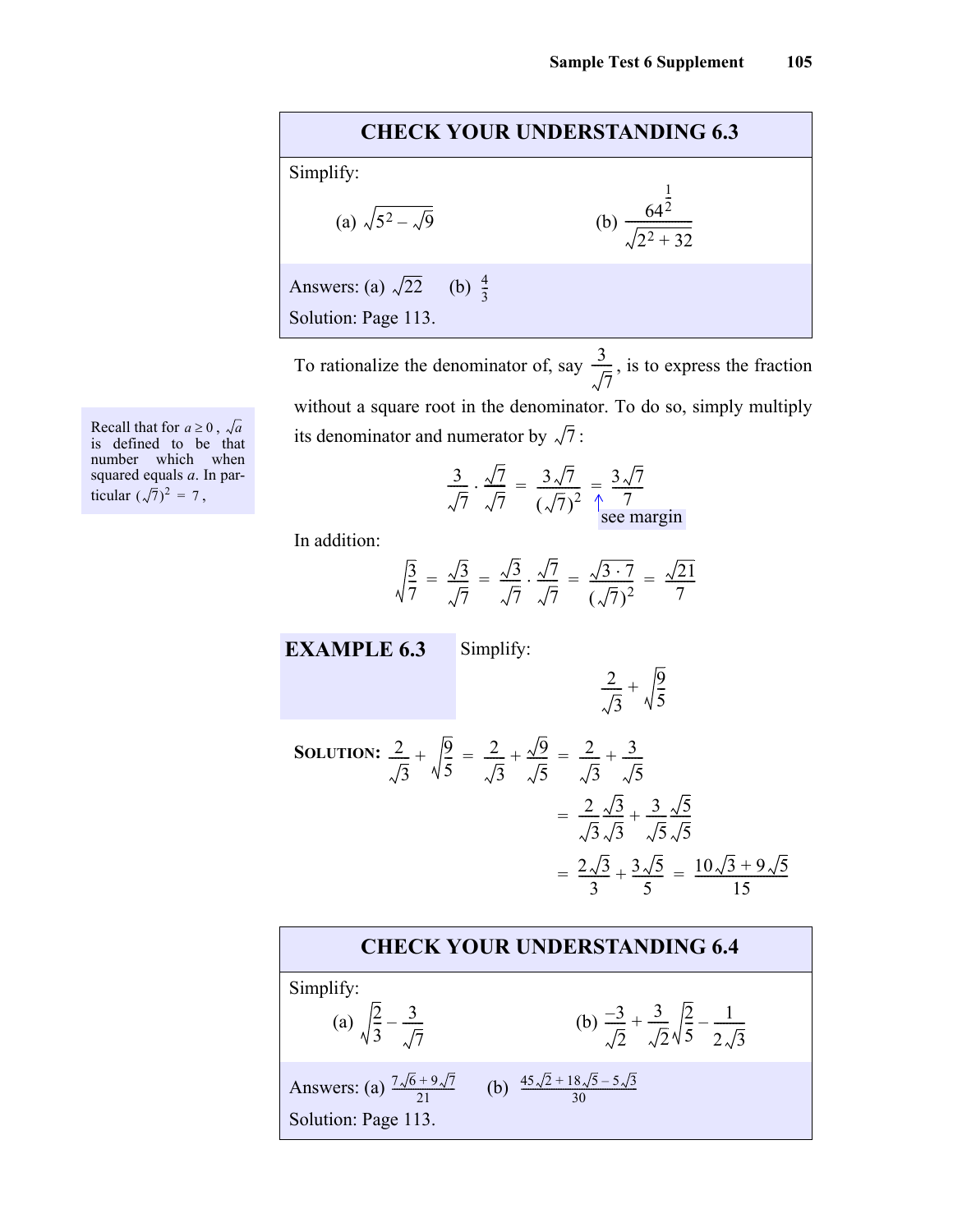## **SCIENTIFIC NOTATION**

Any number can be expressed as the product of a number between 1 and 10 and an integer power of 10. When a number is expressed in such a form, it is said to be represented in **scientific notation**, For example:

 $3865 = 3.865 \times 10^3$  since  $10^3 = 1000$  and  $(3.865)(1000) = 3865$ and:

$$
0.0795 = 7.95 \times 10^{-2}
$$
 since  $10^{-2} = \frac{1}{100}$  and  $\frac{7.95}{100} = 0.0795$ 

In general:

Multiplying a number in decimal form by  $10<sup>n</sup>$  will result in moving the decimal point *n* positions to the right if the integer *n* is positive, or *n* positions to the left if *n* is negative.

For example: 
$$
32.356 \times 10^2 = 3235.6
$$
  
\n $32.356 \times 10^6 = 32356000$   
\n $32.356 \times 10^{-2} = 0.32356$   
\n $32.356 \times 10^{-6} = 0.000032356$   
\nAnd:  $1879.32 = 1.87932 \times 10^3$   
\n $0.00791 = 7.91 \times 10^{-3}$   
\n $35600000 = 3.56 \times 10^7$   
\n $0.000000011 = 1.1 \times 10^{-8}$ 

# **CHECK YOUR UNDERSTANDING 6.5**

| Express in scientific notation:                                          |                                            |
|--------------------------------------------------------------------------|--------------------------------------------|
| (a) $120, 200, 000$<br>Express in decimal notation:                      | (b) $0.00019$                              |
| (c) $3.007 \times 10^5$                                                  | (d) $3.007 \times 10^{-3}$                 |
| Answers: (a) $1.202 \times 10^8$<br>$(c)$ 300,700<br>Solution: Page 114. | (b) $1.9 \times 10^{-4}$<br>$(d)$ 0.003007 |

In scientific notation, the symbol " $\times$ " is used to indicate multiplication.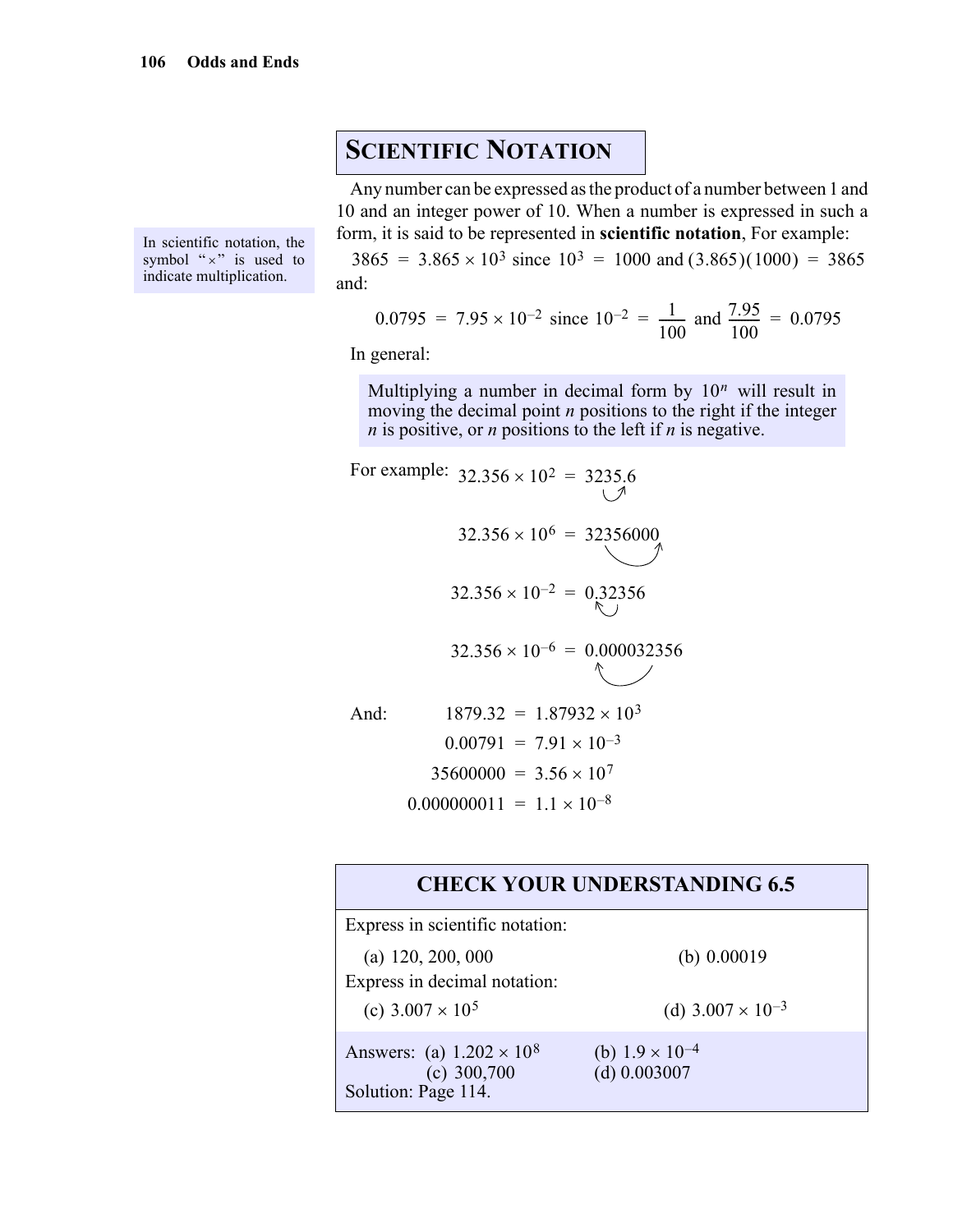## **APPENDIX A CHECK YOUR UNDERSTANDING SOLUTIONS 1. Rational Numbers**

**CYU 1.1** (a)  $\frac{24}{5} = \frac{2^3 \cdot 3^2}{5^2} = \frac{2^2}{5^2} = \frac{4}{5}$  (b) (c)  $\frac{15(2+c)}{10(c+2)} = \frac{3 \cdot 5(2+c)}{2 \cdot 5(2+c)} = \frac{3}{2}$  (d)  $\frac{7b(a+c)}{b(-a-c)} = \frac{7(a+c)}{-(a+c)} = \frac{7}{-1} = -7$ **CYU 1.2** (a)  $\left(\frac{-5}{21}\right)$  $(b)$   $\frac{9}{2}$ **CYU 1.3** (a)  $\frac{3}{2} = \frac{2}{3}\sqrt{\frac{2}{9}} = \frac{3}{4}$  (b) (c)  $\frac{2}{0} = \frac{1}{0} = \frac{2}{1} \sqrt{\frac{9}{0}} = \frac{9}{1}$  (d) **CYU 1.4** (a)  $\frac{-3}{6}$ (b)  $\frac{3}{2} + \frac{2}{2} + \frac{-5}{2} = \frac{3+2-5}{2} = \frac{0}{2} = 0$  (assuming  $a \neq 0$ ) (c) –3*a* **CYU 1.5** (a) (b)  $\frac{-2}{15}$ 30  $\frac{24}{30} = \frac{2^{\cancel{3}} \cdot \cancel{3}}{\cancel{2} \cdot \cancel{3} \cdot 5} = \frac{2^2}{5}$  $=\frac{2^3 \cdot 3^2}{2^2 \cdot 3^2 \cdot 5} = \frac{2^2}{5} = \frac{4}{5}$ 22 –92 44  $\frac{-92}{44} = \frac{-2/2 \cdot 23}{2^2 \cdot 11} = \frac{-23}{11}$  (or:  $-\frac{23}{11}$ )  $\left(\frac{-5}{21}\right)\left(\frac{14}{10}\right) = \frac{-5\cdot 2\cdot 7}{3\cdot 7\cdot 2\cdot 5} = \frac{-1}{3}$  (or  $-\frac{1}{3}$ ) 5  $\frac{9}{5} \cdot \frac{15}{9}$  $\frac{15}{8} \cdot 12 \cdot \frac{2}{6} = \frac{3^2 \cdot 3 \cdot 5 \cdot 2^2 \cdot 3 \cdot 2}{5 \cdot 2^3 \cdot 2 \cdot 3} = \frac{\frac{3}{3} \cdot \frac{3}{5} \cdot \frac{4}{5}}{2^4 \cdot \frac{5}{5} \cdot \frac{6}{5}} = \frac{27}{2}$ 2 33  $\frac{2}{3}$  $\frac{8}{2}$ 9  $\frac{3}{8} = \frac{2}{3}$  $\frac{2}{\sqrt{2}}$ 8  $=\frac{2}{3}\sqrt{\frac{9}{8}}=\frac{3}{4}$ 3 4  $\frac{2}{3}$ 9  $\frac{v}{\sqrt{2}}$  $\frac{2}{3}$ 9 1 י<br>- $\frac{3}{9} = \frac{2}{3}$  $\frac{2}{5} \cdot \frac{1}{5}$ 9  $=\frac{3}{9}=\frac{2}{3}\cdot\frac{1}{9}=\frac{2}{27}$ 8 9  $\frac{0}{2}$  $\frac{2}{\sqrt{2}}$  $\frac{2}{1}$ 8 9  $\frac{0}{2}$  $\frac{1}{8} = \frac{2}{1}$  $\frac{2}{7}$  $\frac{9}{7}$  $=\frac{1}{\frac{8}{2}} = \frac{2}{1} \sqrt{\frac{9}{8}} = \frac{9}{4}$  $\frac{2a+2b}{4}$  $\frac{a+b}{8}$  $\frac{4}{a+b} = \frac{2(a+b)}{4} \sqrt{\frac{8}{a+b}} = 4$ 2 9  $\frac{-3}{2} + \frac{2}{3}$ 9  $\frac{2}{9} + \frac{19}{9}$ 9  $+\frac{2}{9} + \frac{19}{9} = \frac{-3 + 2 + 19}{9} = \frac{18}{9} = 2$ *a*  $\frac{3}{2} + \frac{2}{2}$ *a*  $2 + -5$ *a*  $+\frac{2}{a} + \frac{-5}{a} = \frac{3+2-5}{a} = \frac{0}{a} = 0$  (assuming  $a \neq 0$ 4  $\frac{-3a}{4} + \frac{2(a-1)}{4} + \frac{5}{4}$  $+\frac{2(a-1)}{4} + \frac{5}{4} = \frac{-3a+2a-2+5}{4} = \frac{-a+3}{4}$ –3 18  $\frac{-3}{10} + \frac{1}{10}$ 12  $\frac{1}{12} + \frac{3}{8}$ 8  $+\frac{1}{12} + \frac{3}{8} = \frac{-3}{12}$  $2 \cdot 3^2$  $\frac{-3}{2 \cdot 3^2} + \frac{1}{2^2 \cdot 3} + \frac{3}{2^3}$  $=$   $\frac{-3}{2 \cdot 3^2} + \frac{1}{2^2 \cdot 3} + \frac{3}{2^3} = \frac{-1}{2 \cdot 3} + \frac{1}{2^2 \cdot 3} + \frac{3}{2^3}$ building up to the LCD:  $2^3 \cdot 3$ :  $= \frac{-1(2^2)}{(2 \cdot 3)(2^2)} + \frac{1(2)}{(2^2 \cdot 3)(2)} + \frac{3(3)}{(2^3)(3)}$  $\frac{-4}{2^3 \cdot 3} + \frac{2}{2^3 \cdot 3} + \frac{9}{2^3 \cdot 3}$  $=\frac{-4}{2^3 \cdot 3} + \frac{2}{2^3 \cdot 3} + \frac{9}{2^3 \cdot 3} = \frac{7}{24}$ 15  $\frac{-2}{15} + \frac{1}{7}$ 5  $\frac{1}{7} + \frac{1}{7}$ 3  $+\frac{1}{7}+\frac{1}{2}=\frac{-2}{15}$ 15  $\frac{-2}{15} + \frac{1(3)}{15}$ 15  $\frac{1(3)}{15} + \frac{1(5)}{15}$ 15  $+\frac{1(3)}{15} + \frac{1(5)}{15} = \frac{-2+3+5}{15} = \frac{6}{15}$  $=\frac{-2}{15} + \frac{1(3)}{15} + \frac{1(5)}{15} = \frac{-2+3+5}{15} = \frac{6}{15} = \frac{2}{5}$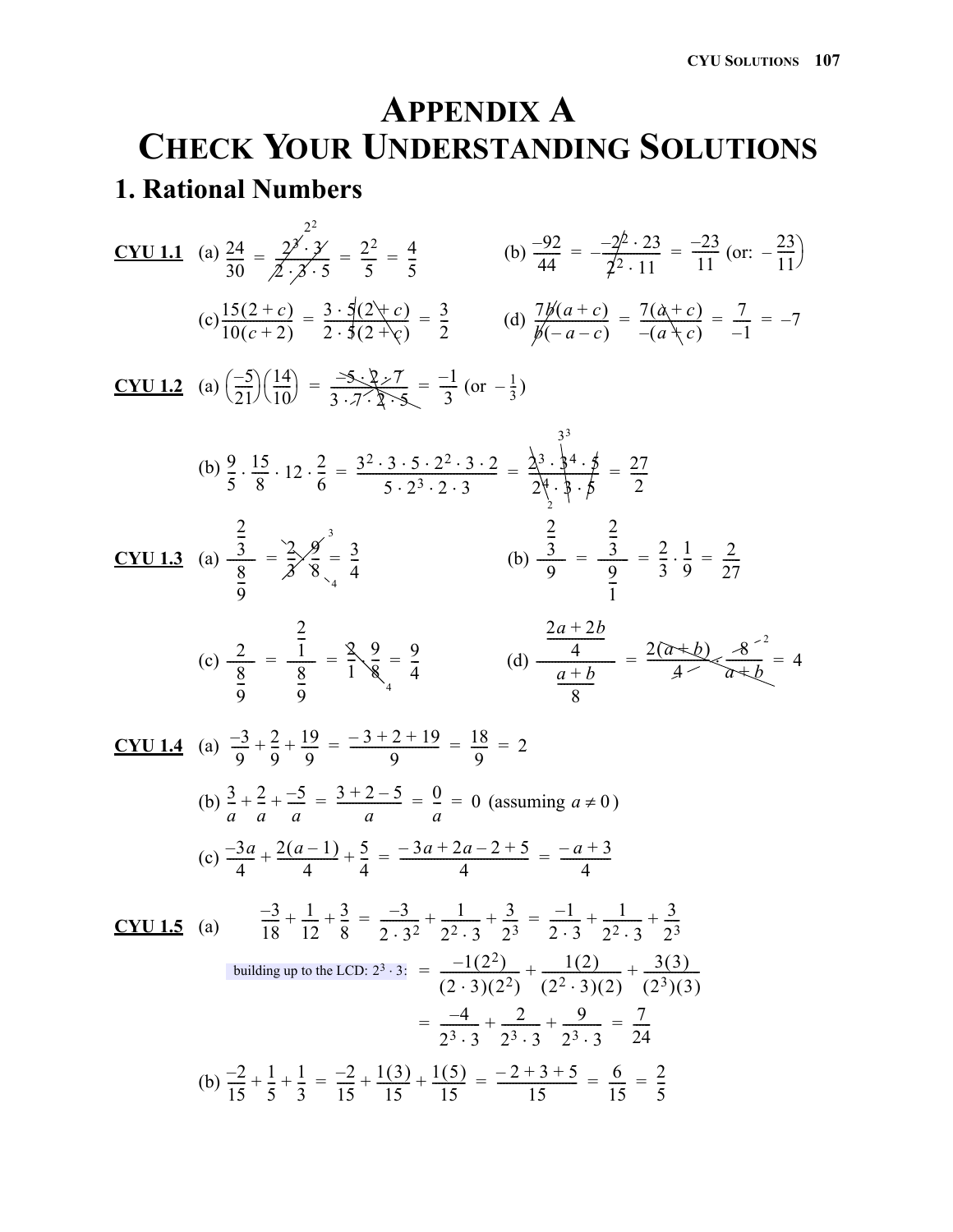**CYU 1.6** (a) 
$$
\frac{\left(-2 + \frac{1}{3}\right)\left(1 - \frac{1}{2}\right)}{1 + \frac{1}{2}} = \frac{\left(-\frac{6}{3} + \frac{1}{3}\right)\left(\frac{2}{2} - \frac{1}{2}\right)}{\frac{2}{2} + \frac{1}{2}} = \frac{\left(-\frac{5}{3}\right)\left(\frac{1}{2}\right)}{\frac{3}{2}} = \left(-\frac{5}{3}\right)\left(\frac{1}{2}\right)\left(\frac{2}{3}\right) = \frac{-5}{9}
$$
  
(b) 
$$
\frac{\frac{3b}{a+b} - \frac{a}{2a+2b}}{\frac{4}{a+b}} = \left[\frac{6b}{2(a+b)} - \frac{a}{2(a+b)}\right]\frac{a+b}{4} = \frac{6b-a}{2(a+b)}\frac{(a+b)}{4} = \frac{6b-a}{8}
$$

### **2. Integer Exponents**

**CYU 2.1** (a)  $(1+4)^2 + 3^2 - (2 \cdot 3)^2 + 2^{2+3} = 5^2 + 3^2 - 6^2 + 2^5 = 25 + 9 - 36 + 32 = 30$ (b)  $(1)$ (c)  $\left(2+\frac{1}{2}\right)$  $\left(\frac{1}{2}-1\right)^2 + 8 \cdot 2^2 - (2-3)^2 - [-2^2]^3 = \left(-\frac{1}{2}\right)$  $=\left(-\frac{1}{2}\right)^2 + 8 \cdot 4 - 1 - (-4)^3$ 1 4  $=\frac{1}{4} + 32 - 1 + 64 = \frac{1}{4} + 95$ 1 4  $\frac{1}{4} + \frac{95(4)}{4}$ 4  $=\frac{1}{4} + \frac{95(4)}{4} = \frac{1+380}{4} = \frac{381}{4}$  $\left(2+\frac{1}{2}\right)^2 - \left[-1-\frac{1}{3}\right]^2 + \frac{1}{9}$ 9  $+\frac{1}{9} = \left(\frac{5}{2}\right)^2 - \left(-\frac{4}{3}\right)^2 + \frac{1}{9}$ 9  $+\frac{1}{2} = \frac{25}{4}$ 4  $=\left(\frac{5}{2}\right)^2 - \left(-\frac{4}{3}\right)^2 + \frac{1}{9} = \frac{25}{4} - \frac{16}{9} + \frac{1}{9}$ 25 4  $\frac{25}{4} - \frac{15}{9} = \frac{25}{4}$  $=\frac{25}{4} - \frac{15}{9} = \frac{25}{4} - \frac{5}{3}$  $=\frac{25 \cdot 3}{4 \cdot 3} - \frac{5 \cdot 4}{3 \cdot 4}$  $=\frac{75-20}{12}=\frac{55}{12}$  $(3a)^2-2a^2+2^2a+a(2^2+a) = 9a^2-2a^2+4a+4a+a^2 = 8a^2+8a^2$ 

(d) 
$$
(3a)^2 - 2a^2 + 2^2a + a(2^2 + a) = 9a^2 - 2a^2 + 4a + 4a + a^2 = 8a^2 + 8a
$$

**CYU 2.2** (a) 
$$
\frac{2^3 \left(\frac{1}{2}\right)^2}{\left(1+\frac{1}{2}\right)^{-1}} = \frac{\frac{2^3}{2^2}}{\frac{1}{2}} = \frac{\frac{2}{1}}{\frac{1}{2}} = \frac{2}{1} \cdot \frac{\frac{3}{2}}{\frac{3}{2}} = 2 \cdot \frac{3}{2} = 3
$$
  
(b) 
$$
\left[2^{-1} + \left(\frac{1}{2}\right)^{-2}\right]^{-1} = \left(\frac{1}{2} + \frac{1}{\left(\frac{1}{2}\right)^2}\right)^{-1} = \left(\frac{1}{2} + \frac{1}{\frac{1}{4}}\right)^{-1} = \left(\frac{1}{2} + 4\right)^{-1} = \left(\frac{9}{2}\right)^{-1} = \frac{1}{\frac{9}{2}} = \frac{2}{9}
$$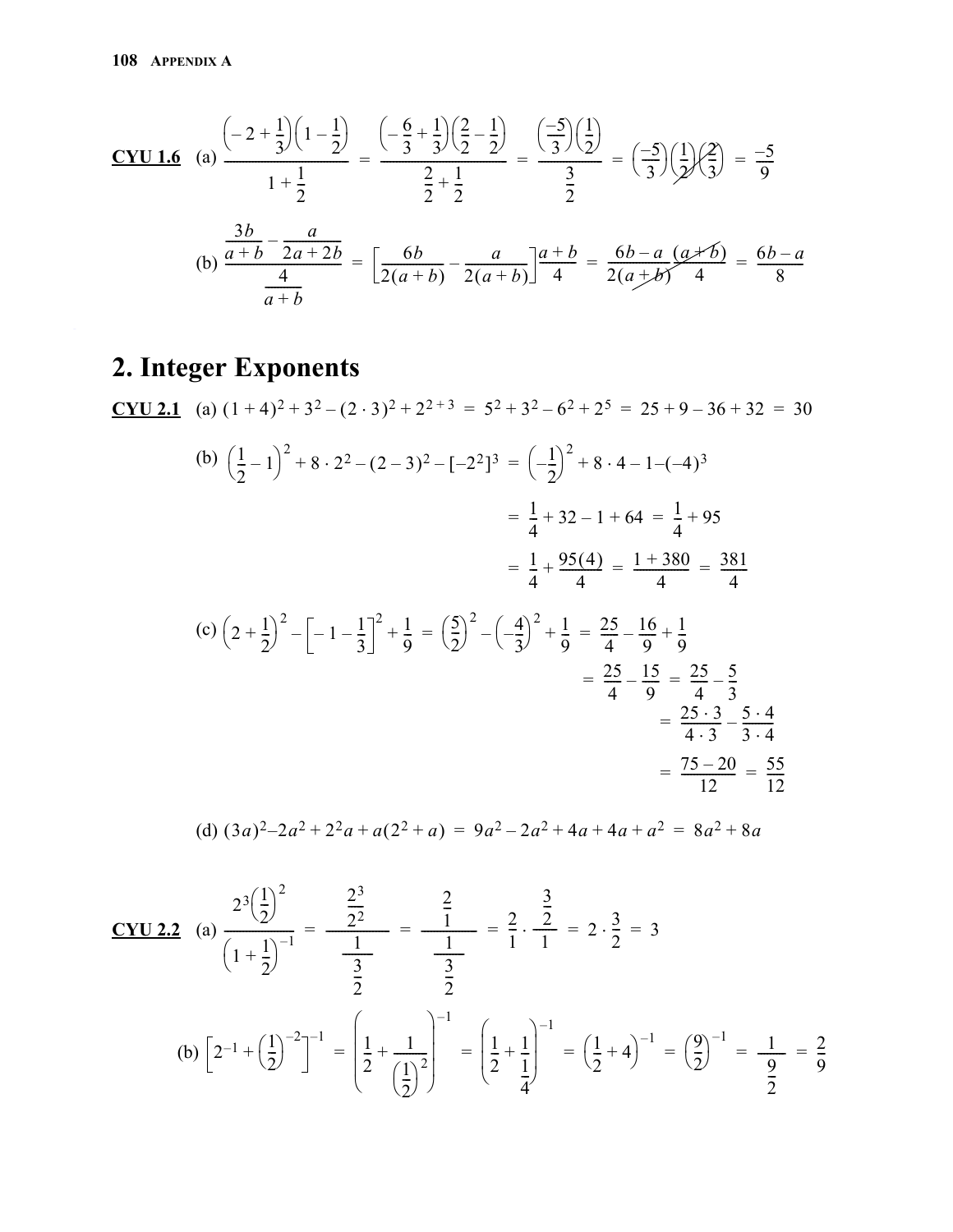(c)
$$
\left[\frac{5^{-1} + \left(3 - \frac{1}{2}\right)^{-2}}{5\left(\frac{1}{3} - \frac{5}{9}\right)^{17}}\right] + \frac{1}{2} = 1 + \frac{1}{2} = \frac{3}{2}
$$
  
(d)
$$
\frac{(2a)^{-2}(-b)^2}{a(b)^{-1}} = \frac{\frac{1}{(2a)^2}b^2}{a \cdot \frac{1}{b}} = \frac{\frac{b^2}{4a^2}}{\frac{a}{b}} = \frac{b^2}{4a^2} \cdot \frac{b}{a} = \frac{b^3}{4a^3}
$$
(providing  $a \neq 0$  and  $b \neq 0$ )

# 3. Algebraic Expressions

CYU 3.1 (a) 
$$
\frac{(-2a)^2}{5b} \cdot \frac{-b^2}{10} \cdot \frac{50}{4b} = \frac{4a^2(-b^2)(50)}{5b(10)(4b)} = \frac{4(50)a^2(-b^2)}{4(50)b^2} = -a^2
$$
  
\n(b)  $\frac{(-abc)^2}{(ab)^2 + abc} = \frac{a^2b^2c^2}{ab(ab + c)} = \frac{abc^2}{ab + c}$   
\n(c)  $\frac{\frac{2a + 2b}{4}}{\frac{a+b}{8}} = \frac{2(a+b)}{4} \cdot \frac{8}{a+b} = 4$ 

**CYU 3.2** (a) 
$$
\frac{3}{c} + \frac{-6}{bc} + \frac{a}{2b} = \frac{3(2b)}{2bc} + \frac{-6(2)}{2bc} + \frac{a(c)}{2bc} = \frac{6b - 12 + ac}{2bc}
$$
  
\n(b)  $\frac{3}{2x + 6} - \frac{x}{x + 3} + \frac{1}{4} = \frac{3}{2(x + 3)} - \frac{x}{x + 3} + \frac{1}{4} = \frac{3(2)}{4(x + 3)} - \frac{x(4)}{4(x + 3)} + \frac{1(x + 3)}{4(x + 3)}$   
\n
$$
= \frac{6 - 4x + x + 3}{4(x + 3)} = \frac{-3x + 9}{4(x + 3)} = \frac{-3x + 9}{4x + 12}
$$
\n(c)  $\frac{x}{(-x + 2)^2} + \frac{3}{x - 2} = \frac{x}{[-(x - 2)]^2} + \frac{3}{x - 2} = \frac{x}{(x - 2)^2} + \frac{3}{x - 2} = \frac{x}{(x - 2)^2} + \frac{3(x - 2)}{(x - 2)^2} = \frac{x + 3x - 6}{(x - 2)^2} = \frac{4x - 6}{(x - 2)^2}$   
\n**CYU 3.3** (a)  $\frac{6x^2(5x + 2)^4 - 3x^3(5x + 2)^3}{6(-5x - 2)^6} = \frac{(5x + 2)^3[6x^2(5x + 2) - 3x^3]}{6[-(5x + 2)]^6}$   
\n
$$
= \frac{(5x + 2)^33x^2[2(5x + 2) - x]}{6(5x + 2)^6}
$$

$$
= \frac{(5x+2)^3x^2(9x+4)}{2(5x+2)^6}
$$
  
= 
$$
\frac{x^2(9x+4)}{2(5x+2)^3} = \frac{9x^3+4x^2}{2(5x+2)^3}
$$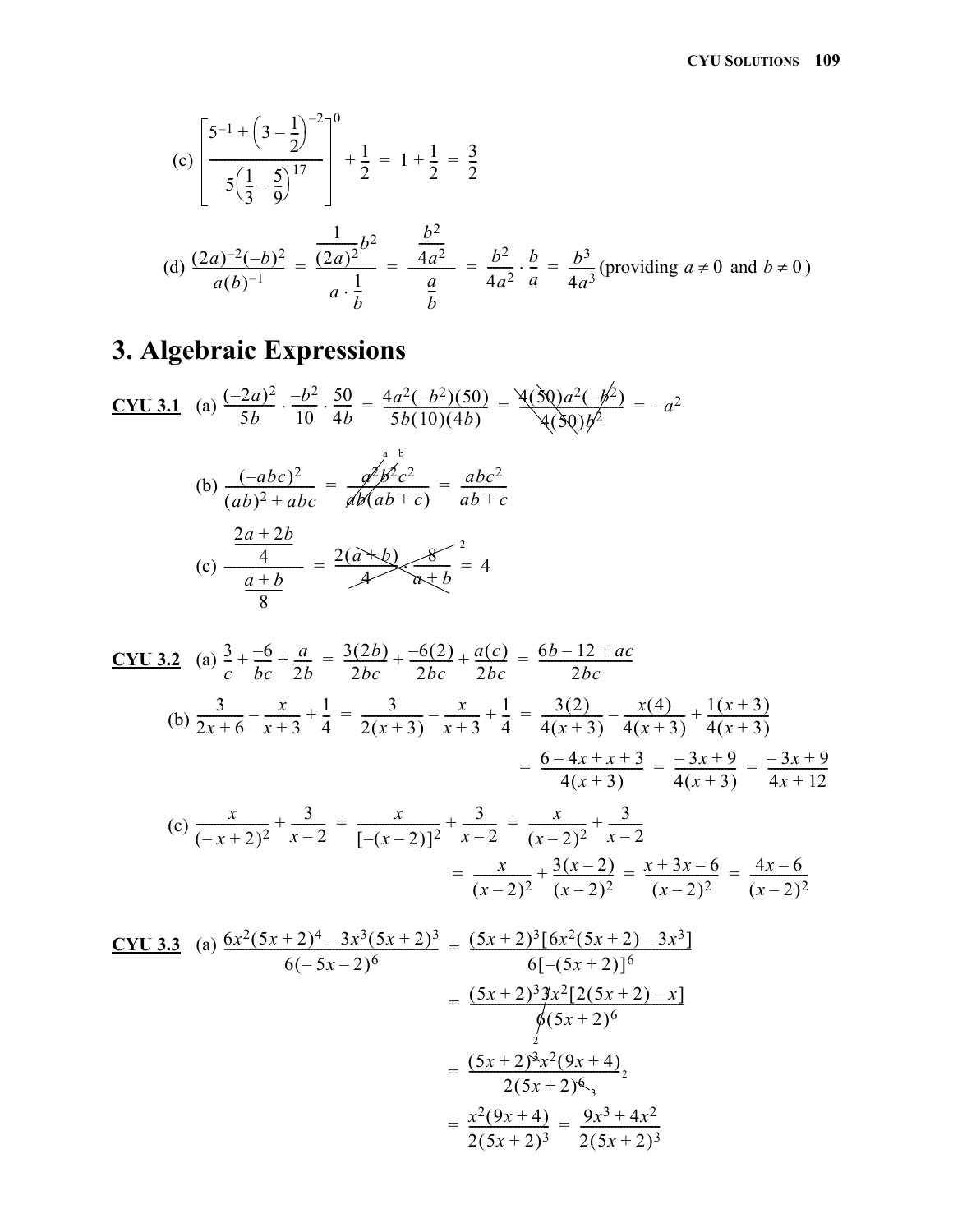$$
(b) \ 2x(3x-1)^{-1} + 4x^2(3x-1)^{-3} = \frac{2x}{3x-1} + \frac{4x^2}{(3x-1)^3} = \frac{2x(3x-1)^2 + 4x^2}{(3x-1)^3}
$$

$$
= \frac{2x(9x^2 - 6x + 1) + 4x^2}{(3x-1)^3}
$$

$$
= \frac{18x^3 - 8x^2 + 2x}{(3x-1)^3}
$$

# **4. Equations and Inequalities**

CYU 4.1 (a) 
$$
3-2x+5-x=-4x-2+1
$$
 (b)  $\frac{-3x}{5} - \frac{x}{2} + 1 = \frac{2x+1}{10}$   
\t $-2x-x+4x = -2+1-3-5$  (b)  $-\frac{3x}{5} - \frac{x}{2} + 1 = \frac{2x+1}{10}$   
\t $x = -9$  (b)  $-6x-5x+10 = 2x+1$   
\t $-13x = -9$   
\t $x = \frac{9}{13}$   
\t $x = \frac{5}{13}$   
\t $3x-5x-2x = 3+1$  (c)  $2x-5x-2x = 3+1$  (d)  $-6x = -11$   
\t $0 = 4$  (contradiction)  
\t $\frac{x-4}{2} = \frac{1}{4}(4x-12) - \frac{x}{2} + 1$   
\t(c)  $2(x-4) = (4x-12) - 2x + 4$   
\t $2x-8 = 2x-8$   
\t $(identity)$   
\t $6x-12x+1$   
\t $3x+2x-2y = y+4x+1$   
\t $3x+2x-4x = y+2y+1$   
\t $\frac{x}{2} = \frac{3y+1}{2} - 3y = x-1 \Rightarrow y = \frac{x-1}{3}$   
\t $2x+5 \ge (-3x+1)$   
\t $2x+5 \ge 6x-2$ 

$$
x + 3 \ge 6x - 2
$$
  
-4x \ge -7  

$$
\sqrt{2}
$$
 dividing by -4  

$$
x \le \frac{7}{4}
$$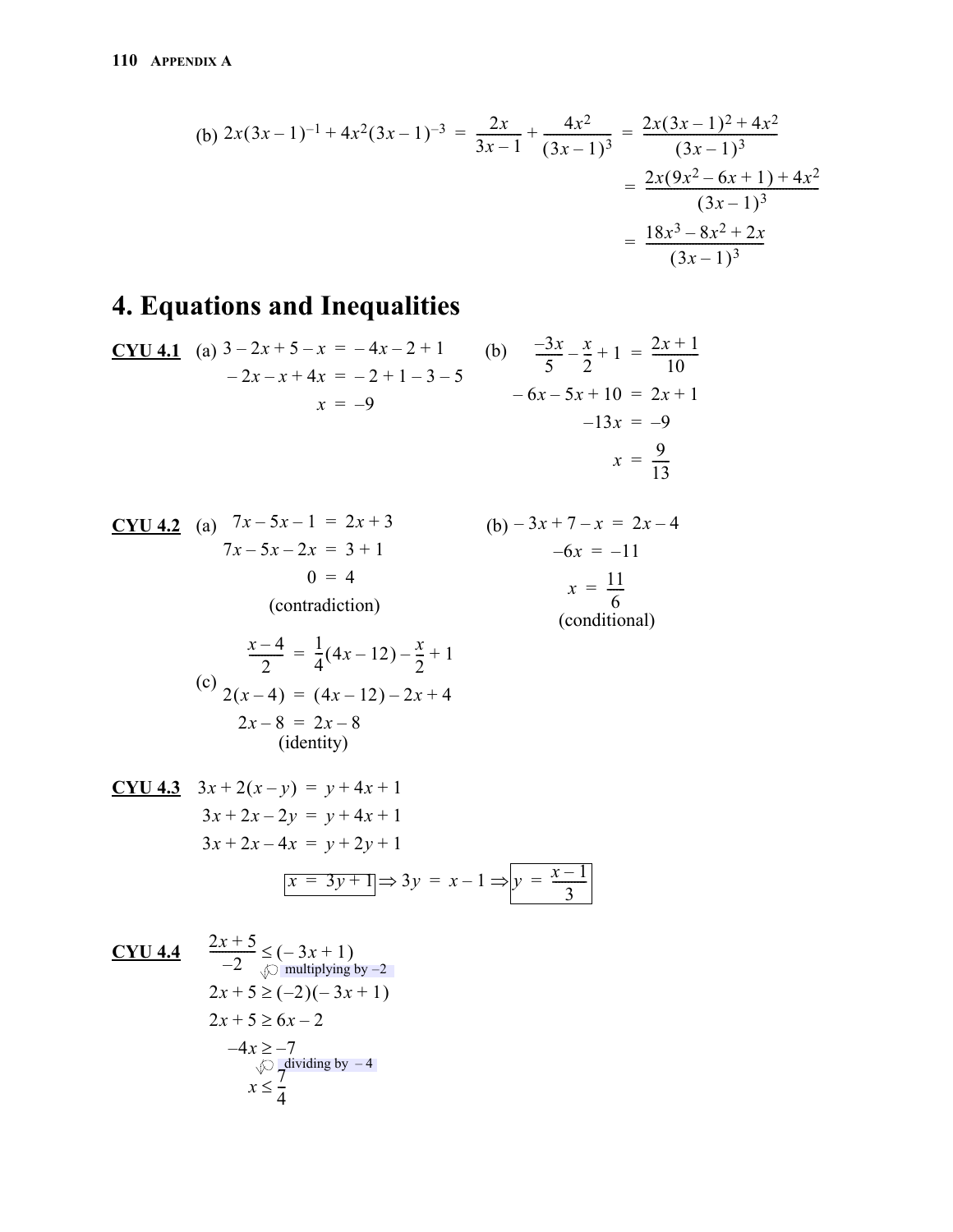| CYU 4.5                            | (a) $x^2 + x - 6 = 0$ | (b) $x^2 - 9 = 0$ |
|------------------------------------|-----------------------|-------------------|
| $(x + 3)(x - 2) = 0$               | $(x + 3)(x - 3) = 0$  |                   |
| $x = -3, x = 2$                    | $x = -3, x = 3$       |                   |
| (c) $x^2 + 5x - 1 = -x^2 + 4x + 2$ |                       |                   |
| $2x^2 + x - 3 = 0$                 |                       |                   |
| $(2x + 3)(x - 1) = 0$              |                       |                   |
| $x = -\frac{3}{2}, x = 1$          |                       |                   |

$$
CYU 4.6 \qquad x^3 + 3x^2 - 4x - 12 = 0
$$
  

$$
x^2(x+3) - 4(x+3) = 0
$$
  

$$
(x^2 - 4)(x+3) = 0
$$
  

$$
(x+2)(x-2)(x+3) = 0
$$
  

$$
x = -3, x = -2, x = 2
$$

#### **5. Lines and Linear Equations**

**CYU 5.1** (a)  $m = \frac{2-(-6)}{3-(-1)} = \frac{8}{4} = 2$ (b) Moving 1 unit to the right brings you up 2 units. So moving 8 units to the right of  $(-1, -6)$ , brings. you to:  $(-1 + 8, -6 + 2 \cdot 8) = (7, 10)$ .

**CYU 5.2** Slope:  $m = \frac{5 - (-6)}{-3 - 4} = -\frac{11}{7}$ . It follows that the line is of the form  $y = -\frac{11}{7}x + b$ . We select the point  $(-3, 5)$  to find "*b*" (when  $x = -3$ , *y* must be 5):

$$
5 = -\frac{11}{7}(-3) + b \Rightarrow b = 5 - \frac{33}{7} = \frac{2}{7}
$$
  
Conclusion:  $y = -\frac{11}{7}x + \frac{2}{7}$ 

**CYU 5.3** (a) Substituting  $-1$  for *x* and 3 for *y* in the equation  $2x - 4y = 10$  we find that equality does not hold:  $2(-1) - 4(3) = -14$  (and not 10). That is good enough to tell us  $2x - 4y = 10$  $\overline{\phantom{a}}$ 

that  $(x = -1, y = 3)$  is not a solution of  $\begin{bmatrix} 2x & y & 1 \end{bmatrix}$ .  $-x+5y = -8$ 

(b) Substituting 3 for *x* and  $-1$  for *y* in the equations  $2x - 4y = 10$ ,  $-x + 5y = -8$ we find that both are satisfied:

$$
2(3) - 4(-1) = 10
$$
 and  $-3 + 5(-1) = -8$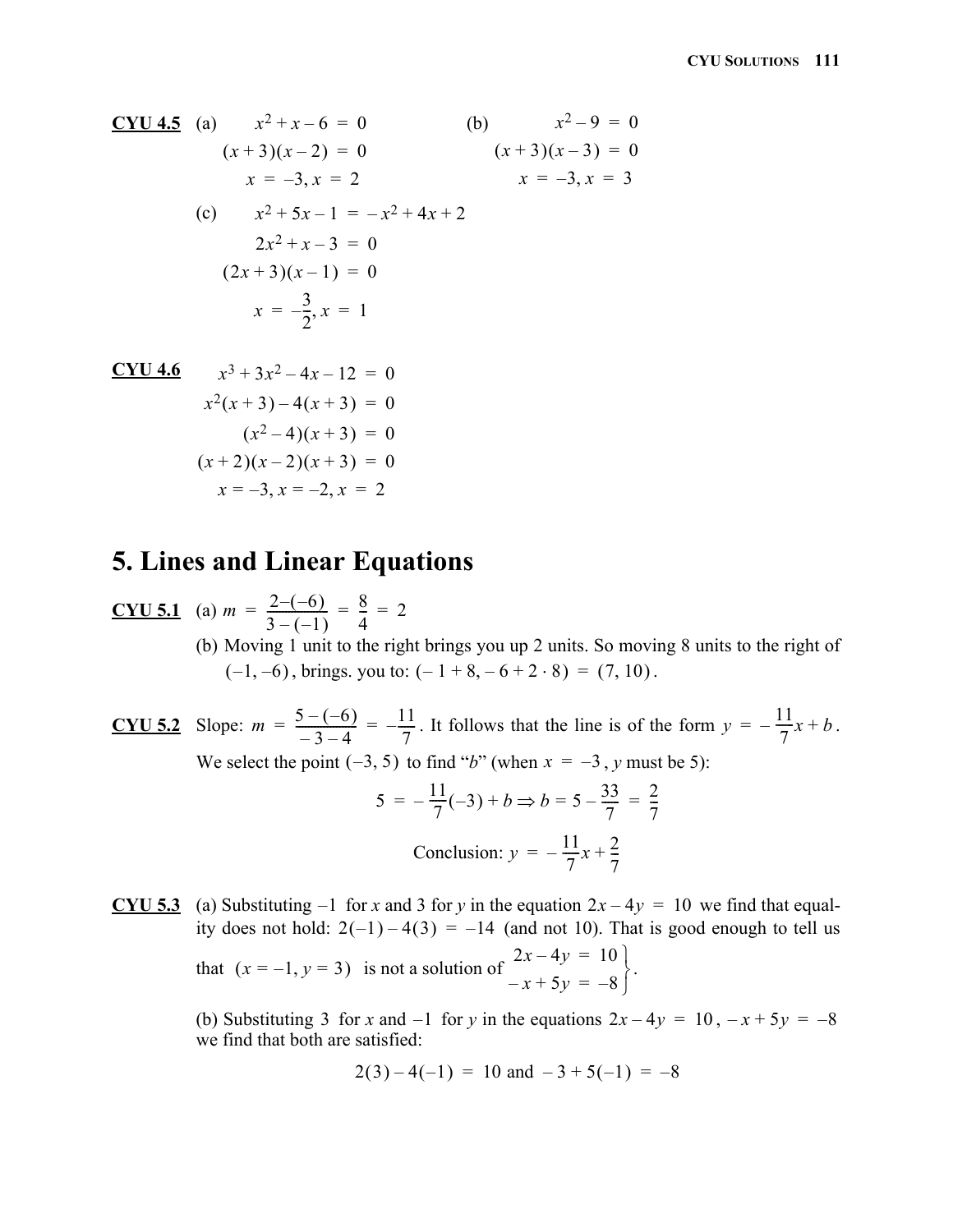CYU 5.4 (a) 
$$
2x - 7y = 18
$$
  
\n $x + 5y = -8 \Rightarrow x = -5y - 8$   
\nFrom  $x = -5y - 8$ :  $x = -5(-2) - 8 \Rightarrow \frac{x}{2}$   
\n(b)  $\frac{y + x}{3} + 3y = \frac{1}{6}$   
\n $\frac{2x}{5} - \frac{y + 1}{10} = \frac{1}{10}$   
\n $\left.\begin{matrix} \frac{2x}{3} + 3y = \frac{1}{6} \\ \frac{2x}{3} + 3y = \frac{1}{6} \\ \frac{2x}{3} + 3y = \frac{1}{10} \end{matrix}\right\}$   
\n $\Rightarrow$   $\left.\begin{matrix} 2(y + x) + 18y = 1 \\ 4x - (y + 1) = 1 \end{matrix}\right\}$   
\n $\Rightarrow$   $\left.\begin{matrix} 2x + 20y = 1 \\ 4x - y = 2 \Rightarrow y = 4x - 2 \end{matrix}\right\}$   
\n $\Rightarrow$   $\left.\begin{matrix} 2x + 20(4x - 2) = 1 \\ 82x = 41 \end{matrix}\right\}$   
\nfrom (\*\*):  $y = 4(\frac{1}{2}) - 2 \Rightarrow y = 0$ 

| CYU 5.5 (a)                                                                        | \n $\begin{aligned}\n 4x + 5y &= -17 \\ \hline\n 4x - 2y &= -10 \\ -2y &= -1\n \end{aligned}$ \n | \n $\begin{aligned}\n 4x &= -12 \\ \hline\n y &= -1\n \end{aligned}$ \n            |                                                                           |
|------------------------------------------------------------------------------------|--------------------------------------------------------------------------------------------------|------------------------------------------------------------------------------------|---------------------------------------------------------------------------|
| (b)                                                                                | \n $\begin{aligned}\n 2x + 3y &= \frac{3}{2} - x - 2y \\ -6x - 9y &= -3\n \end{aligned}$ \n      | \n $\begin{aligned}\n 4x + 6y &= 3 - 2x - 4y \\ -6x - 9y &= -3\n \end{aligned}$ \n | \n $\begin{aligned}\n 6x + 10y &= 3 \\ -6x - 9y &= -3\n \end{aligned}$ \n |
| $\begin{aligned}\n 6x + 10y &= 3 \text{ (*)} \\ -6x - 9y &= -3\n \end{aligned}$ \n |                                                                                                  |                                                                                    |                                                                           |
| From (*): $6x + 10(0) = 3$                                                         |                                                                                                  |                                                                                    |                                                                           |